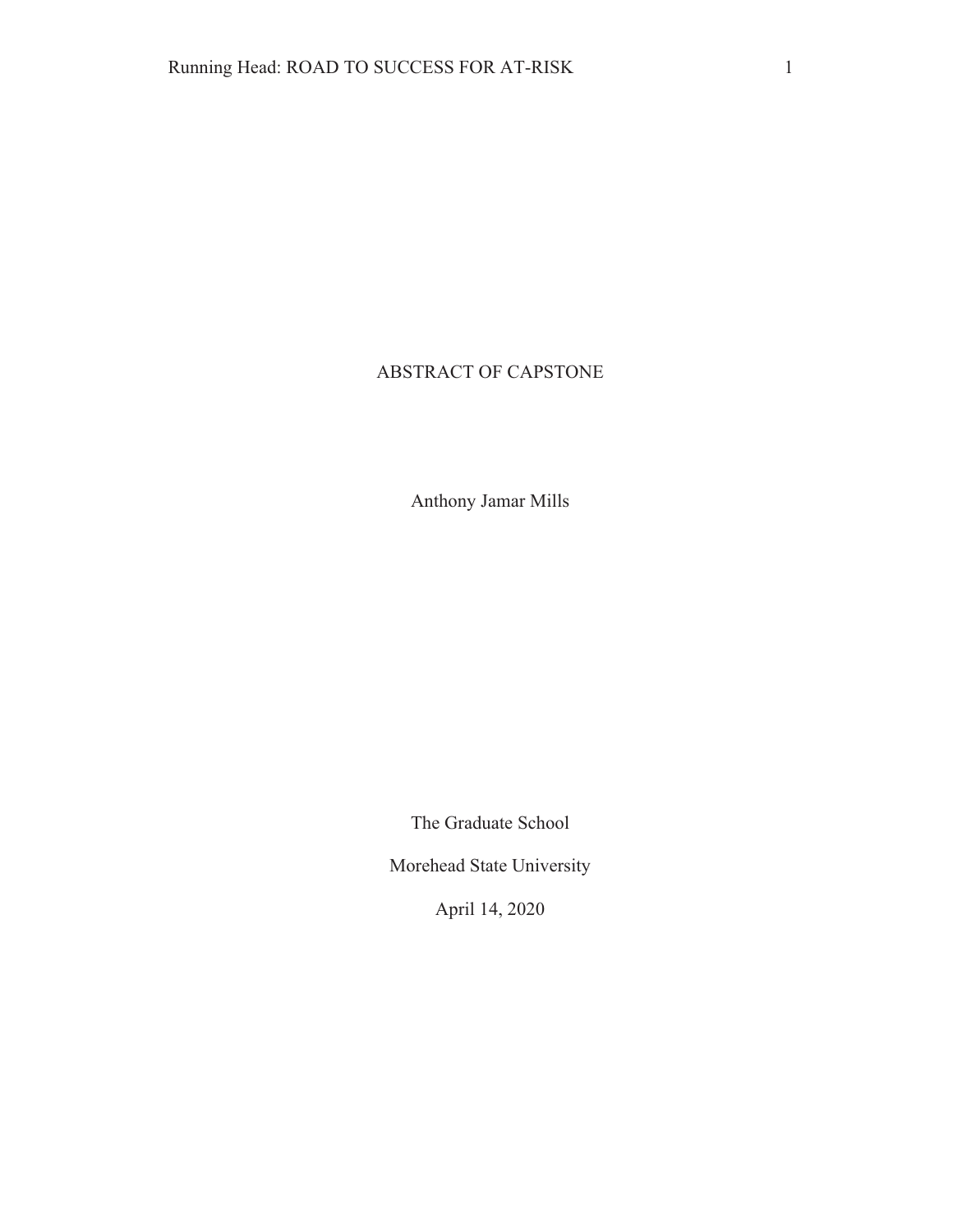# ROAD TO SUCCESS FOR AT-RISK NINTH-GRADE STUDENTS

Abstract of Capstone

A capstone submitted in partial fulfillment of the Requirements for the degree of Doctor of Education in the College of Education At Morehead State University

**By** 

Anthony Jamar Mills

Lexington, Kentucky

Committee Chair: Dr. Michael W. Kessinger, Assistant Professor

Morehead, Kentucky

April 14, 2020

Copyright © Anthony Jamar Mills, April 14, 2020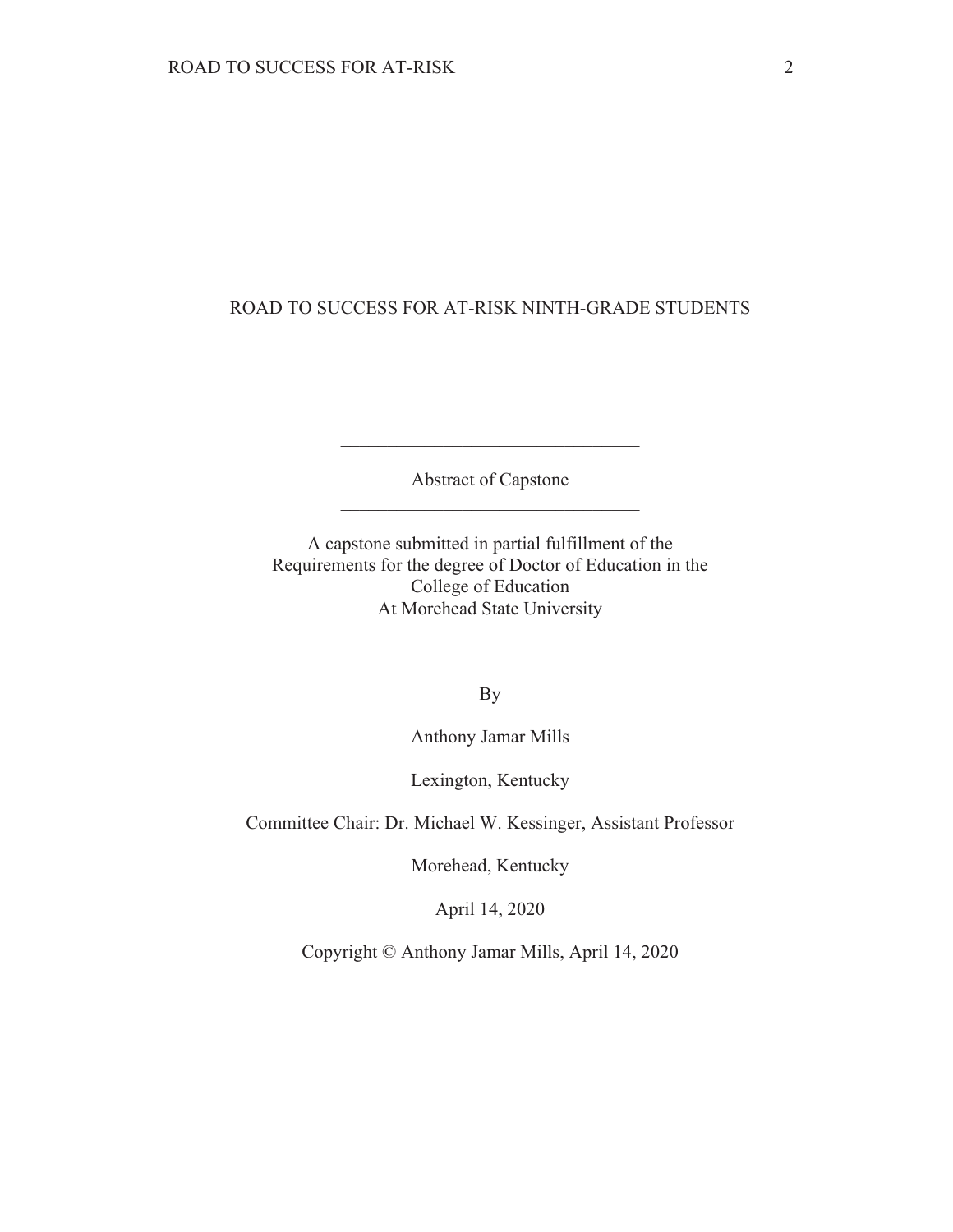## **ABSTRACT OF CAPSTONE**

### ROAD TO SUCCESS FOR AT-RISK NINTH-GRADE STUDENTS

Tates Creek High School is a comprehensive high school located in Lexington, Kentucky that serves a diverse community. The dropout rate for the 2018-2019 school year was 2.7% and the graduation rate was 87.9%. The purpose of this study was to create a mentoring program for at-risk ninth grade students to provide extra supports, in addition to what was already in place, to increase students' academic performance, as well as improve students' behavior.

At-risk ninth grade students' preparedness for their high school tenure and the likelihood mentoring has on preventing students from dropping out of high school are examples of the benefits of mentoring. The ninth-grade year is a pivotal year for students and implementing interventions before students' academics and behavior declines allows at-risk students to begin the transformation to making better decisions about grades and behavior at the start of the school year.

Mentors serve many roles in the student's life. A one size fits all approach to mentoring is not as effective as tailoring the mentoring to meet individual student's needs. A mix methods study was conducted to determine if mentoring is beneficial for at-risk students.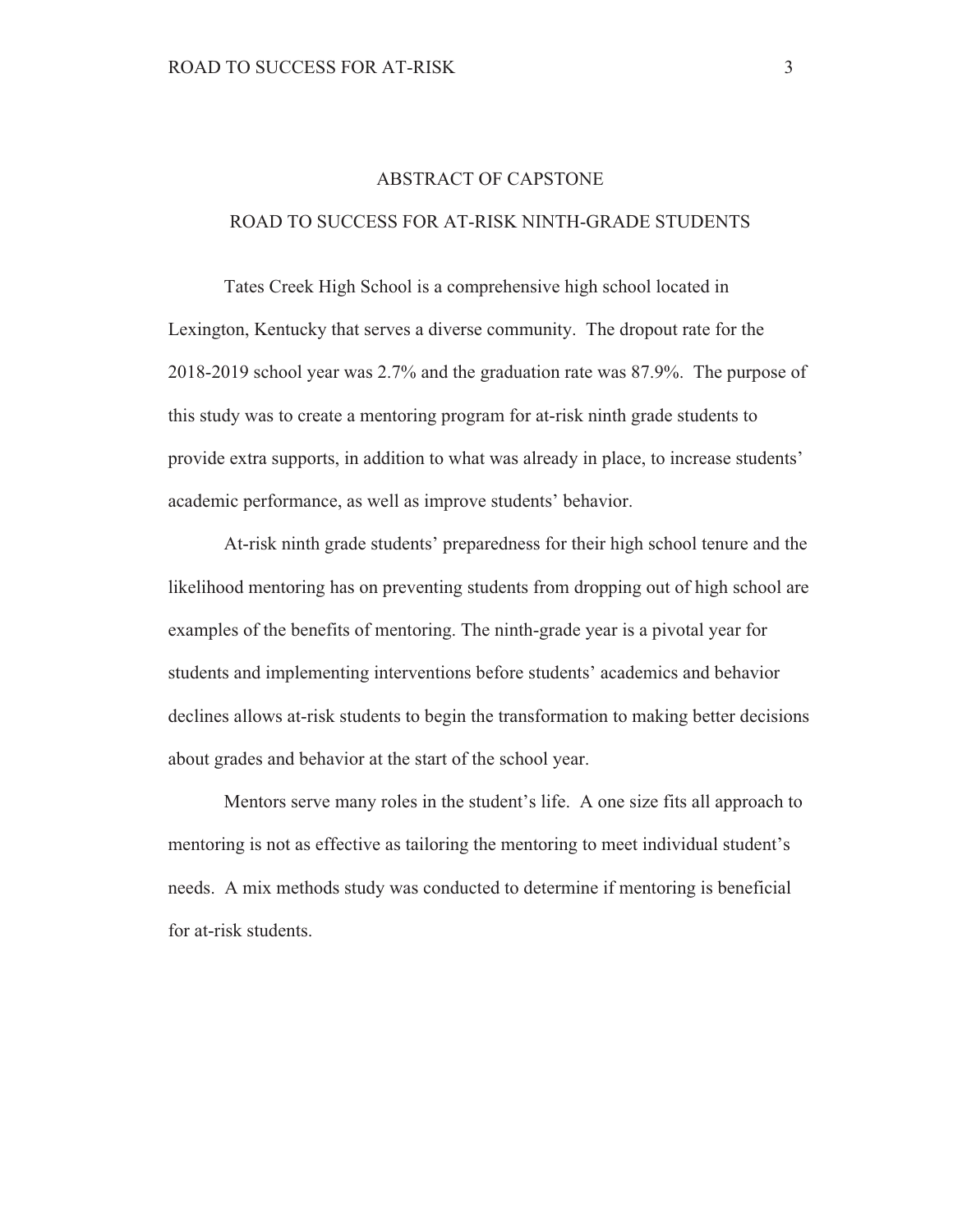KEYWORDS: mentor, ninth-grade, dropping out, retention, student supports

Candidate Signature

Date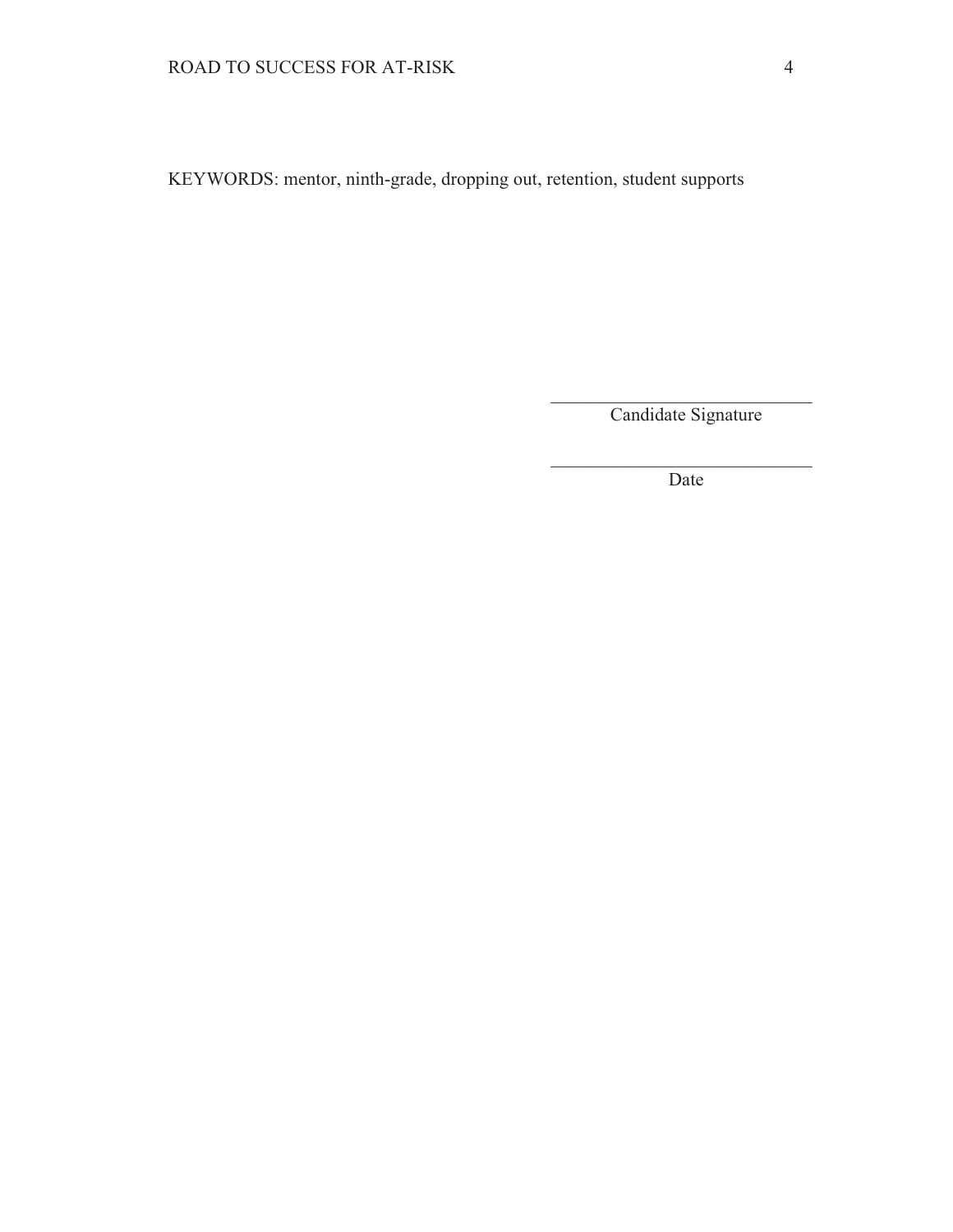# ROAD TO SUCCESS FOR AT-RISK NINTH-GRADE STUDENTS

**By** 

Anthony Jamar Mills

Approved by

| Randy Peffer, EdD<br><b>Committee Member</b>  | Date |  |  |
|-----------------------------------------------|------|--|--|
| Daryl Privott, PhD<br><b>Committee Member</b> | Date |  |  |
| Michael W. Kessinger, EdD<br>Committee Chair  | Date |  |  |
| Timothy L. Simpson, PhD<br>Department Chair   | Jate |  |  |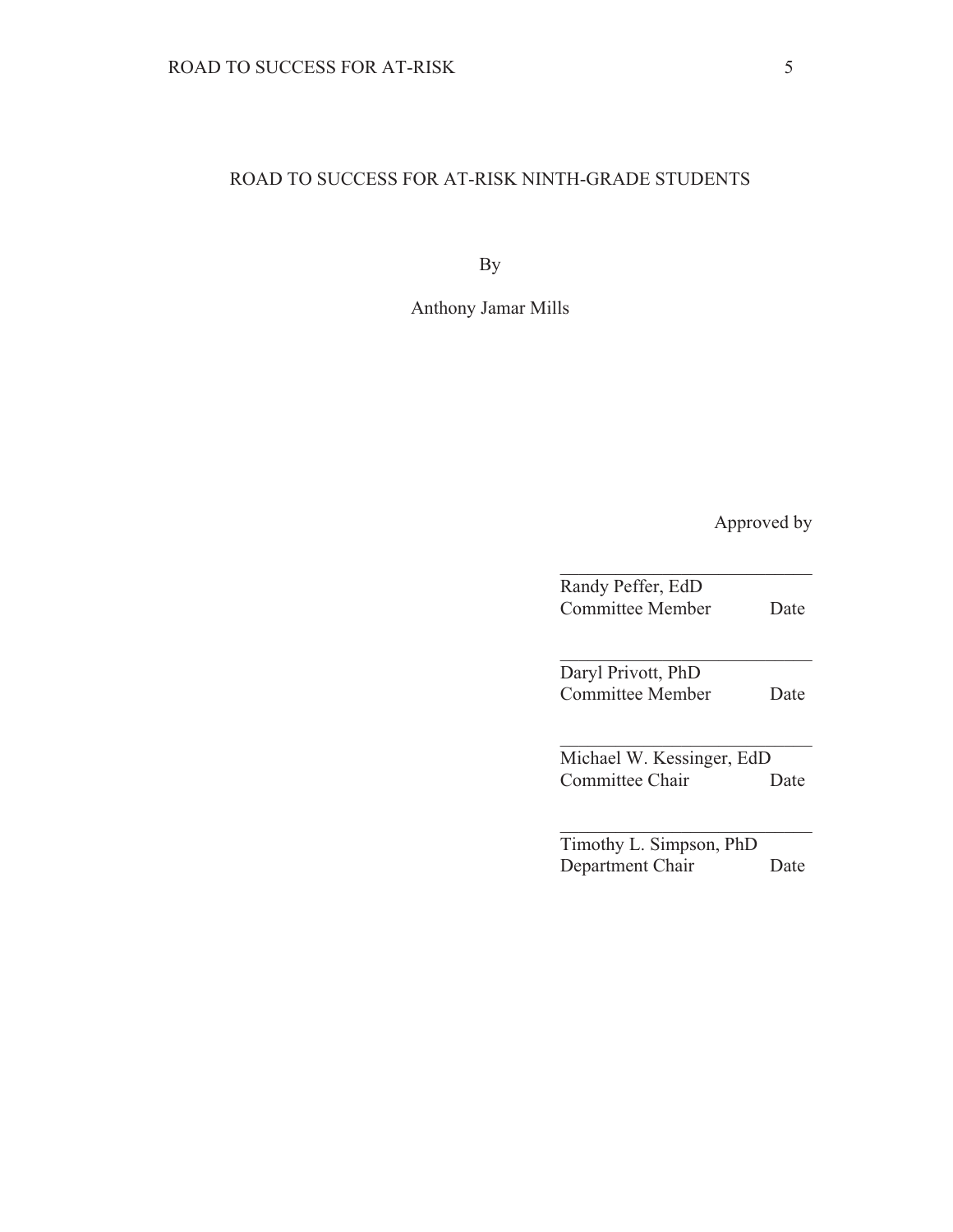# RULES FOR THE USE OF CAPSTONES

Unpublished capstones submitted for the Doctor's degree and deposited in the Morehead State University Library are as a rule open for inspection, but are to be used only with due regard to the rights of the authors. Bibliographical references may be noted, but quotations or summaries of parts may be published only with the permission of the author, and with the usual scholarly acknowledgements.

Extensive copying or publication of the capstone in whole or in part also requires the consent of the Dean of the Graduate School of Morehead State University.

A library that borrows this dissertation for use by its patrons is expected to secure the signature of each user.

| <u>Name</u> | <u>Date</u> |
|-------------|-------------|
|             |             |
|             |             |
|             |             |
|             |             |
|             |             |
|             |             |
|             |             |
|             |             |
|             |             |
|             |             |
|             |             |
|             |             |
|             |             |
|             |             |
|             |             |
|             |             |
|             |             |
|             |             |
|             |             |
|             |             |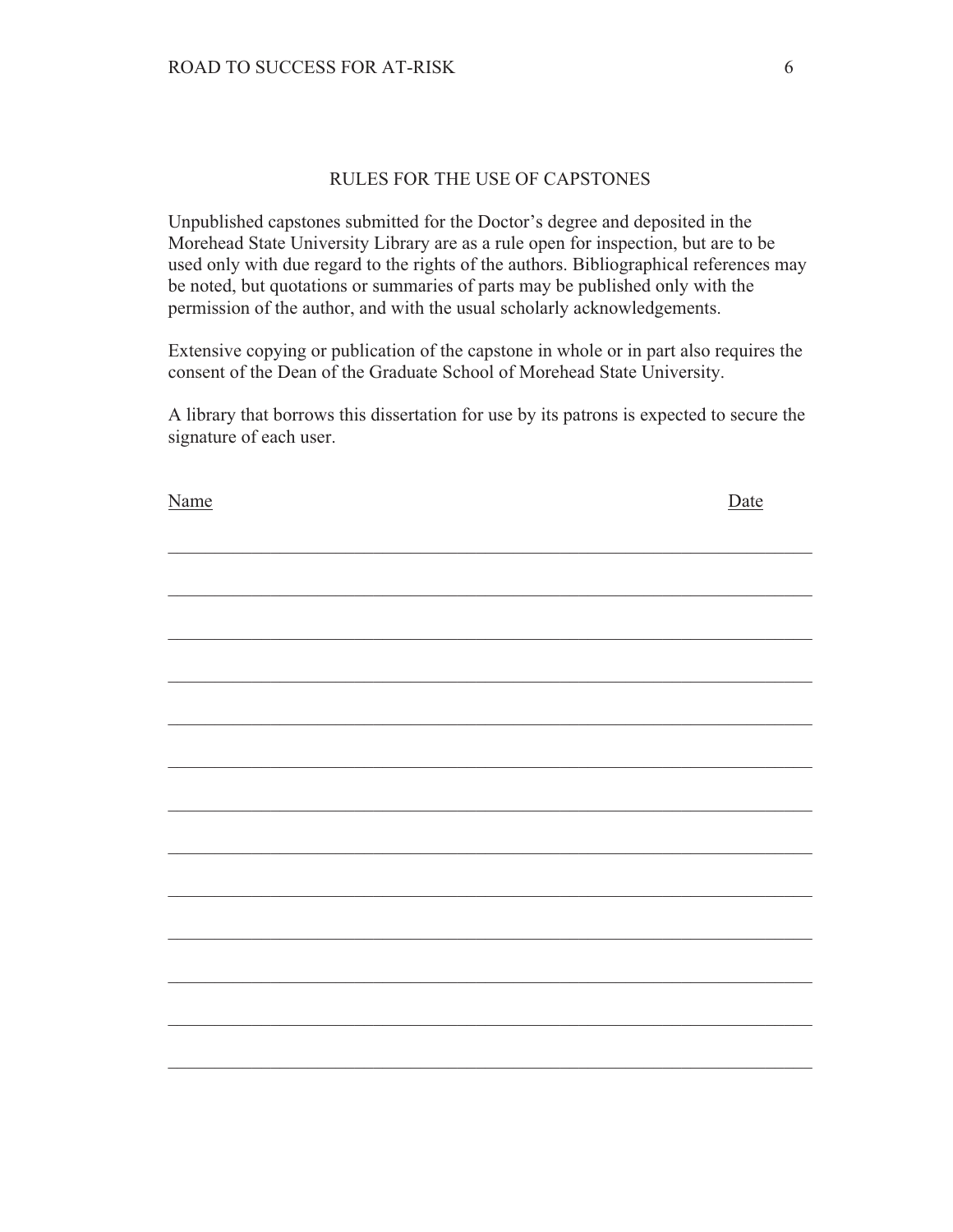# **CAPSTONE**

Anthony Jamar Mills

The Graduate School

Morehead State University

April 14, 2020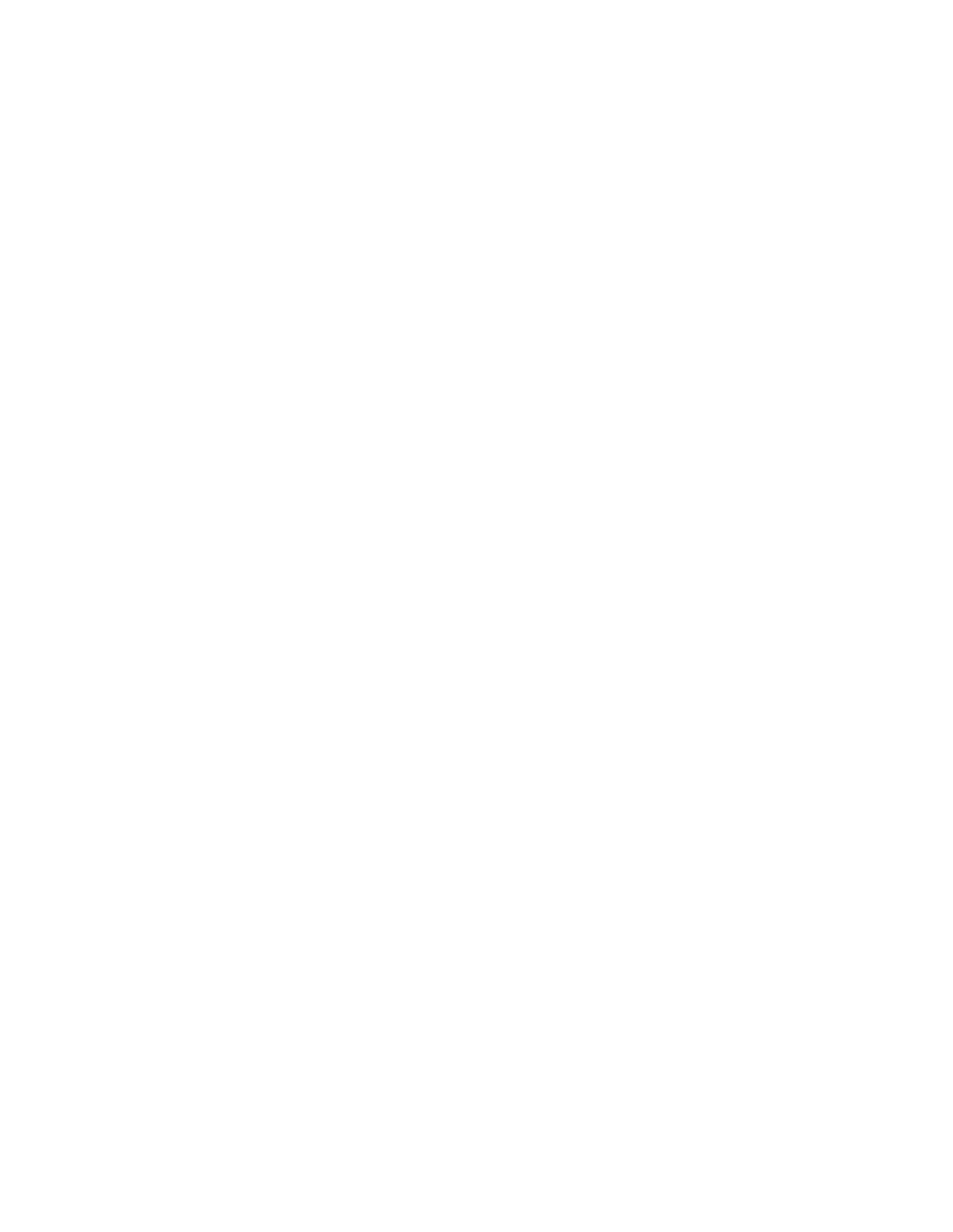# ROAD TO SUCCESS FOR AT-RISK NINTH-GRADE STUDENTS

Capstone

A capstone submitted in partial fulfillment of the Requirements for the degree of Doctor of Education in the College of Education At Morehead State University

**By** 

Anthony Jamar Mills

Lexington, Kentucky

Committee Chair: Dr. Michael W. Kessinger, Assistant Professor

Morehead, Kentucky

April 14, 2020

Copyright © Anthony Jamar Mills, April 14, 2020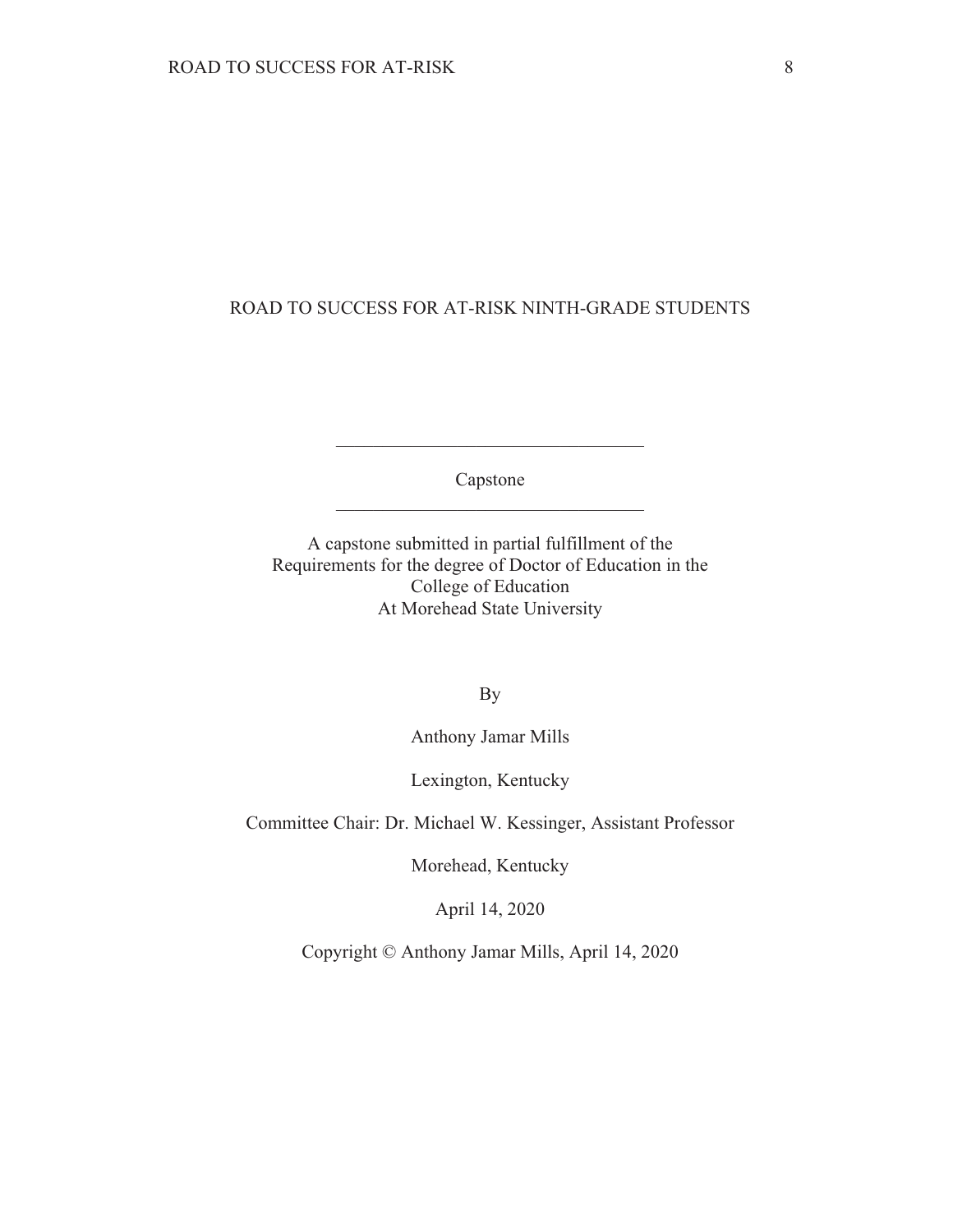ProQuest Number: 27956390

All rights reserved

**INFORMATION TO ALL USERS** The quality of this reproduction is dependent on the quality of the copy submitted.

In the unlikely event that the author did not send a complete manuscript and there are missing pages, these will be noted. Also, if material had to be removed, a note will indicate the deletion.



ProQuest 27956390

Published by ProQuest LLC (2020). Copyright of the Dissertation is held by the Author.

All Rights Reserved. This work is protected against unauthorized copying under Title 17, United States Code Microform Edition © ProQuest LLC.

> ProQuest LLC 789 East Eisenhower Parkway P.O. Box 1346 Ann Arbor, MI 48106 - 1346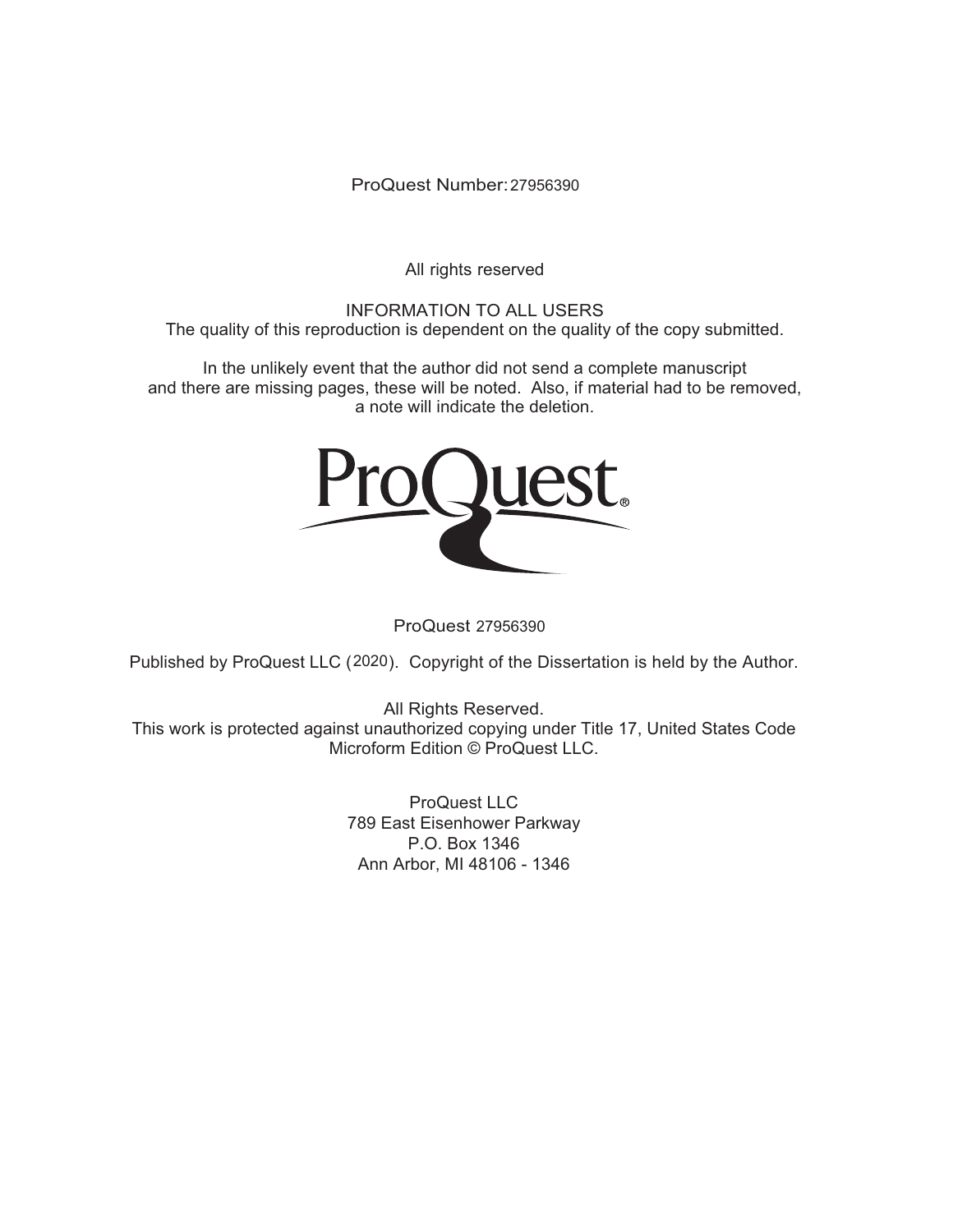### **DEDICATION**

This capstone is dedicated to my family, specifically my mother, grandmother, and uncle who have always supported me, encouraged me, and continually push me to work hard and to never be satisfied with just being ok. They have loved me through the good and the bad.

To my sister and her family, your unwavering love and support means everything to me.

To my colleagues at Tates Creek High School who support me daily, accept my crazy, and trust me implicitly, this would not be possible without your support.

To my friends, who are like family, thank you for always being there and loving me. You have endured a lot through this process, and I would not have made it without your encouragement.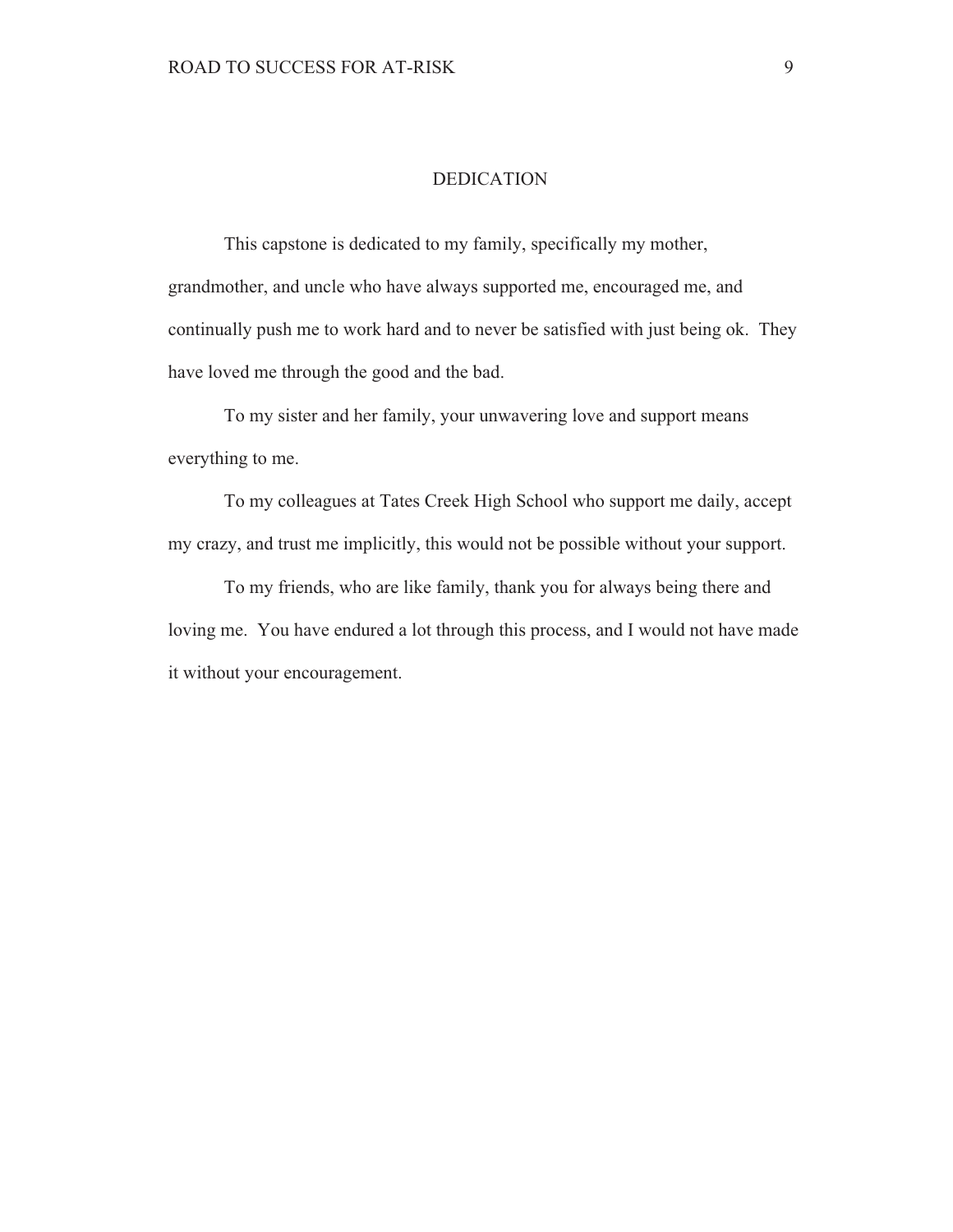### **ACKNOWLEDGEMENTS**

Thank you to the EdD Faculty at Morehead State University, specifically my Committee Chair, Dr. Michael Kessinger. Without your words of continuous wisdom, candid feedback, and overall support, this entire process would not have been possible.

Thank you, Dr. Privott, for serving as a committee member. Your insight is appreciated more than you know. I'm glad to have met you.

A special thank you to Dr. Peffer. Along with agreeing to serve as a committee member, you are the reason I decided to pursue my doctorate and apply for the program. You've been one of my biggest supporters over the years and you are appreciated more than you know.

I'll be forever grateful for my cohort members, my people, Martina and Sarah. I feel blessed to have formed true friendships with you both.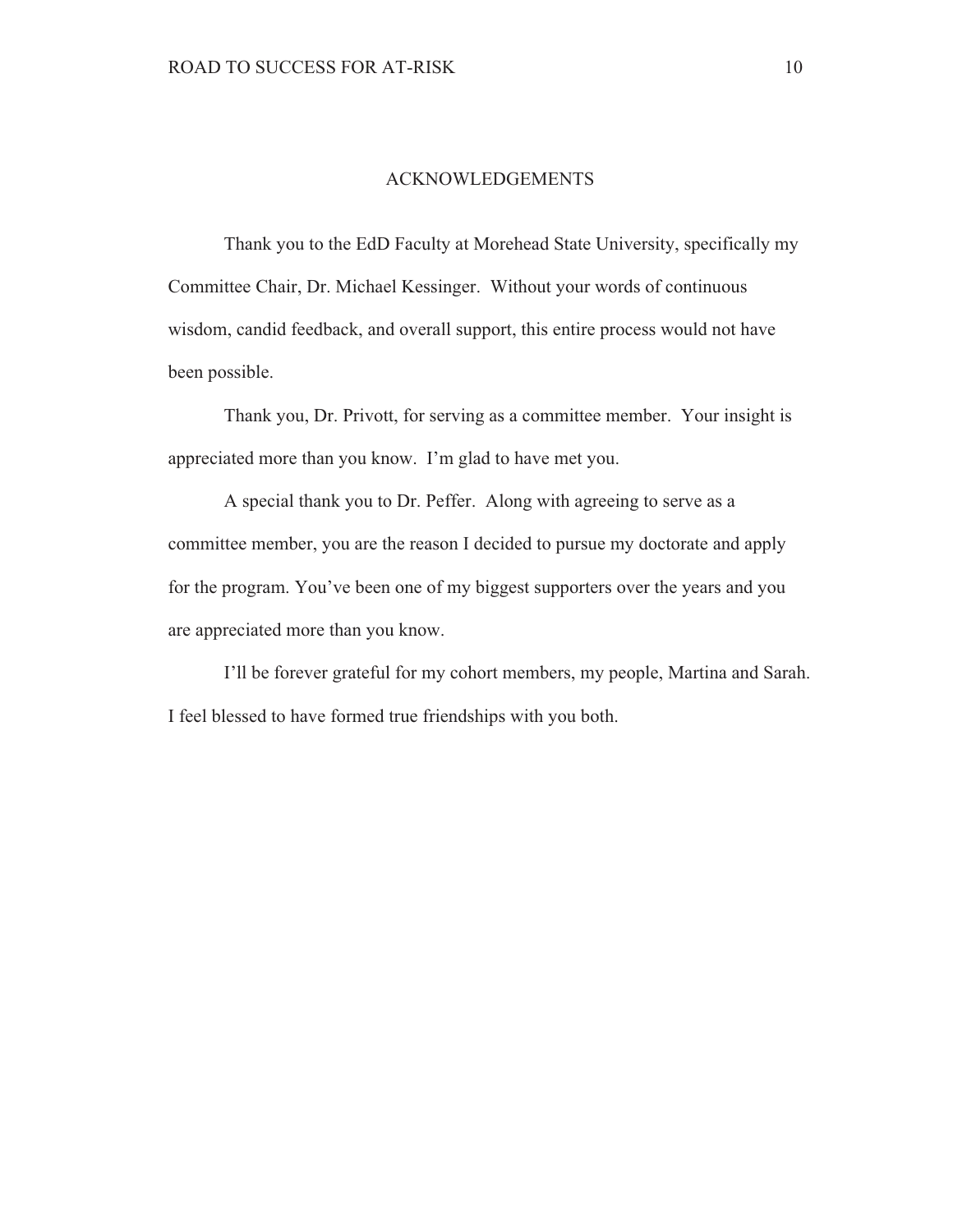# TABLE OF CONTENTS

|  |  | Page |
|--|--|------|
|  |  |      |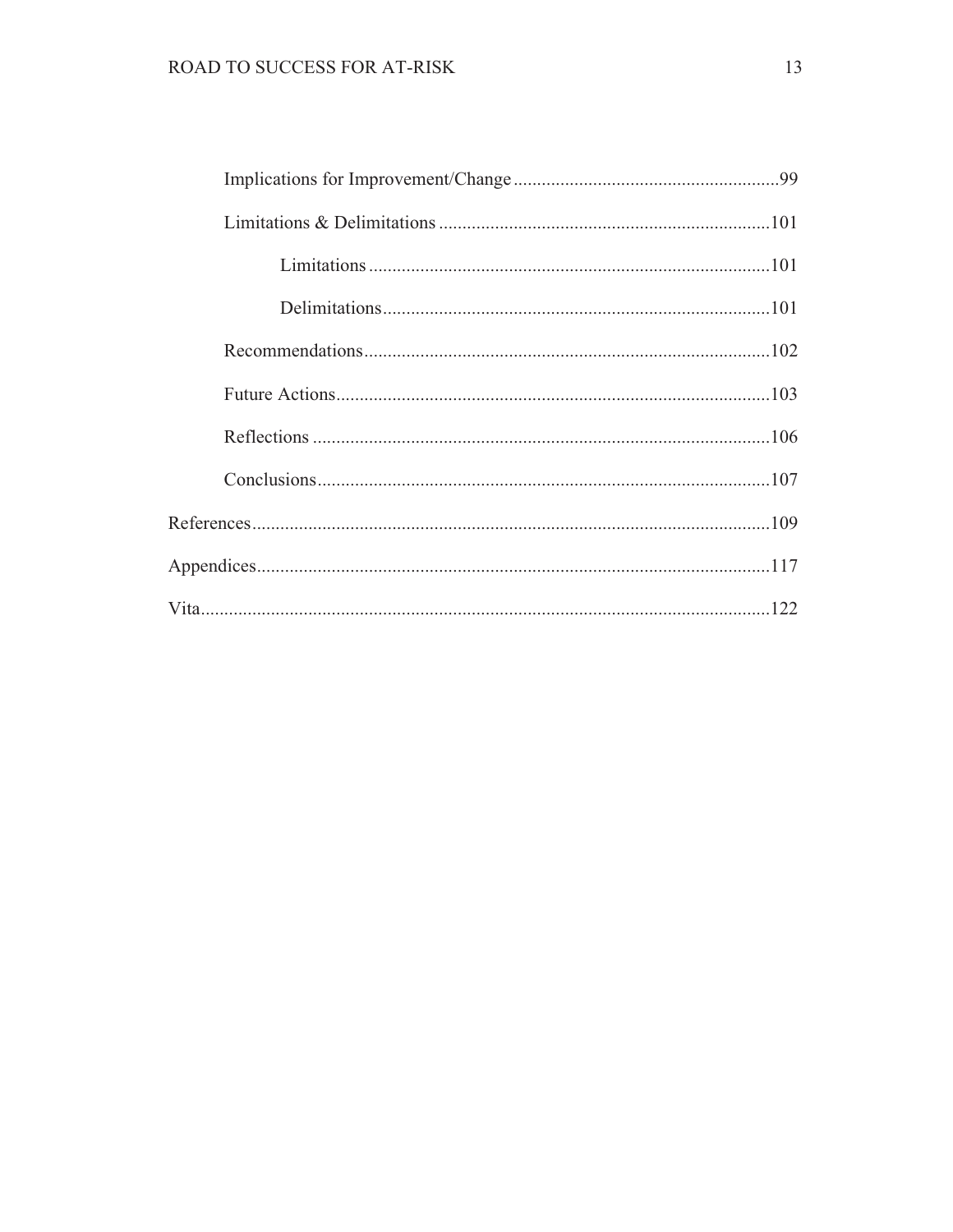# **LIST OF TABLES**

| Table 1  |                                                                    |    |
|----------|--------------------------------------------------------------------|----|
| Table 2  |                                                                    |    |
| Table 3  |                                                                    |    |
| Table 4  |                                                                    |    |
| Table 5  | Academic Progression – Number of Classes Failed (Fall 2019)80      |    |
| Table 6  | Courses Failure Rate of Students Mentored and Not Mentored         |    |
| Table 7  | Course Failure Rate of Ninth-Grade Students Mentored               |    |
| Table 8  | Discipline Referrals Comparison Between Fall 2018 and Fall 201983  |    |
| Table 9  | Behavior Referrals for Fall 2018 and Fall 2018 of At-Risk Students | 83 |
| Table 10 |                                                                    |    |
| Table 11 |                                                                    |    |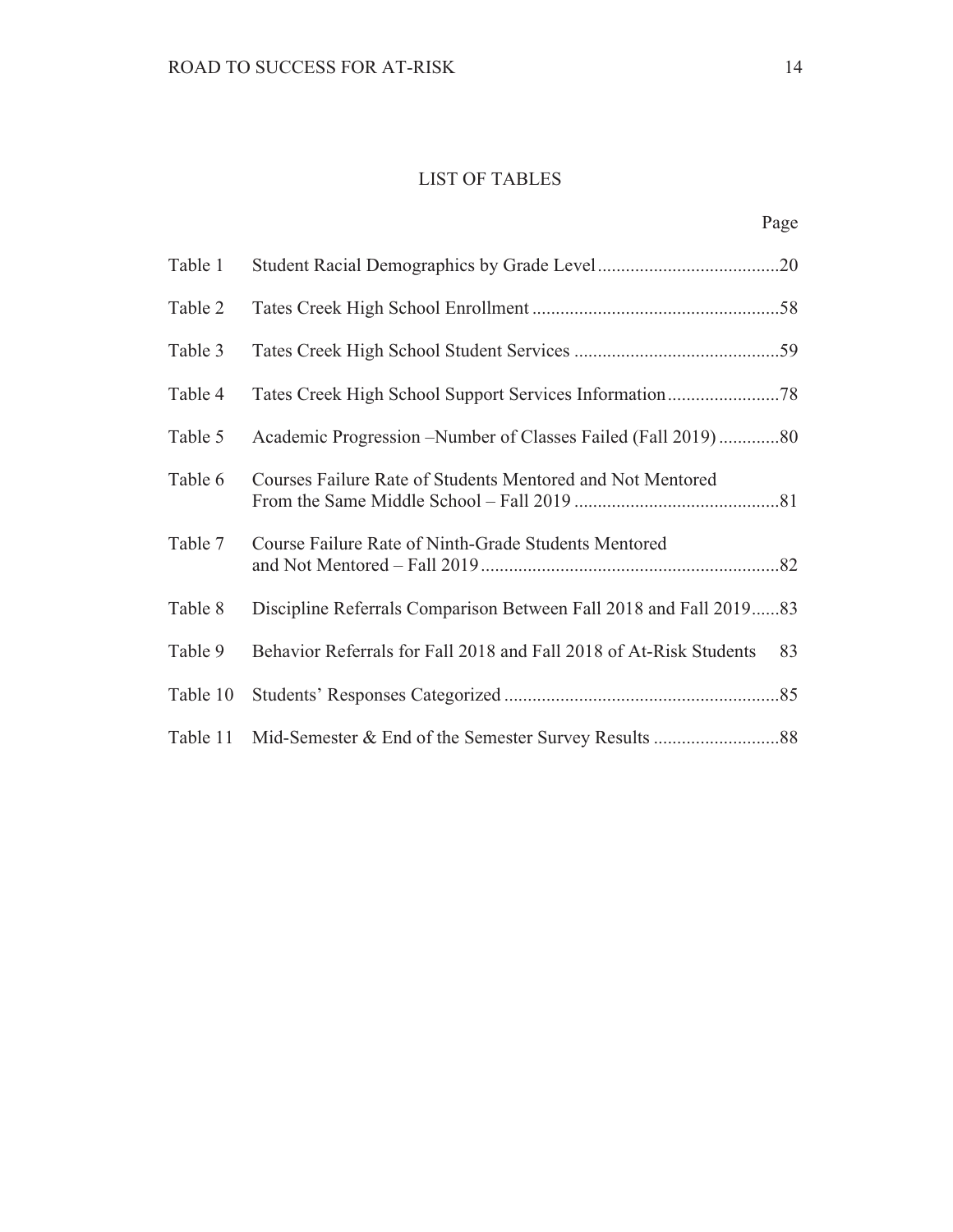## **Chapter 1**

### **Introduction**

Ninth-grade is the most important year for a high school student. Ninth-grade is the foundational year that establishes the tone for students' high school tenure. When a student does not perform well as a freshman, it sets a negative foundation for the student's high school career and the student struggles to catch up. Many students who do not meet academic expectations freshman year and are retained do not ever get back on track (Weiss & Bearman, 2007). Unfortunately, for students who did not have a successful ninth grade year, it becomes very easy to not see the value in finishing high school.

## **Statement of the Problem**

Dropping out of high school is an issue that continues to plague the educational system and our country. Even though many schools are working hard to meet students' needs on a more individualized basis, dropout rates have not decreased for extended periods of time. "It is well documented that one of the most critical issues facing the educational system in North America is the problem of students who leave school before they graduate from high school with a regular diploma" (Ricard & Pelletier, 2016, p. 32).

There are various reasons why students chose to dropout. The repercussions of the decision to dropout prior to graduating from high school and earning a diploma lasts a lifetime. For many at-risk students, non-academic barriers such as conflicts with other students, the student's home life, or lack of parental support directly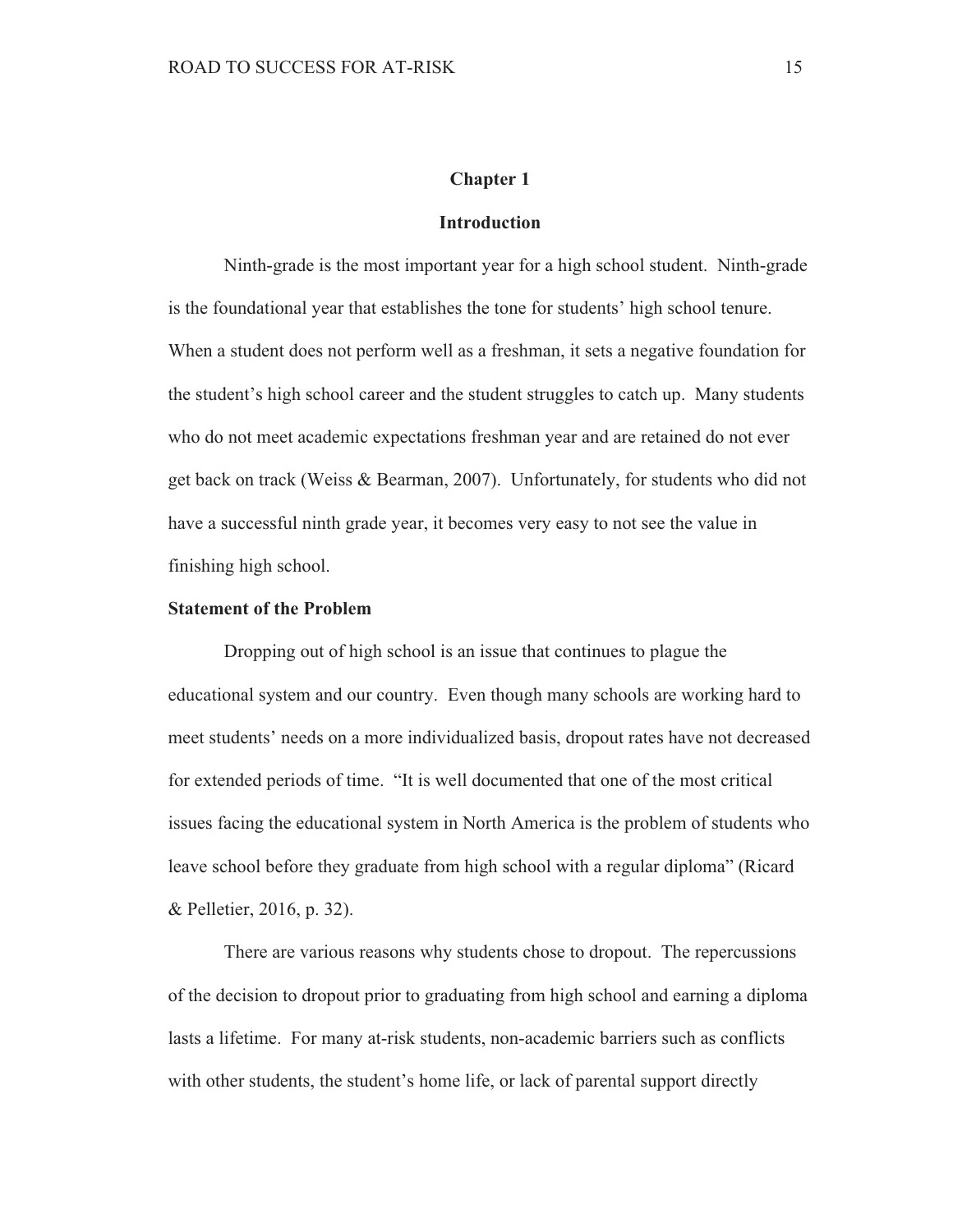impacts the student's academic performance. Identifying ways to support at-risk students requires resources such as time, patience, and individualizing students' needs.

In order to address students dropping out of school prior to graduating, a school must take the time to identify contributing factors to students' poor performance. Poor performance then leads to students feeling disconnected from the school community. When schools create structures to monitor ninth grade performance and interventions before students are too far behind, the chance of helping the student change and see the benefits of school are very unlikely. The purpose of this capstone was to examine ways mentoring may serve as an intervention to prevent students from dropping out of high school prior to earning a high school diploma.

#### **Significance of the Problem**

Ninth-grade is a pivotal year for students and establishes the foundation for students' high school tenure. Many students arrive to high school ill-prepared for the transition. In high school, there is more freedom, more rigorous academic expectations, and the student to teacher ratio is  $30+$  to 1. Even with structures in place, many ninth-grade students struggle to meet expectations and academic benchmarks. At-risk ninth-grade students are even more likely to fall behind academically, behave inappropriately, or become truant (Weiss & Bearman, 2007).

Students who do not have a successful ninth-grade year fall behind and struggle for their remaining years of high school, if they remain to graduate. "The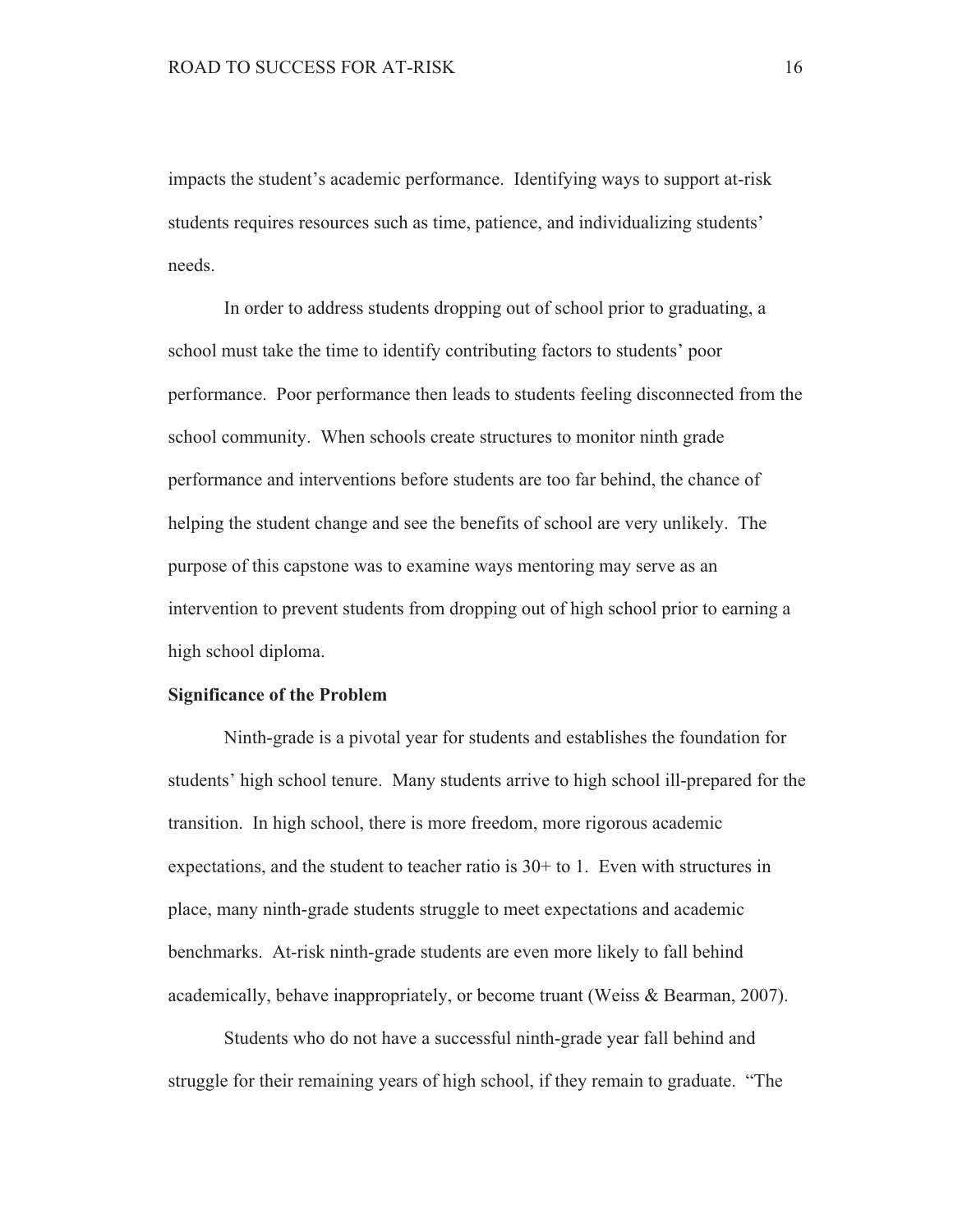early identification of students who are likely to drop out of high school and monitoring of these students throughout their educational represent critical factors" (Ricard & Pelletier, 2016, p. 32).

The successful completion of ninth grade means students have earned the required number of credits to have  $10<sup>th</sup>$  grade status the following school year. In the 2019-2020 school year, a student at Tates Creek High School must earn six credits to transition to the next grade level each year. When a student earns six credits before the first day of the following school year, the student has successfully completed the ninth grade. There are students who struggle during the school year and will attend summer school to earn sufficient credits in order to successfully complete the ninth grade.

The ninth grade year is when a student can establish a pattern of behavior and academic performance for the remaining years of high school. For the students who successfully complete ninth grade and transition to  $10<sup>th</sup>$  grade, their journey is not as difficult compared to ninth grade students who do not earn enough credits to transition to  $10<sup>th</sup>$  grade. When a student fails to earn the necessary credits in ninth grade, the likelihood of the student catching up is difficult. In order to increase the number of students who successfully complete the ninth grade year, those ninth grade students who have been identified as at-risk need additional supports to help them be successful.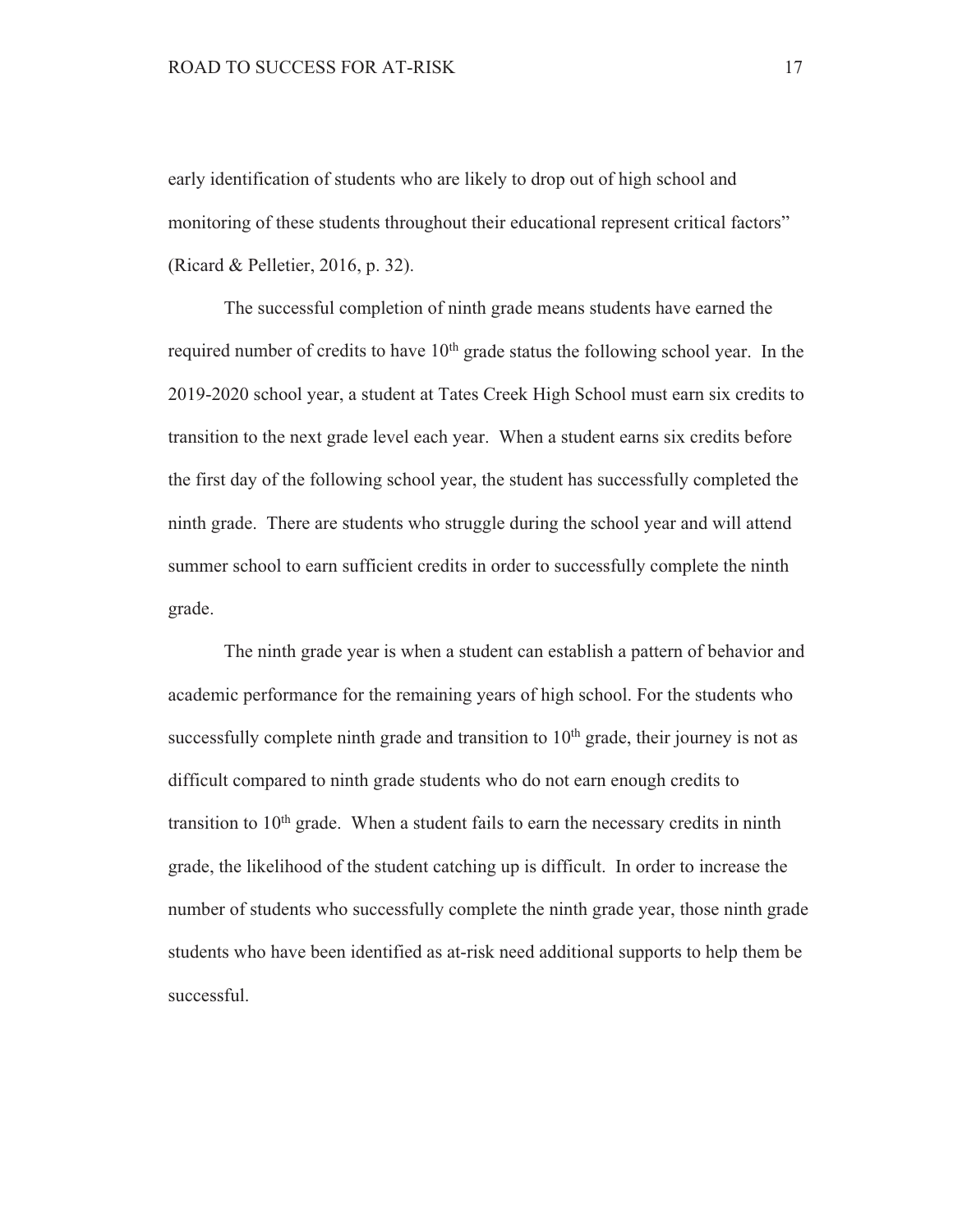### **Background of the Problem**

Students dropout of high school for various reasons. Disengagement from school, home life, or other non-academic factors make students think there is no other option. "Several theories have been advanced to explain why all students who dropout of school do so, including discussions of how school context interacts with students' experiences to produce dropout behavior" (Stearns, Moller, Blau, & Potochnick, 2007, p. 211). There are common factors for why students choose to dropout of high school, but ultimately, each student has his/her own reason for not finishing high school.

The common factors for why a student chooses to dropout of high school were feeling disconnected from the school community, poor academic performance, and non-academic factors such as pregnancy and the desire to start working as soon as possible. Students who choose to dropout before earning a high school diploma do not always consider the ramifications of not completing high school and receiving a high school diploma.

When a student does not feel any connection to a school emotionally or is not performing well academically, it becomes more difficult to convince a student to remain and not dropout. "It is not surprising that retained students tend to have lower achievement scores, tend to be more pessimistic about their educational futures, and have more disciplinary problems" (Stearns et al., 2007, p. 220). It is difficult to keep a student interested in school when things are not going well. If the student, teacher,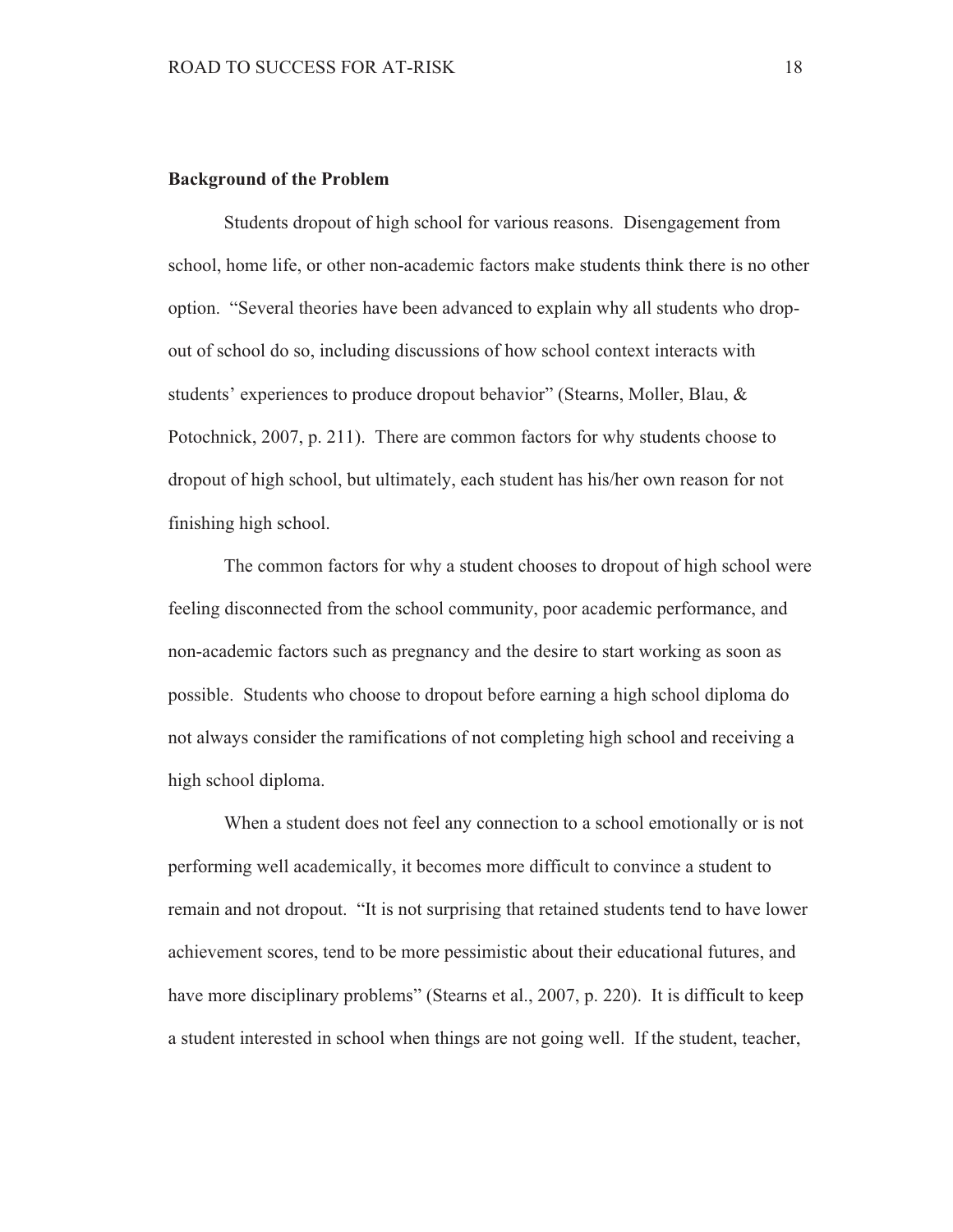or others has identified the student as a "bad" kid, teachers become frustrated and may not have as much patience with the student.

In 2015, Kentucky's First Lady Jane Beshear rallied to change the dropout age law in Kentucky. Due to First Lady Besehear's efforts, the dropout age increased from 16 to 18 and is known as the Graduate Kentucky Bill, formally known as Senate Bill 97. Beshear (2015) stated to The Herald-Leader reporter Jack Brammer, "We have worked with legislators and education leaders for more than seven years to promote the passage of the 'Graduate Kentucky' bill and are thrilled that statewide implementation of this long-overdue policy finally is at hand."

# **Local Context**

Tates Creek High School (TCHS) is a comprehensive high school in Lexington, Kentucky, and was part of Fayette County Public Schools District during the time of this study. The student enrollment for the 2019-2020 school year at Tates Creek High School was 1,753 (see Table 1). Of the enrollment, 10% of students received special education services, 12% of students were English Language Learners (ELL), and 52% of students were eligible for free or reduced priced lunches.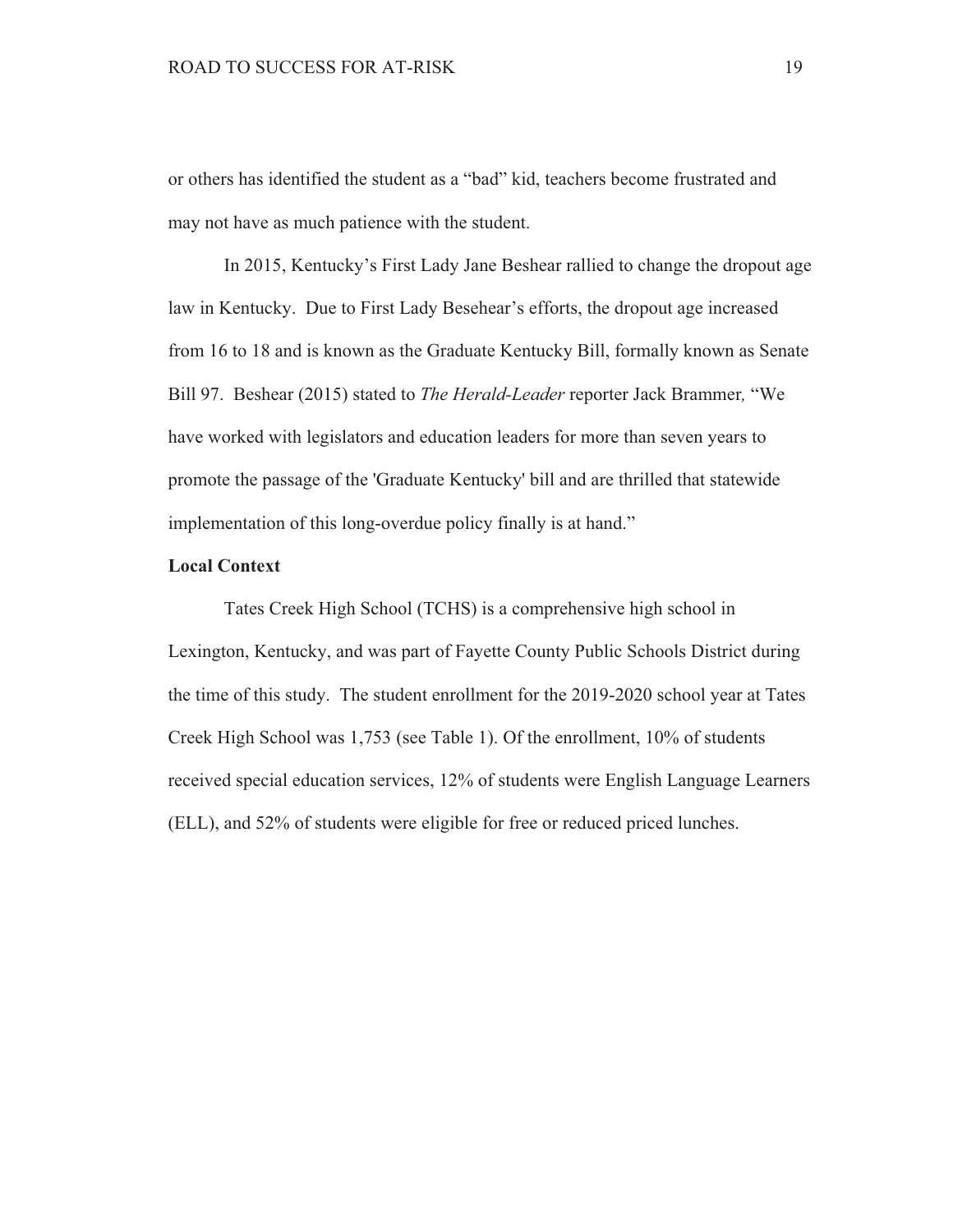## Table 1

|       | White |     | <b>Black</b> |     | <b>Hispanic</b> |    | <b>Asian</b> |    | <b>Other</b> |    |
|-------|-------|-----|--------------|-----|-----------------|----|--------------|----|--------------|----|
|       | M     | F   | M            | F   | M               | F  | M            | F  | M            | F  |
| 9     | 151   | 125 | 75           | 78  | 44              | 33 | 5            | 5  | 21           | 22 |
| 10    | 108   | 96  | 46           | 90  | 31              | 19 | 4            | 8  | $\mathbf Q$  | 12 |
| 11    | 91    | 101 | 56           | 52  | 26              | 17 | 8            | 7  | 8            | 13 |
| 12    | 111   | 106 | 48           | 59  | 10              | 21 | 10           |    |              | 13 |
| Total | 461   | 428 | 225          | 279 | 111             | 90 | 27           | 27 | 45           | 60 |
|       | 889   |     | 504          |     | 201             |    | 54           |    | 105          |    |

**Student Racial Demographics by Grade Level** 

For the 2019-2020 school year, the mission at TCHS was to prepare all Commodores for college and career success and for service as active and informed citizens with intercultural understanding and respect. The core values at TCHS was for all Commodores to be CREEK at all times: Connected, Responsible, Engaged, Exceptional, and Kind.

Students' needs and the TCHS's community's culture have positively changed in recent years with the implementation of the Freshman Academy. The 2017-2018 school year was the first year of the Freshman Academy at TCHS. Even with the implementation of the Freshman Academy, many ninth-grade students continue to struggle academically and behaviorally, but the extra supports began benefiting many students. The data improved and there were numerous reasons to celebrate.

For the 2015-2016 school year, two years before the implementation of the Freshman Academy, 167 out of 507 ninth grade students did not earn enough credits to identify as a  $10^{th}$  grader for the 2016-2017 school year. The 2015-2016 out of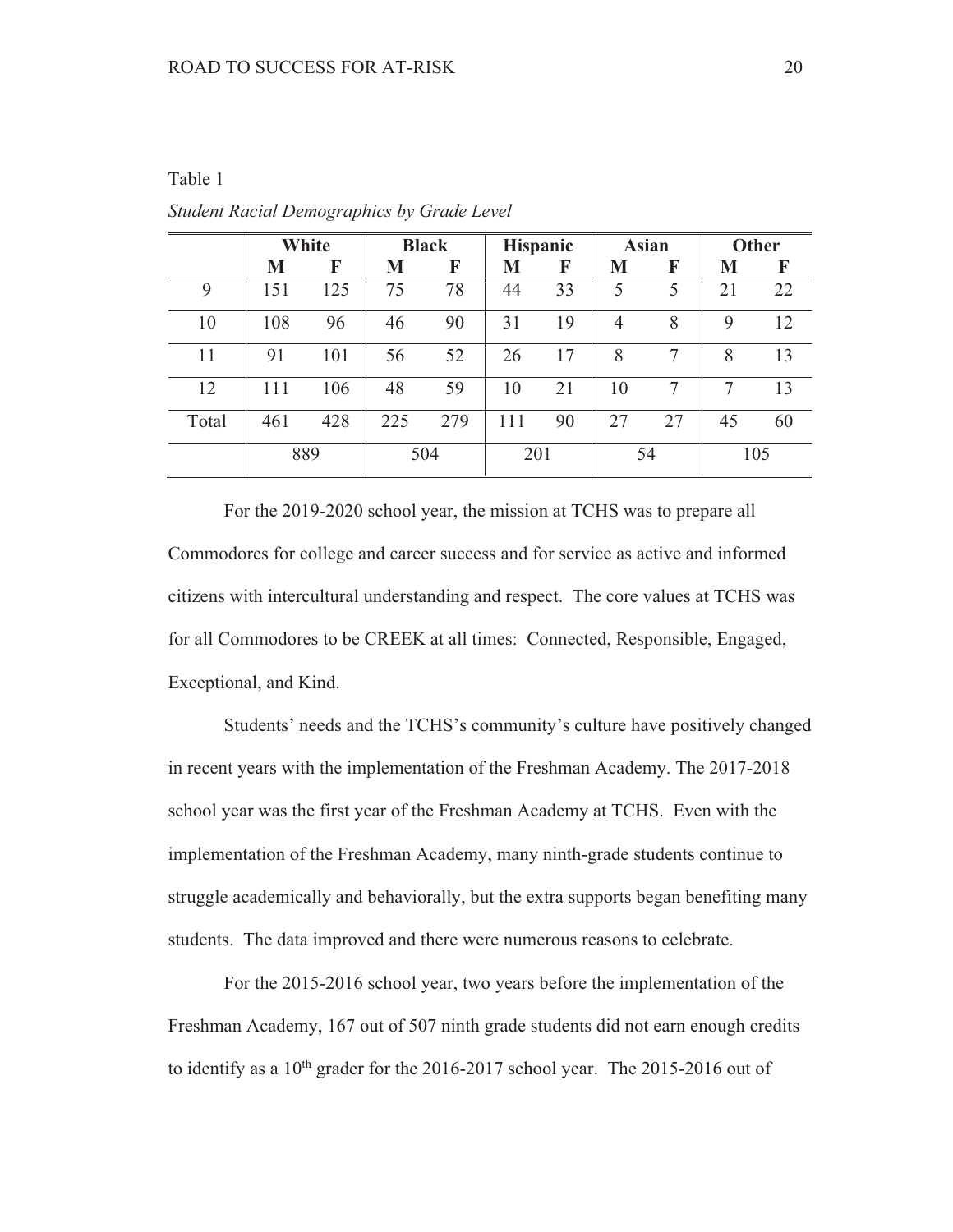school suspension monthly average for ninth grade students was over 300 days. For the 2018-2019 school year, the second year of the implementation of the Freshman Academy, the pass rate for ninth grade students improved. The number of students who failed and did not identify as a 10<sup>th</sup> grade student the following school year was reduced to 91 students out of 527 students. The out of school suspension average per month decreased to approximately 100 days.

### **Capstone Overview**

This capstone was designed to examine how providing extra supports for ninth-grade students positively affected their high school experience, lessens the potential for dropping out, and increased engagement. Ninth-grade students typically struggle with the transition to high school from middle school, and without intentional structures were more inclined to become disengaged which potentially affects them academically, behaviorally, and they are less inclined to attend regularly. The results from the mentoring program reported in this capstone were used to determine the organization's next steps for moving forward to implement more specific, intentional supports for ninth-grade students at Tates Creek High School.

The implementation of this capstone derived from continued concerns with ninth grade students not performing well over the course of multiple years. When a ninth grade student does not earn the minimum number of credits to transition to  $10<sup>th</sup>$ grade, the student is more likely to dropout. If a student does not reach the minimum dropout age, the student may stop attending school or is listless and unmotivated to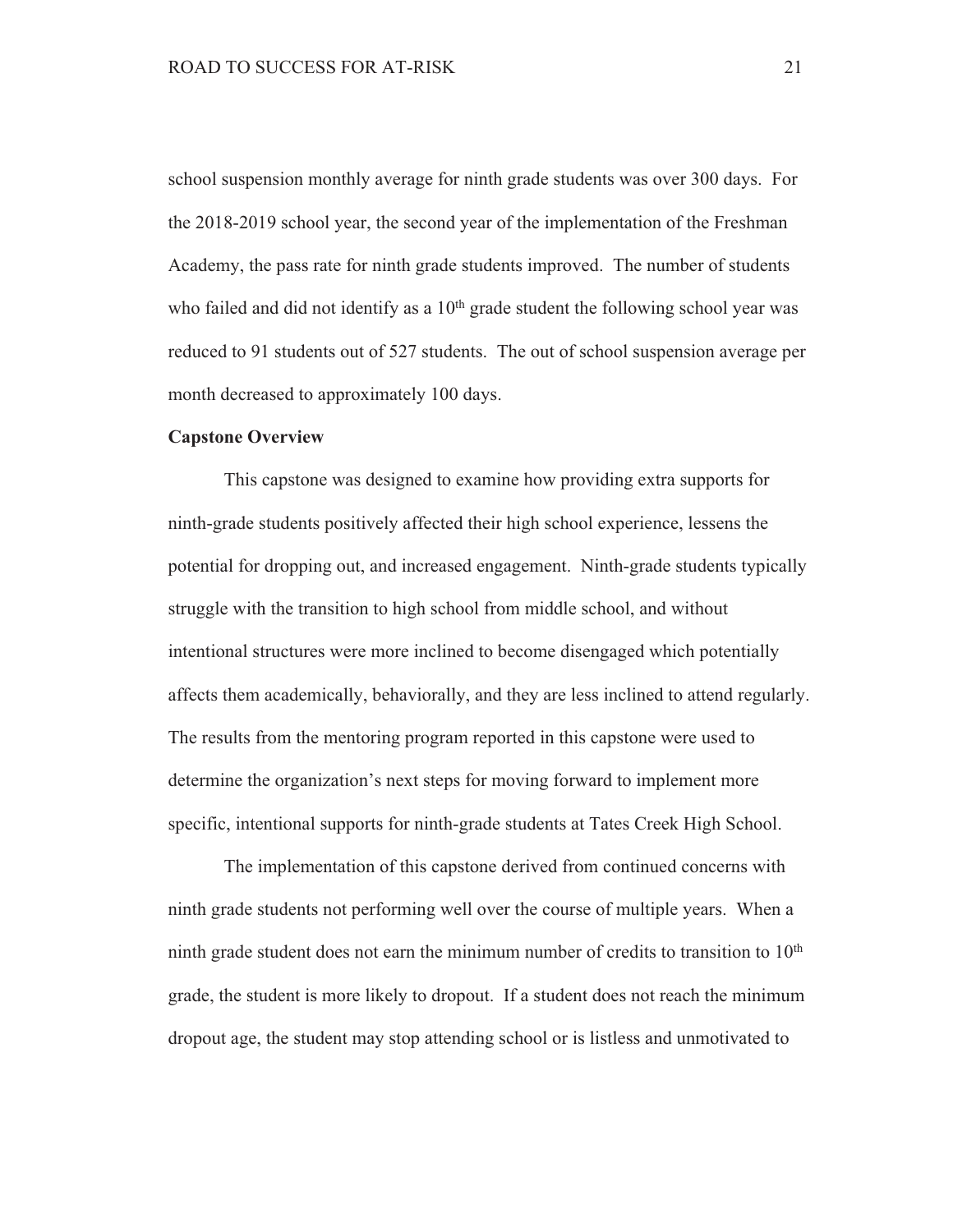do anything. At TCHS, this had lead to an increase in inappropriate behavior and classroom disruptions.

The participants of this study were limited to Tates Creek High School staff members and a selective sampling of ninth-grade at-risk students. The students involved in the study do not know they were part of the study in order to protect their identities and for them to not feel singled out. These students were receiving the same supports that other ninth-grade students were receiving, except the sample group had more check-ins with various mentors and were being checked on weekly.

The relevancy of this information to the capstone was due to repeat ninth grade students' continued misbehaviors and continued poor academic performance. The repeat ninth grade students' continued misbehaviors inhibited the learning of other students. The repeat ninth graders continued poor academic performance kept the repeat ninth graders from progressing to higher grade levels. The more ninth graders who successfully complete the ninth grade, the fewer there were repeat ninth graders who were third- or fourth-year students in the building for the 2018-2019 school year.

The graduation rate for the 2018-2019 school year was 87.1% for TCHS. This indicated continued growth was necessary as the graduation rate was 83.9% for the 2017-2018 school year. Even though improvement was shown, implementing more structures for ninth grade students was the best place to start for the future. Providing earlier interventions for ninth grade students could positively impact the

22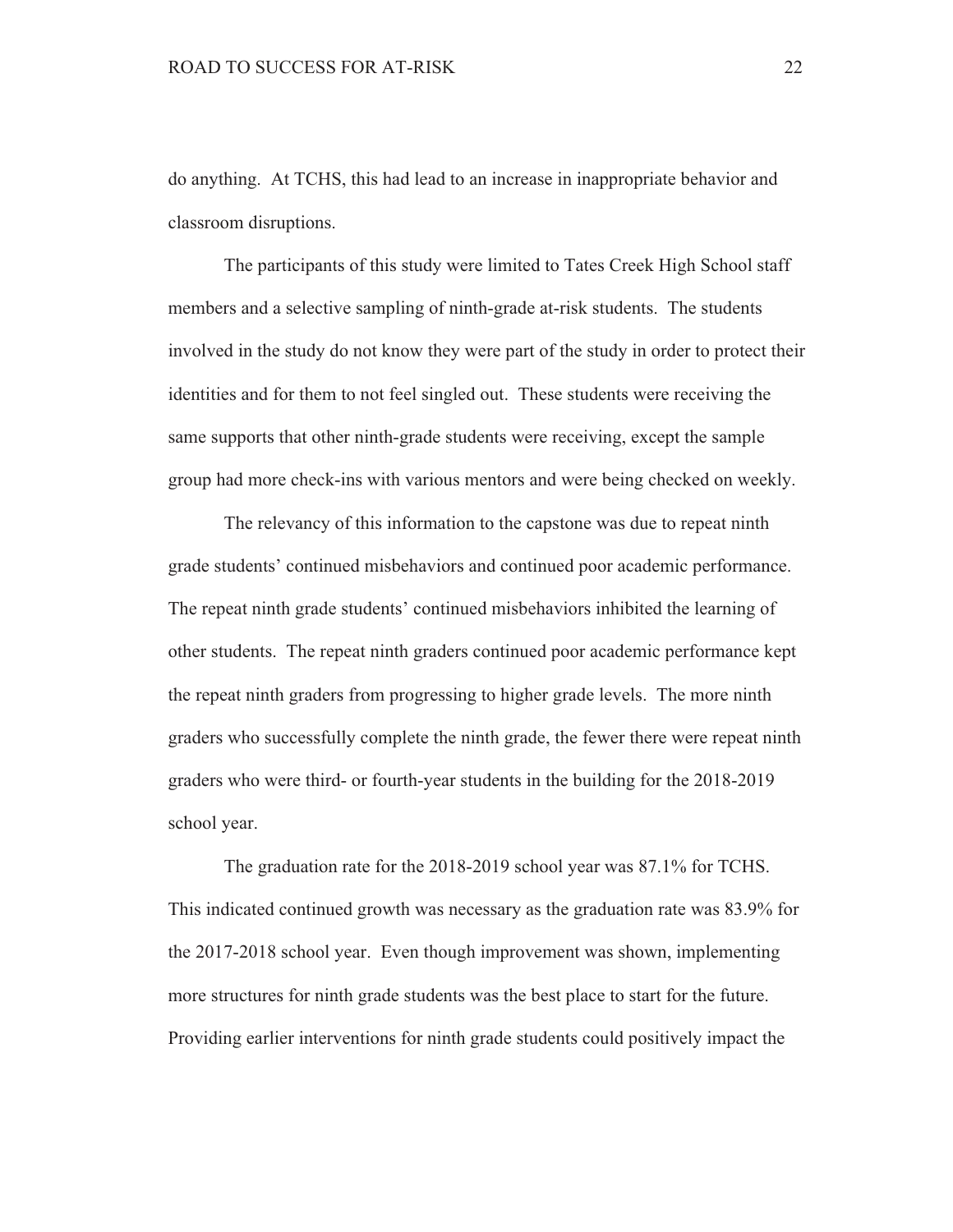students more. If at-risk ninth-grade students' experiences are more positive and productive, the likelihood students will dropout will decrease.

### **Research Questions**

The following research questions served as the focus for the capstone:

1. How does providing mentoring for at-risk ninth-grade students improve students' academic performance during the transition to high school?

2. How does providing mentoring for at-risk ninth-grade students improve students' behavior during the transition to high school?

3. What were the perceptions of at-risk ninth-grade students regarding various aspects of mentoring provided to them during their freshman year experiences?

#### **Hypotheses**

The researcher hypothesizes the extra supports for the at-risk ninth grade students will benefit the students. It was not possible for the researcher to determine any specific projected data because each new freshman class presents its own successes and challenges. Students' needs change with each new class, but specific, extra supports will benefit the students academically, behaviorally, and in terms of the relationships at-risk students have with adults.

Various *t*-tests were conducted to examine the researcher's hypotheses. The null hypotheses based on the behavior referrals and semester pass rate of students were:

 $H_0$ 1: There will be no statistical difference in the number of behavior referrals in the Fall 2019 semester for the at-risk students receiving mentoring services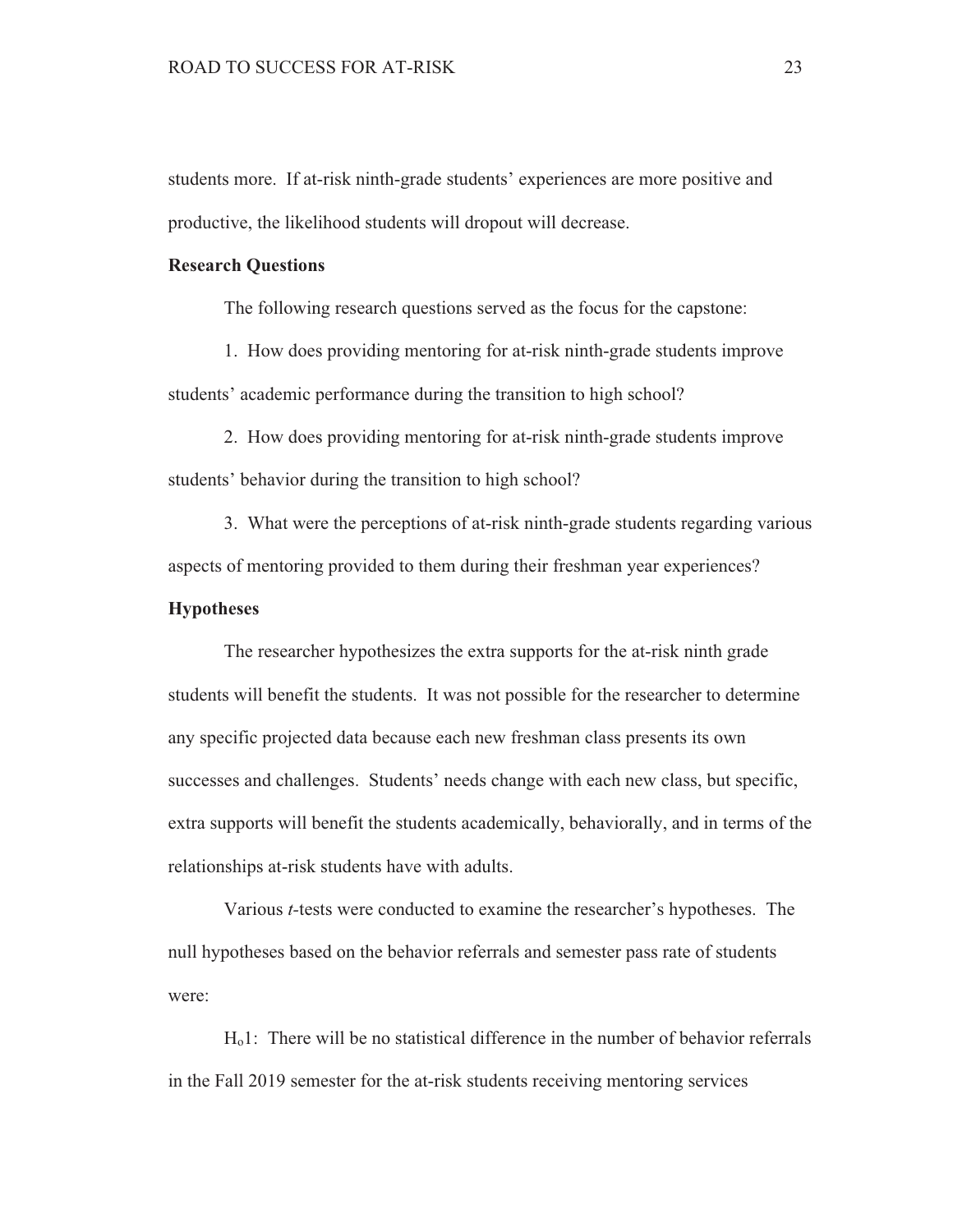compared to at-risk students from the same middle school who were not receiving mentoring services.

 $H<sub>0</sub>2$ : There will be no statistical difference in the number of courses failed in the Fall 2019 semester for the at-risk students receiving mentoring services compared to all other ninth-grade at-risk students who were not receiving mentoring services.

H<sub>0</sub>3: There will be no statistical difference in the number of behavior referrals for the at-risk students receiving mentoring services for Fall 2018 semester of their eighth-grade year compared to the referrals in the Fall 2019 semester.

The researcher's hypotheses were based on the researcher's experiences as a classroom teacher, assistant principal, and head principal. The researcher used the students' academic performance and behavior records to compare those at-risk students who were receiving the mentoring services versus those at-risk students who were not part of the mentoring program.

## **Definition of Terms**

At-risk: A term used to describe a student who is in danger of failing academically or dropping out of school.

**Check-in:** An act committed by the mentor with the ninth-grade student being mentored. The check-in may involve, but is not limited to, a discussion about the student's grade, attendance, or behavior.

**Mentors:** Included the researcher as the building principal, ninth Grade Academy Principal, two Freshman Academy Counselors, four law enforcement officers, and five classroom teachers.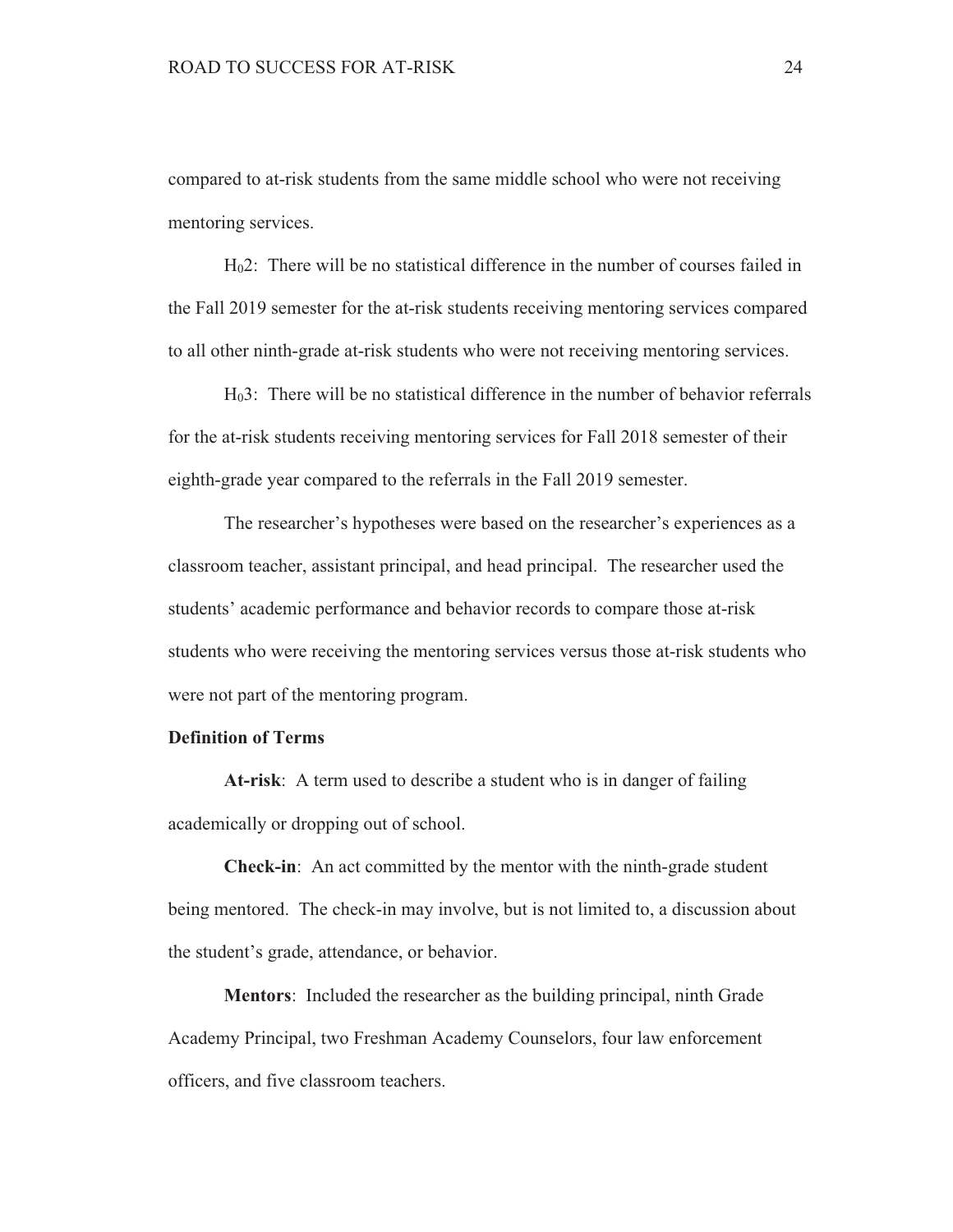#### **Chapter 2**

### **Review of Literature**

A review of the literature indicates the transition from middle school to high school is difficult for students who are identified as at-risk. At-risk students' struggle to embrace and engage in school. The reason may be academically related or a nonacademic issue that affects the student's education. Mentoring, retention, and different types of programs affect at-risk students tremendously.

#### **Transitioning to High School**

The transition from middle school to high school is difficult for many students, and if the transition is not smooth, a student's chances for a successful high school experience is lessened. "Young people who do not complete high school have a greater chance of becoming an emotional, social, and financial burden on the communities in which they live" (Sanders, 2008, p. 47).

The structural differences between middle school and high school can be difficult for many students to handle. Middle school students in Lexington, Kentucky, have a designated location to report to such as the gym when they arrive to school each morning. High school students are able to remain in the hallway, cafeteria, gym, or a teacher's classroom before school begins. Supervision for high school students lessens. High school students are not escorted to classrooms on the other side of the building or to lunch. High school students have a more difficult core curriculum with their English, math, social studies, and science courses. Students' academic records remain forever for high school students and are required for college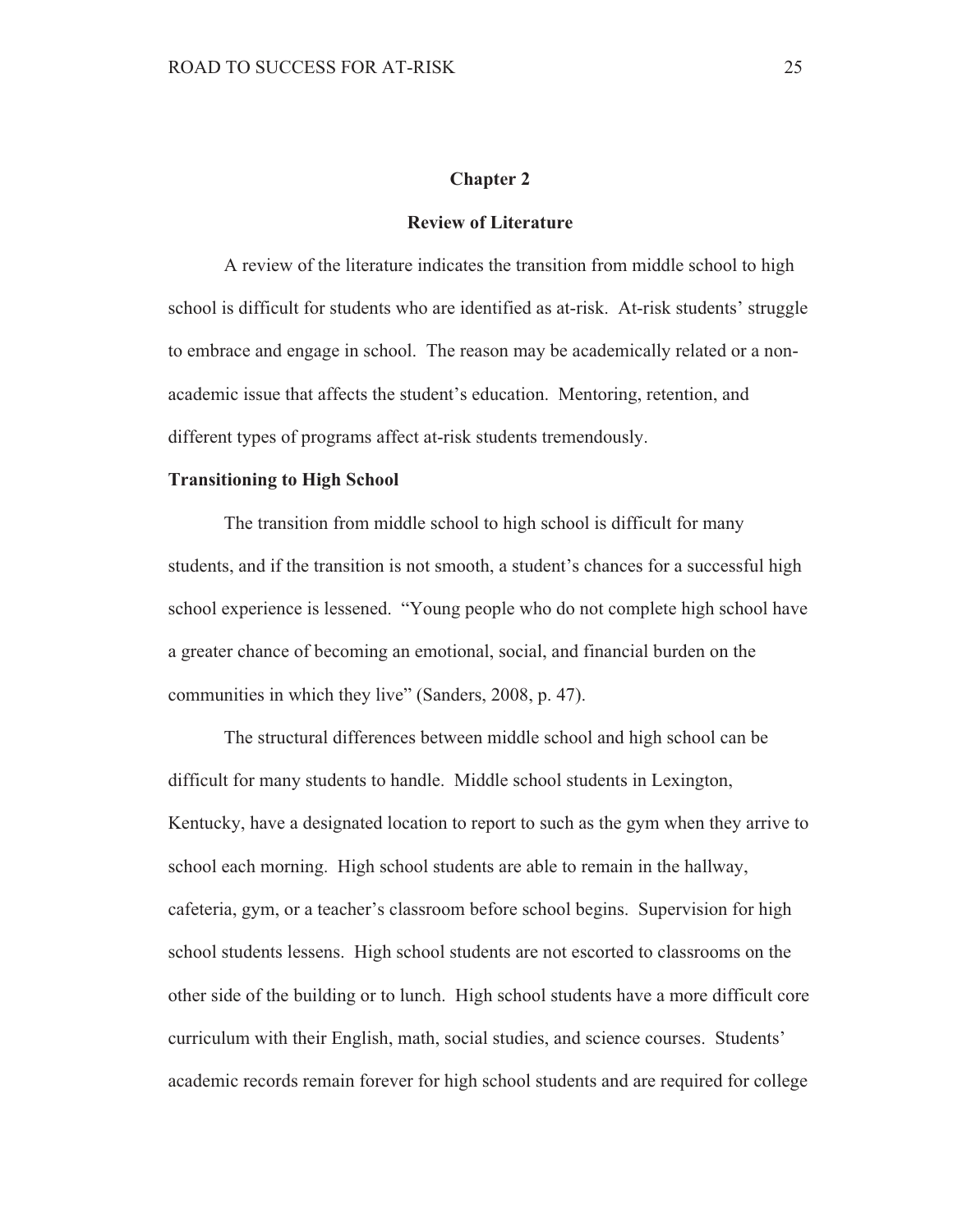entrance, to join the military, or employment purposes. These structural differences are taken into consideration by some students, but for students who are struggling behaviorally or academically the transition to high school does not lend itself to success (Keating, Tomishima, Foster, & Alessandria, 2002).. The term at-risk is used to describe youth from single-parent homes, and show signs of behavioral and/or emotional issues, and lack the necessary supports to be successful (Keating, et al.,  $2002$ ).

"The importance of students' eighth-grade achievement in their probability of advanced course-taking in high school also reinforces prior literature on the role that tracking plays in shaping students' futures and dividing students by race and class" (Conger, Long, & Iatarola, 2009, p. 573). To better prepare students for the transition to high school, middle schools must address at-risk students' social, emotional, and academic needs. Ninth-grade is the most prevalent starting point for high school students in the United States (Schwartz, Stiefel, Rubenstein, & Zabel, 2011) and a difficult transition from eighth-grade to ninth-grade has been associated with increased behavior problems (Smith, 2006). Eighth-grade students who struggle academically or behaviorally are not likely to make a positive change without assistance from an adult at the school-level.

Hormones, social turmoil, and academic preparedness causes anxiety for many students and parents. Mentoring can provide the necessary emotional structure students need to be more successful for the critical first-year of high school. Mentoring models vary depending on the vision of the person who creates the

26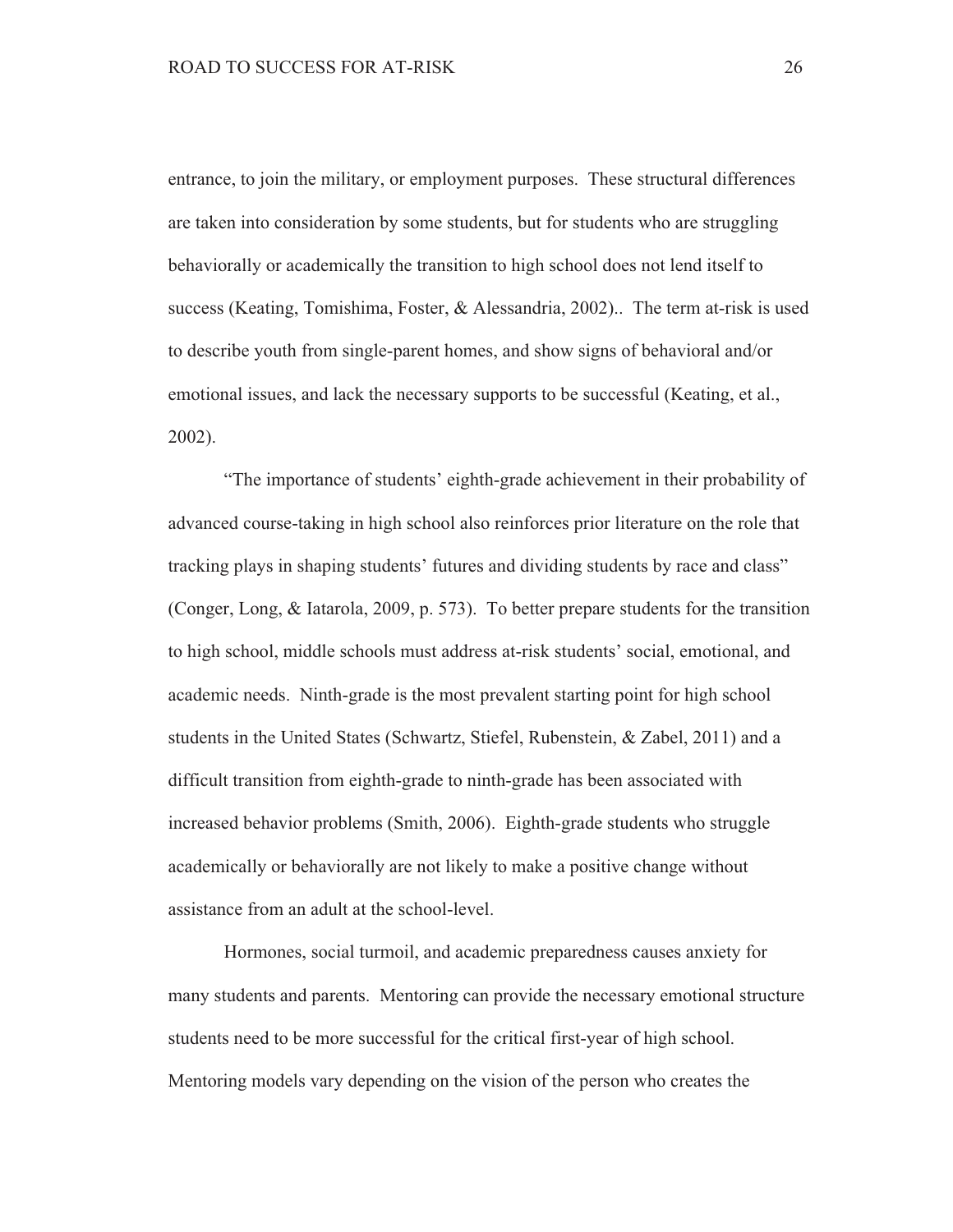program to the intended outcomes desired from implementing the mentoring program. Dawson (2014) discusses there were 15 mentoring definitions in 1991, and more than 50 definitions by 2007. Students' deficiencies should be identified by the end of the seventh-grade year and those students can be connected with a mentor to specifically address each student's needs.

The reasons vary why students become at-risk in middle school, but having a mentor who can serve as an additional support allows the students to begin addressing his/her own needs. An at-risk student who is provided a supportive environment at school has a greater chance of being more focused in class, which leads to teachers having the opportunity to provide quality instruction for students (Butts  $\&$  Cruziero, 2005; Smith, 2006; Schwartz et al., 2011). "Mentoring represents a diversity of relationships across a variety of concerns" (Dawson, 2014, p. 144). The concerns vary depending on a student's life at home and can negatively impact his/her performance during the school day. A mentor may focus on grades or behavior, and as the mentor/mentee relationship evolves, the hope is for the student's performance to become more positive.

### **Grade Spans for Students**

Schools' grade spans can have an effect on student performance. Schools serving grades K-8 are unique in allowing students to remain in the same school for elementary and middle grades (Schwartz et al., 2011) and allows for greater chances of remediation and structure. The remediation and structure allows students to have a lesser need for outside mentors because their needs are met through the established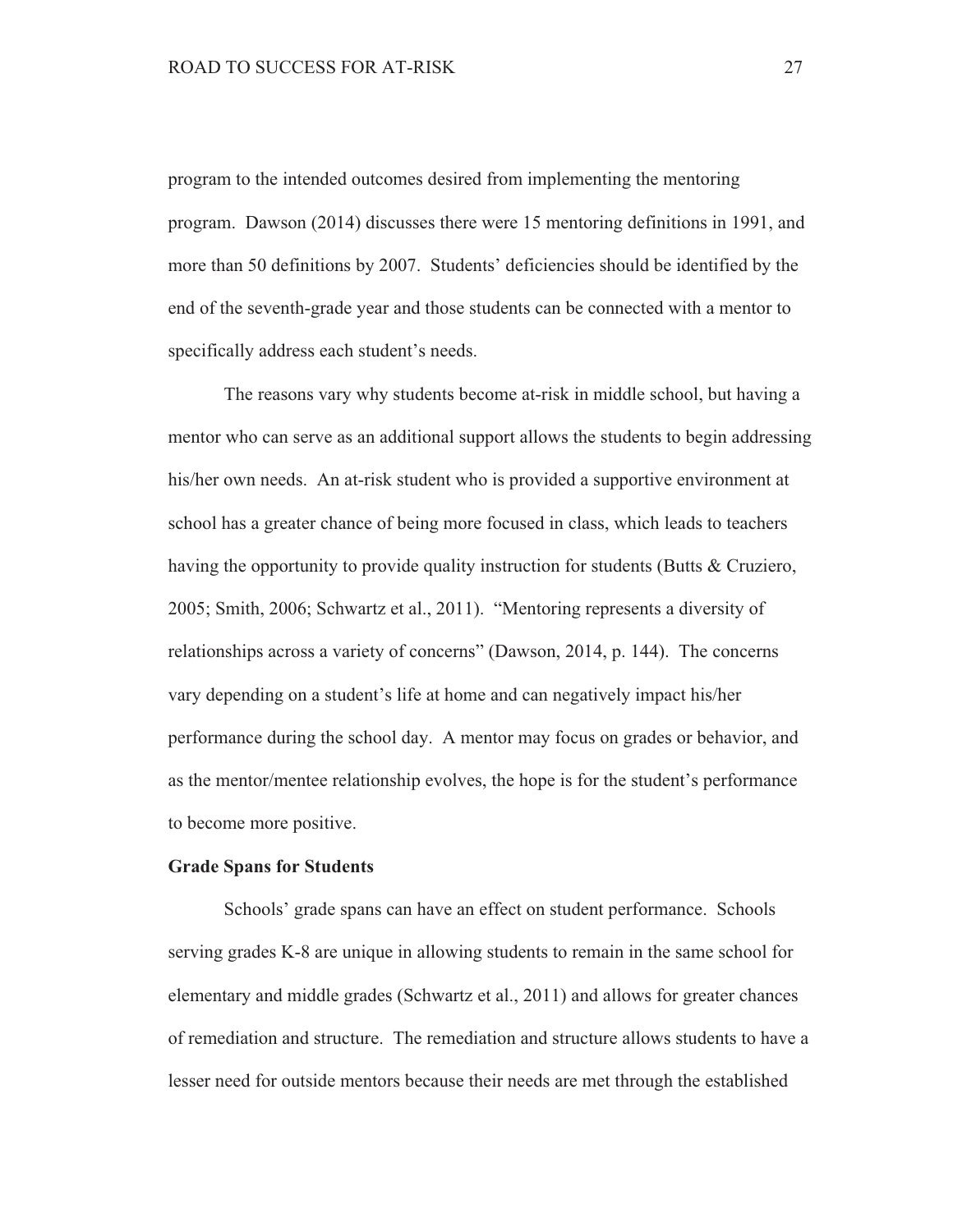relationships developed from attending the same school. Students' peer groups remain the same for a longer period of time and the stability strengthens students socially and emotionally. A student's emotional and social stability directly affects behavior, which correlates to academic performance, and attending school on a regular basis.

### **Engagement**

Teachers are tasked with maintaining an engaging environment for their students. When a student is engaged, the student is actively listening and paying attention to the teacher's instructions. The student is participating and involved in the educational process. Engagement varies based on the teacher's style, but good teaching is good teaching and an outsider can visibly see when a classroom full of students are interested, and possibly intrigued, by a teacher's instructional practices.

Engagement also affects students' desire to attend school, behave appropriately, and achieve academically. A student engagement survey from 2006-2009 indicated 65% of students were bored at least once a day, with 16% reporting boredom in every class (Cooper, 2014). Disengagement from poor instructional methods and students not feeling wanted by one or more adults at school may cause a student to not want to be in school or have the desire to identify a need to be productive during the school day. A student who feels wanted and connected to school through a relationship with a peer or adult wants to attend school, if for no other reason than interaction with someone he/she feels comfortable. To prevent student disengagement and academic declines during middle school, interventions

28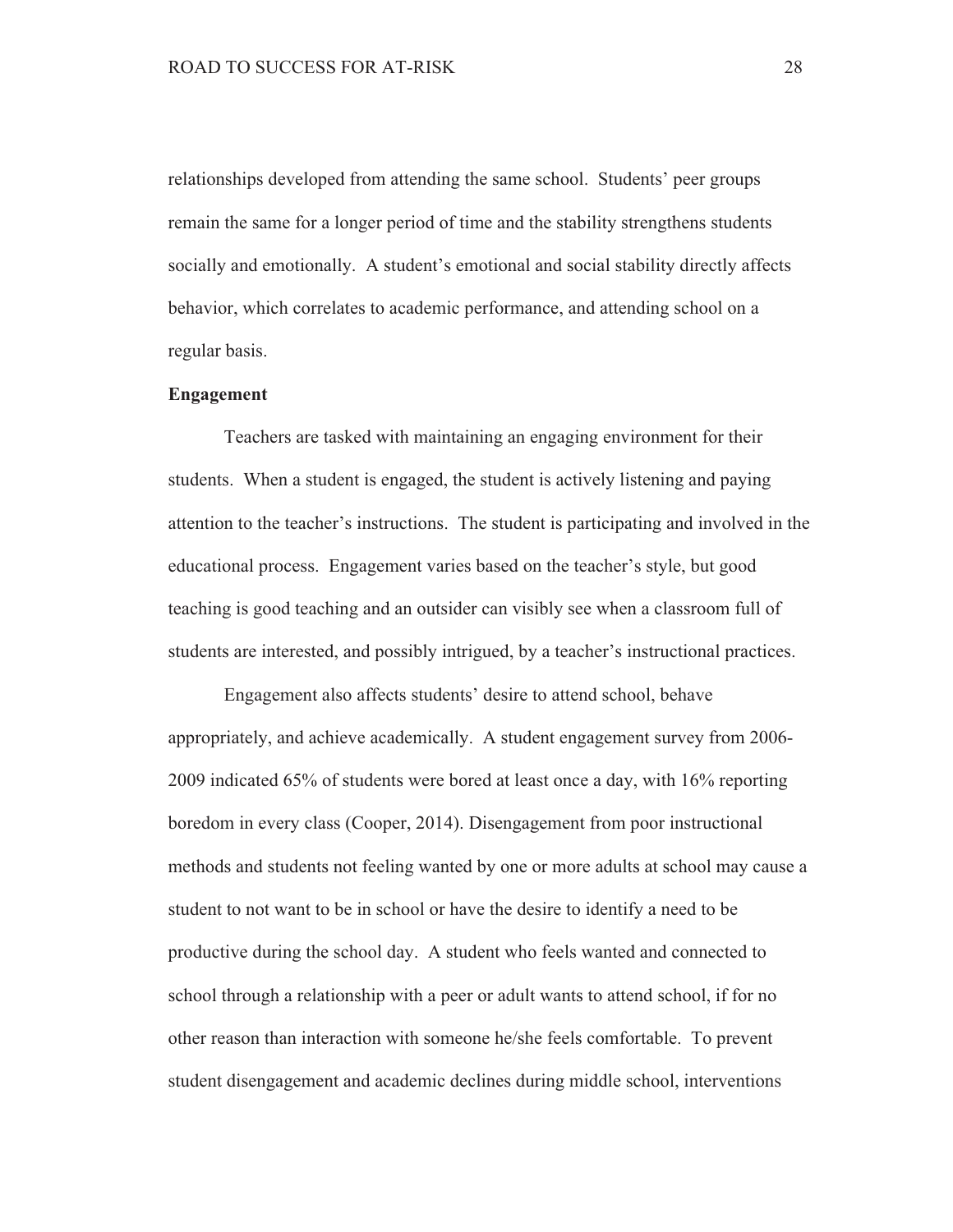need to be developed to promote school engagement and academic achievement (Woolley, Rose, Orthner, Akos, & Jones-Sanpei, 2013). Identifying why a student feels disengaged is a first step in helping the student make positive changes.

Hispanic, Black, and poor students appear to experience slightly higher increases in their high school graduation rates when they take rigorous courses by tenth-grade (Long, Conger, & Iatarola, 2012). Feeling a connection to school through mentoring can lead a struggling student to want to make the necessary changes to improve, but it does not happen overnight and the student has to see the benefits of the change. Each year, approximately 1.2 million students do not graduate from high school, more than half of whom are categorized in minority groups (Radcliffe  $\&$  Bos, 2011). As students' needs continue to change the need to implement different types of interventions becomes necessary. Mentoring is an intervention designed to positively impact students in multiple ways.

### **Impact of Mentoring**

The impact of mentoring differs depending on an individual student's needs; a student's personal and educational background establishes the foundation for how he/she performs in school. Healy and Welchert (1990) found it is necessary "to advance a definition of mentoring, derived from current thinking in developmentalcontextual theory, that is both functional and comprehensive" (p. 17). Healy and Welchert consider mentoring to be a dynamic, reciprocal relationship in an environment between a mentor and a mentee with the goal of promoting development. Randomly assigning a student a mentor may not work; time and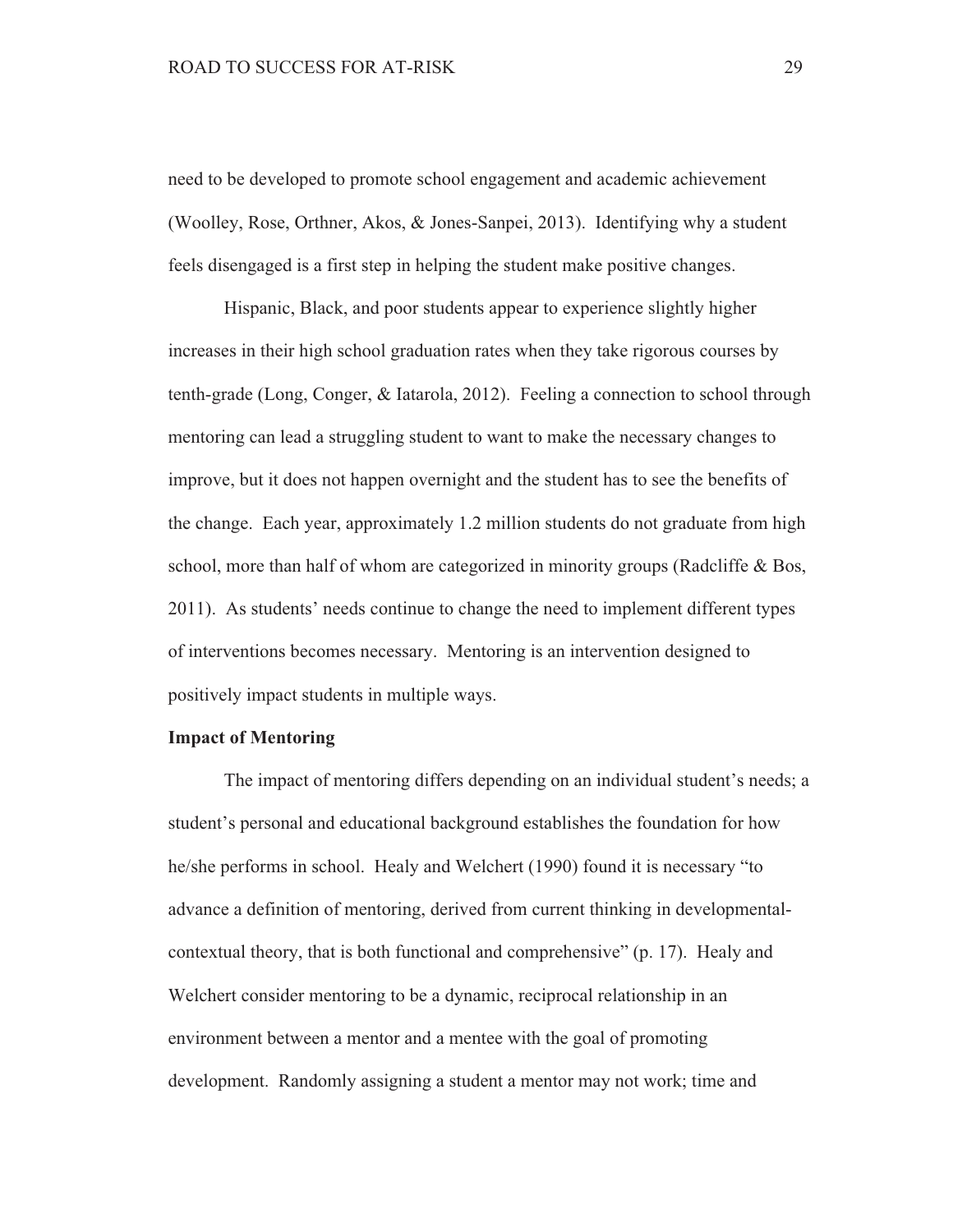thought has to be given to make sure the student's mentor is a good match and the mentor knows the focus of the mentor/mentee relationship.

A successful mentor program "points out that mutuality increases the likelihood of participant transformation, and it identifies participant maturation and context receptivity as factors that can increase the likelihood of successful mentoring" (Healy & Welchert, 1990, p. 21). Attending school is critical for students to remain able to progress academically and attendance monitoring should be a component of a mentoring model (Wilkins & Bost, 2016). Procedures and expectations have to be established and as the mentor/mentee relationship grows, it will develop into its own unique dynamic. Most importantly, the relationship cannot be forced; a student may have initial reluctance to participate, but if the hesitation continues, either the mentor is not a good match or the student is not ready to accept assistance.

Campbell-Whatley (2001) believes mentoring is a human relationship that includes encouraging and guiding personal growth and development, and "the goal of the relationship is to open the lines of communication and assist the student in developing competence and character" (p. 212). The process of mentoring takes time. A mentor should never expect for immediate or dramatic changes in attitude. attendance, or academic success; once the mentee feels comfortable, the mentee may begin to feel a connection and the desire to change. There is no specific time frame, but within the first few meetings, the mentor will know if the student wants to be involved. Many at-risk students begin to experience issues within the community as well, but when paired with someone who shows an interest in the student, changes in

30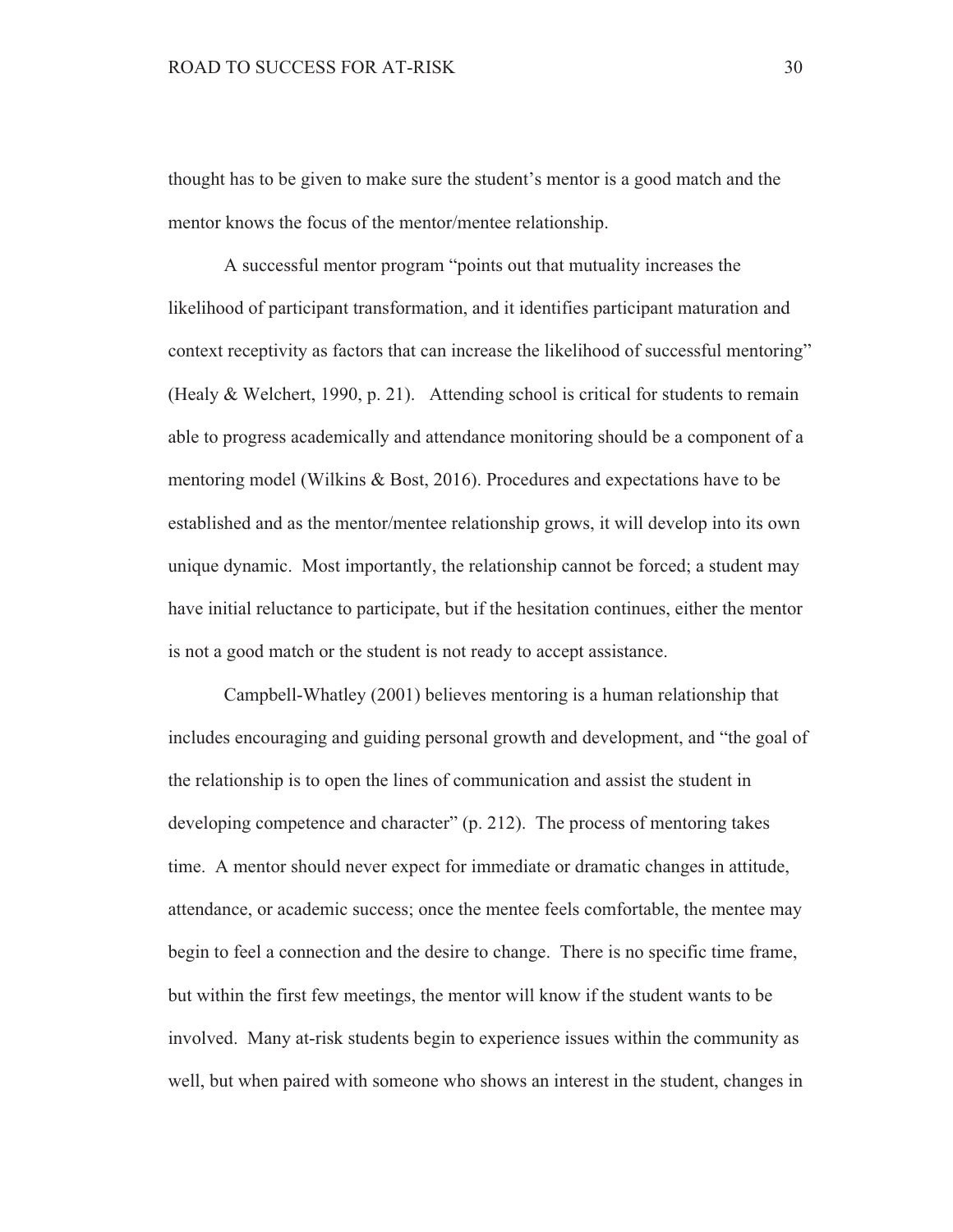behavior and attitude can become more evident. "Youth with mentors are 46% less likely to start using drugs, 27% less likely to start using alcohol, 33% less likely to commit acts of violence and 52% less likely to skip school" (Cutshall, 2001, p. 34).

Biggs, Musewe, and Harvey (2014) found the impact of adult mentoring on Black, under-resourced urban adolescents' academic performance in middle grades were positively affected by mentoring, especially in reading. Many middle school students struggle with reading as a result of social promotion and behavioral issues the student engages in to detract attention away from not being able to read well. The importance of interaction between mentors and mentees within a formal program can lead to a deeper-level relationship that positively impacts students' perceptions of school (Lankau, Riordan, & Thomas, 2005). Most students begin elementary school loving their teachers and wanting to please, and as students enter middle school. attitudes begin to change as a result of puberty. If the student does not have an adult in his/her life who sets behavioral and academic expectations and takes the time to provide assistance, the student may never grow academically.

### **Retention**

Retaining students is not as common in middle school as in the past, but is normally seen as a school-level decision made by principals and teachers as a way to address students' academic difficulties (Bali, Anagnostopoulos, & Roberts, 2005) and findings suggest student characteristics, district organizational features, and local politics all play a role in retention as well. Retention has been used as a method for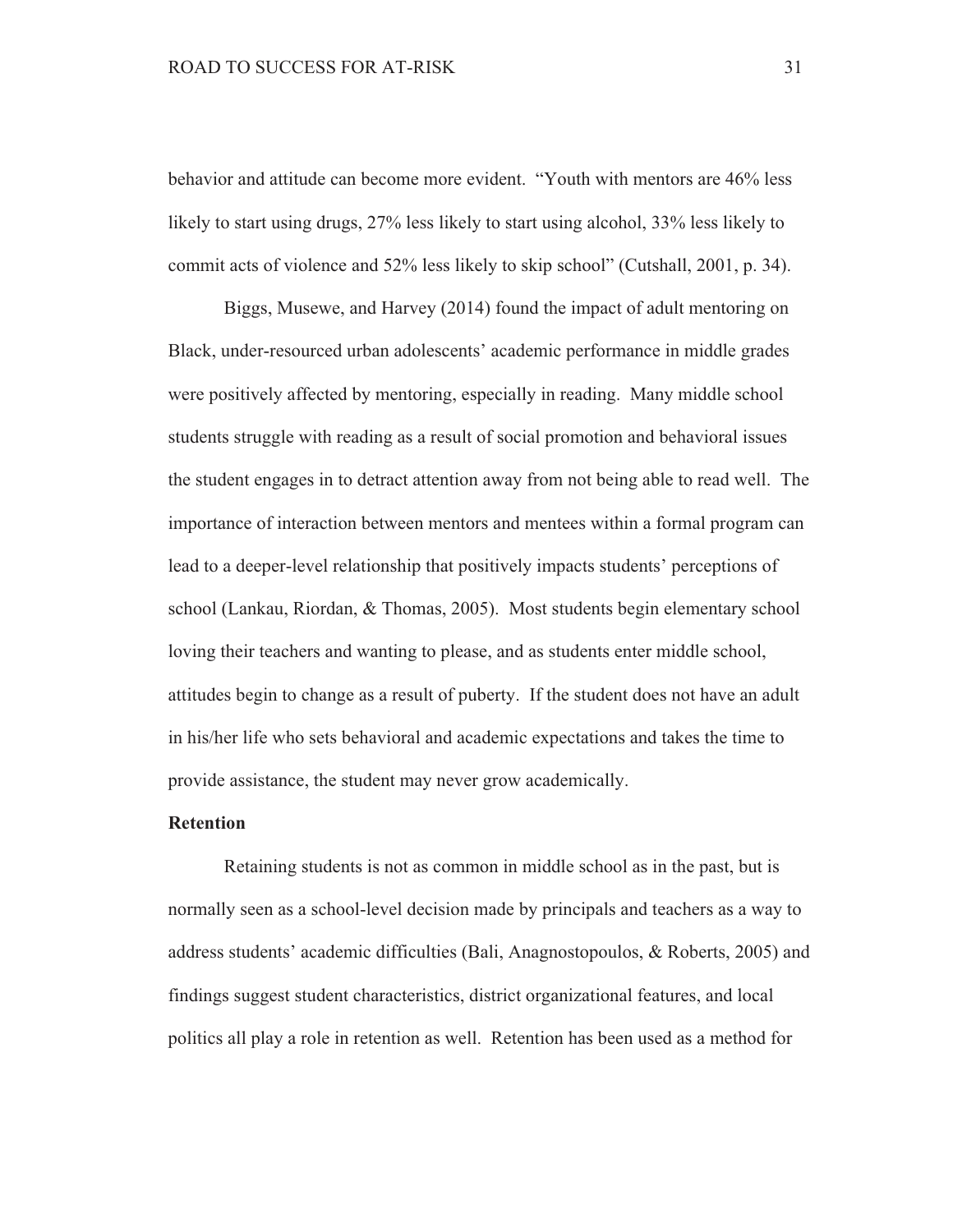intervention for many students, but retention only further exacerbates the problem (Ferguson, Jimerson, & Dalton, 2001).

Retention is more successful in earlier grades, such as elementary school, than eighth-grade or high school. Retaining a student later in his/her educational career may negatively impact the student's academic achievement as well as the student's interactions with younger students. "Younger retained students score significantly higher than older retained students on readiness tests" (Ferguson et al., 2001, p. 335).

Realistically, a 15- or 16-year-old student is physically and emotionally more developed than a 12- or 13-year-old student and should not be in the same educational setting. Once a student has been retained in middle school, it is very difficult for the student to master the skills needed to be on grade on level. Most retained middle school students' behavior worsens and students struggle to improve academically. For males, grade retention appears to be centered on school detachment and poor academics while grade retention for females appears to be centered on pregnancy (Hickman & Wright, 2011).

# **Mentoring**

Preparing teachers to work with students from diverse backgrounds will help better prepare teachers to deal with struggling students. Equipping teachers with the skills to address students' needs serves as a pre-intervention to mentoring. New York has established the Teaching Residents at Teachers College (TR@TC) Program where individuals seeking teacher certification in teaching English to speakers of other languages and teaching students with disabilities are paired with a mentor

32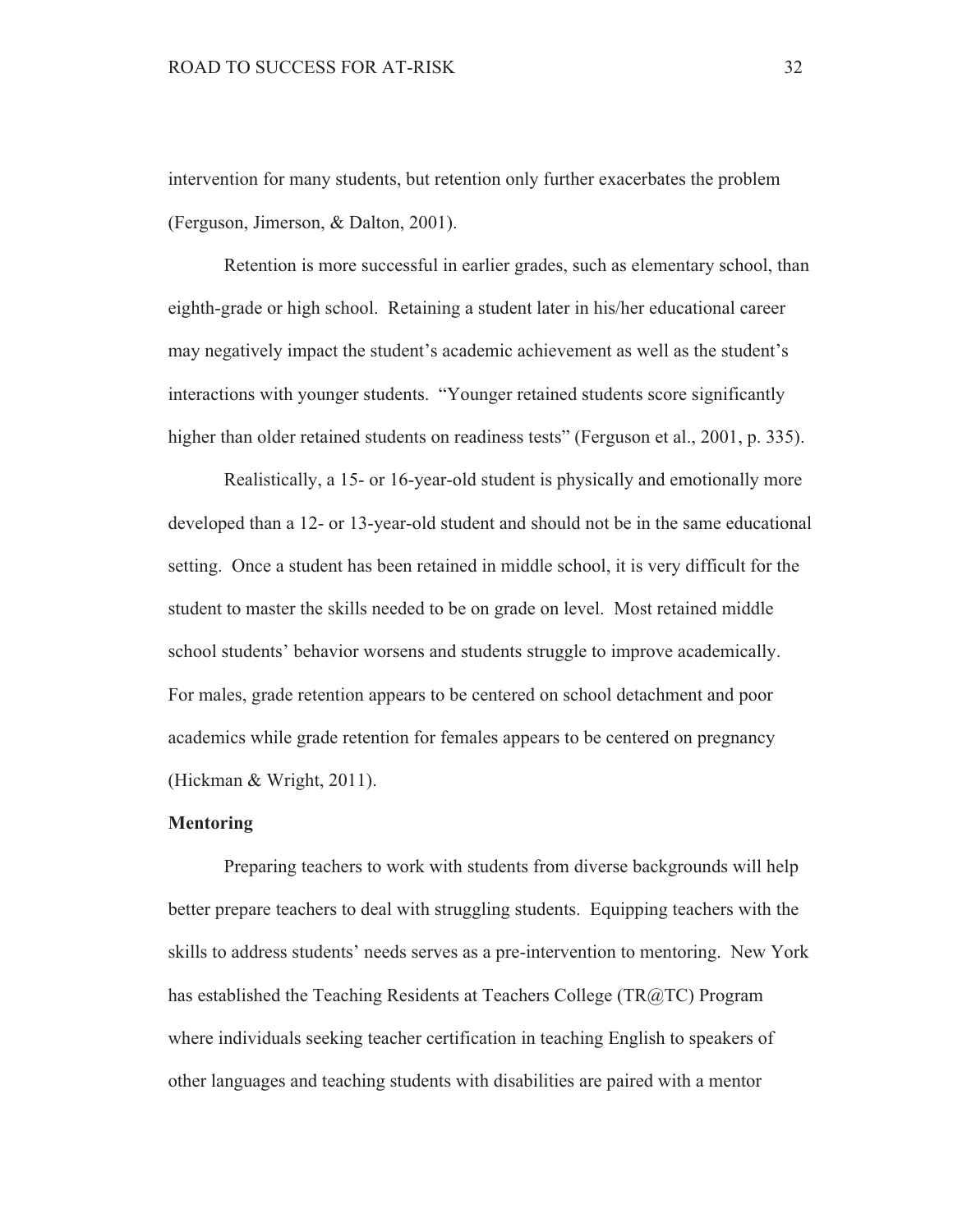teacher who serves as more than a supervising teacher (Sanchez, Roegman, & Goodwin, 2016).

 $TR@TC$  mentors are veteran educators who bridge the gap between preservice teachers and schools. The mentoring the pre-service teachers receive broadens their perspectives and "increases their knowledge of how to teach" (Sanchez et al., 2016, p. 70). As students' parents become younger and younger, the need for more structure at schools continues to increase. Teachers and parents must work together to establish a working relationship that serves in the best manner for the student. Teachers see students seven hours a day and need the skills to address nonrelated school issues, as well as academic deficiencies, in order to help at-risk students, succeed.

Mentoring is necessary for new teachers to provide them with skills to address students' needs, especially at the middle school level. "New teachers are often overwhelmed by the demands of students, teams, curriculum, and middle school emotions, emotions, emotions" (Ramsay, 2000, p. 121). With student-led mentor programs, the mentors need advising from the teachers, and if the teachers are not prepared, the program is less-likely to succeed. When a new teacher is mentored by a veteran teacher, the new teacher is able to hone his/her skills in preparation for setting a positive example for students (Ramsay). Mentoring for teachers in diversity, classroom management, and curriculum positively impacts their ability to serve students well (Crocco & Costigan, 2007). Teachers' knowledge of students' backgrounds and how to interact with varying students' cultures allows teachers to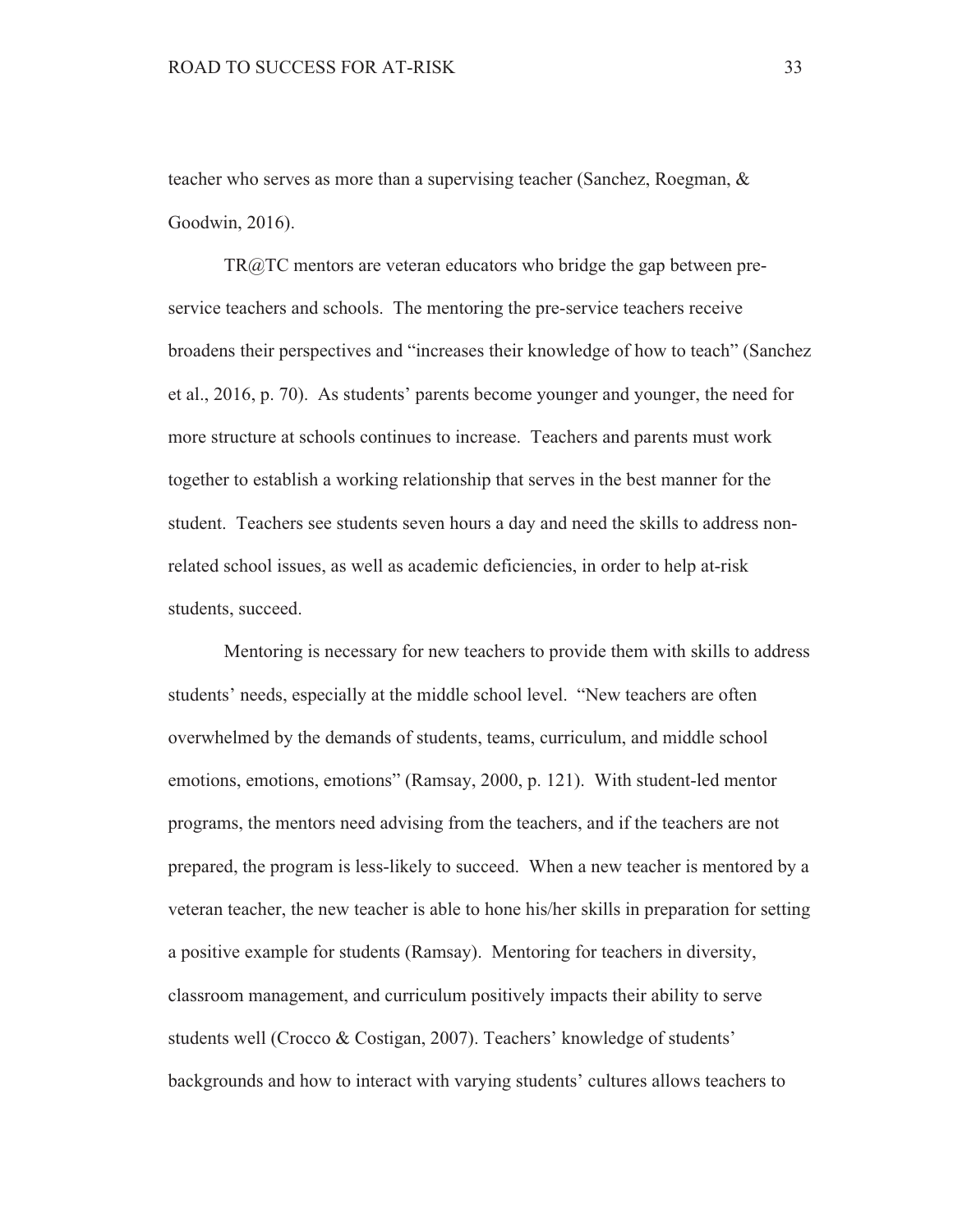work with individual needs as opposed to a holistic approach, attempting a one-size fits all mentality.

Developmental mentoring is a structured approach to cross-age, school-based mentoring where high school students work with younger students (Karcher, 2005). Using a high-achieving, well-rounded  $11<sup>th</sup>$  or  $12<sup>th</sup>$  grade student as a mentor may be more effective because the younger student may be able to relate to the older student quicker than an adult. "In cross-age mentoring the focus is on the mentoring relationship, which is viewed as the main mechanism by which mentees' develop in the areas of self-esteem, connectedness, identity, and academic attitudes" (Karcher, p. 65). The mentor's participation is imperative in helping the mentee's mindset change. The mentor must be committed to being present when scheduled; when adolescent mentors are inconsistent and not dependable, the impact has a negative effect on the mentee.

Dependability and reliability are two characteristics a cross-age mentor must possess, and the mentor has to make sure he/she has the time to devote to helping. Mentoring programs have the ability to support research suggesting "mentoring can promote mentees' conventional connectedness, such as to school and parents" (Karcher, 2005, p. 73). When a mentee sees that his/her mentor is actively involved in school and performing well, the mentee may begin to develop a more positive attitude and feelings towards school.

If the mentor has a similar background to the mentee, the relationship is able to develop quicker and the mentee sees firsthand it's possible to behave appropriately,

34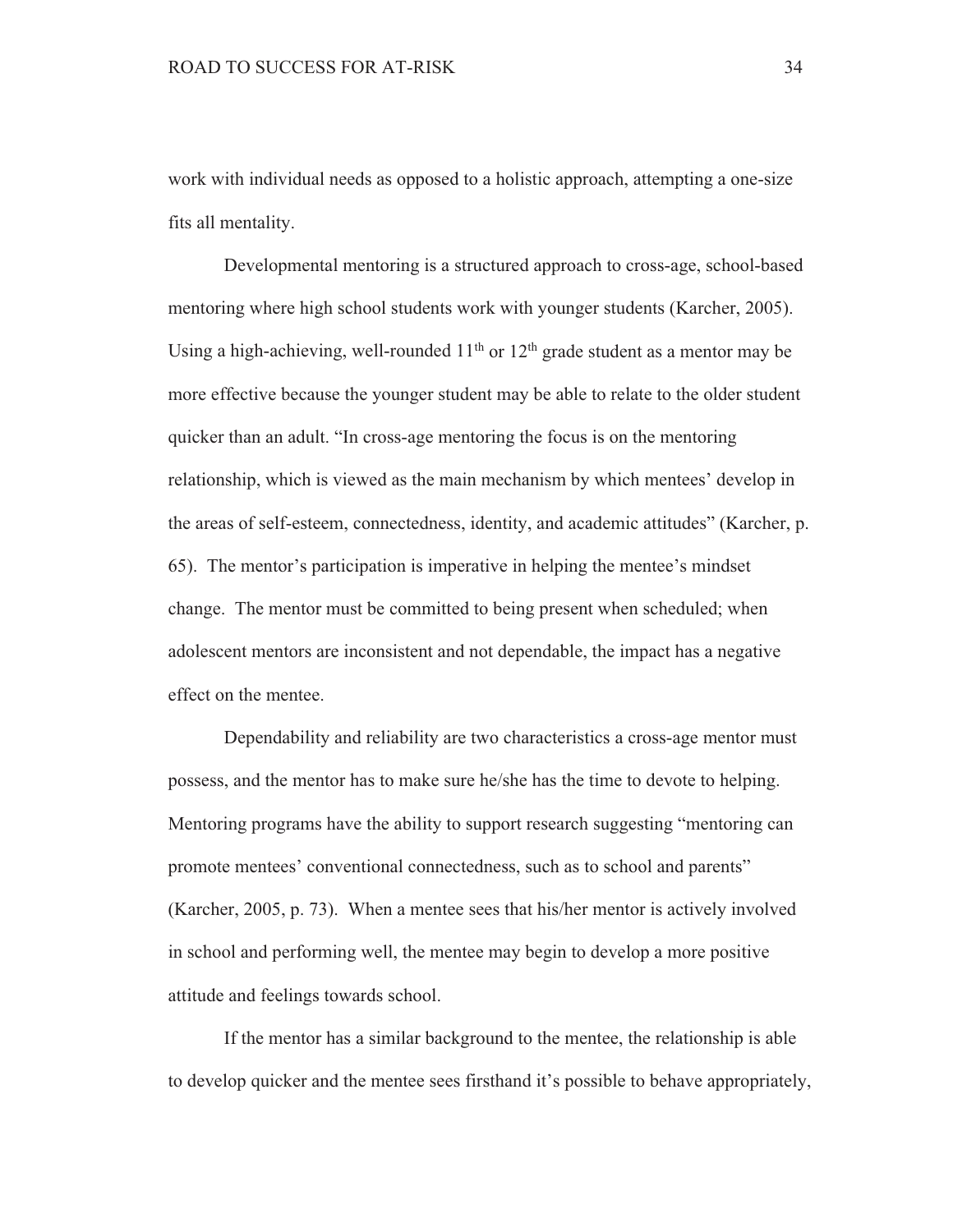succeed academically, and attend school on a regular basis. The mentee has an opportunity to possibly see him/herself in the future through the mentor. Students who participate in cross-age peer mentoring programs report larger fall-to-spring gains in school-related connectedness and self-esteem than a comparison group of their peers (Karcher, 2009).

Mentoring programs do not always have to be large, time-consuming endeavors. At times, it is more productive to think smaller and refocus intervention attempts to help students improve. Too many times, schools attempt to create a program to address the needs of hundreds of students, but initially, it is best to start small and focus on one particular group or grade-level. Nisbett (2010) interviewed multiple teachers, who are making identifiable gains in closing achievement gaps, and found some of the most successful "teachers visit parents and children in their homes, insist on kindness and civility, and hand out rewards on the spot for good behavior and academic achievement" (p. 13).

One administrator helped build a math program for his feeder middle schools to help ensure students had mastered, or had begun to master, the most important concepts they needed to know for Algebra I. Interventions do not always have to cost money or be extensive in nature; thinking smaller and more intentionally can produce more effective results (Nisbett, 2010). As the program begins to sustain itself, schools can add components as needed based on their students' needs. Currently, math and reading are the main focus for schools. If students are not strong in these two areas, it's difficult for them to progress in other academic areas. When a student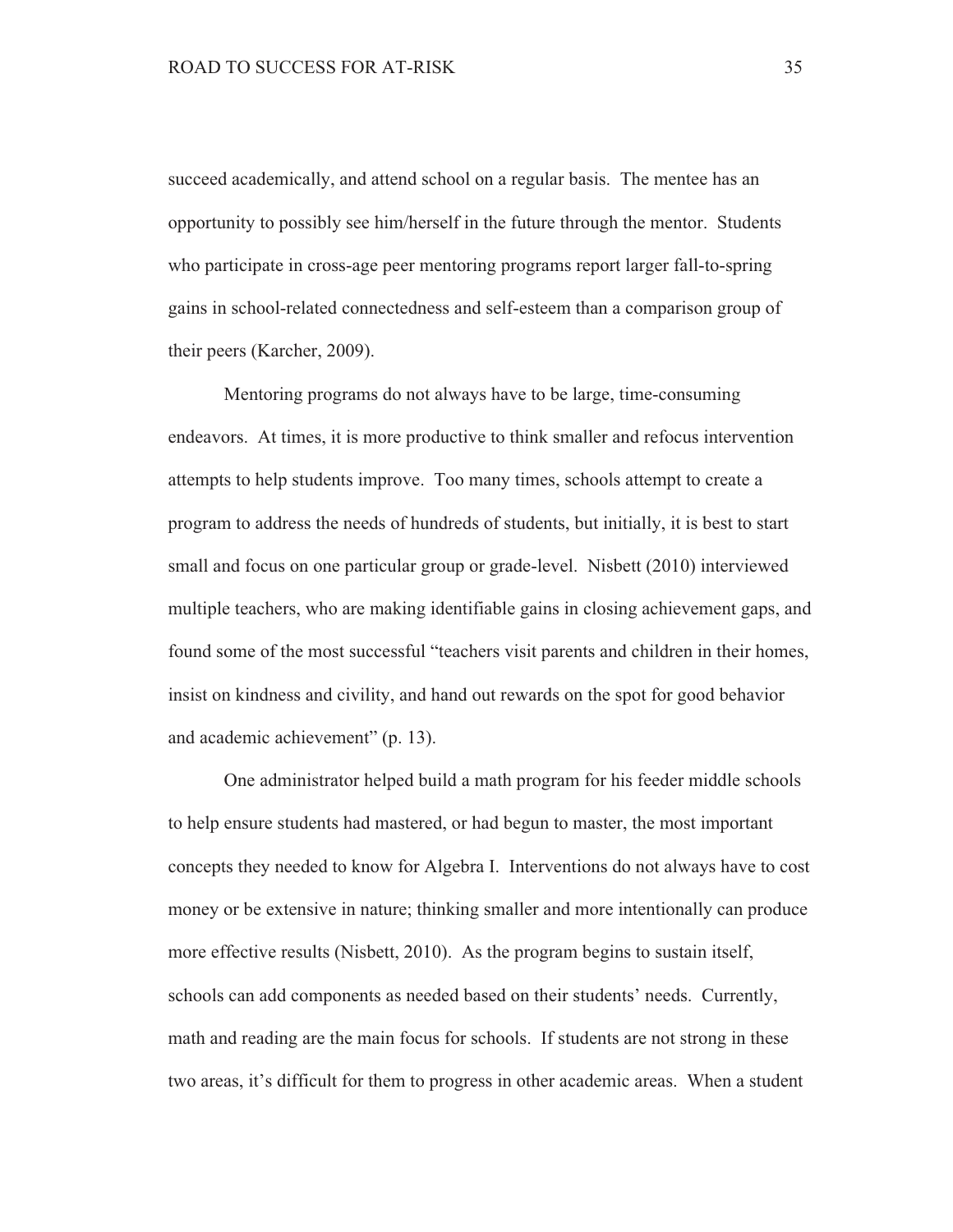is not strong in reading and math, it is best to identify which area the student needs the most help and begin the focus in that area.

The positive effects of mentoring are widely known, however, it is also important to examine the potential other side of mentoring. Mentors do not always enter into the relationship knowing the commitment or the effect their behavior has on the mentee. Kumar and Blake-Beard (2012) believe there are numerous reasons why researchers should delve deeper into understanding the negative side of mentoring. "The consequences of negative mentoring for the protégé can be farreaching leading to personal damage" (Kumar & Blake-Beard, p. 80). When mentors are emotionally stable, focused, and set goals for themselves, they are able to regulate relationships in such a way as to prevent harmful effects of the mentoring process (Kumar & Blake-Beard).

An adult or student mentor who is not focused on helping the mentee is not a quality candidate to serve in this role. Individuals who become mentors to meet a community service requirement or because they think mentoring is easy are not viable candidates either. There is minimal research in the area of negative effects of poor mentor relationships, but it is important to recognize that poor mentor relationships can cause serious personal damage and can cause the protégé to become toxic (Kumar & Blake-Beard, 2002). A struggling student, paired with an ineffective mentor, can lead the mentee further away from making positive changes.

One of the benefits of mentoring is the impact it has on mentees remaining in school instead of dropping out. Once a student drops out of school, the student's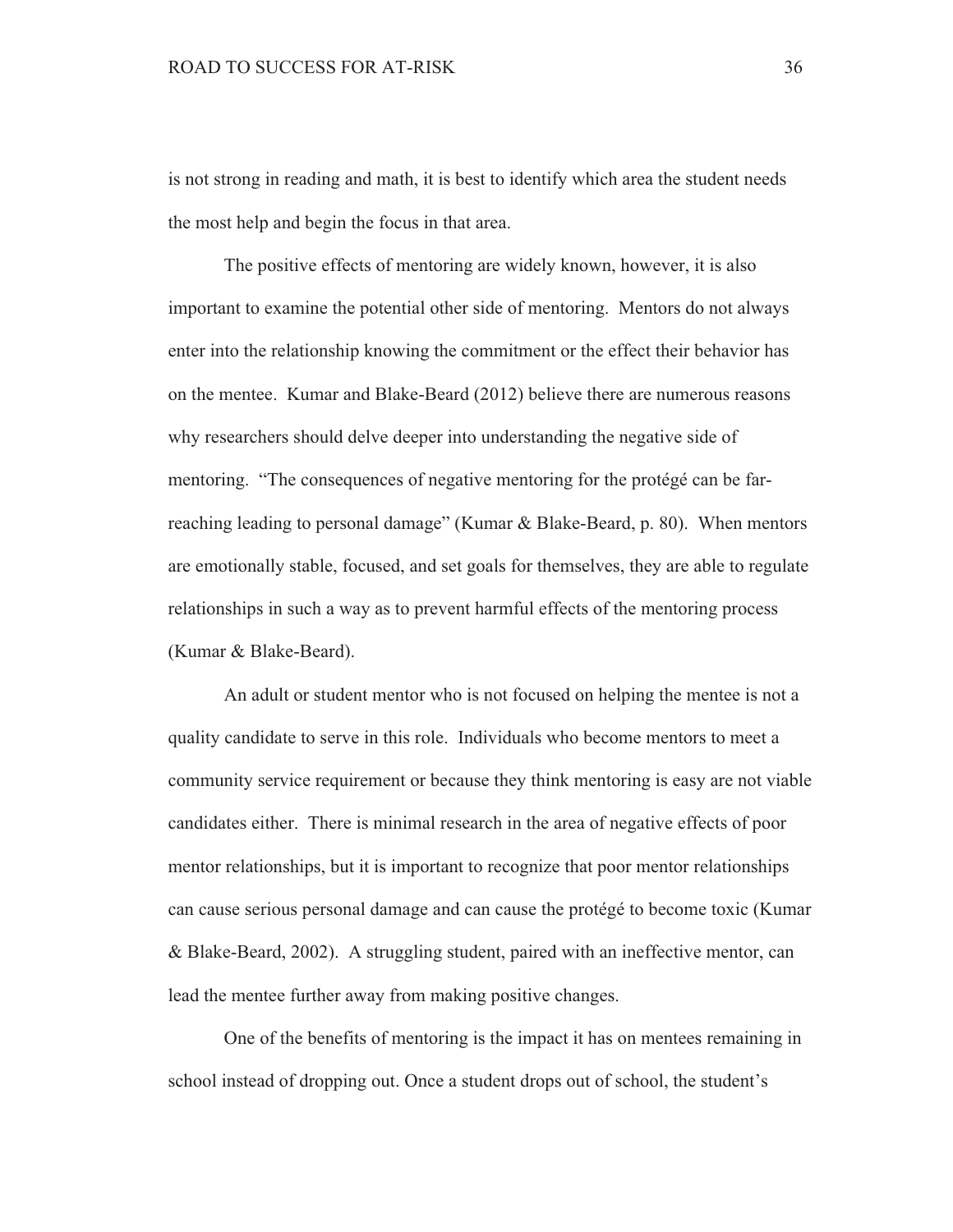chances of becoming employed lessens considerably. Only 37% of high school dropouts nationwide are steadily employed, and they are more than twice as likely to live in poverty (Radcliffe & Bos, 2011). One of a mentor's primary goals is to encourage the student to see the benefits of an education, and if the mentee/mentor relationship is not stable, dropping out can be an end result. In our current society, students who drop out find it difficult to find employment to sustain a lifestyle above poverty.

#### **Successful Mentoring Programs**

Middle school students do not always think about the repercussions of not performing well. Many do not realize the transition to high school is difficult, and the habits they develop in middle school are typically what they exhibit in high school. For instance, middle school math grades serve as a strong predictor for how a student will perform in a freshman math class (Schiller, 1999). Developing resilience in middle school "despite incredible hardships and the presence of several risk factors, there are some students who benefit from protective factors. Conditions in their lives, personal characteristics, and coping skills which enable them to succeed" (Reed, McMillan & Haskell-McBee, 1995, p. 3). Mentoring programs can provide the stability students need to overcome non-school related barriers and academic deficiencies. A mentor's assistance may help a struggling middle school student transition to making better decisions and establishing positive habits related to school.

Maine East High School, a large high school outside of Chicago, created a school-wide freshman advisory program where upper-class students served as the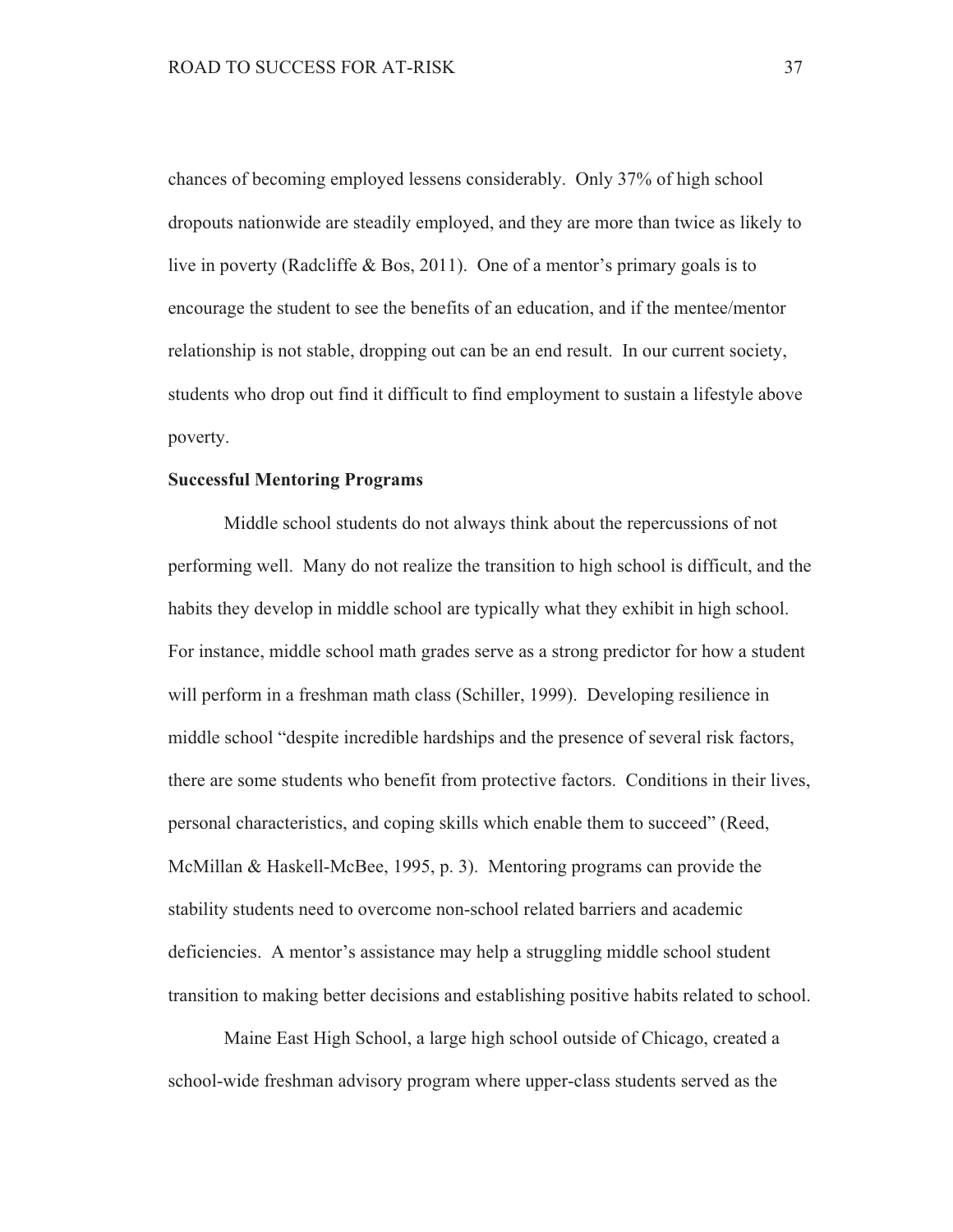mentors for the ninth-grade students (Lampert, 2005). Teachers served as advisors for the mentors and provided role-playing activities and lesson plans for the curriculum. The curriculum for the mentees focused on the students' connection to the school, academic achievement, and self-awareness (Lampert).

The goal of the advisory program at Maine East High School was to reduce the number of students who failed the ninth-grade year and increase the number of ninth-grade students who participated in school activities. The students' failure rate decreased from 37% in the 2002-2003 school year to 23% in the 2004-2005 school year, however, the school participation decreased too, from 72% in 2002-2003 to 64% in 2004-2005 (Lambert, 2005). Lee and Cramond (1999) found students who are mentored for more than one year have significantly greater aspirations. Mentoring programs for at-risk students is a process and ending the mentoring prematurely may lead students to revert back to previous negative habits.

Teaching students to become self-directed learners provides them with the necessary skills to help students take responsibility for their own learning. Providing students with choice to discover their interests generates motivation to get involved. "Immersing students in the school's culture and learning approach and using upperclassmen as models provides a powerful experience to incoming students" (Martinez & McGrath, 2013, p. 24). Teachers have to be able to step back and allow students to take the lead with their own educations.

Reflection is one of the most significant ways a student can begin to take control of his/her education. The teacher serves as the facilitator, but the students at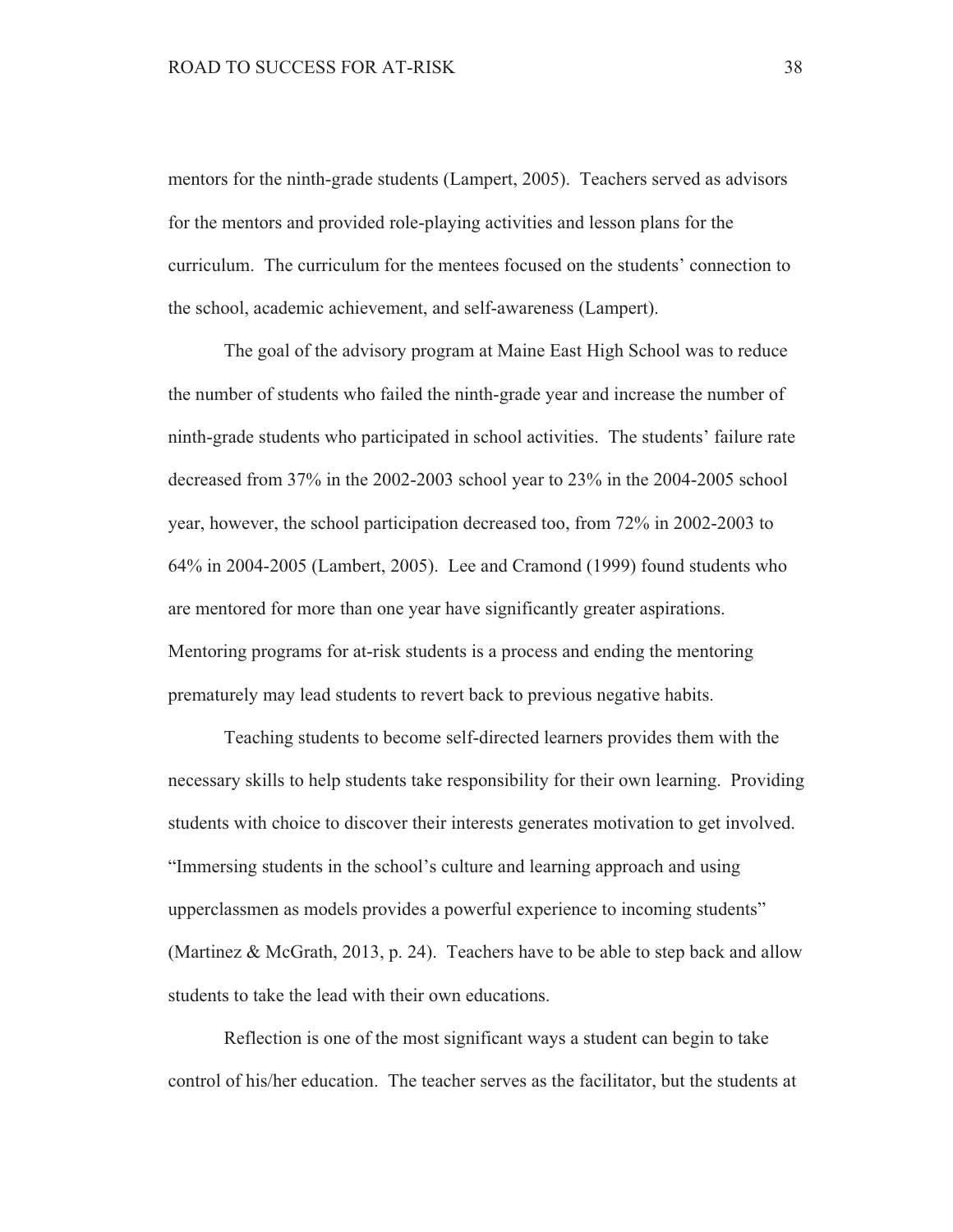the Science Leadership Academy in Philadelphia, Pennsylvania, use reflection to identify how they can improve and areas where they continue to struggle (Martinez  $\&$ McGrath, 2013). The reflections are available for the students to read and allows for them to comment on peers' reflections and learn from one another. Through reflection, a student is able to identify necessary changes to make better choices in the future.

## **Students' Roles**

Students' life experiences affect their performance in school and a resiliency study in Virginia revealed there were no significant differences amongst student responses by race or gender, or by urban, suburban, or rural environments (Reed et al., 1995). Negative life experiences do not affect only students from particular ethnic groups or students based on their socioeconomic status. Students make the decision to perform better in terms of academics, behavior, or attendance, despite life's experiences, but the help of a mentor helps students make better choices.

Many middle school students make the decision to replace negative behaviors with positive behaviors when paired with a mentor who shows interest and encourages the student to make better decisions, especially during difficult times. "They believe control over their destinies comes from within, and this personal quality appears to be critical to their resiliency" (Reed et al., 1995, p. 7). When students learn to overcome barriers at an early age through the guidance of a mentor, they have the ability to learn coping strategies for the future instead of acting inappropriately or dropping out.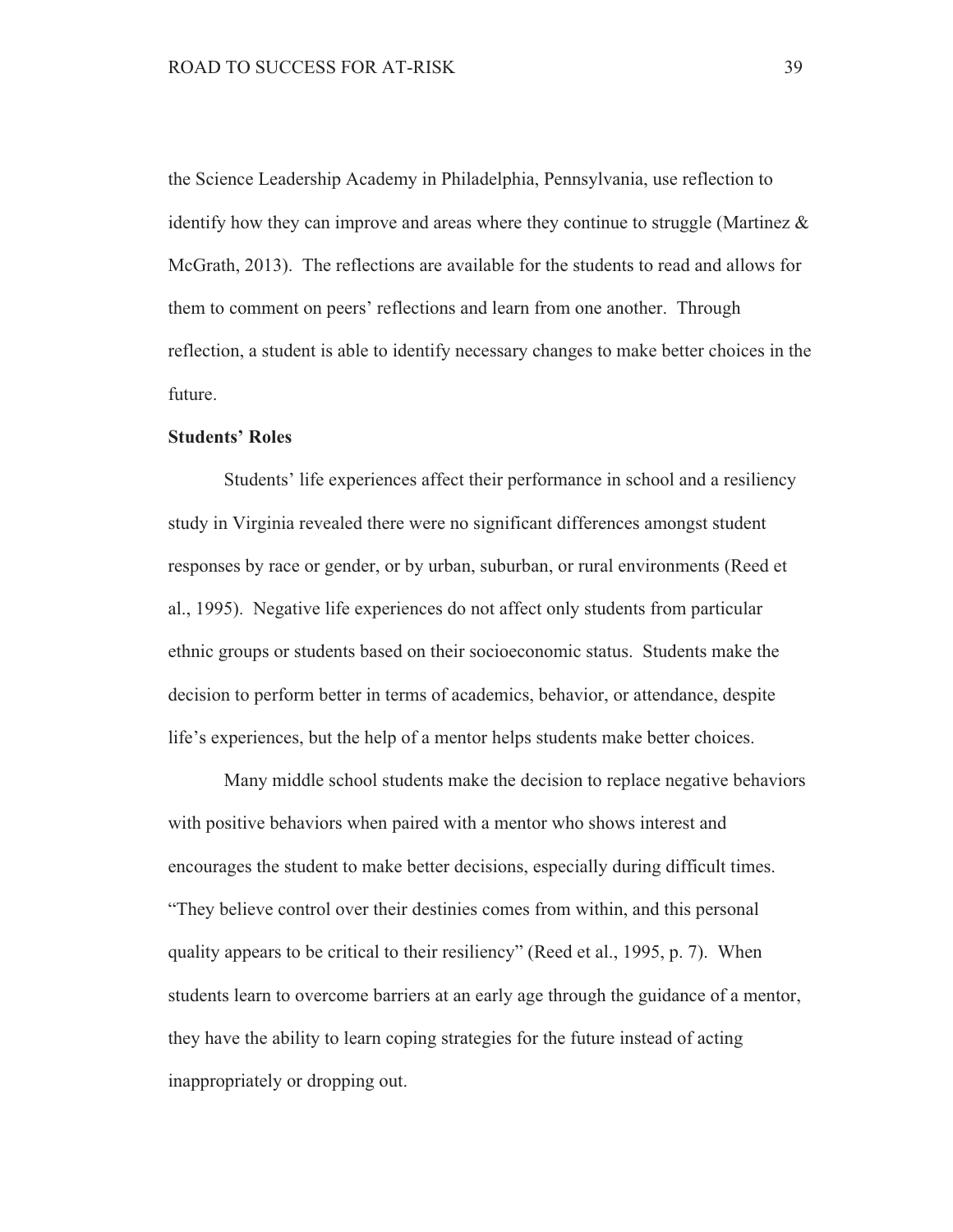# **Students' Needs**

The type of mentoring program most appropriate for a student depends on the student's needs. Community-based versus school-based mentoring programs (SBMP) can have different effects on students' experiences. SBMPs usually contain four characteristics: students are referred by school personnel; a mentor meets with the mentee one hour per week; mentors meet with the mentee during the school day on school property; and mentors and mentees engage in both academic and social activities (Gordon, Downey,  $\&$  Bangert, 2013). For a student who is having difficulty meeting expectations in school, a SBMP is more beneficial. The student and mentor can focus on the student's school-related identified needs in an effort to help the student make better decisions and make positive changes. Change takes time and it is important to remember that a student who is struggling with behavior will have moments when he/she will digress. The SBMP should address how to support a student and help the student get back on track.

For a student who is struggling socially or emotionally outside of school, a community-based program is more appropriate. It is possible for students to have normal experiences in school and meet academic, behavioral, and attendance expectations, but struggle within the community. Community-based programs typically focus on both the student's experiences outside and inside school to ensure the student's needs are met. Thrive is a nonprofit organization whose mission is to "encourage healthy family development through community awareness, parent education, and support to children and families" (Gordon et al., 2013, p. 229).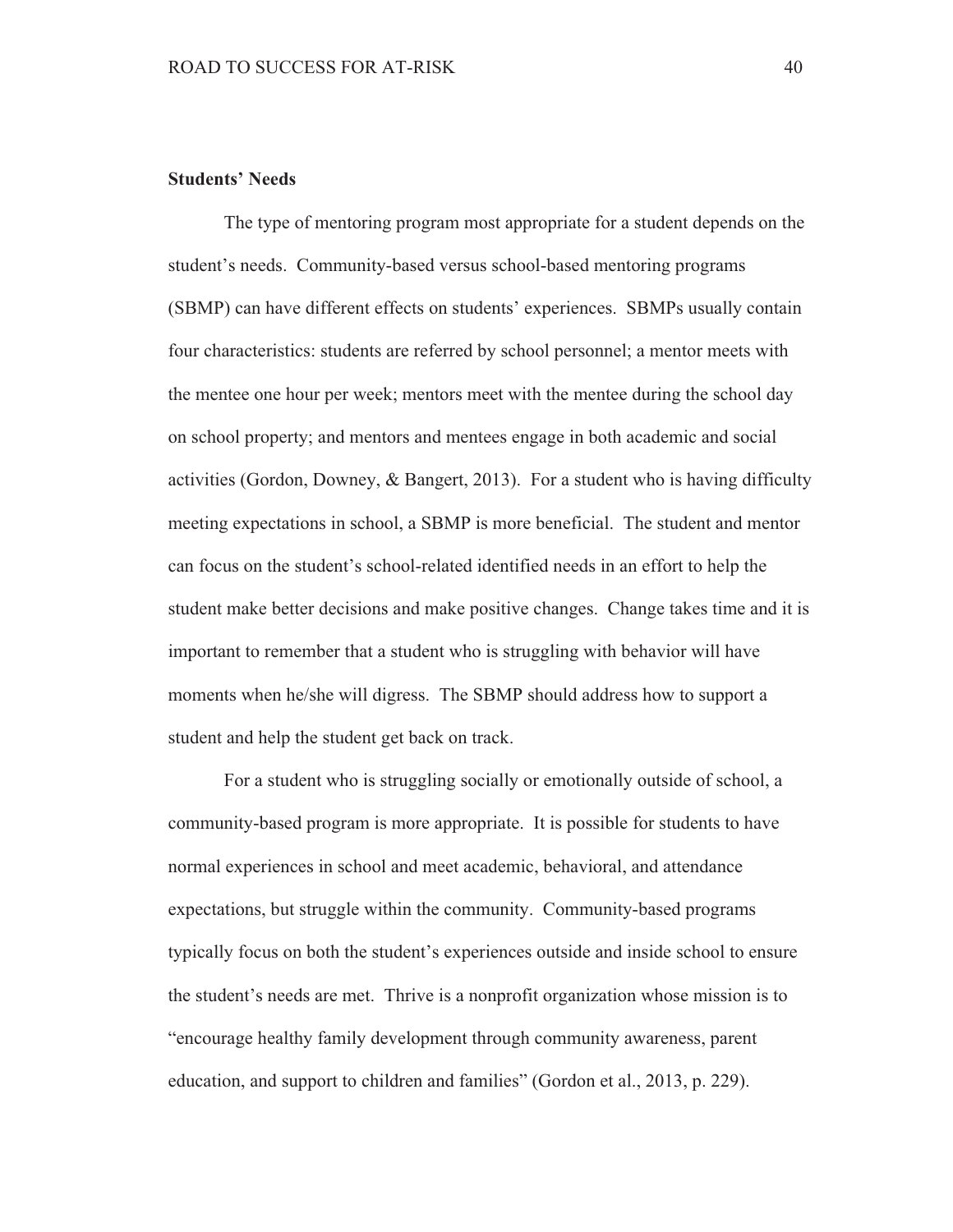In 1989, Thrive designed and implemented a SBMP that focused on collaboration, mentoring, parent engagement, professional development, and parent education. "This SBMP is part of a wraparound suite of strategies and services designed to work together to foster students' healthy development and success" (Gordon et al., 2013, p. 230). When the community and school are able to work together, the student benefits greatly. Parents/guardians do not always have the resources, or know about resources, to help their struggling child. School can be intimidating for parents/guardians and a community-based mentor can help bridge the two together.

A quality SBMP addresses students' needs related to reducing discipline infractions, improving attendance, self-confidence, academic engagement, and connectedness to the school. Connectedness is seen as "acts of giving back to, being involved with, and investing oneself in an effective manner in places and activities as well as in relationships with other people" (Gordon et al., 2013, p. 234). A quality SBMP helps to reduce school absences, teaches students behavioral strategies to minimize discipline referrals, and students have an increased connectedness to school (Gordon et al.).

In schools where a particular ethic group is struggling behaviorally or academically, the school has to identify why this is taking place. In schools where African-American students are struggling, interventions are critical for lessening their negative experiences (Gordon, Iwanamoto, Ward, Potts, & Boyd, 2009). Identifying barriers for African-American middle school students is necessary when achievement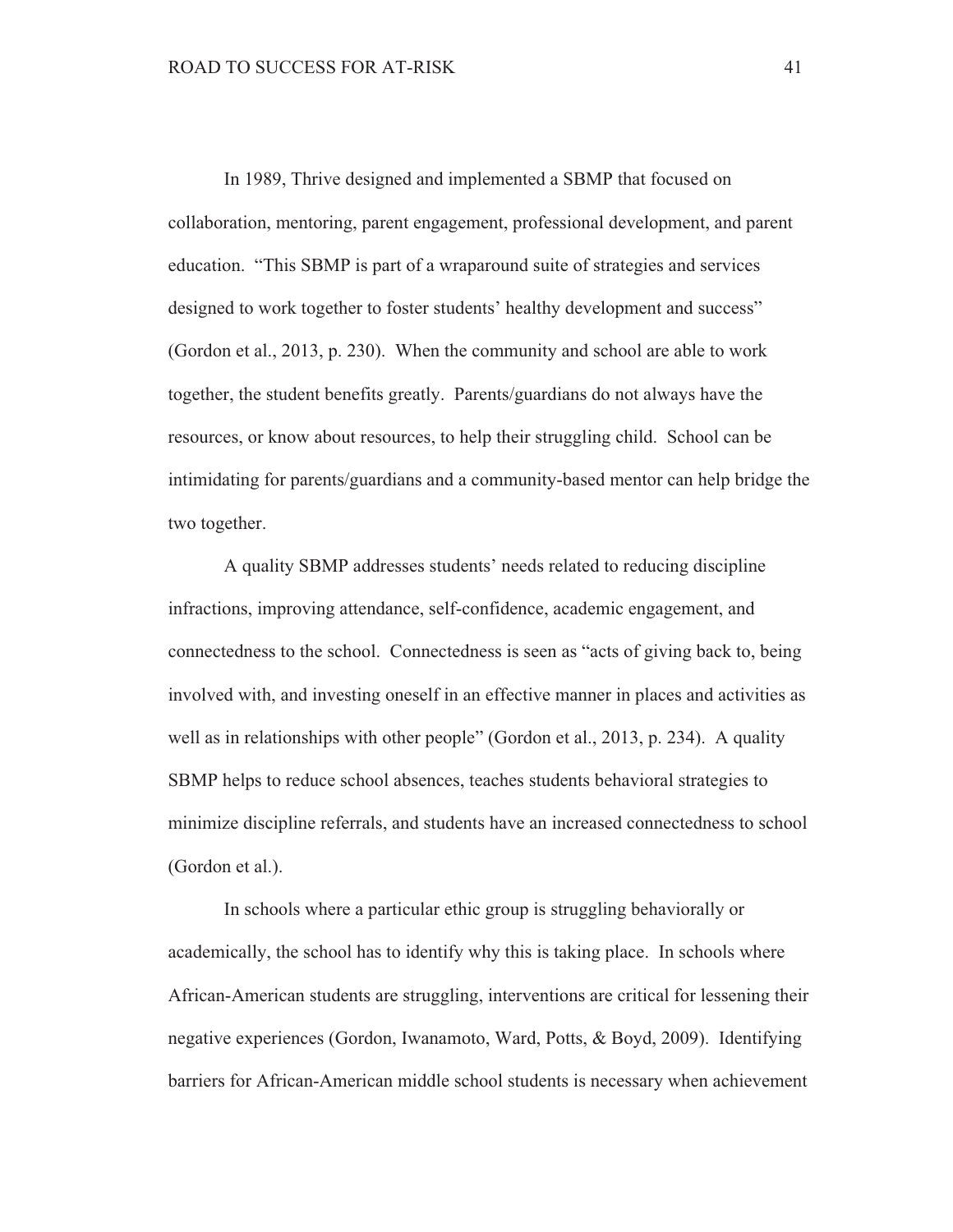gaps are present or Black students are receiving a disproportionate number of discipline referrals compared to white students. If school staff members know their students' struggles and barriers, staff members are more likely to know what services are needed to help the students improve.

Students in Connecticut were chosen to participate in the Benjamin E. Mays Institute (BEMI) as an intervention based on their performance on the Connecticut Mastery Test. "The main goal of BEMI is to impact the intellectual, spiritual, physical, and social needs of the students served through role modeling and mentoring" (Gordon et al., 2009, p. 281). The BEMI included weekly parent meetings, an advisory board for guiding the program and providing support, and educational activities that took place off-campus. All activities were planned with the mentors, with the mentees in mind (Gordon et al.). Students who participated were found to have a greater academic improvement and were more focused academically. Mentoring for students does not have to take place during the school day or on school property. Exposure to the community can assist in helping the student make positive changes.

The Star Academy in Columbia, South Carolina, strived to provide structure for struggling students though innovative curriculum and instructional strategies different from what students were typically exposed to in school (Sanders, 2008). Thinking creatively and organizing a program that was different from what had always been done to help students gave the school a chance to meet students' needs. The Star Academy placed an emphasis on building students' application of problem-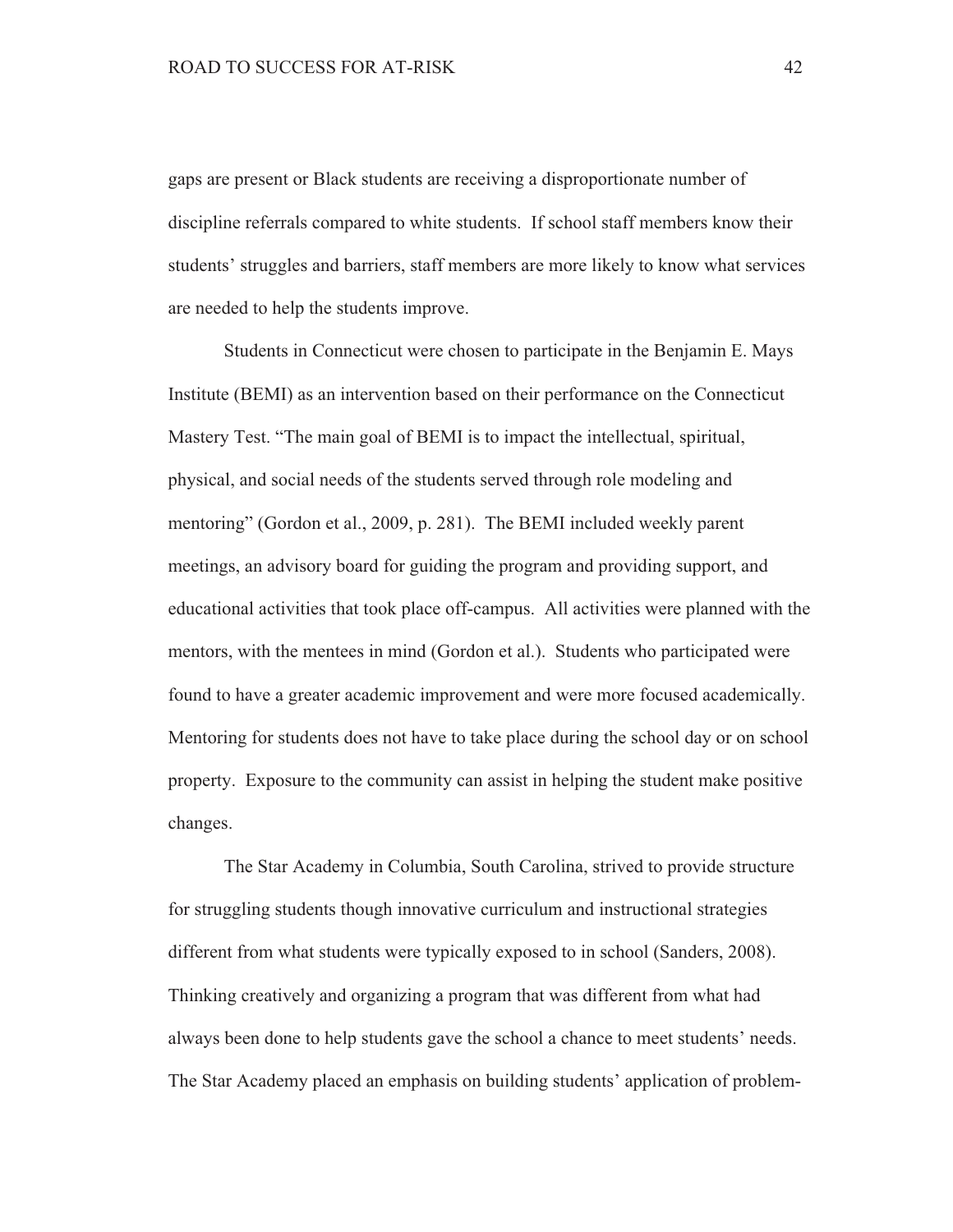solving skills through real-world challenges, frequent meetings with mentors to evaluate learning plans, appropriate technology use for learning and assessment activities, and engagement for families to involve them in the students' learning process (Sanders, 2008).

Eighth-grade students who were retained one or more times were the focus of the Star Academy's efforts to recover credits in order to rejoin their original gradelevel peers. "The interactive, hands-on curriculum engages students and connects the relevance of each subject to everyday, practical situations" (Sanders, 2008, p 49). The retained students having an opportunity to return on grade level encouraged the students to do well and motivated them to keep working hard instead of dropping out.

#### **Peer Mentors in SBMP**

Using peers to serve as mentors is increasingly popular and effective. Nathan Frank's (2011) peer mentoring program at a suburban high school in Central Pennsylvania was established to help ease the transition for struggling ninth-grade students. Behavioral and academic data from the 2006-2007 school year revealed "ninth-graders received 43% of the discipline referrals at the school, and they served 40% of lunchtime detentions; academically, freshman accounted for 63% of the total classes failed during the first semester" (Frank, p. 66). Eleven teachers and counselors from Springs Grove and its feeder middle schools formed a freshman advocacy group in May 2007 and the main focus for the advocacy program was building relationships between the mentors and the mentees (Frank).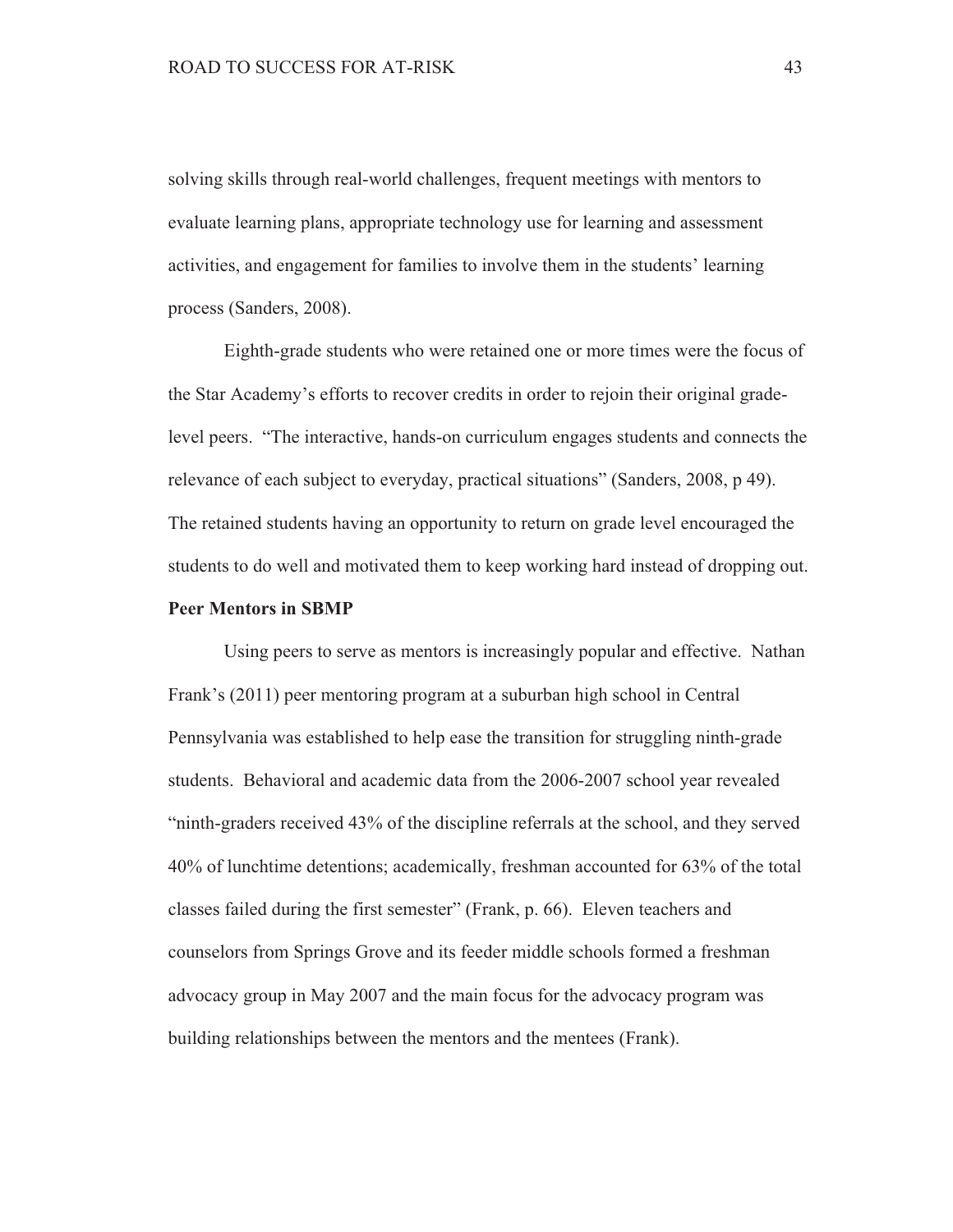The middle school counselors identified 28 at-risk eighth-grade students who would need extra support transitioning to high school based on academic and behavioral data. The entire school community rallied behind the program; everyone had a role in ensuring the success of the new freshman class (Frank, 2011). The results of the program proved many at-risk students achieved academic success from their participation in the program, and the mentors learned "patience, empathy, and the ability to listen to students whose life stories are very different from their own" (Frank, p. 69). Peer mentoring benefits the mentees and allows student leaders to hone their communication skills while helping others.

#### **Next Steps for Students**

Students dropping out of school continues to be an issue when students do not feel connected nor find value in education. Common core data shows the highest rates of student dropouts occurs in large cities such as New York, Detroit, Baltimore, Chicago, and Philadelphia (Neild, Stoner-Eby, & Furstenberg, 2008). "In 2000, high school dropouts age 25 and older experienced a 6.4% unemployment rate, compared to 3.5% for those with a high school degree and 1.7% for those with 4-year college degrees" (Neild et al., p 54).

The need for a successful transition to high school is evermore necessary to decrease the probability of students dropping out. Mentors for at-risk students can help the student see the value in remaining in school; career and experience-based field trips can show students the value of not dropping out. Hearing directly from others working directly in a particular field gives students a chance to hear a different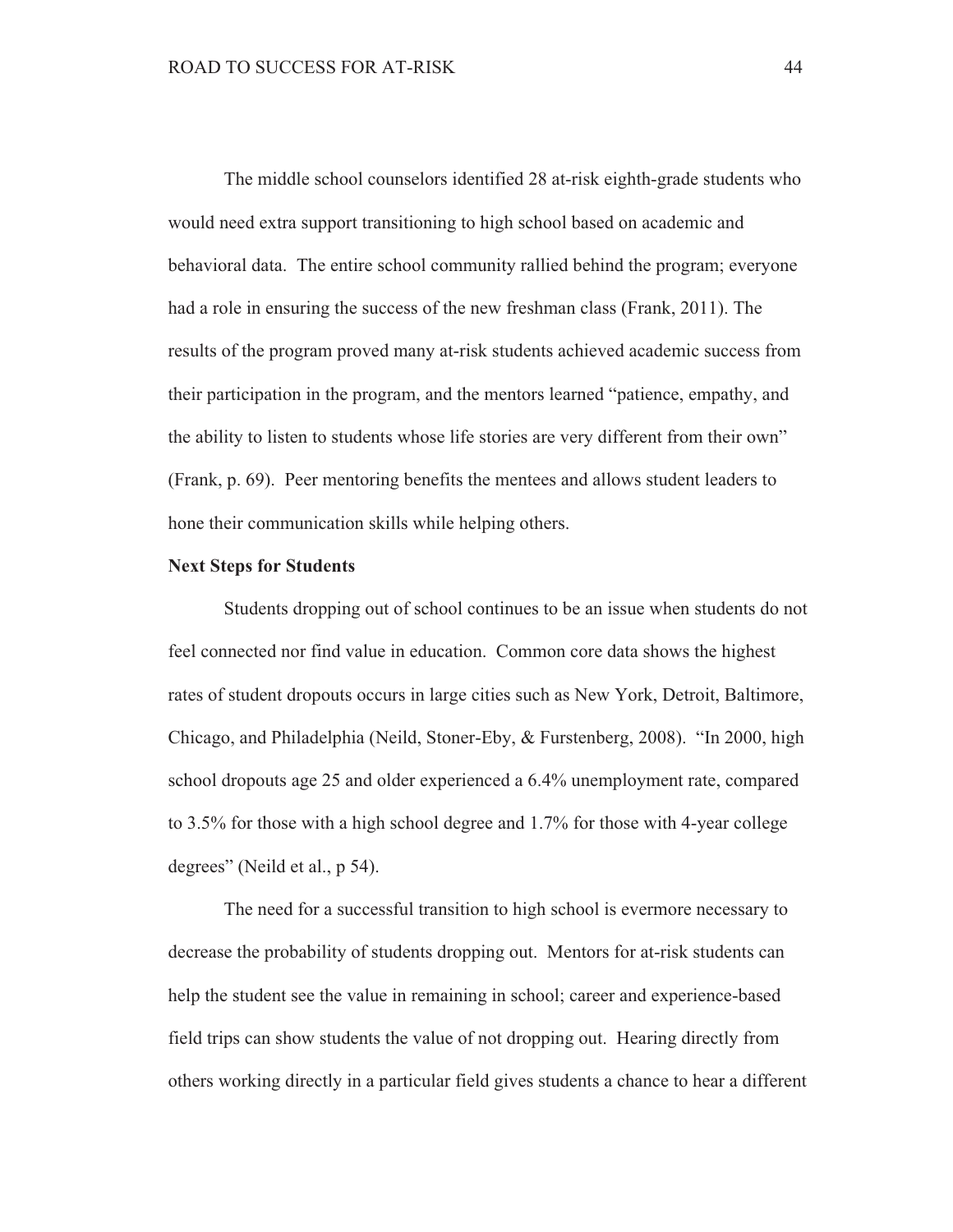perspective than from an adult at school or home. "The investment made by schools, particularly larger middle schools, to aid students in making a transition to high school is critical" (Smith, 1997, p. 150). Programs that target only one population such as students, parents, or staff members, might be considered wasted because they show no independent impact on improved student outcomes.

#### **Successful Programs**

Through empowering at-risk students, Capalongo-Bernadowski's (2003) Buddy System Program explored eighth-grade students as mentors for kindergarten students. Assigning the middle school students as mentors forced them to improve their behavior, in order to participate, and the mentors were required to create a children's book. The mentors, many who were also experiencing attendance and academic issues of their own, "created ABC books, while others wrote fiction. The variety was astonishing and the learning tremendous" (Capalongo-Bernadowski, p. 65). The middle school students became attached to their elementary mentees and were motivated to change their ways to continue participating.

An event that was planned for one-day, ended up transpiring into multiple meetings throughout the school year. The students who initially needed mentors of their own, became mentors for younger students and were able to learn more about literature and life at the same time (Capalongo-Bernadowski, 2003). The struggling students felt a connection to their roles as mentors and were determined to participate. This creative thinking was unconventional and involved students who normally are excluded from participating in events that take them from the classroom or school.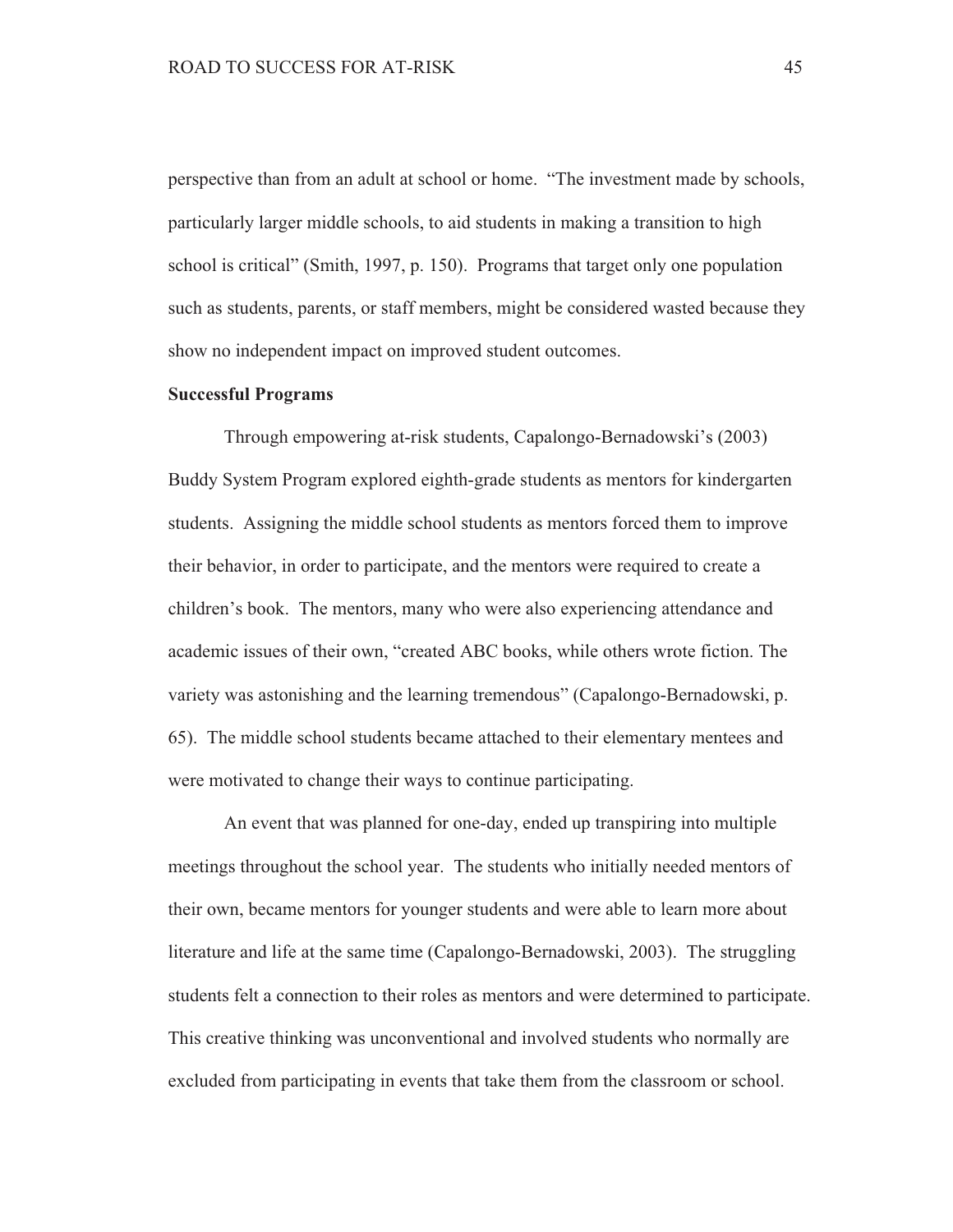At-risk students who are identified with struggling academically or exhibiting negative behaviors have the potential to be ignored or mistreated due to their struggles. Campbell-Whatley (2001) developed a mentoring program for middle school students with learning and behavioral problems; "in addition to receiving specialized academics, each student was matched with a mentor who provided social and academic support"  $(p, 215)$ . At the completion of the program, students who participated had improved attendance, higher grades, and fewer suspensions. Teachers and counselors disclosed students were motivated to learn, were more equipped to handle conflict, and exhibited a more positive attitude.

Mentors have the capacity to break down communication barriers with at-risk students (Campbell-Whatley, 2001). The most important aspect of mentoring is making sure the mentee and mentor are able to connect to help the mentee make better decisions. At-risk students are used to being classified in a negative manner, and when an at-risk student is placed with a mentor and begins forming a healthy bond with the mentor, the mentee is more likely to want to begin making positive changes.

# **Ninth-Grade Transition**

The transition from middle school to high school can be difficult for students. The change in structure, academic expectations, and social differences affects students in different ways. Ninth-grade students are at significant risk during the transition to high school, especially those students from impoverished homes; these students experience more stress that makes it challenging to focus and see the benefits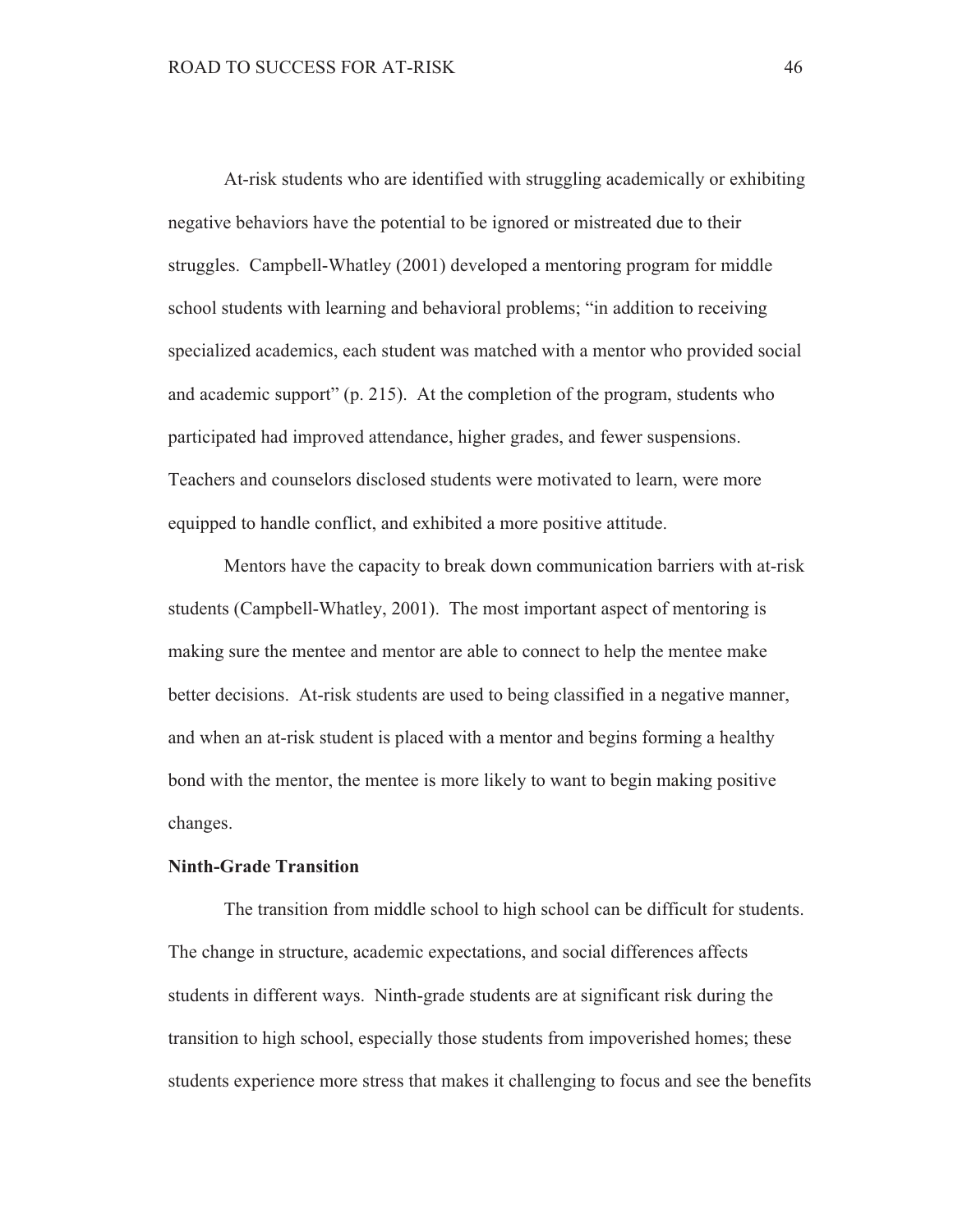of academic success (Somers, Owens, & Piliawsky, 2009). Greater engagement and immersion in school in eighth-grade decreases the odds of dropping out once students enter high school (Pearson & Banerji, 1993; Neild et al., 2008; McIntosh & White, 2006).

Eighth-grade is a pivotal time in a student's life and is the basic foundation for high school; students and families begin anticipating the change and are not always properly equipped, especially for those students who struggled in middle school. "In this era of increased interest in experimenting with nontraditional school structures, perhaps students should have more options to remain in the same school from K-12 or to attend small, flexibly operated schools where 'being known' is taken for granted" (Neild et al., 2008, p. 560).

Many schools across the United States have implemented smaller learning communities (SLCs) to address the transition concern for students. SLCs are designed to help teachers know and work with each other, students, and families to increase the focus of the educational process on students (Levine, 2010). The presence of a SLC brings teachers together from different subject areas to a team concept and they share a group of students.

Proactively addressing students' developmental needs before they transition from middle to high school leads to positive results. As students mature, their needs change, and when their needs are not met from parents/guardians, the responsibility falls on the school. According to Cauley and Jovanovich (2006), teachers and administrators have to be intentional about addressing at-risk students earlier: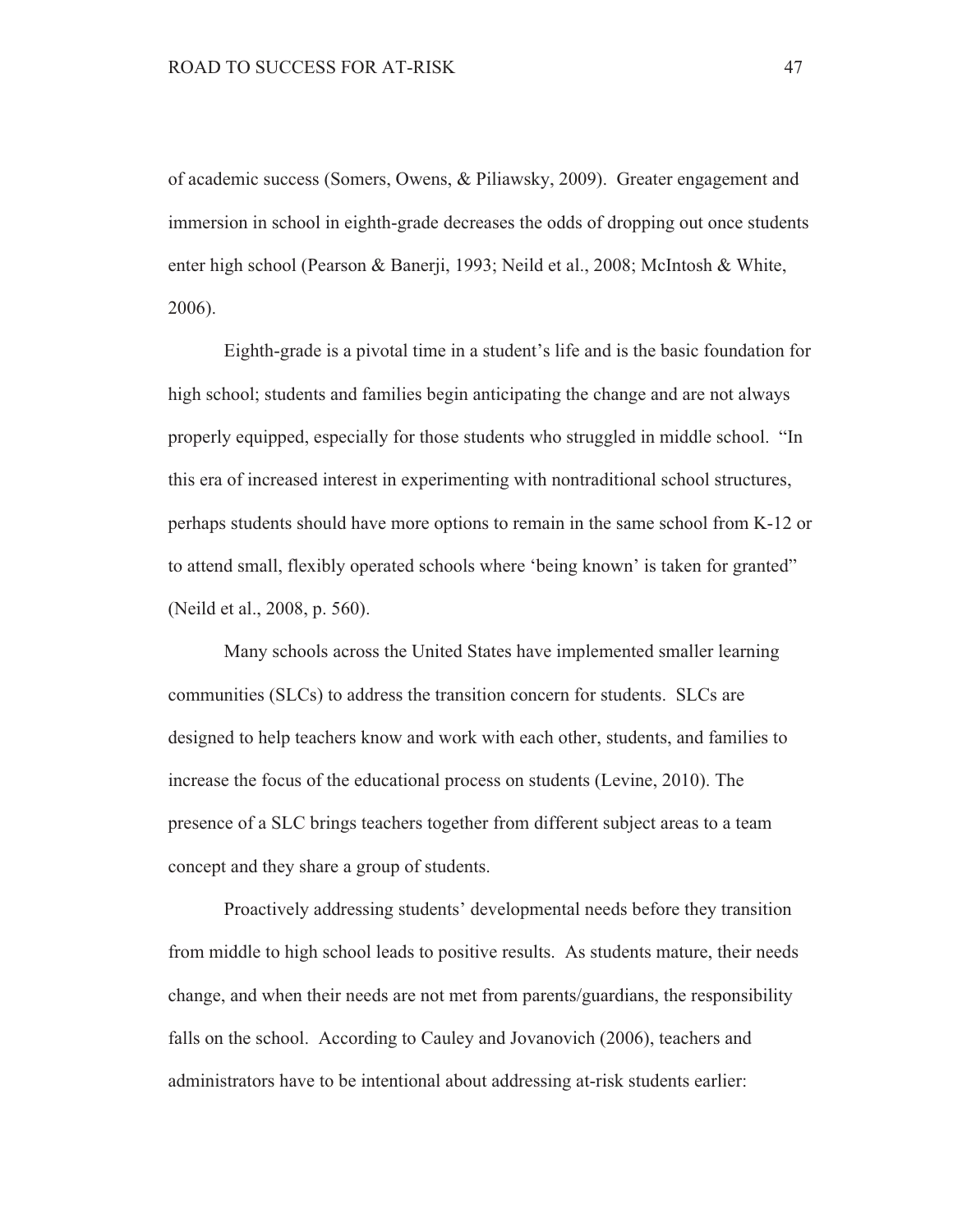More students fail ninth-grade than other grade of school, poor and minority students are twice as likely as others to be retained, and among fourteen- and fifteen-year-olds who struggle with basic reading and mathematics skills, 20 percent drop out of school within two years. (p. 15)

High school is a time for students to become more independent as they begin to become less dependent on the adults in their lives, and their search for their own identify leads to exploration. High school students having to learn to adjust to class changes, maneuvering a larger building, and remembering their locker combinations are concerns expressed by many students and parents (Cauley & Jovanovich, 2006; Smith, 2006). Identifying ways to ease the transition for students leads to the students feeling more comfortable when arriving to ninth-grade. Feeder middle schools and high schools can target activities for incoming ninth-graders that are comprehensive and allows students to experience the high school before the first day of ninth-grade. "A needs assessment should be conducted to determine the particular concerns of the transitioning students and their academic needs" (Cauley & Jovanovich, p. 19).

Effective transition programs improve attendance, achievement, and retention. At-risk middle school students should visit the new school prior to the first day to meet administration, teachers, and see how the new school functions. Visiting the new school during the school day is best practice to allow the students to see transition times, how the cafeteria works, and hear from current students about the differences in middle school and high school. Current upper-class students'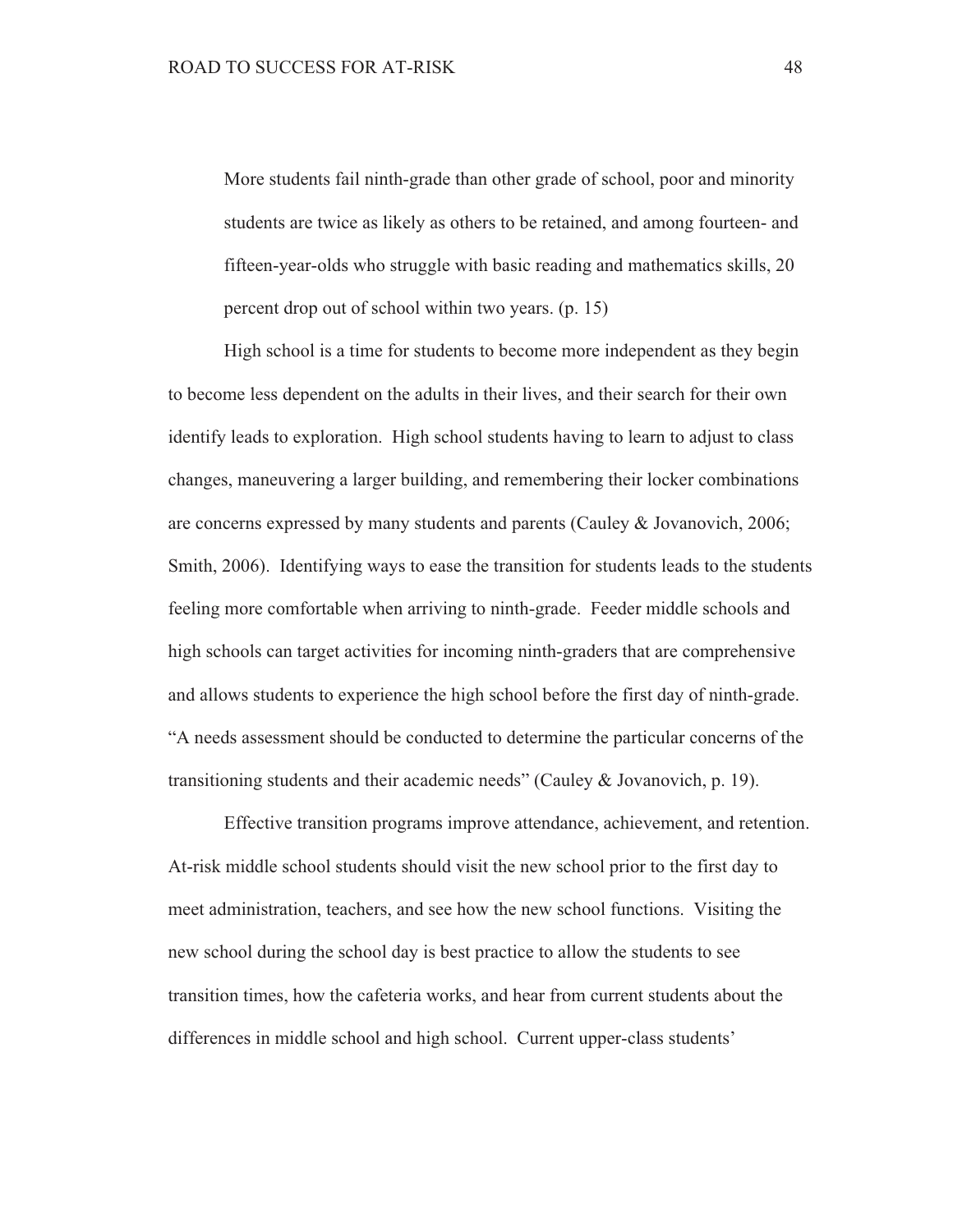testimonials about what they wish they had known prior to transitioning to high school gives the students a first person account for what is ahead.

Many schools across the US with high-poverty and high-minority populations are thriving, and there is an untrue myth that only high performing schools are those with very low free and reduced lunch populations. A student's socioeconomic status does not determine the student's academic ability. Chenoweth (2010) discovered the following observations can make any school successful: it takes everyone to run the school; expect that all students will meet or exceed standards; be relentlessly respectful and respectfully relentless; student achievement data guides decisions; and do whatever it take to make sure students learn.

Transformation begins with the leaders of the school because "school leaders" must be guardians of their students' future, not of their staff members' happiness'' (Chenoweth, 2010, p. 19). Easing the transition for ninth-grade students may cause frustration for adults when structures have to be modified to meet students' needs. Schools have to meet at-risk students where the students are and take the appropriate measures for students to progress where they need to be academically and behaviorally.

Ninth-grade students often do not understand they must earn credits to progress from grade to grade in high school in order to graduate, and by the time they realize it, many opportunities for credit recovery have passed. "The majority of ninth-graders at nonselective urban high schools enter with academic skills several years below grade level" (Neild et al., 2008, p. 547). Schools have to know their own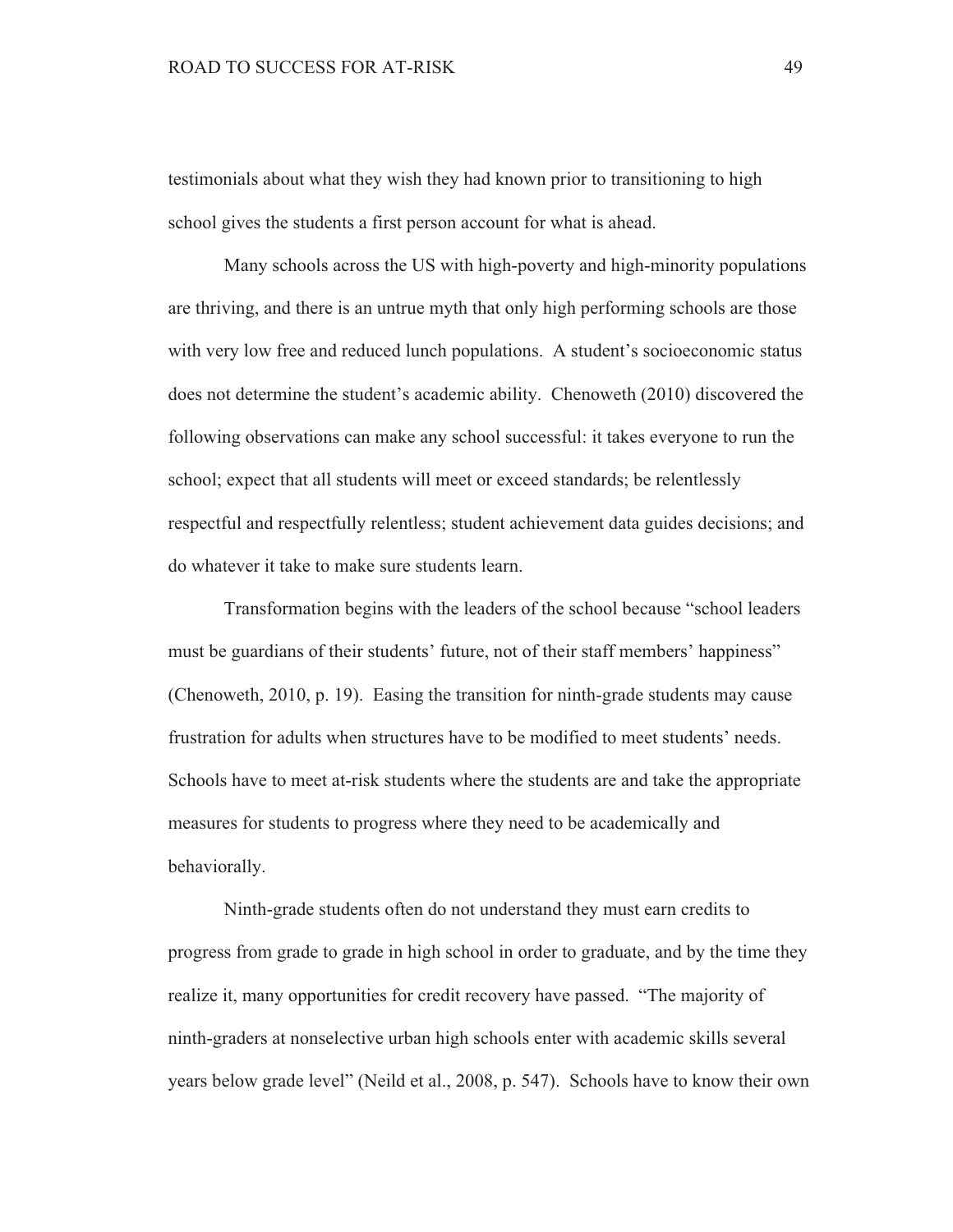deficiencies to make changes that will positively impact students. Overcrowded classrooms, insufficient textbooks, schedule changes, and teacher retention are issues schools face exacerbating student performance (McCallumore & Sparapani, 2010; Neild et al.).

Eighth-grade students in a Philadelphia urban school district were profiled to examine their attitudes and behaviors, as well as their academic and social engagement, to gain a better understanding of their beliefs related to the aforementioned topics. Approximately 60% of the students dropped out of high school by their third or fourth year, since the legal drop out age in Philadelphia is 17 years old. Many of these students were classified as ninth- or tenth-grade students, even though they had been enrolled in high school for three or four years (Neild et al., 2008).

School-level mentoring programs for at-risk students helps alleviate the chance students will get lost in a large high school setting. The opportunities to skip class and fall behind academically are much greater due to the number of students compared to faculty. Levine (2010) found when schools implemented SLCs, the results were higher attendance rates, which led to higher graduation rates. Students have to be present to learn and by having a core group of teachers for groups of students, attendance issues are easier to catch much sooner.

The fewer the educational transitions students experience, the better they perform. The stability of attending one school for a period of time helps students establish routines and students and adults have a stronger chance of knowing one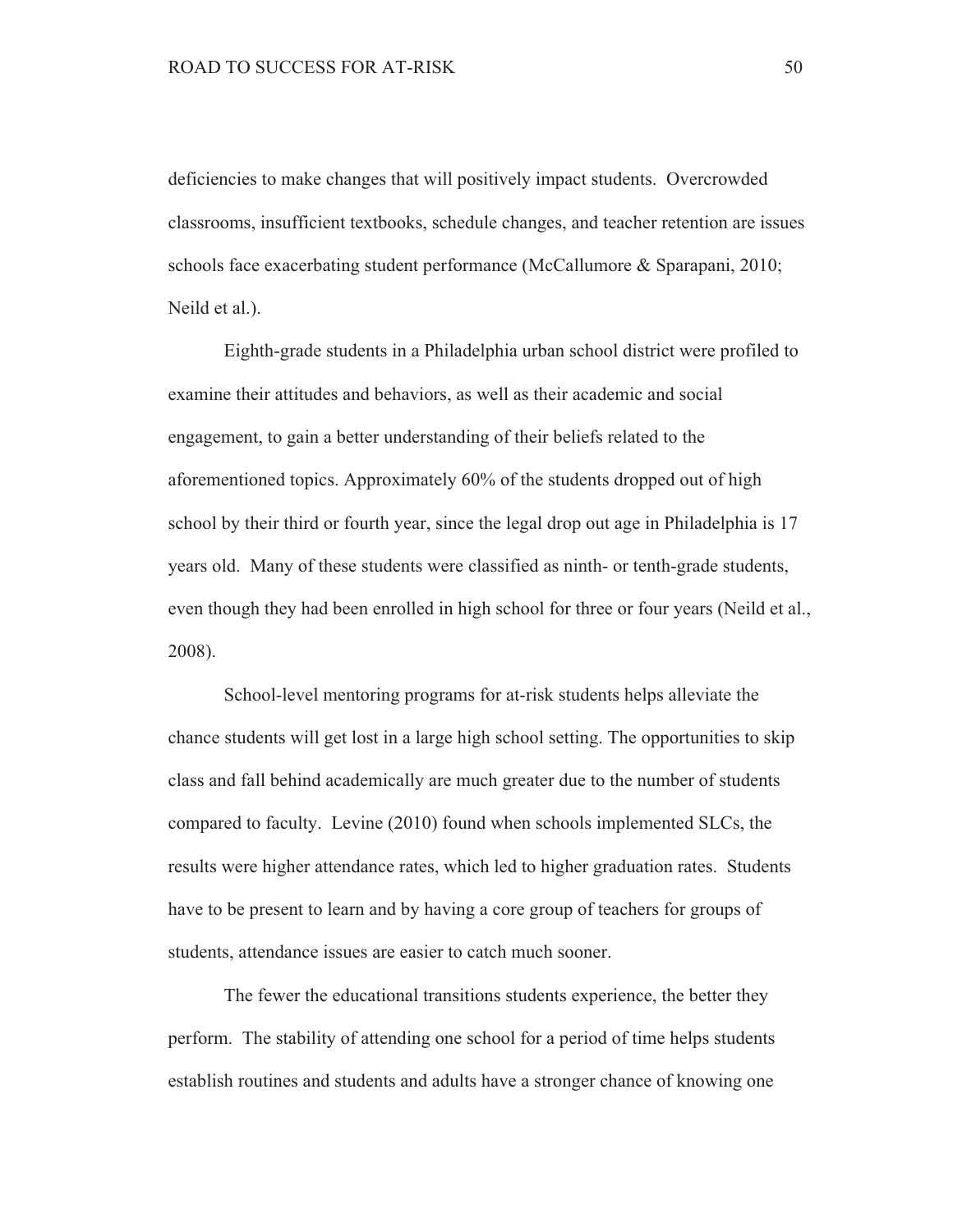another. "Students enrolled in school districts where they attended a K-8 school and then transitioned into a 9-12 environment consistently outperformed students from similar demographic backgrounds who attended a distinct middle school" (Smith, Akos, Lim, & Wiley, 2008, p. 33). "Feeder patterns are shaped by the districts' school-assignment policies and students' propensities to deviate from the established patterns" (Schiller, 1999, p. 218). When districts do not make decisions based on what is best for students, the ending result can lead students to not feel a connection to school or care about academics.

Smith et al. (2008) examined a group of students' perceptions before and after the transition to high school, and the students' expectations regarding ninth-grade. Many schools have created a stand-alone ninth-grade school for freshman, or sequestered freshman to one part of the building to help ease the transition, however, there is research to support creating this type of environment prolongs the true high school experience.

Research indicates this is an effective intervention to help put structures in place to help students succeed. The importance for middle schools to better prepare students for the rigor of high school is evermore present. In order to make the transition less stressful for students, eighth-grade and ninth-grade teachers must be on the same page with the academic, social, and organizational school concerns (McCallumore & Sparapani, 2010). When middle schools and high schools work together, the transition for at-risk students is much easier.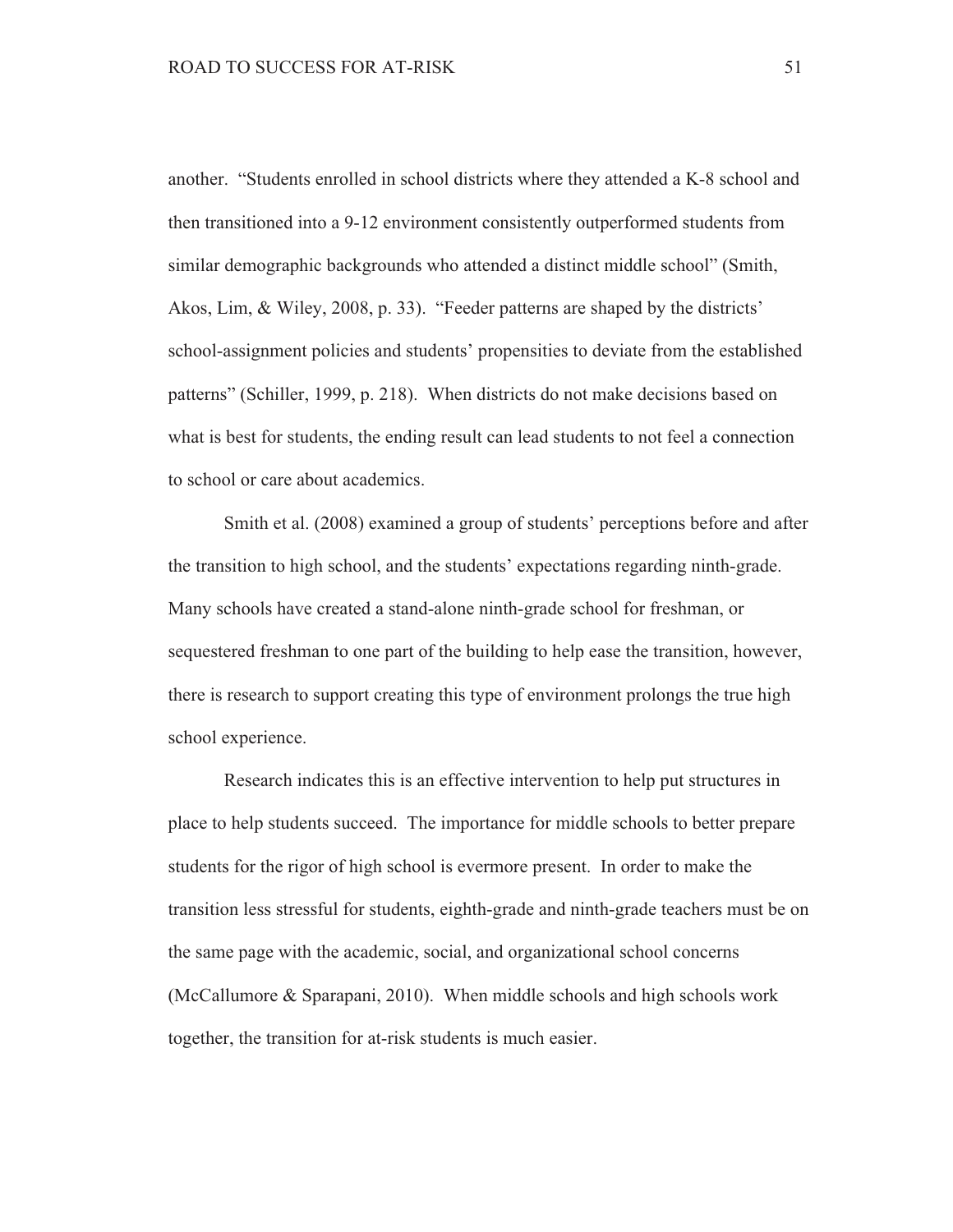Many at-risk ninth-grade students do not have a realistic conception of high school. "Prior to ninth-grade, students were concerned about course difficulty and organizational issues such as getting lost. They looked forward to increased independence in choosing courses and developing an academic plan" (Smith et al., 2008, p. 39). When high schools and feeder middle schools work together to identify the distinct differences between middle and high school academic expectations, social opportunities, and organizational procedures at-risk students are less-likely to fall deeper behind.

Creating a peer mentoring program for at-risk students puts a structure in place immediately for students who have a history of struggling academically, behaviorally, or with attendance. When ninth-grade students feel a connection to the new school, they are more accepting to making good decisions. The culture of the building plays a role in this process, too; student performance and teachers are the core component to easing the transition from middle to high school (Ellerbrock  $\&$ Kiefer, 2010). Students are aware when the school they are enrolled in has expectations for academics, behavior, and attendance. Many schools' organizational structures have not changed in many decades and the lack of progression to meet students' growing needs negatively impacts many students when they enter high school.

Milner (2003) believes teachers are not taught to be reflective in a deeper manner. "P-12 classroom teachers have been taught to generally deliberate upon their practices in order to effect change, but reflection on diversity is seldom taught or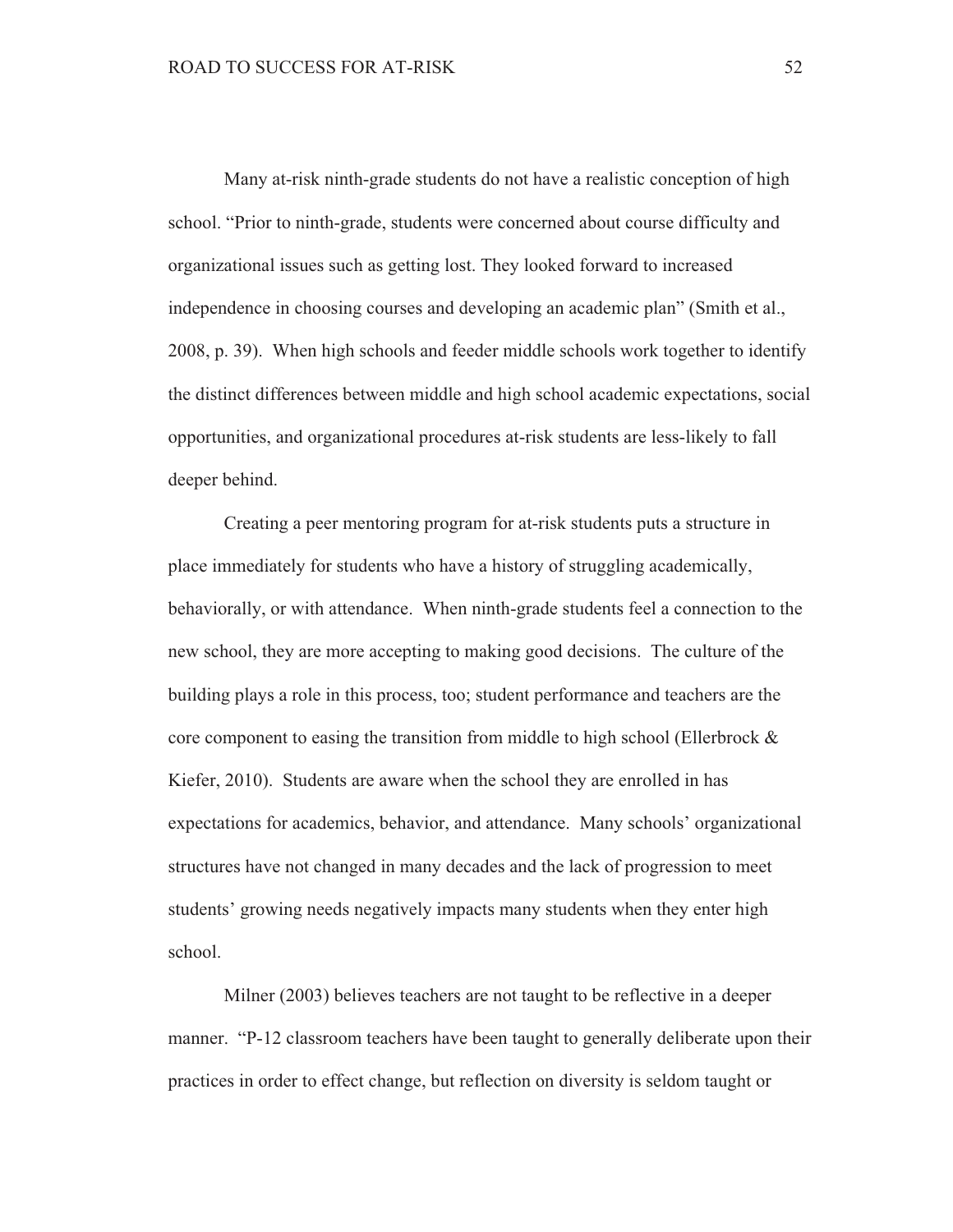practiced" (Milner, p. 173). Milner is adamant that students, especially students of color, are not the problem; teachers' perceptions and preconceived notions about students' backgrounds and students' current situations are the problem. Teachers have to use information about a student's past to help create a safe, welcoming environment and be reflective of their own methods to meet individual students' needs.

## Conclusion

The eighth-grade year for students is a critical time, and profoundly effects students' success in high school.

The influence of a broader number of peers (both positive and negative), the potential of developing bad habits such as skipping class, and entry into larger, sometimes seemingly less caring environments can all impact how students react. The ninth-grade year is critical to students' success in high school. (Christie, 2008, p. 157)

The anxiety associated with exiting the safety net of eighth-grade can cause many students to slip further between the cracks if they're already at-risk. At one point in time, retention of low-performing students was how at-risk students were addressed as a way to combat them progressing unprepared, but that does not solve the problem (Bali et al., 2005). Schools have to be willing to work collaboratively to ease the transition and the sooner structures are put into place before students' transition to high school, the better prepared students are when entering high school. The need for interventions to better prepare students for high school are evident and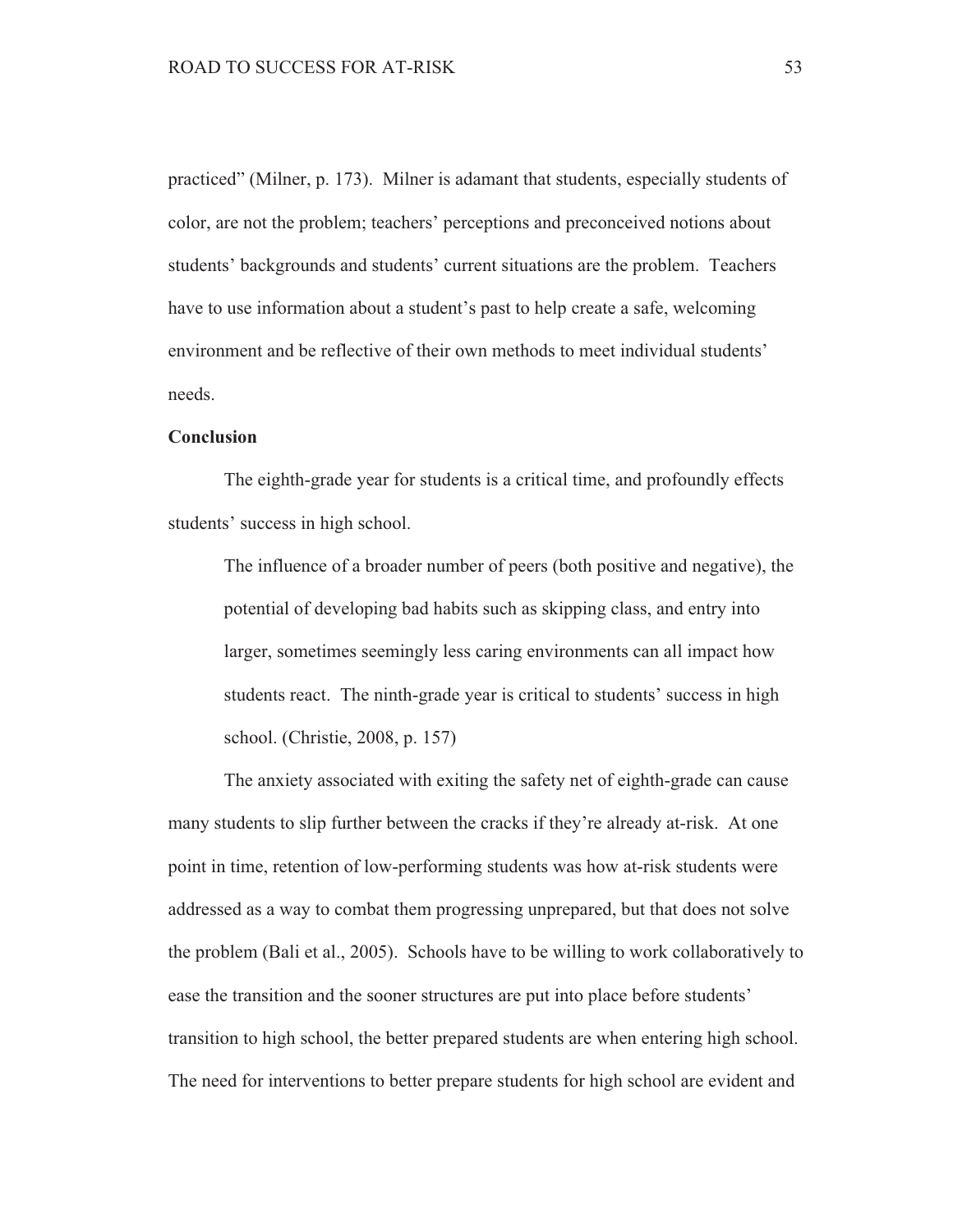effective mentoring programs demonstrate at-risk students have a more likely chance of making positive transformations if they have a positive influence to assist in the process.

At-risk students should be identified prior to ninth-grade to put structures in place to help their transition and help them be successful. The effectiveness of principals in the areas of staffing, curriculum, and course selection are significant to student performance (Bloom & Owens, 2011). Structures such as mentoring should be at the forefront of an administrator's mind when making plans for a new ninthgrade class. Mentors can provide advice and direction for new students to help them make wise decisions in their new setting. For at-risk students, who are prone to negativity due to academic, behavior, or attendance issues in the past, the newness of ninth-grade may be the fresh start necessary to facilitate change.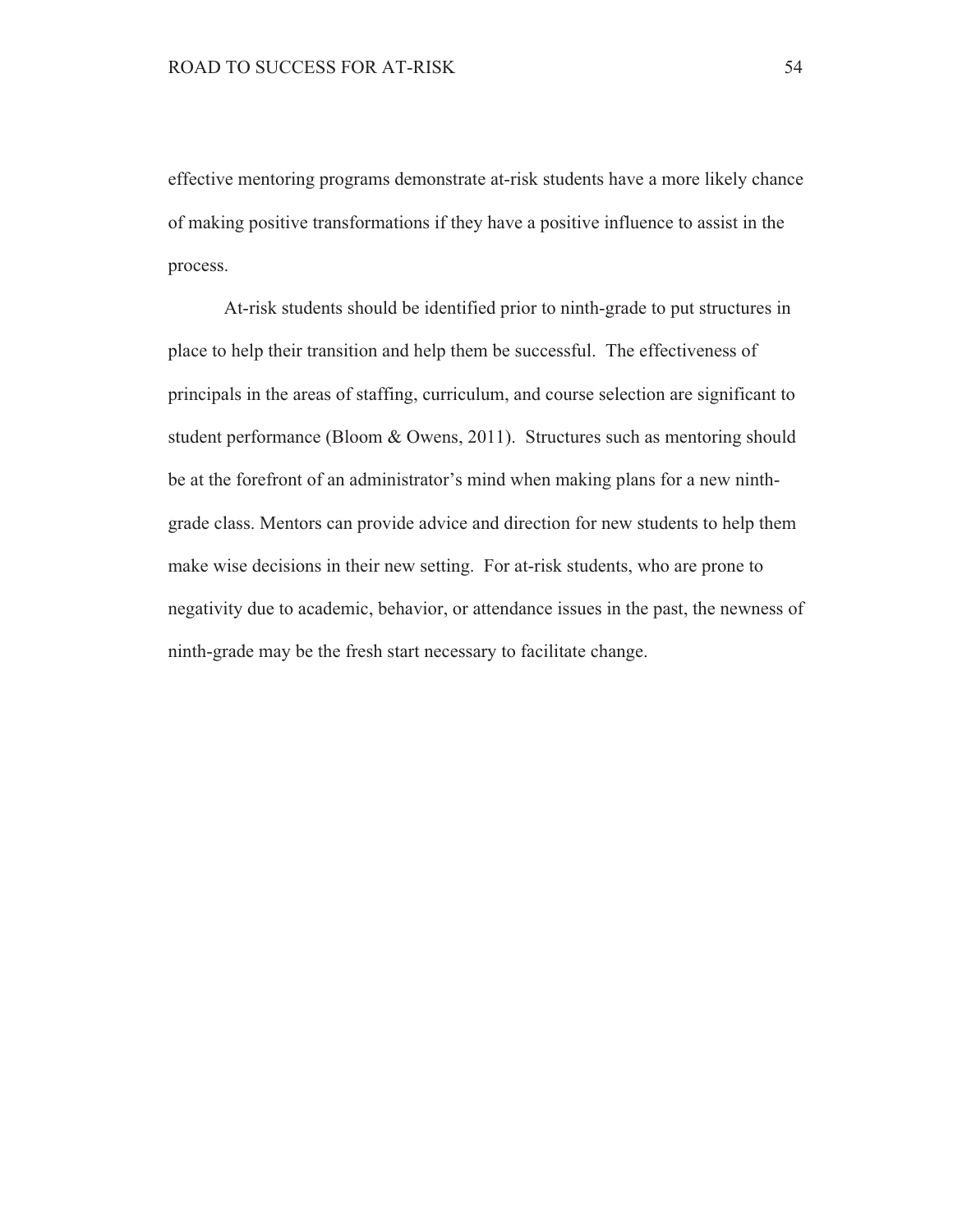#### **Chapter 3**

#### **Methodology/Procedures**

Students dropping out of high school prior to earning a high school diploma continues to plague our nation. Many at-risk students who transition to high school from middle school receive minimal, if any, additional support to help them be successful in high school. Dropout prevention for at-risk students is imperative. Students who are prone to not succeeding academically are more likely to struggle with the transition to high school.

TCHS's demographics have changed substantially over the past 18 years. The percentage of students who receive free/reduced services has increased from 17% in the 2002-2003 school year to 54% in the 2019-2020 school year. The increase in free/reduced services was a result of the closing of a housing project on the north side of town. The residents from that community were moved to other rental properties on the south side of town in the Tates Creek district. The properties had been rental properties for young professionals and families, and the local housing authority purchased the properies and converted them to subsidized housing.

For the 2019-2020 school year, the Ninth Grade Academy was a structure in place for all ninth grade students. There were three cadres in the Ninth Grade Academy and each cadre had its own team of teachers. Each cadre was assigned an English, math, social studies, and science teacher, and the other four teachers were a mix of different elective teachers such as Health/PE, Career and Technical Education, World Languages, and Fine Arts/Humanities.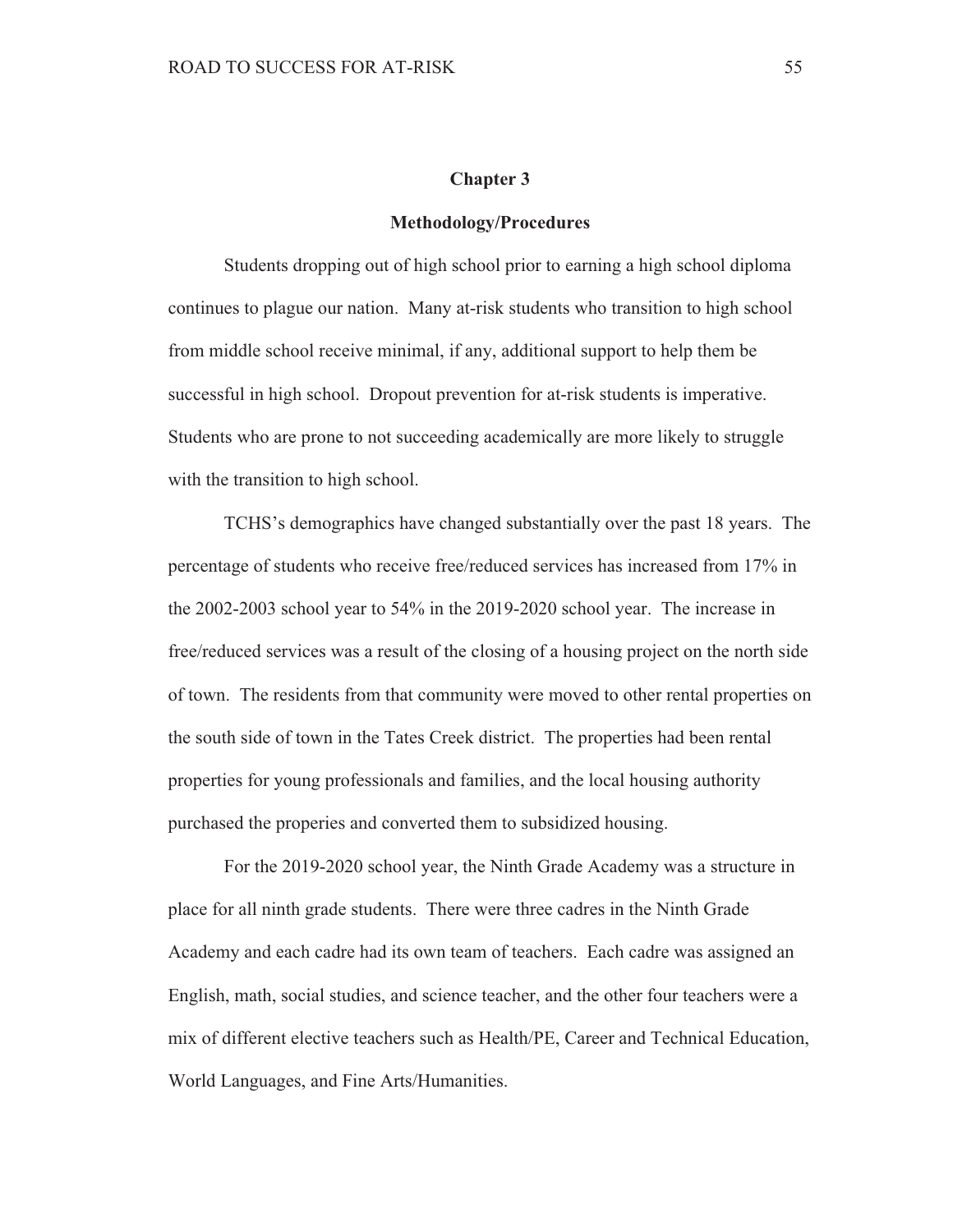Each cadre met weekly for a smaller learning community (SLC) meeting to review students' grades, attendance, and behavior. The SLC also planned events related to the culture of the academy and ways to keep students engaged and feel a connection to the school. The cadres planned individual cadre events and events together for the entire ninth grade class.

#### **Research Questions**

The following research questions served as the focus for the capstone:

1. How does providing mentoring for at-risk ninth-grade students improve students' academic performance during the transition to high school?

2. How does providing mentoring for at-risk ninth-grade students improve students' behavior during the transition to high school?

3. What were the perceptions of at-risk ninth grade students regarding various aspects of mentoring provided to them during their freshman year experiences?

#### **Hypotheses**

Three null hypotheses were developed, and they related to the extra supports provided in this study for the at-risk ninth grade students. The hypotheses were based on the researcher's experiences as a classroom teacher, assistant principal, and head principal. The researcher used the students' academic performance and behavior to compare those at-risk students who were receiving the mentoring services versus those at-risk students who were not part of the mentoring program. The null hypotheses for this capstone were: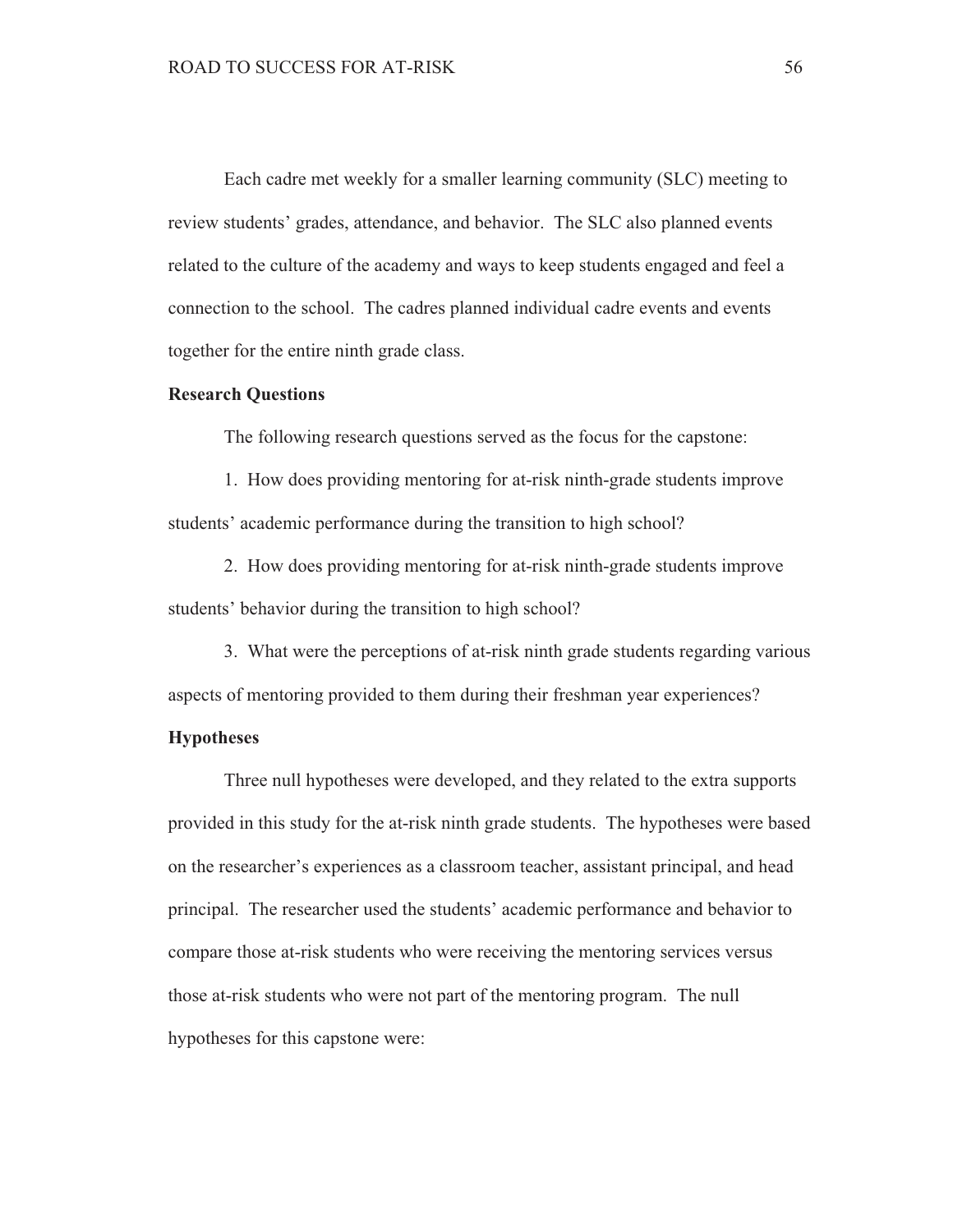$H_0$ 1: There will be no statistical difference in the number of behavior referrals in the Fall 2019 semester for the at-risk students receiving mentoring services compared to at-risk students from the same middle school who were not receiving mentoring services.

 $H<sub>0</sub>2$ : There will be no statistical difference in the number of courses failed in the Fall 2019 semester for the at-risk students receiving mentoring services compared to all other ninth grade at-risk students who were not receiving mentoring services.

 $H<sub>0</sub>3$ : There will be no statistical difference in the number of behavior referrals for the at-risk students receiving mentoring services for Fall 2018 semester as an eighth-grade student compared to the referrals in the Fall 2019 semester.

#### **Research Design**

The research design for this capstone was mixed methods. Quantitative and qualitative data collection methods were used to identify if the additional mentoring and supportive structures put into place with the mentoring model were helping the students be more successful. For any student who was not making positive gains academically and/or behaviorally, additional steps were taken to identify ways to meet the student's needs.

Surveys, observations, and individual interviews were used to obtain qualitative data collection. Students' grades and the number of discipline referrals a student accumulated during the Fall semester were collected for quantitative analysis. The purpose was to identify any trends that could lead to discussions about the reasons students were not performing well with the additional supports in place. The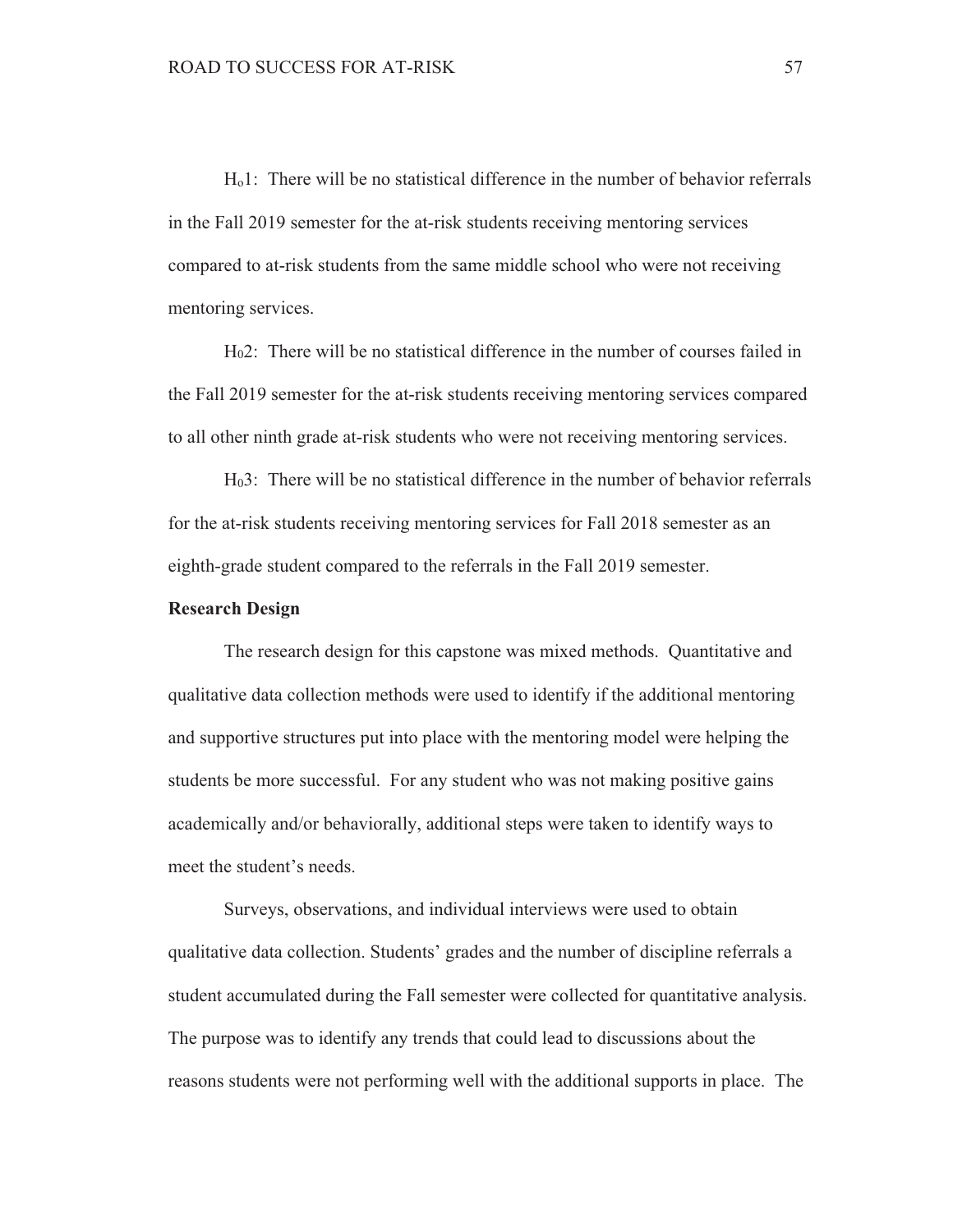mentoring model was not a one size fits all approach. Each individual student had needs specific to him or her. The mentoring the student received was designed for the student as an individual.

Subjects and Sampling. The enrollment at TCHS for the 2019-2020 school year was 1,753 students of which 559 were ninth graders. Of these students, there were 263 female and 296 male students. There were 282 students who were eligible for free/reduced lunch services and 79 students were required to attend summer school to be promoted to ninth grade. (see Table 2)

Table 2

| Grade | <b>Males</b> | <b>Females</b> | <b>Total</b> |
|-------|--------------|----------------|--------------|
|       | 296          | 263            | 559          |
| 10    | 198          | 225            | 423          |
|       | 189          | 190            | 379          |
| 12    | 186          | 206            | 392          |
| Total | 869          | 884            | 1753         |

Tates Creek High School Student Enrollment

Of the total enrollment, 183 students  $(10.4\%)$  were identified for special education services with 57 (3.2%) being freshman. There were 133 students  $(7.5\%)$ school-wide who have a 504 Plan and 53 (3%) were freshman. There were 202  $(11.5\%)$  students school-wide who were identified as English Language Learners  $(ELL)$  and 49  $(2.7\%)$  were freshman. (Table 3)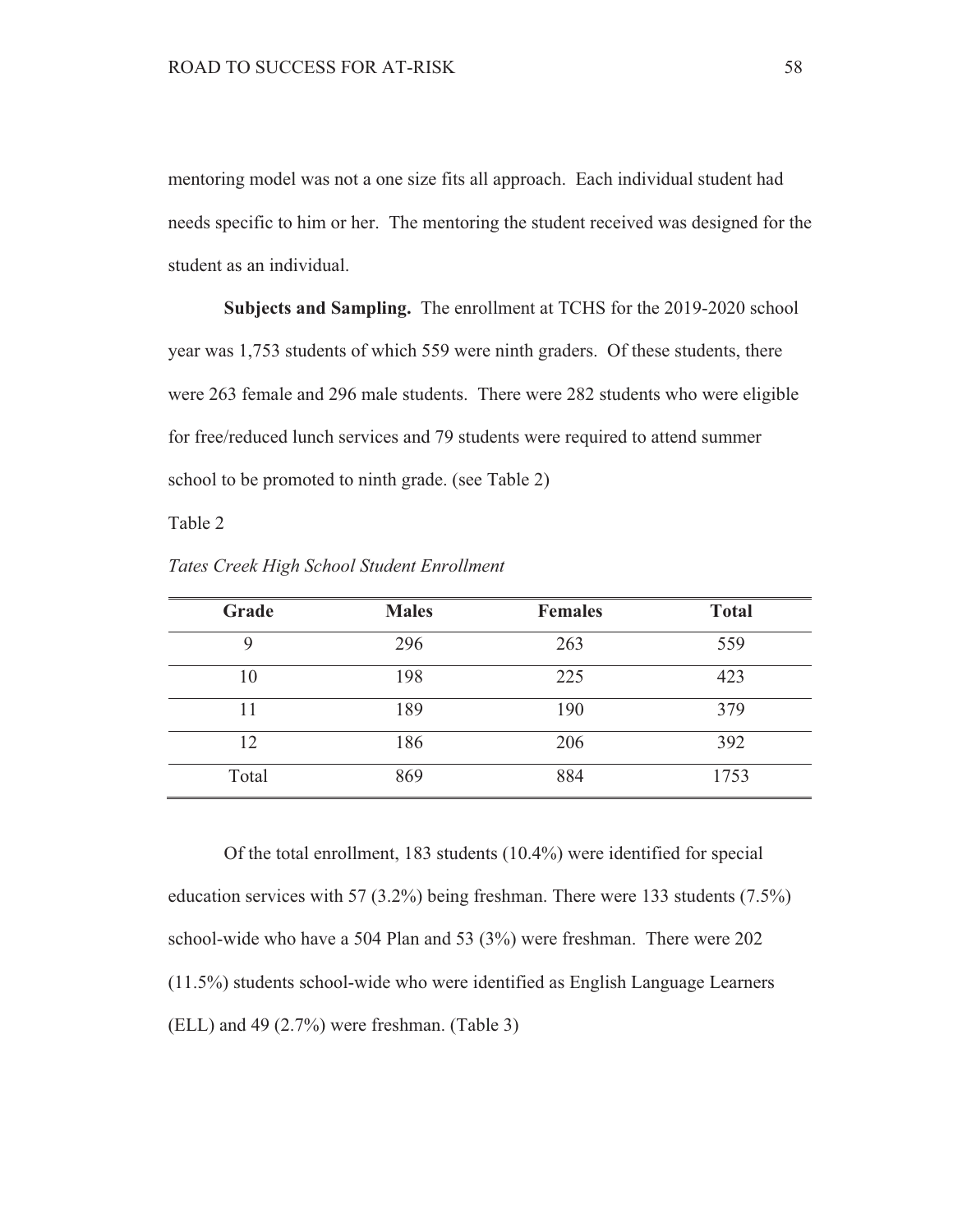# Table 3

|                          | <b>School-Wide</b> | ninth Grade |
|--------------------------|--------------------|-------------|
| <b>Regular Education</b> | 1235               | 400         |
| Special Education        | 183                | 57          |
| 504 Plans                | 133                | 53          |
| ELL                      | 202                | 49          |
| Free/Reduced Lunch       | 917                | 282         |

Tates Creek High School Student Services

The 25 students who participated in the mentoring program were a selective sampling of students from one of the 11 middle schools in Lexington, Kentucky, all part of the Fayette County Public Schools District. All the students who were part of the sample group were first-year ninth grade students and had been required to attend summer school prior to being promoted to the high school as a ninth-grade student.

**Instrumentation.** Qualitative data were collected through surveys, individual interviews with students and classroom teachers, and observations. Students' grades and behavior discipline referrals were obtained for quantitative analyses.

**Quantitative data collection.** Infinite Campus (IC), the system used for maintaining students' records such as teachers' gradebooks, attendance, and enrollment information was the tool used to retrieve the quantitative data. All students' information and records were available from IC. Access rights to students' information is determined based on the faculty member's job classification.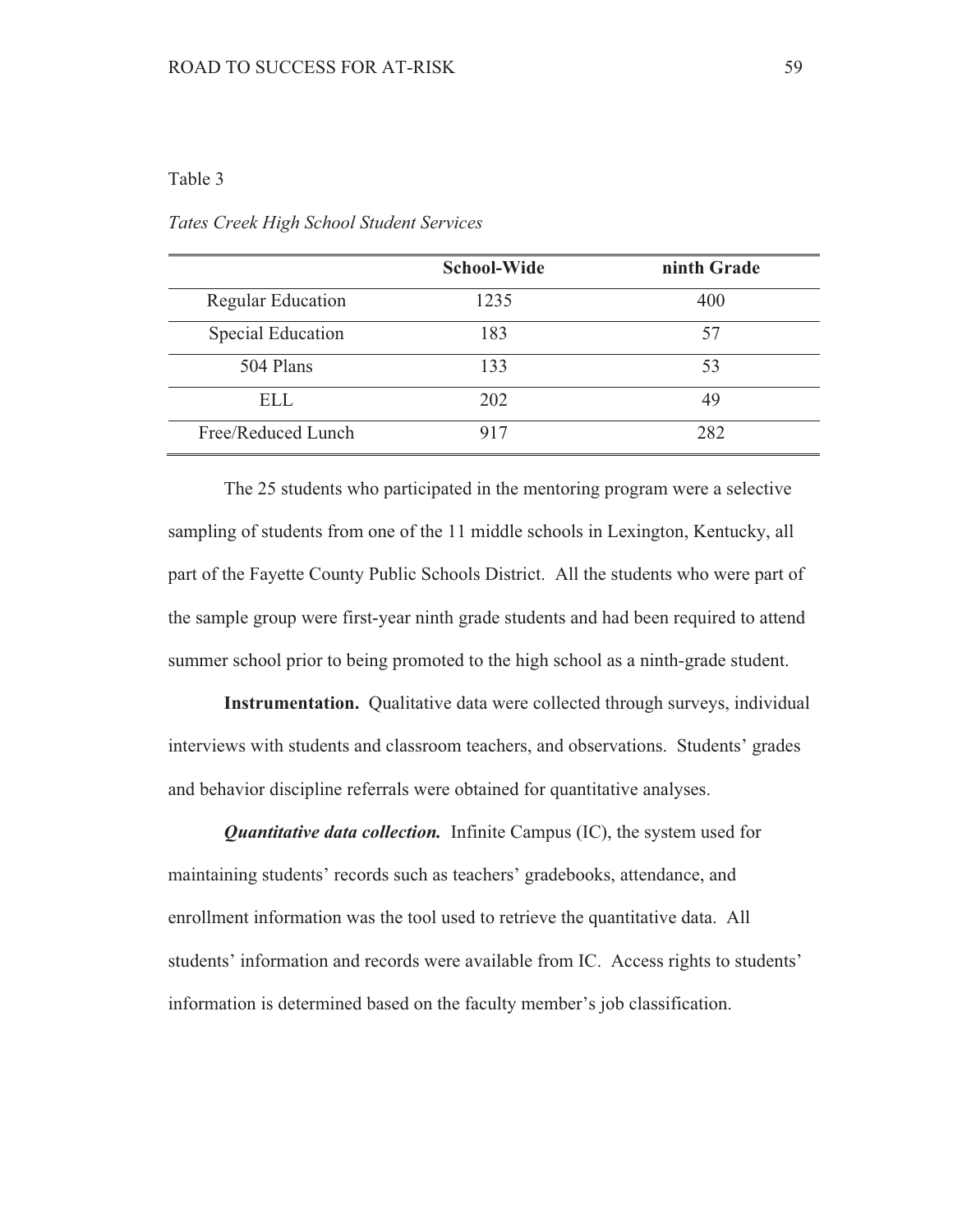Student progress was obtained three times during the fall semester. The first progress report was obtained in September 2019 with the second progress report being collected in November 2019. The third report reflected the cumulative semester grade. Both the numerical percentage and letter grades were collected to gauge progress throughout the semester. The final semester grade was to identify if the student was successful. A passing score, D or above, was considered success.

The students' discipline records for two consecutive fall semesters served as additional quantitative data. A comparison was made between the students' behavior data from the fall of 8<sup>th</sup> grade year in 2018 to the fall of the student's current ninth grade year in 2019.

Students receive behavior referrals for a wide-range of misbehaviors such as skipping class, tardy to school, tardy to class, fighting, profanity, and verbal abuse to identify the most common. According to the 2019-2020 Fayette County Public Schools' Code of Conduct Student Guide, the behavior infractions were classified by a four-tier violation system:

- Class I Violations: A Class I violation included relatively minor misconduct that rarely, if ever, has the potential to result in consequences outside of the district (p. 15).
- Class II Violations: A Class II violation included relatively moderate misconduct that occasionally has the potential to result in consequences outside of the district  $(p.17)$ .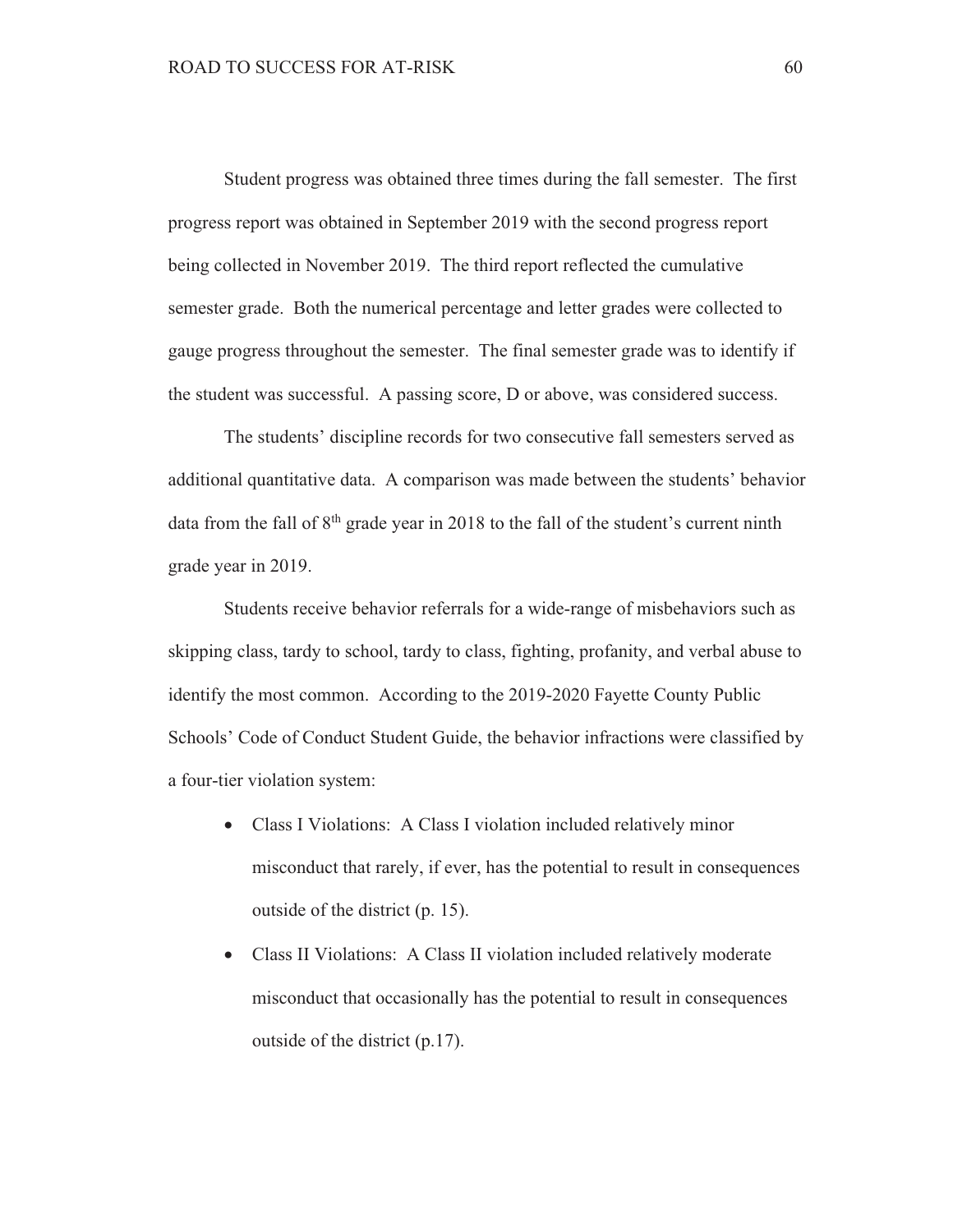- Class III Violations: A Class II violation included relatively major  $\bullet$ misconduct that often has the potential to result in consequences outside of the district  $(p. 19)$ .
- Class IV Violations: A Class II violation included relatively extreme misconduct that virtually always has the potential to result in consequences outside of the district (p. 25).

The type of violation determines the in-school consequence the student is issued from an Administrator. A Class I violation typically does not result in an out of school suspension, but a Class IV violation almost always results in an out of school suspension.

**Qualitative data collection.** At the beginning of the school year, the mentor met with each student individually to ask the question, "What do you need help with in order to be successful this school year?" The questions were vetted by ninth-grade teachers. Each student was asked the same question and follow up questions, if asked, were based on the individual student. Examples of follow-up questions were, but not limited to:

- How do you know when you are getting angry?  $\bullet$
- What is one thing that helps you stay calm and/or focused during class?  $\bullet$
- Does your family get upset with you when you get in trouble at school?
- Does your family get upset with the school when you get in trouble at  $\bullet$ school?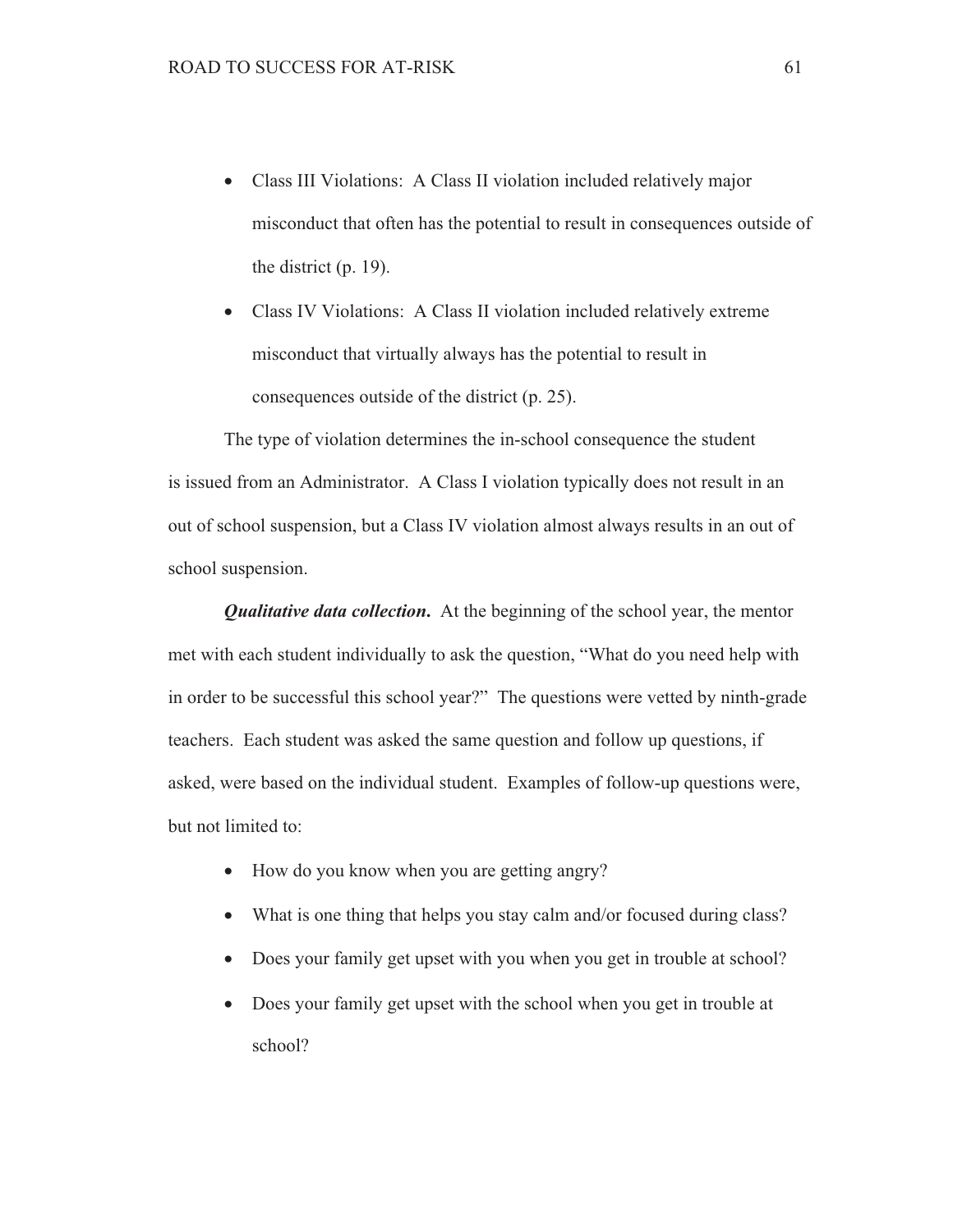- What do you like most about school?
- How could school be more interesting for you?

A survey was administered twice to collect additional qualitative data. Once, at mid-semester, in October 2019 and again after the fall semester ended and the students returned from Winter Break in January 2020. The surveys were anonymous. Anonymity was necessary to garner honest responses. The mentor was concerned with the students' true candid responses if the students put a name on the survey or if the questions were asked in an interview setting.

The survey questions focused on the student as an individual and the student choose one response per question. The response options were "Yes", "No", or "Sometimes/Maybe/Often." The mentor waited until October to administer the survey the first time in order to give the students time to acclimate to the transition. The same survey was administered approximately two months later to identify if the students' answers had changed. Even though the results were anonymous, the responses to the survey questions were relevant:

- Do you like high school more than middle school?
- How do you feel the semester is going?
- Do you feel the extra support of a mentor is helping you succeed in the  $\bullet$ ninth grade?
- Does the mentoring motivate you to work harder to pass all your classes?
- Mentoring has helped me start ninth grade positively.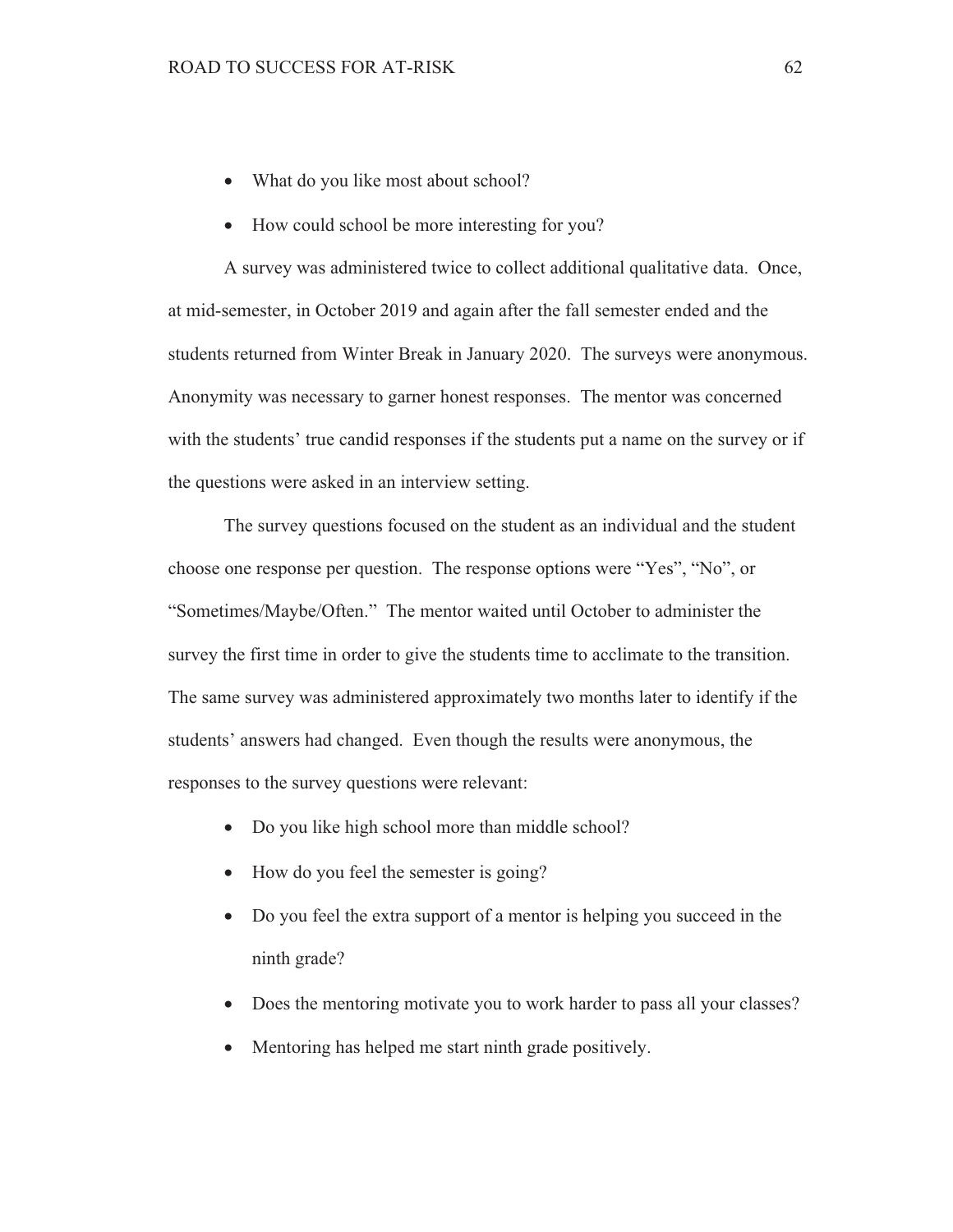- Knowing someone is monitoring my grades and behavior motivates me to do better.
- Has mentoring helped make the transition to high school easier?  $\bullet$
- I'm going to pass ninth grade and will be a  $10<sup>th</sup>$  grader next year.
- There's at least one adult at school who cares about me.
- I want to graduate from high school.

The interview questions and observations served as additional qualitative data. The mentor took notes to document the students' behaviors while in class. The mentor also documented information pertaining to each individual student. Information that could be used to tailor the student's mentoring to meet his/her individualized needs.

The students' teachers were interviewed throughout the semester as a means of monitoring the students during instructional times and transition times. The data collected was used as an additional way to provide supports for the students in a more individualized manner. Many of the students were enrolled in the same classes with the same teachers. The mentor communicated to the teachers the students' needs in order to help the teachers make better connections with the at-risk students. This helped the teachers know students' needs they would not have known if the student was not being mentored.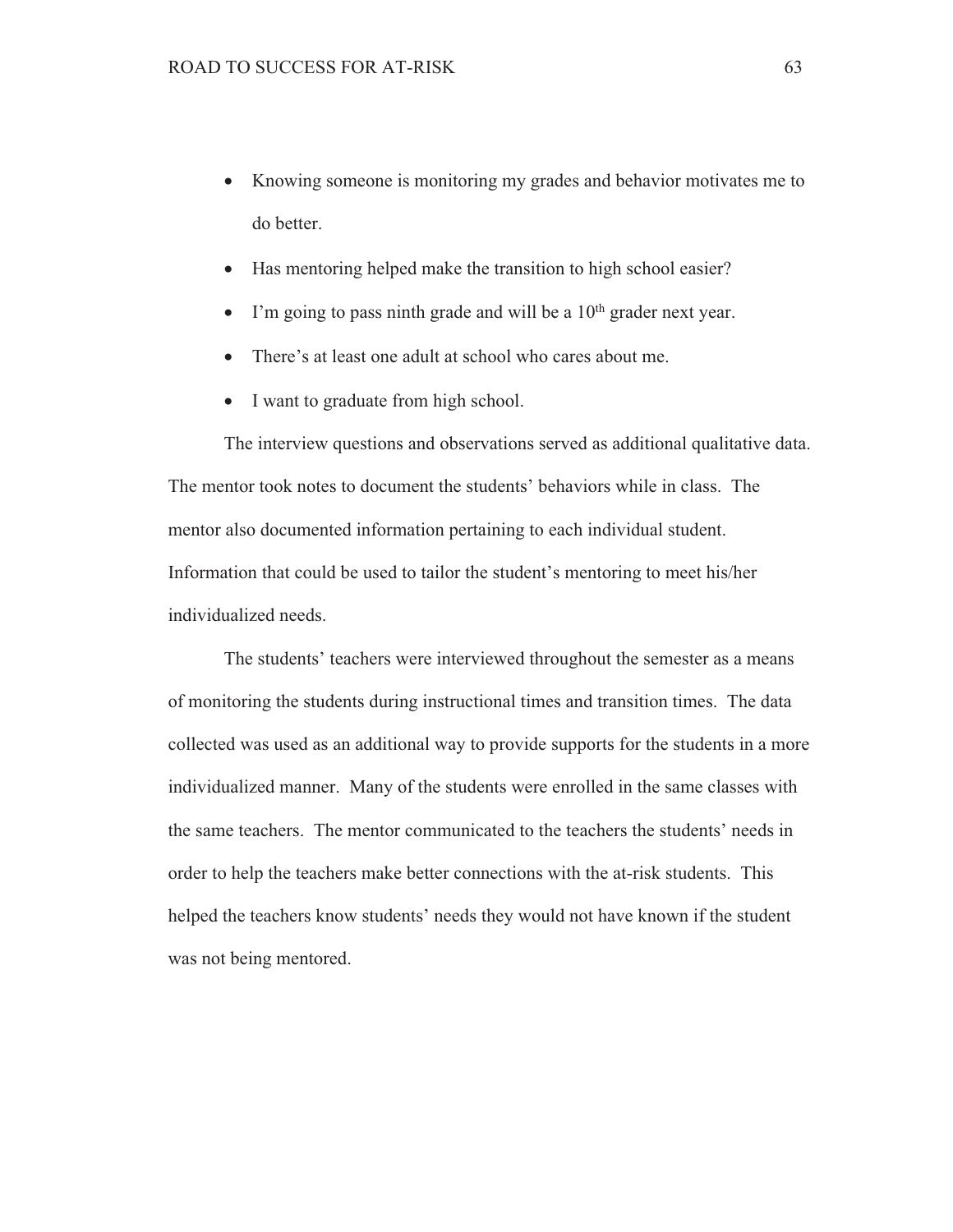# **Procedures**

There were 39 students from one Fayette County middle school who were required to attend summer school to be promoted to ninth-grade. Of the 39 students, 25 were randomly selected to participate in this study. The 25 students' parents/guardians were contacted by the researcher while the students were enrolled in summer school and the researcher discussed the mentoring program and its purpose. The students' parents/guardians were notified the purpose of the additional supports, in addition to the structures already in place for ninth-grade students, were to help students pass ninth grade without having to attend summer school. There were four parents who did not want their child to participate so four additional students were randomly selected from the remaining 10 students.

**Initial Meetings.** Once the 25 students were selected and their parents/guardians had granted permission, the researcher met with each student individually to discuss the potential mentoring services the students would receive. The researcher explained to the students their individualized needs would be addressed. The researcher explained to the students since they had attended summer school to be promoted to high school, they were identified as needing additional supports to remain on track as ninth graders. If the student struggled with behavior, the focus was on behavior. If the student struggled with organization, the focus was on providing organization methods that would work for the student. The researcher wanted to ensure the students knew the reason he/she had been assigned a mentor.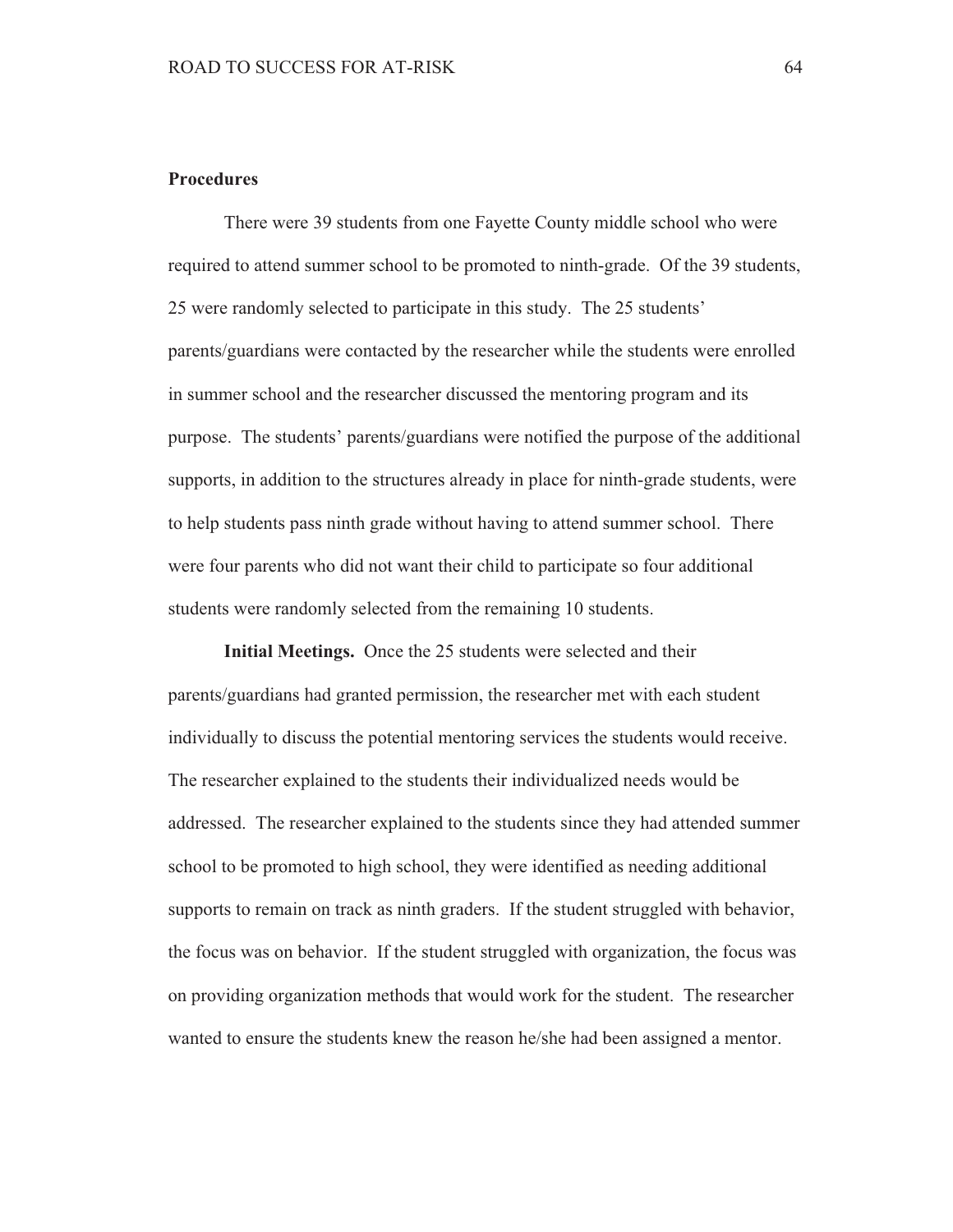The researcher took this time to talk to the students about his background as a classroom teacher and administrator. This led the students to feeling more comfortable discussing themselves and their pasts and the present. The researcher also made an effort to seek information about what each student's plan in the future for after high school.

During Camp Commodore, the ninth-grade orientation meeting, small group sessions were created for all the students. The students in the mentor group were intentionally placed in the same group to provide the mentor an opportunity to communicate the same information to all the students together. Since all other ninth graders in attendance were attending a similar session, the sample group was not singled out nor did they feel suspicious about the session.

During this session, intentional discussions took place about the importance of the ninth grade year. Both ninth-grade counselors were present as well as the ninthgrade principal. The main objective was to connect with the students prior to the first day of school. The transition to high school can be difficult and it was important for all students, especially those identified as at-risk, to feel comfortable and know resources were available for support.

**Services.** The students involved in the mentoring program received the same primary services and interventions that all ninth-grade students received who were in the Freshman Academy. The students in the mentor program had weekly interaction with an adult related to the student's need. A conversation or observation that was initially a check-in, could possibly lead to the mentor discovering a need for the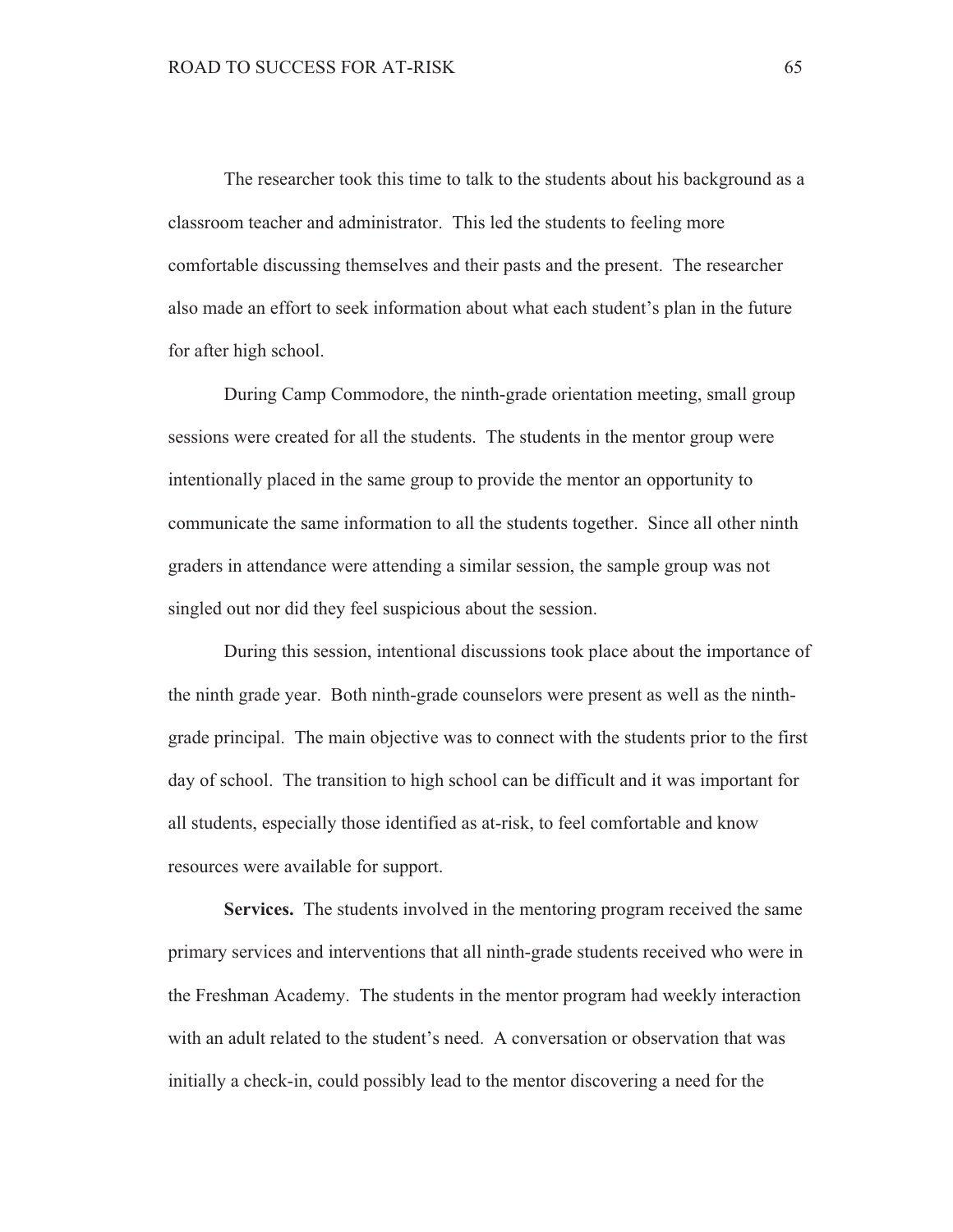student. The mentor's check-in with a student was an opportunity for the mentor to help remove any barriers the student was facing, academic or non-academic.

The mentor and student's weekly meeting consisted of a dialogue about the student's current needs. The mentor reviewed the student's grades, attendance, and behavior with the student. The mentoring services were individualized to meet each student's needs. One week, a student may meet with the counselor as part of the mentoring program to review grades and construct a plan for improvement in a class the student was failing.

The next week, the same student may have met with one of the campus law enforcement officers to discuss the student's involvement in a verbal altercation earlier that week. The purpose of the mentor session was to identify productive ways to reach a resolution. The officer decided the best way to proceed was to host a mediation with the student who was being mentored and the other student who was involved in the altercation for conflict resolution.

Even though the altercation was only verbal and not physical, the altercation did cause a minor disturbance. A minor disturbance could result in a Class I or Class II consequence and since peer conflicts can escalate quickly, the mentor's guidance may help keep the student from verbalizing any offensive language or attempts to become physically violent. The mentors were also tasked with helping the students practice reflection and patience.

After the first two weeks of school, the mentor began observing the students in class. The purpose of the mentor's observations was to observe the students'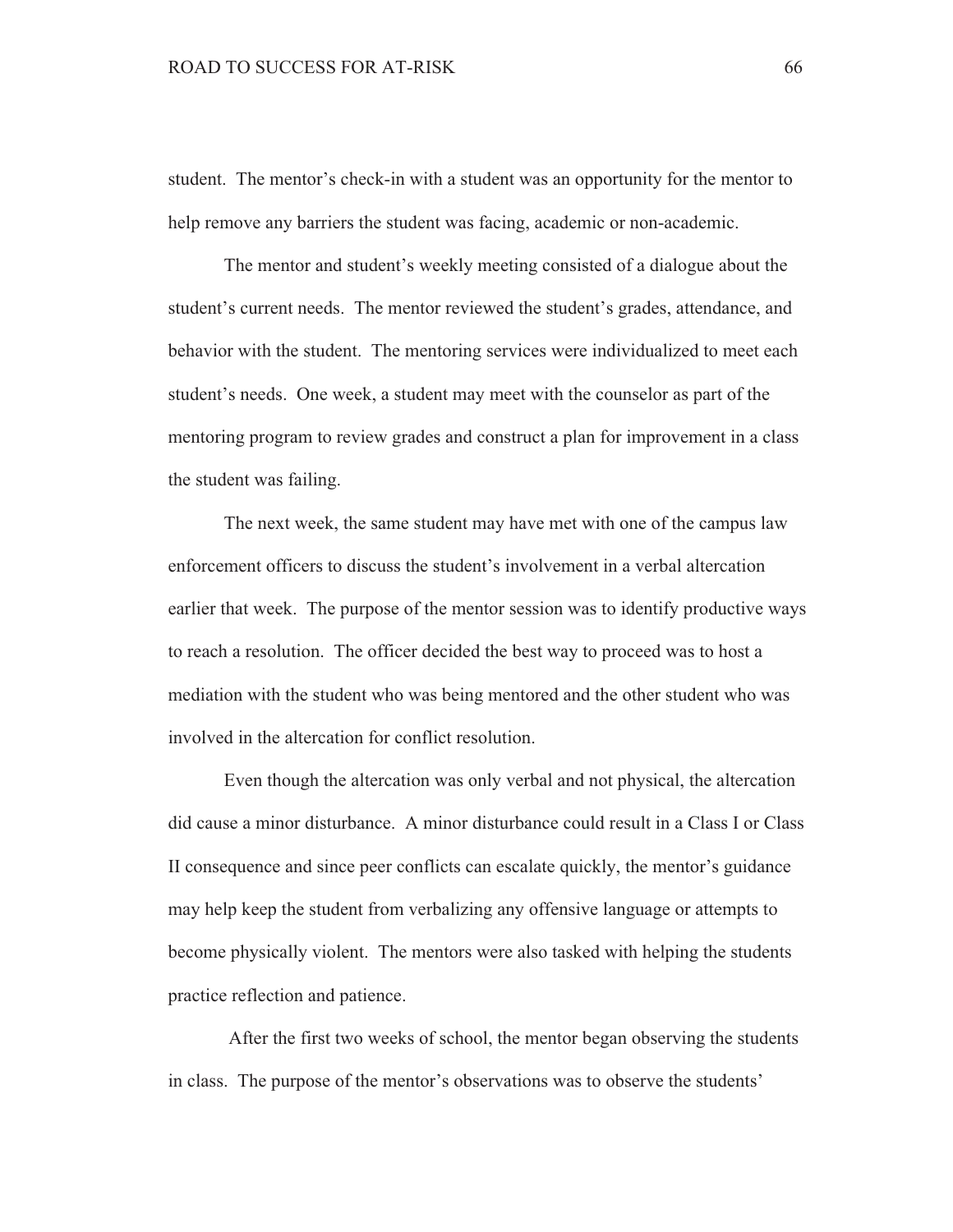interactions with peers, interaction with the teacher, and if the students were on task. On task means the student was working or attentive during the teacher's instruction. The students did not know the mentor was observing them. The mentor regularly conducted daily walk-throughs and it was common to see the mentor in classrooms. The mentor typically visits 3-5 classrooms per day, therefore, the students did not think they were being observed.

The detailed grade reviews allowed the researcher an opportunity to speak with each student one-on-one about the student's grades and progress. If a student was performing well, or meeting expectations by maintaining a passing grade, the mentor encouraged the student to continue meeting expectations. The mentor also encouraged the student to make an attempt to perform better in order to increase the grade more. If a student was not meeting academic expectations and was failing a class, the mentor would review missing assignments or poor performance on a specific assignment, or multiple assessments, to establish a plan for improvement.

When a student was struggling with a specific class or content, the mentor coached the student on his/her next steps. The student was encouraged to speak with his/her teacher to ask, "Can you give me some advice for how I can improve my grade in your class?" The mentor's goal was to teach the students how to verbally communicate with teachers using an appropriate tone and a specific question that would facilitate honest feedback. The students involved in the mentoring program were used to not completing assignments on time or at all. The transition to high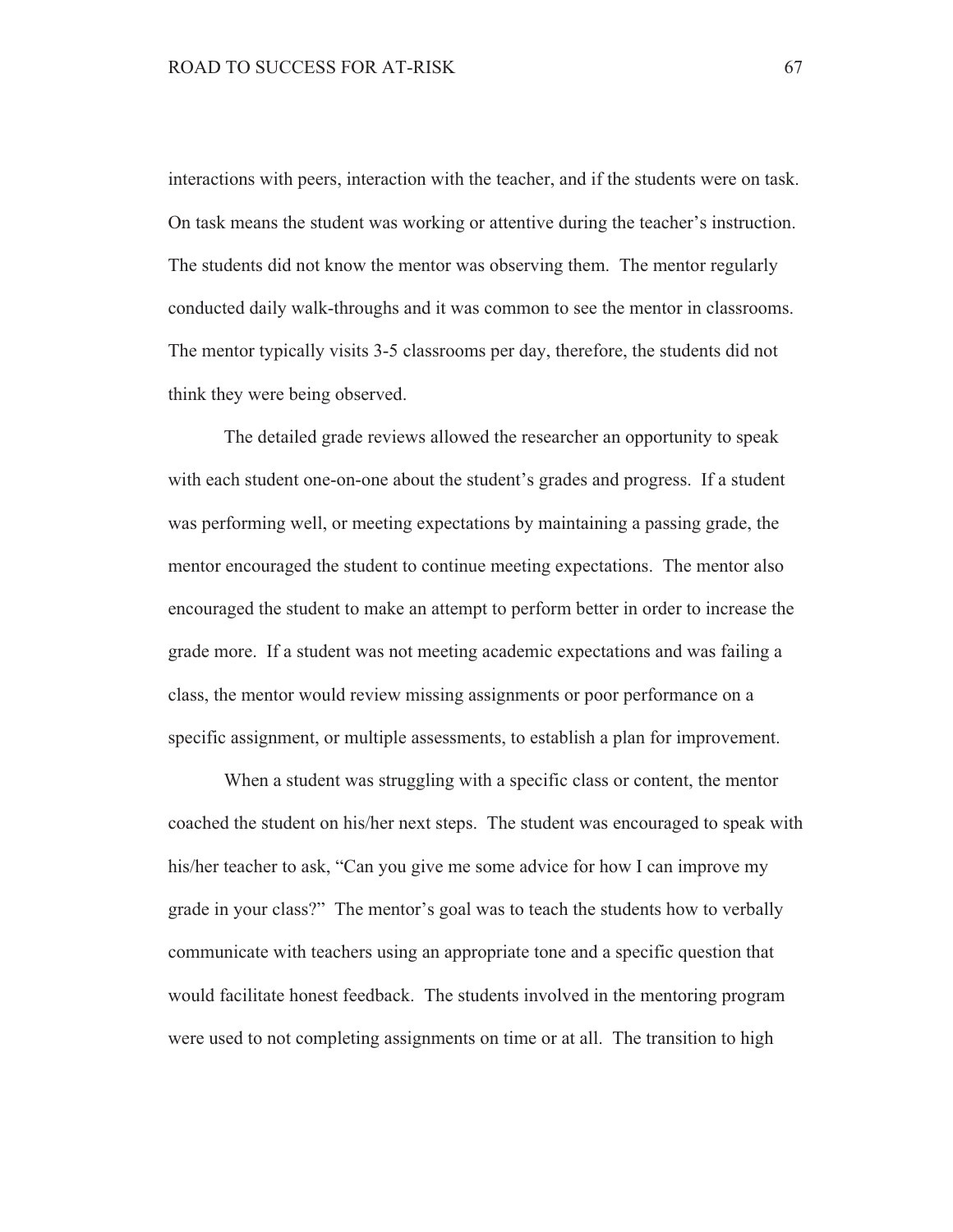school was difficult at first because many teachers do not allow students to submit work late.

The surveys, observations, and interim progress reports served as formative data that were used for goal setting and tracking student progress. Monitoring data throughout the semester allowed the mentor to conduct needs assessments for each student and make adjustments for how to serve the student throughout the semester.

**Surveys.** The initial survey helped the mentor establish a baseline for each student's needs. Some students' focus was behavior or self-control. Some students' focus was academic and work completion. Knowing this information in the beginning allowed the mentor to match the student with other mentors who helped guide the student in the area(s) the student needed growth.

The mid-year survey provided the mentor with feedback for additional ways the mentor could continue providing assistance to the students. Too many times, when a student makes progress in an area, the focus changes. With this mentoring program, the students' focus may change, but the mentors put in place to provide supports were not lessened. The additional supports and extra attention were components of the mentoring the students stated helped get them on track. The students may not have always liked the attentiveness of the mentors, but the students were honest regarding the mentors' check-ins, asking questions, and expectations for the students when it came to behavior and academics.

The end of the semester survey was to help the mentor evaluate the effectiveness of the mentor program. The mentor needed data to support the mentors'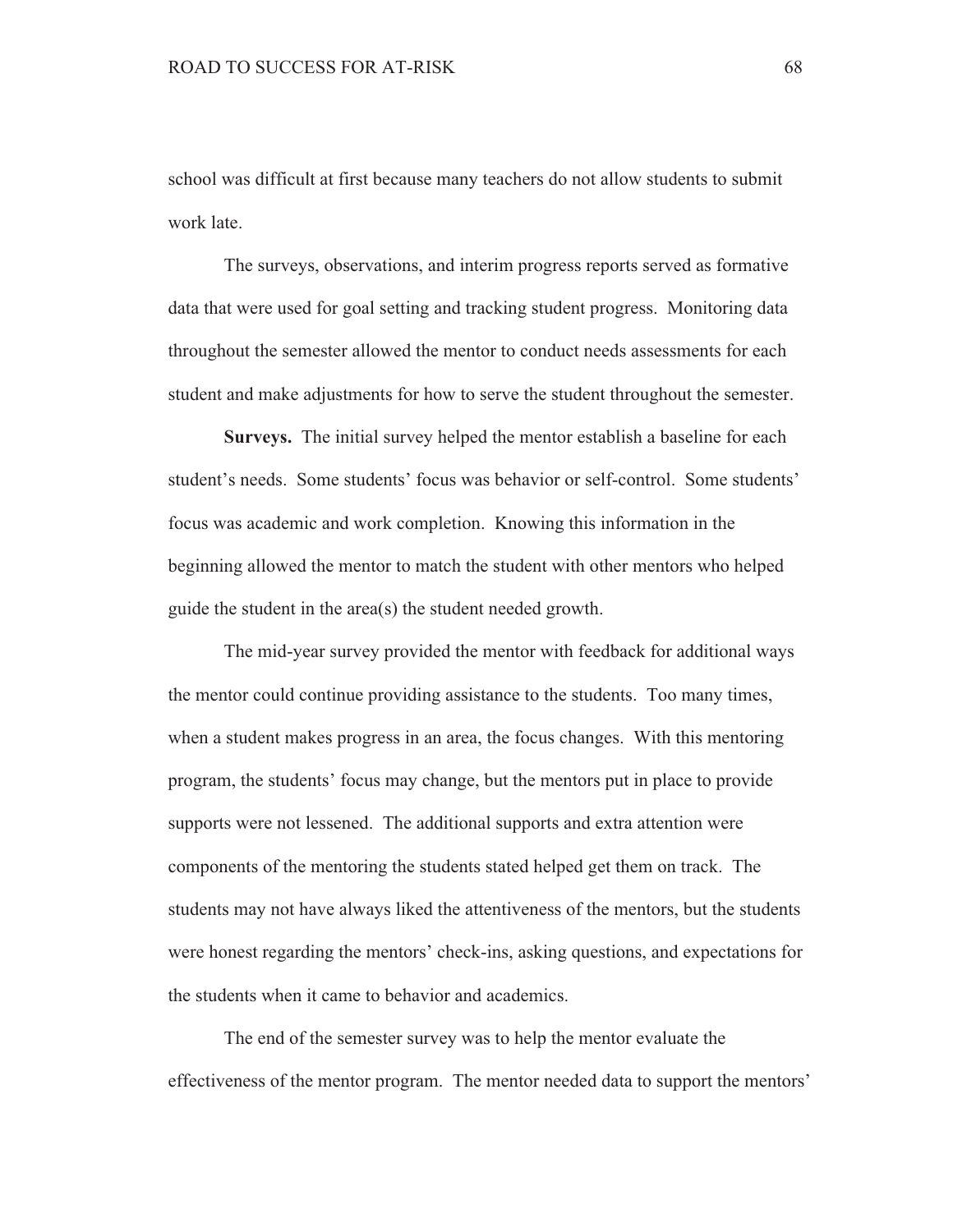efforts and the students' honest responses mimic their end of the semester grades and semester behavior reports. The end of the semester survey was used for additional information about what aspects worked well and what aspects needed adjusting in order to improve students' experiences with their mentor.

**Observations.** Classroom observations allowed the mentor to see the students in an instructional academic setting. If a student was not performing well in a class, the mentor would observe the student in the class and then provide the student with suggestions for how to improve. When the issue was academic in nature, the mentor would work with the student to obtain additional help. The additional helped ranged from an in-class peer mentor, after school tutoring, or a conversation with the teacher.

The mentor's goal was to serve as a support for the at-risk student, not to enable non-productive, inappropriate behavior, or bad habits. Interviews with classroom teachers were used to gauge if students involved in the mentoring program were more engaged and focused than other at-risk students not in the program. The classroom teachers' feedback was instrumental in establishing patterns for many of the students. The students discovered the classroom teachers and the mentor were communicating due to the follow-up conversations the mentor was having with students. The conversations were very specific in nature.

Goal Setting. After the first six-week grading period, the student, mentor, and student's guidance counselor met to develop goals for the next six-weeks based on the student's academic or behavior needs. Non-academic factors such as behavior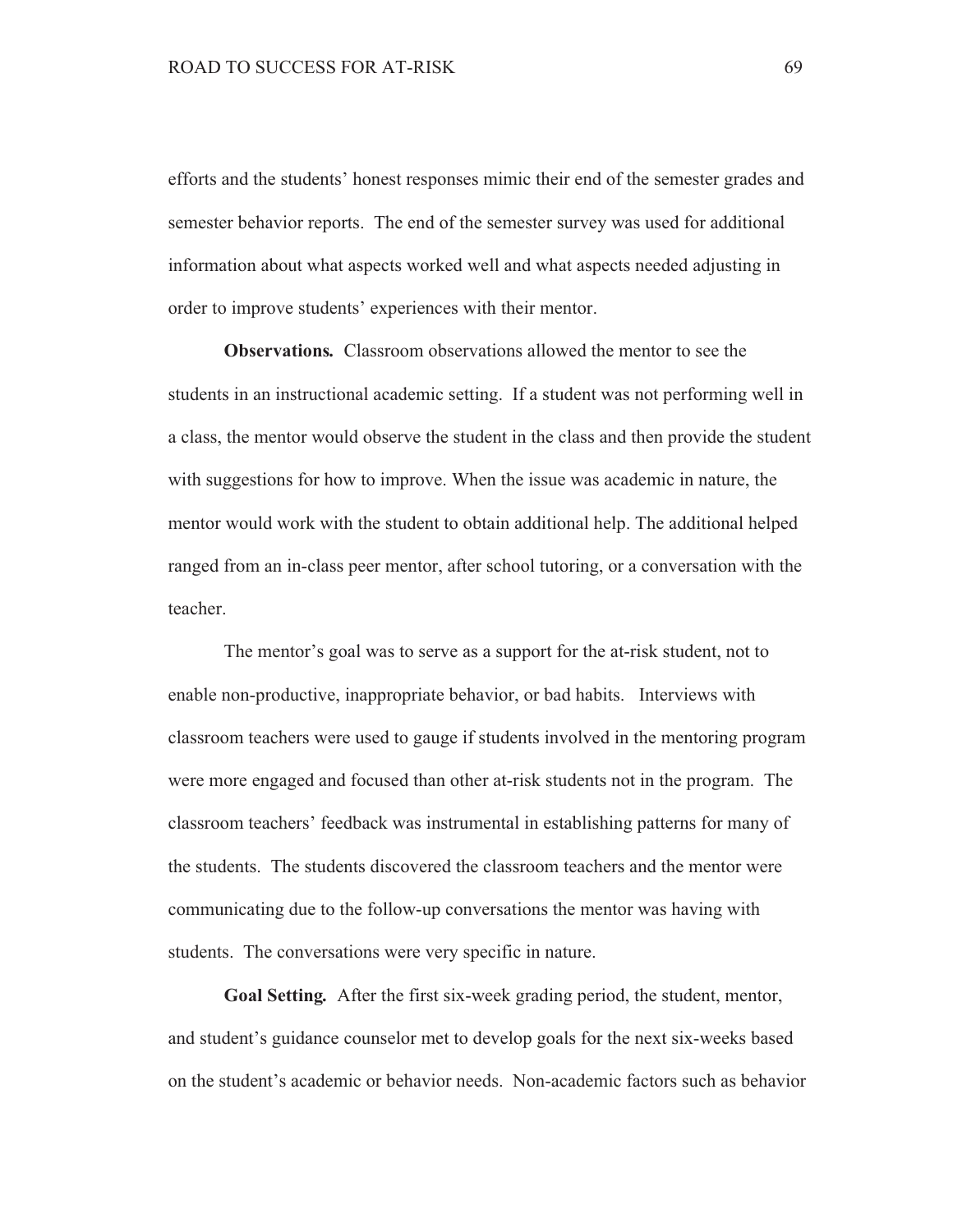may be a factor as to why the student was not performing well academically. The students' progress report grades served as a source of data. These quantitative data established the baseline for the students' academic progress since it was the first academic report for the semester.

After the second six-week progress reporting period, the student, mentor, and the student's guidance counselor met again to discuss the student's progress. The progress discussed was the student's most-recent grades, the student's progression to meeting the goals that were set at the end of the first six-week grading period, and the new goals the student planned to attempt or if the student was still focusing on the original goals.

At the end of the fall semester, the students participated in individual interviews about the first semester of high school. The mentor and each student reviewed the student's letter grades and behavior report from the first semester and this discussion was used to set goals for the 2<sup>nd</sup> semester. The students' final semester letter grades were used as a measure to determine the effectiveness mentoring has on at-risk ninth grade students.

### **Data Analysis**

The researcher hypothesized that extra supports for at-risk ninth grade students would benefit the students. The hypotheses were tested through quantitative and qualitative data collection.

Quantitative data such as the students' letter grades and behavior referrals, as well as qualitative data such as survey results and individual interviews, were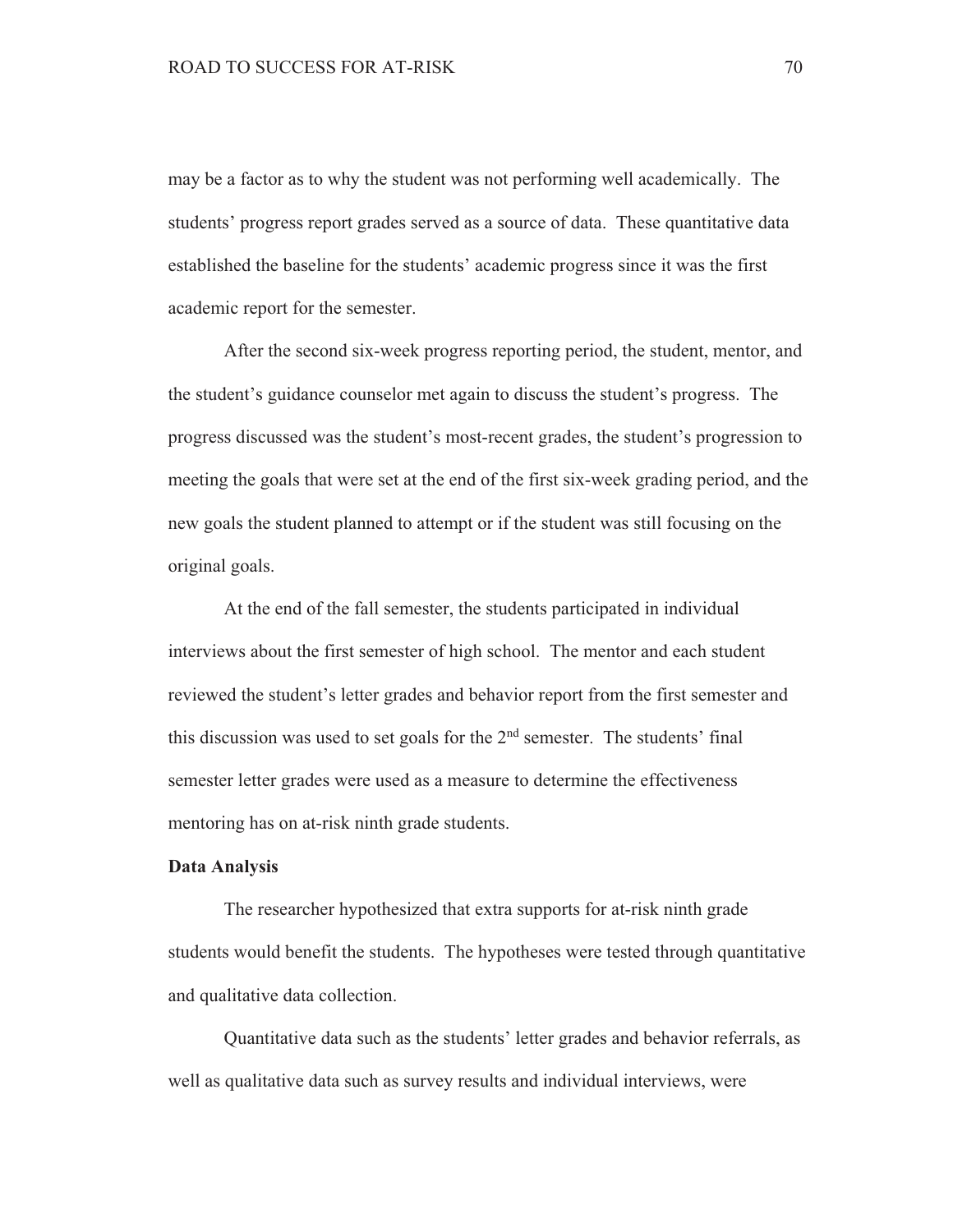monitored throughout the semester to track the students' progress. The mentor used the students' fall final semester grades and fall semester behavior records to make final determinations about student progress.

**Quantitative data.** The students' letter grades helped to determined how many classes each student passed for the semester. The interim progress reports were used to track the students' progress throughout the fall semester. Academic performance of students was obtained from grades submitted by the classroom teacher in Infinite Campus. The final semester grades were used to calculate the number of classes passed for all ninth-grade students. The data were organized by (1) the 25 students receiving mentoring services;  $(2)$  the 14 students from the same middle school, and (3) the remaining ninth-grade students who were considered atrisk as well.

The students' behavior was monitored by the mentor on a daily basis through various means. The mentor was notified via email any time a discipline referral was processed for a student. The Freshman Academy Principal was aware of which students were involved in the mentoring program and would provide the mentor with specific details about any behavior concerns. The mentor would review the discipline referral and discuss the contents of what was reported with the student. After the student reported to the mentor his/her side of the story, the mentor would always ask, "What is one thing you would do differently if this situation were to happen again?"

Teaching the students who were involved in the mentoring program the value of reflection was a very important aspect of the data analysis. Students were not able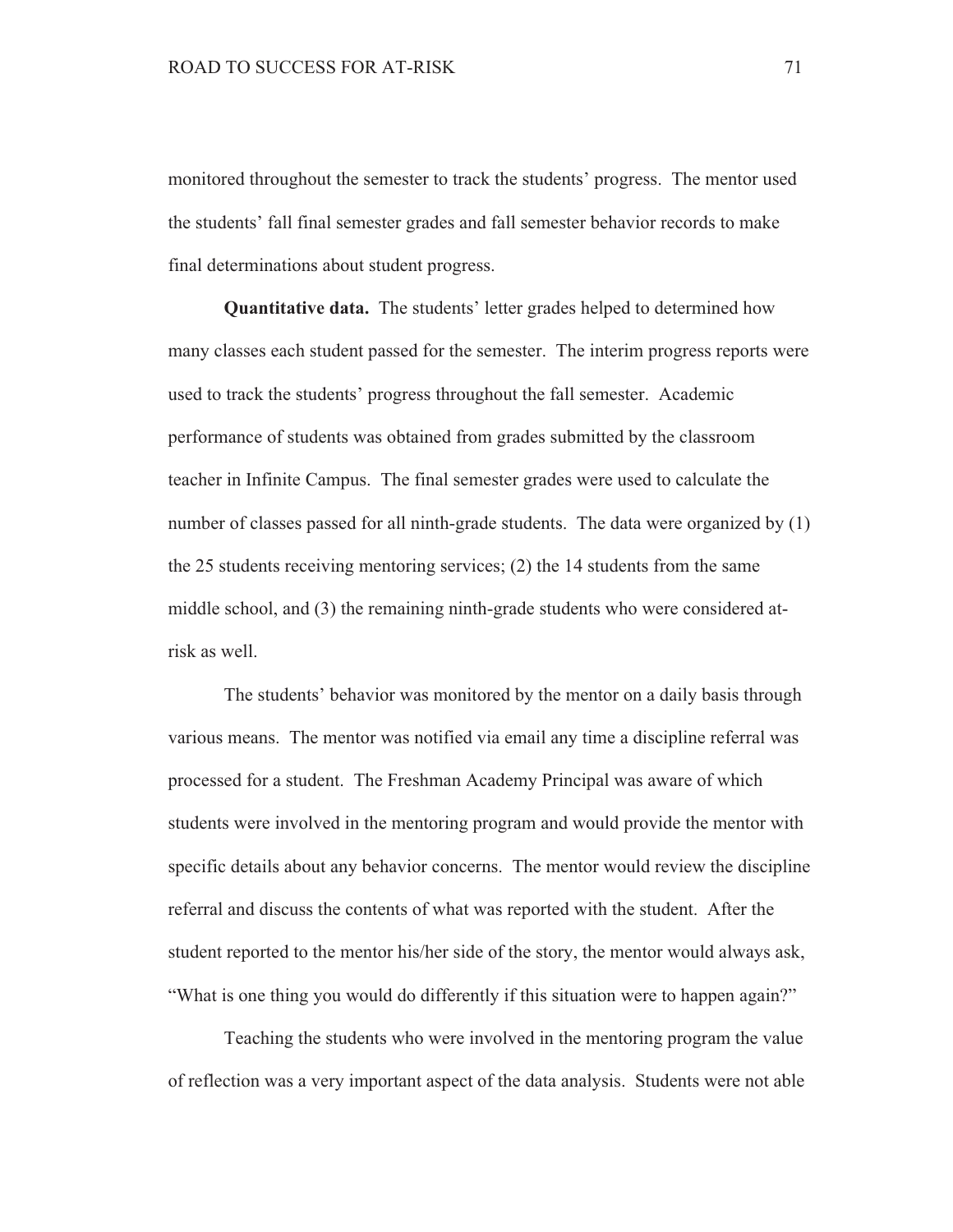to grow emotionally, mentally, or socially if they did not accept responsibility for their role in a concern or misbehavior itself. Self-assessment and self-control became regular components of the mentoring program. As the mentors gained the trust of the students over the course of the semester, the students began to realize how they were more intentional about behaving properly. The majority of the students in in the mentor program had a desire to behave appropriately. The desire to behave better was a result of an increase in self-respect and the students not wanting the mentor to become aware any of behavior issues. The students were intrinsically motivated to do hetter

Three *t*-tests were used to analyze the academic and behavioral data. The comparisons were completed for the 25 students involved in the study to the 14 students who were not receiving mentoring and attended the same middle school. Other comparisons were between the 25 students involved in the study to the remaining 54 ninth-grade students not involved in the mentoring but were considered at-risk because they attended summer school to transition to ninth grade. Finally, a number of referrals for the students in the mentoring program were collected both for the Fall 2018 semester and for the Fall 2019 semester. This allowed for a comparison of referrals during a similar time frame as an eighth-grader and ninth-grader. The purpose of the *t*-tests was to determine if there was a significant difference in courses failed and behavioral referrals for the different groups.

**Qualitative data.** Qualitatively, the individual interview results were analyzed to identify common themes based on the students' responses. The themes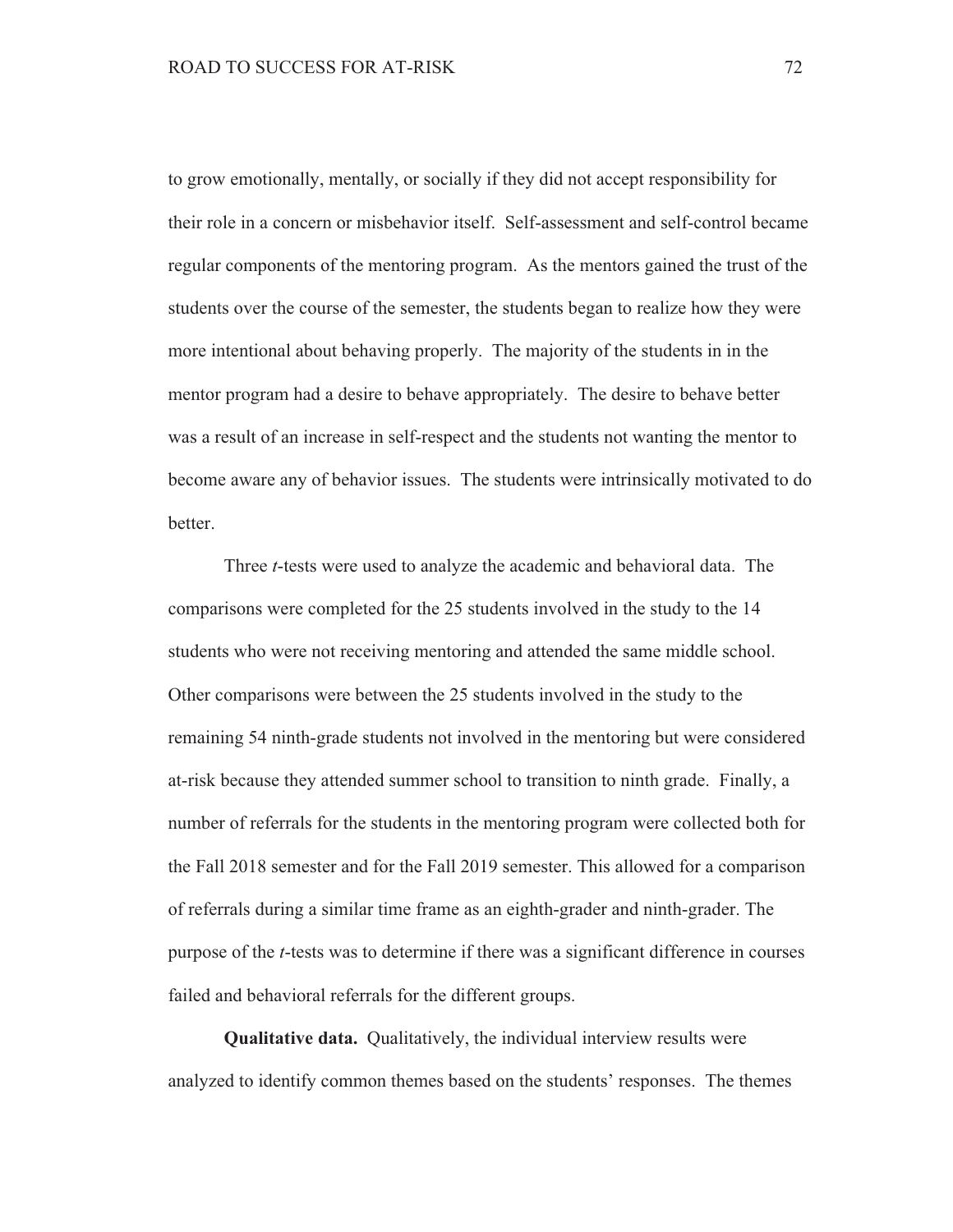were coded manually and were the basis for the six categories: Do Not Know/Do Need Help; Make Better Decisions; Not Getting Involved in Drama; Attendance; Self-Control/Remaining Focused; Submitting Assignments. The categories were a result of the students' explaining to the mentor what each student needed to be successful.

This information allowed the researcher to begin to establish each individual student's needs and to make plans for appropriate mentors for each student. A student who needed assistance with submitting assignments would not need to see the mental health counselor. This student needs to be matched with a classroom teacher or the student's guidance counselor who can focus on strategies to help the student become more organized.

The mid-semester and end of the year results were used as guides for whether or not the mentoring was beneficial from the students' perspectives. It was not feasible to think every student would find the value in the mentoring, however, there was a large positive response rate from the students. The responses to the survey were used as guidance to continue with the services that were in place. The results were high for both the mid-year and end of the year responses for "Mentoring helped" me start ninth grade positively" and "There is at least one adult at school who cares about me."

Two questions that did not fit into the mentoring theme for the surveys, but still provided quality feedback were "Do you like high school more than middle" school" and "I want to graduate from high school." Since 92% of the students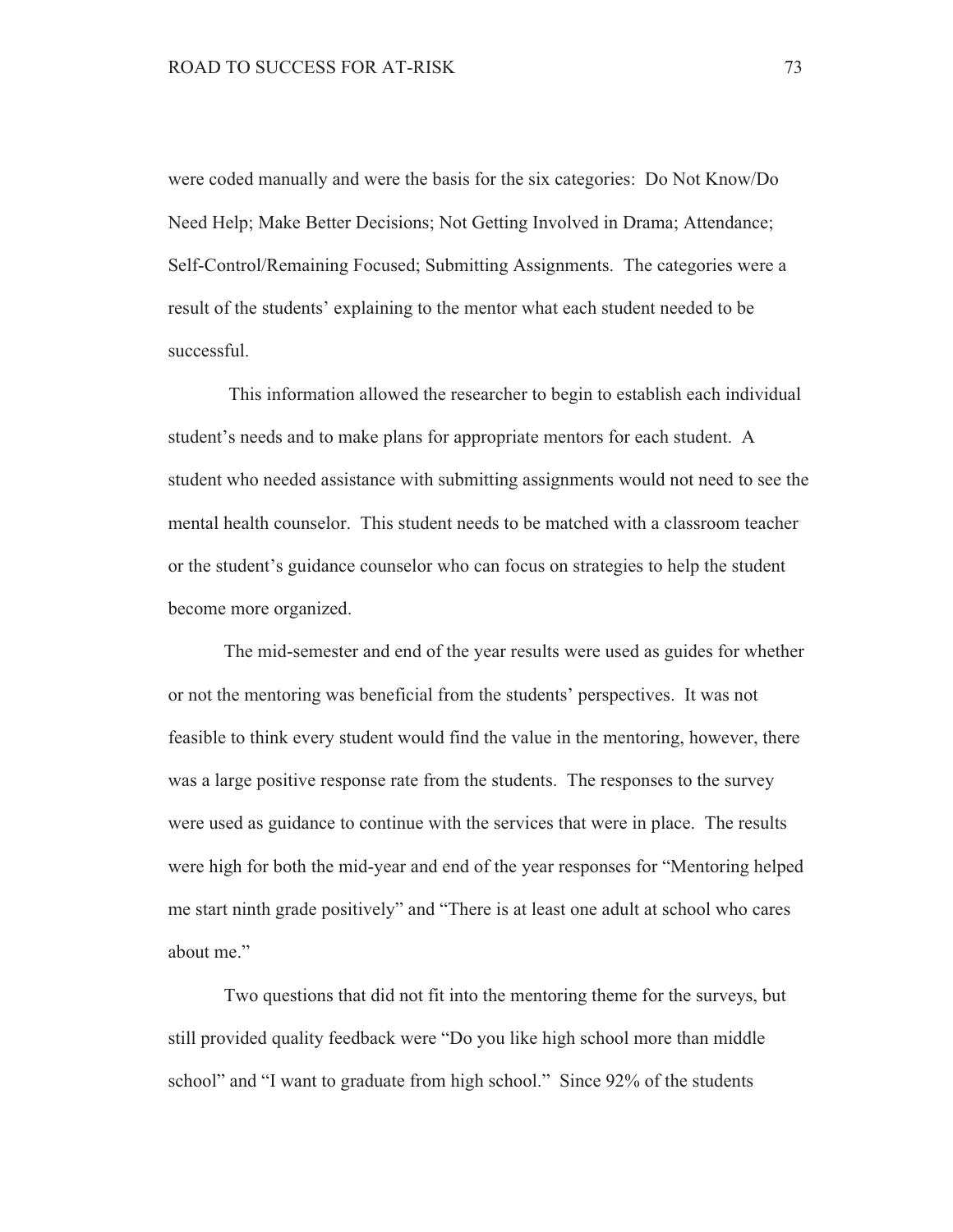enjoyed high school more than middle school by the end of their first semester, that was promising news and meant the students were headed in the right direction. Eighty-eight percent of the students wanted to graduate from high school by the end of the fall semester. That information helped the students' counselor know the students were looking towards the future. Instead of tailoring conversations to encourage remaining in school, the topic could focus on the future and plans for after high school.

The research questions were answered through various means of the data analysis. Providing the at-risk students with mentors positively impacted the students grades and behavior. The mentors' intentionality and commitment to the students made it difficult for the students to not complete assignments. The students were asked probing questions that caused them to reflect on their actions and behaviors. The mentor served as an accountability partner for each student whether the conversations were in reference to academics or behavior.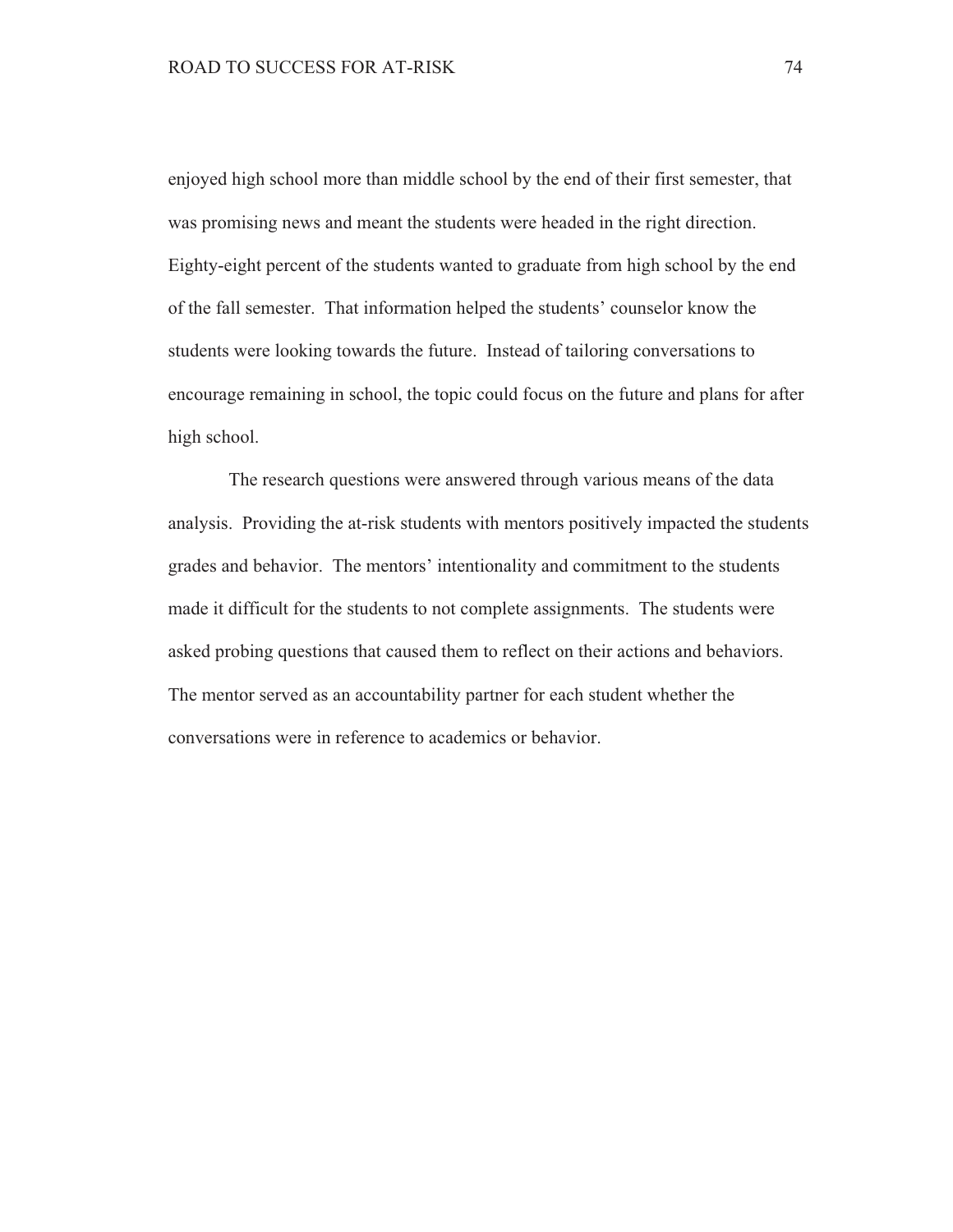### **Chapter 4**

#### **Findings & Results**

At-risk students are more likely to dropout of high school prior to earning a high school diploma because their school experience is likely not positive. Mentoring can be beneficial for at-risk students to provide them with an adult resource who serves as an additional support system. When a student feels connected to school through mentoring, the student may discover a connection to school. The connection to school may be just what prevents the student from dropping out.

In recent years, administration at TCHS has struggled to find practical ways to improve student retention rates. Improving retention rates directly impacts the graduation rate from year to year. For the 2019-2020 school year, the administration was attempting a mentoring pilot program for at-risk ninth graders. The students were identified as at-risk because they had to attend summer school to be promoted to ninth grade.

The following research questions were used as a guide to establish the purpose of the study:

1. How does providing mentoring for at-risk ninth-grade students improve students' academic performance during the transition to high school?

2. How does providing mentoring for at-risk ninth-grade students improve students' behavior during the transition to high school?

3. What were the perceptions of at-risk ninth-grade students regarding various aspects of mentoring provided to them during their freshman year experiences?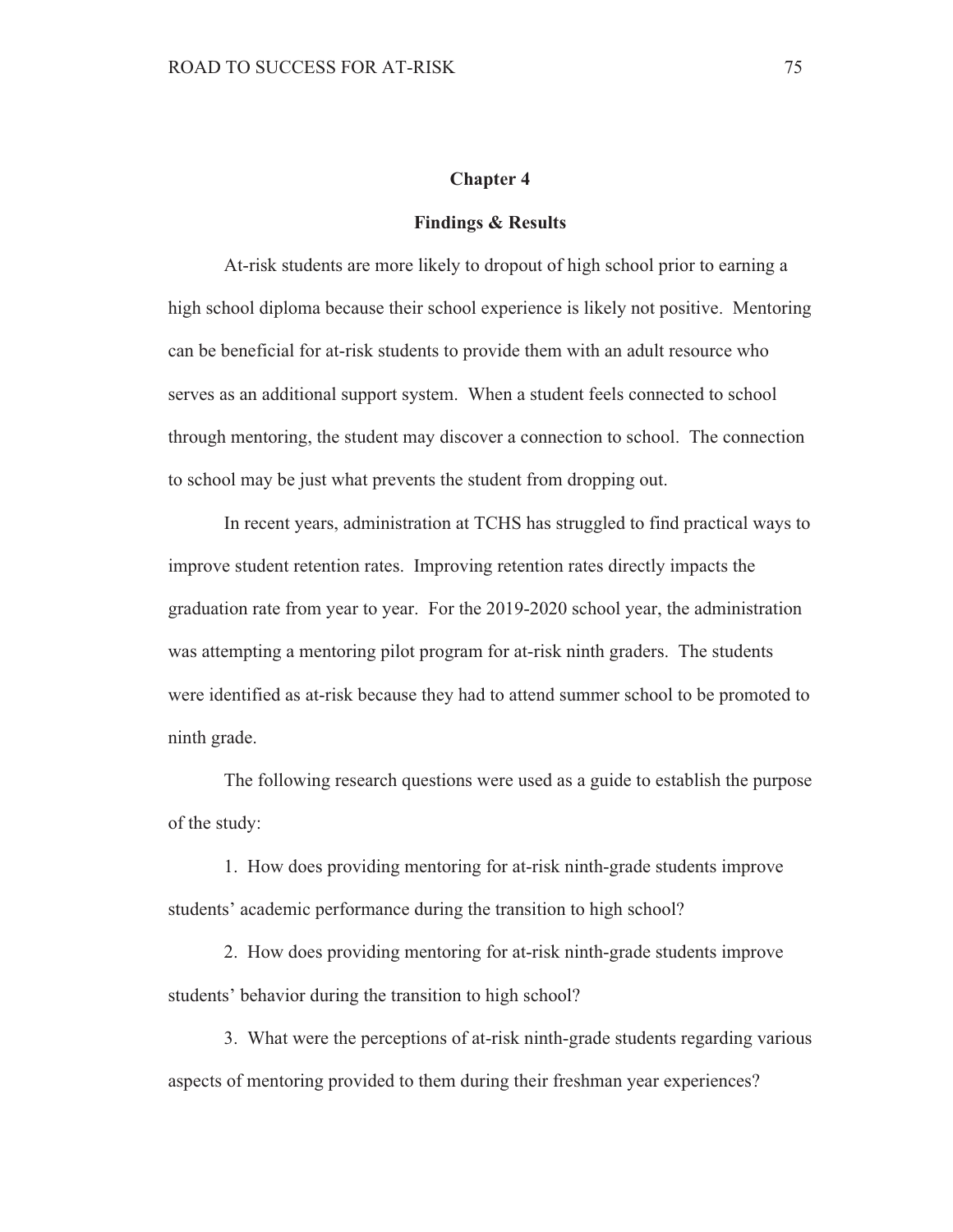Three null hypotheses were tested, and the results are reported later in this chapter. The null hypotheses were:

 $H<sub>0</sub>$ 1: There is no difference in the number of behavior referrals in the Fall 2019 semester for the at-risk students receiving mentoring services compared to atrisk students from the same middle school who were not receiving mentoring services.

H<sub>0</sub>2: There is no difference in the number of courses failed in the Fall 2019 semester for the at-risk students receiving mentoring services compared to all other ninth grade at-risk students who were not receiving mentoring services.

 $H<sub>0</sub>3$ : There is no difference in the number of behavior referrals for the at-risk students receiving mentoring services for Fall 2018 semester as an eighth-grade student compared to the referrals in the Fall 2019 semester.

This chapter provides a discussion of the findings of this study. Individual student interviews, observations, and surveys were qualitative data collected prior to the start of the school year, at mid-semester, and at the end of the semester. Students' grade progress reports and discipline referrals were quantitative data that were collected every six weeks, two different times during the semester. At the end of the semester, the students' final semester grades were used as the final indicator of academic success.

### **Mentoring Services**

Each student's mentoring services were based on the individual's needs in order to help the student succeed academically. Non-academic factors such as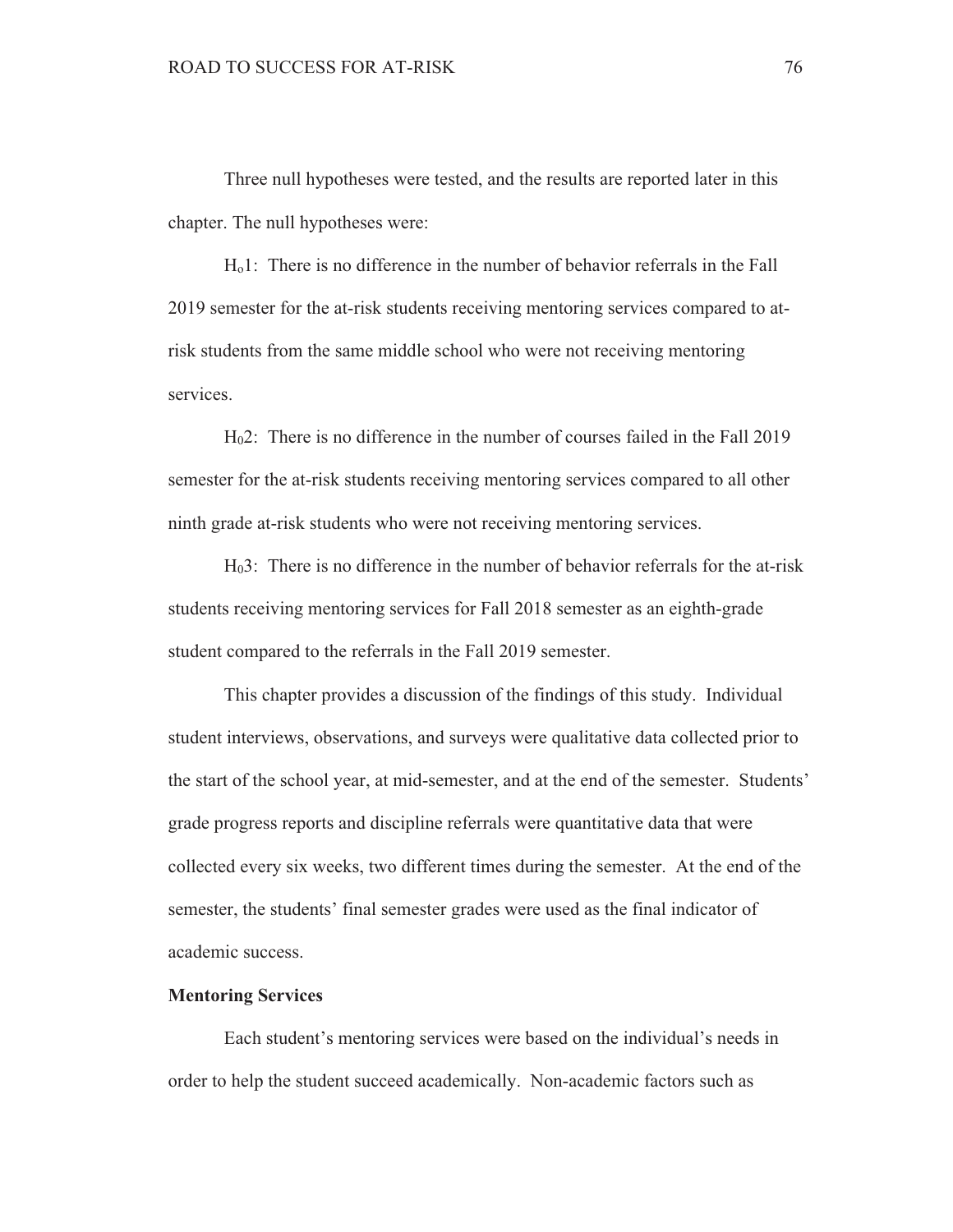behavior impacts academic performance and was used as a measure of progress as well.

Personalizing the mentoring program to meet each student's specific need was an aspect of this particular mentoring program that made it different. Past mentor program attempts at TCHS had made the assumption that all the students needed the same services. The past attempts were a one-size fits all approach. Each individual student was in need and addressing the specific need was what made this type of mentoring beneficial to the at-risk students.

### **Class Schedule**

TCHS functioned on an A/B Block Rotation Schedule. Students took the same four classes on A-day and another four classes on B-day for both the fall and spring semesters and each class was 90 minutes. Students need to earn a minimum of three credits per semester, six credits for the academic year to be on track to graduate high school in four years.

All classes were full year courses and a student can pass the fall semester of a course and earn the half credit, and the student can fail the spring of the same course and not earn the second half credit. If a student fails one semester or both semesters of a class, the student's credit recovery options were teacher-led summer school or an on-line credit recovery program that was provided by the district.

Students' academic performance was organized each semester on students' transcripts. The half credit the student earns or does not earn each semester was visible on the transcript. Each student was enrolled in eight courses per semester and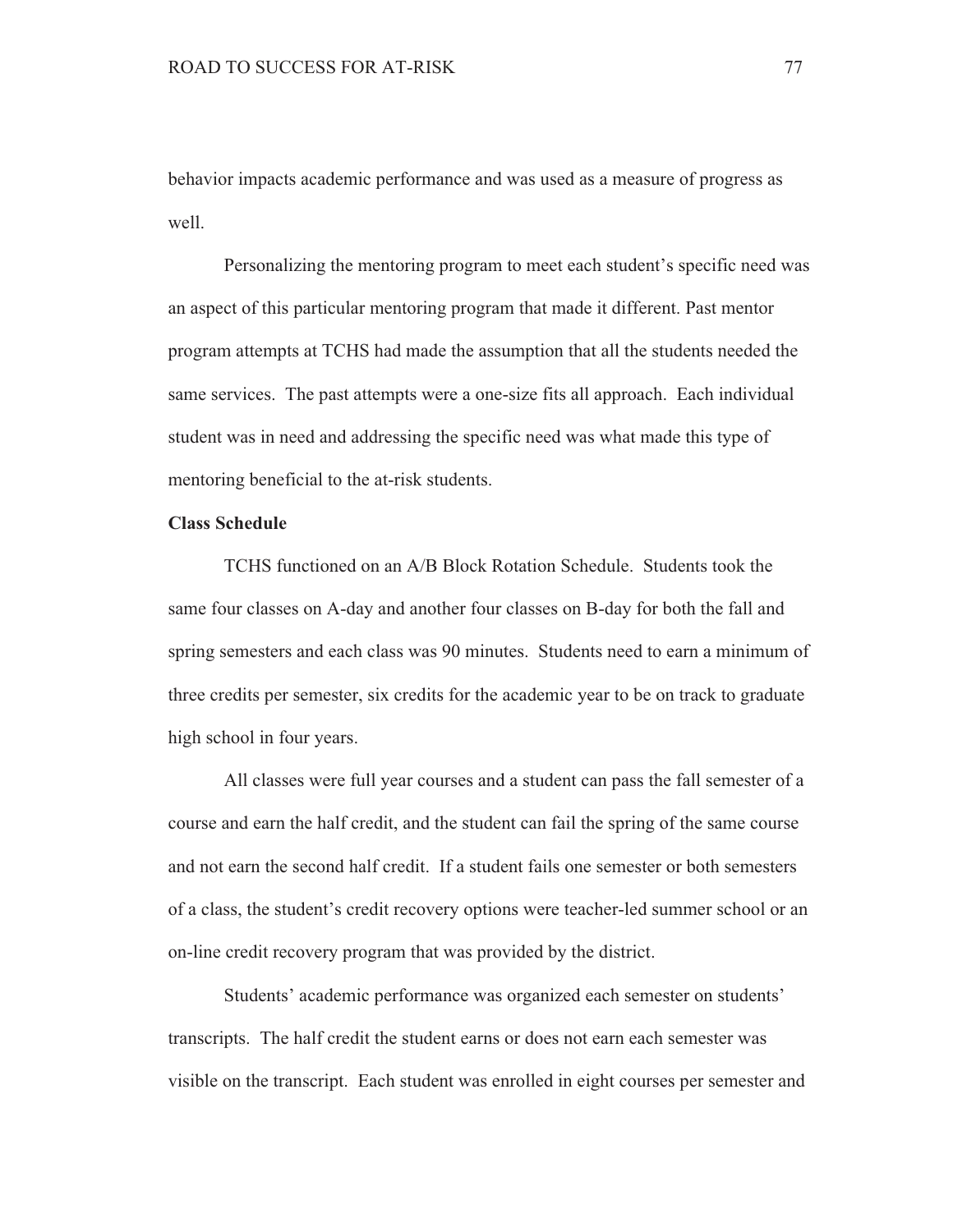can earn a half credit per course per semester. Students who were only enrolled in seven classes were in a study hall or were serving as a teacher's aide. Ninth-grade students were permitted to enroll in a study hall or as a teacher's aide and did not earn a credit for either one.

### **Demographic Information**

TCHS in Lexington, Kentucky, was a member of Fayette County Public Schools. For the 2019-2020 school year, there were 1,753 students enrolled and 559 students were ninth graders. The racial backgrounds of students enrolled were the following: 51% White, 29%, Black, 11% Hispanic, 3% Asian, 6% Other. There were 133 students who have 504 Plans of which 53 were ninth graders. There were 202 ELL students of which 49 were ninth graders (Table 4). There were 183 students who received special education services of which 57 were ninth grade students. There were 79 ninth-graders who were considered at-risk because they were required to attend summer school in 2019, at the end of eighth-grade, to be promoted to ninth grade in the fall 2019.

## Table 4

|                          | <b>School-Wide</b> | ninth Grade |
|--------------------------|--------------------|-------------|
| <b>Regular Education</b> | 1235               | 400         |
| <b>Special Education</b> | 183                | 57          |
| 504 Plans                | 133                | 53          |
| ELL.                     | 202                | 49          |

Tates Creek High School Support Services Information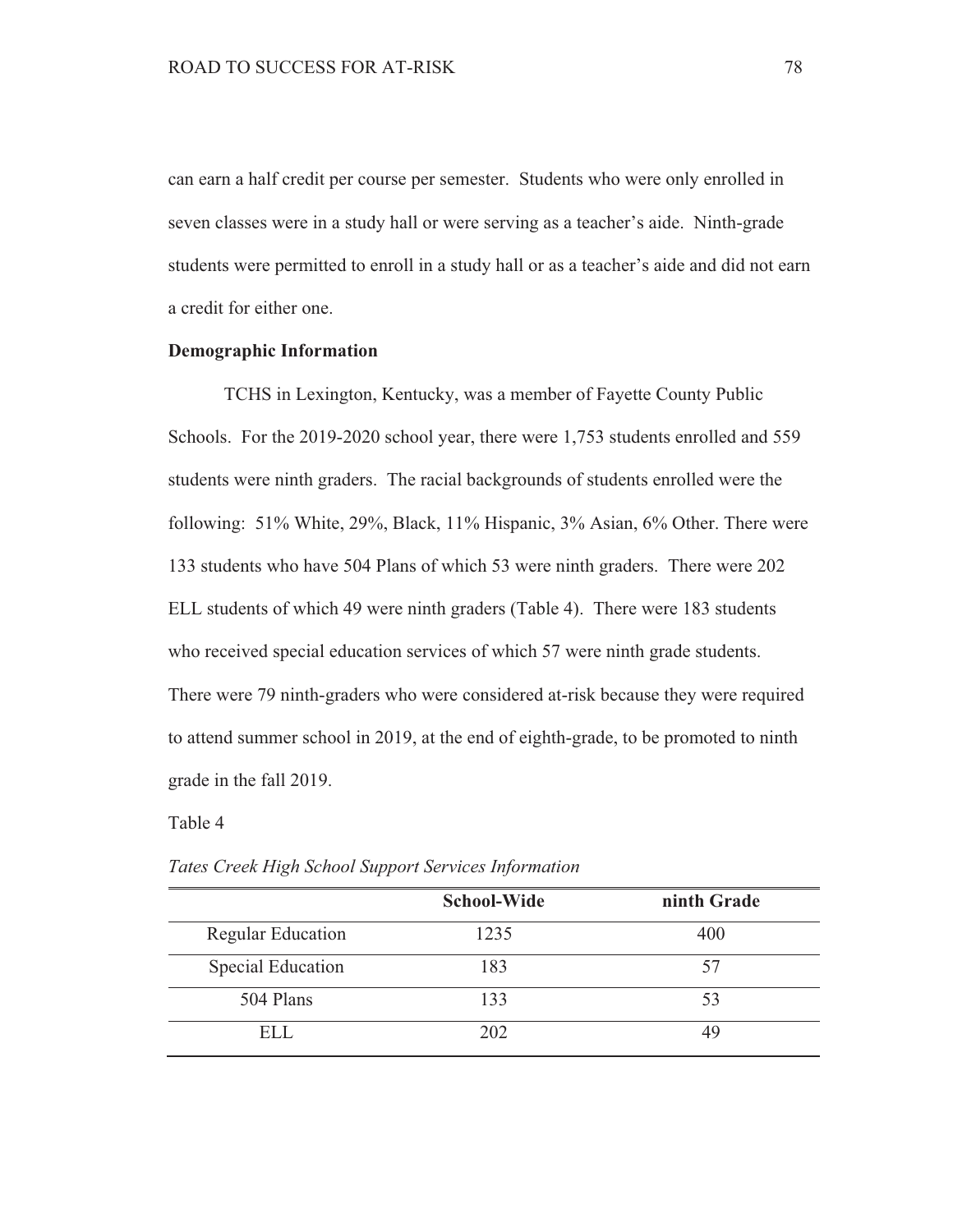The 25 students involved in the mentor program were a selective sampling of 14- and 15-year-old first year ninth grade students. The students attended the same middle school in the school district. All 25 students attended summer school at the end of the 8<sup>th</sup> grade year to be promoted to high school. There were 39 at-risk ninthgraders from the feeder middle school from which the 25 students involved in the mentor program study were randomly selected.

Of the students involved in the study there were 15 males and 10 females. There were two students who received special education services, two students had a 504 Plan, and four students were ELL. The racial backgrounds of the students from the sampling group were the following: five White, 15 Black, four Hispanic, one Other/Arabic.

## **Results**

Academic progress. Table 5 shows each student's academic progession over the course of the semester. There were two progress reports that were issued after the first six weeks and again after 12 weeks. The final semester grade is the final grade that is posted to the student's transcript for grade point average calculations and class rank. A student must pass six of the eight courses each semester to earn three credits each semester and thus be on track to progress to the next grade level. Students need six credits to be a  $10<sup>th</sup>$  grader, 12 credits to be an  $11<sup>th</sup>$  grader, and 18 credits to be a 12<sup>th</sup> grader. Students need 26 credits to graduate.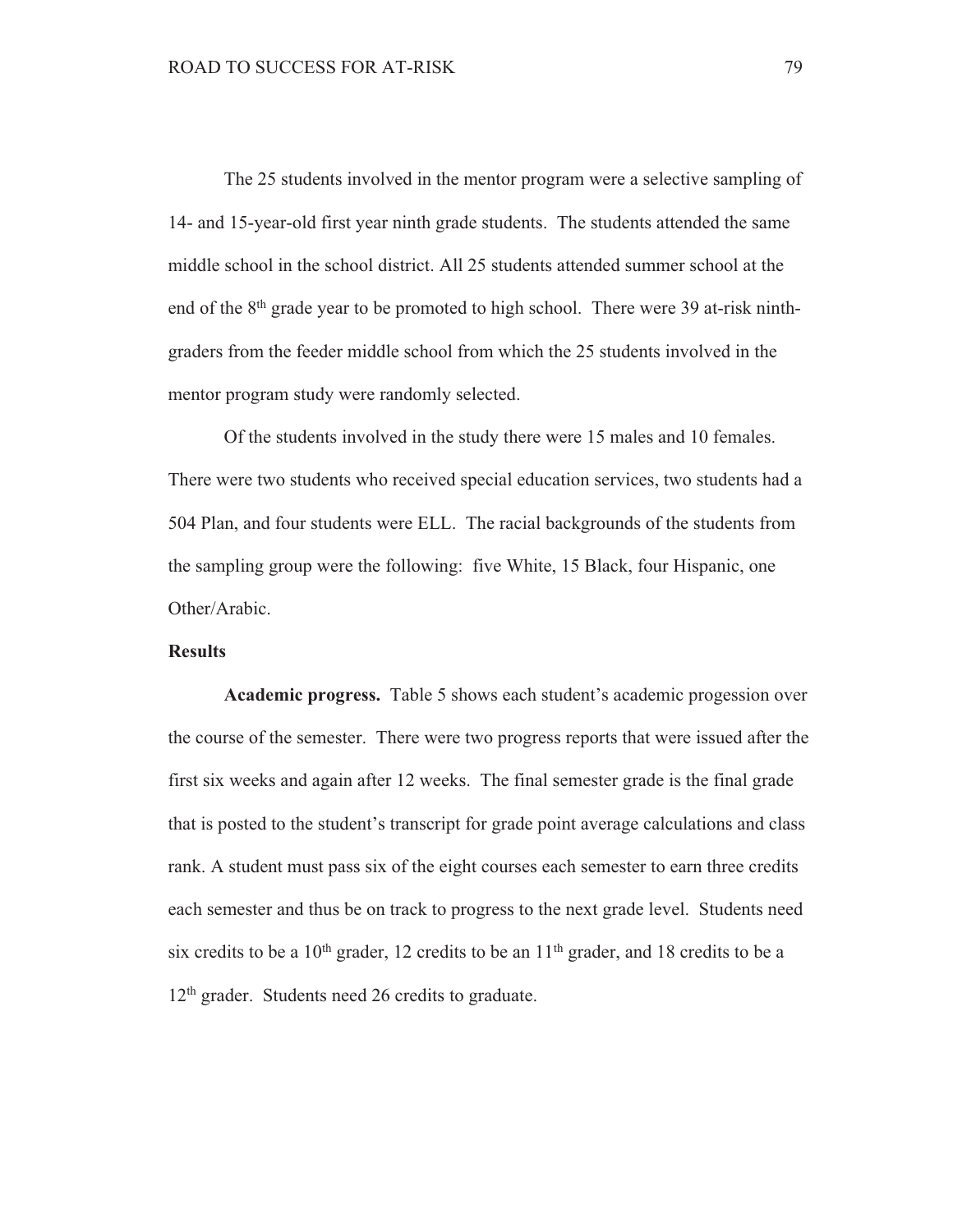# Table 5

| <b>Classes Failed</b> | 1 <sup>st</sup> Progress | 2 <sup>nd</sup> Progress | Semester<br><b>Grades</b> |
|-----------------------|--------------------------|--------------------------|---------------------------|
| 0                     | 7(28%)                   | 9(36%)                   | 11(44%)                   |
| 1                     | 7(28%)                   | 3(12%)                   | 4(16%)                    |
| 2                     | 2(8%)                    | 3(12%)                   | 2(8%)                     |
| 3                     | 3(12%)                   | 2(8%)                    | 1(4%)                     |
| 4                     | 2(8%)                    | $0(0\%)$                 | $0(0\%)$                  |
| 5                     | 2(8%)                    | $5(2-%)$                 | 4(14%)                    |
| 6                     | 1(4%)                    | 2(8%)                    | 1(4%)                     |
| 7                     | 1(4%)                    | $1(4\%)$                 | 1(4%)                     |
| 8                     | $0(0\%)$                 | $0(0\%)$                 | 1(4%)                     |

Academic Progression -Number of Classes Failed (Fall 2019)

Benefits. The results of the study indicate that at-risk students benefit academically and their behavior improved as a result of working with an adult mentor. At semester's end, 17 students were on track to progress to 10th grade. These 17 students passed six or more courses during the fall semester. Eight students did not earn the minimum number of credits during the fall semester.

Credits earned. Of the 25 students, 17 passed six or more classes. This is significant progress for this population. All 25 sudents attended summer school in order to transition to ninth grade. Even though eight students did not pass six or more classes, 24 of the students passed at least one class. One student failed all eight classes.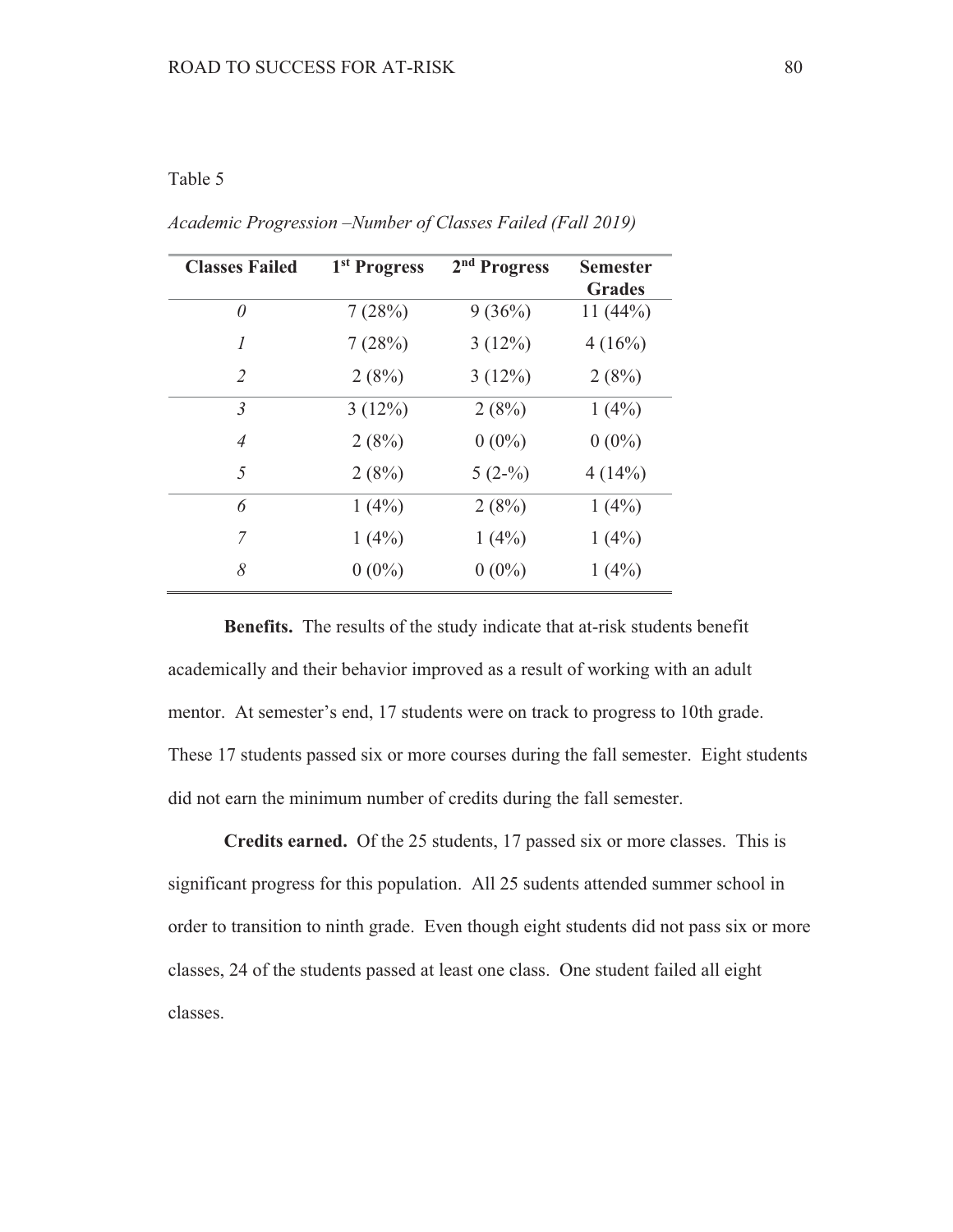A two-tailed independent *t*-test was conducted to compare the number of courses at the end of the Fall 2019 semester failed by the 25 students being mentored to the 14 students from the same middle school that were not being mentored. Based on the results  $(t(37) = 3.689$ ,  $p = 0.001$ ,  $d = 1.23$ ), the group of students that were not being mentored had a significantly greater number of failure ( $M = 5.286$ ,  $SD = 2.614$ ) compared to the students receiving mentoring services ( $M = 2.080$ , SD = 2.597) at the 0.05 significance level. Therefore, the rejection of the null hypothesis that there was no difference in the number of classes failed between the two groups of ninth-graders coming from the same middle school was warranted. Table 6 provides the results of the *t*-test conducted.

### Table 6

Course Failure Rate of Students Mentored and Not Mentored from the Same Middle  $School - Fall 2019$ 

|                                        | M | <b>SD</b> | df |  |      |
|----------------------------------------|---|-----------|----|--|------|
| Mentored 25 2.080 2.597 37 3.689 0.001 |   |           |    |  | 1.23 |
| Not Mentoring 14 5.286 2.614           |   |           |    |  |      |

An independent two-tailed *t*-test was conducted to compare the number of courses at the end of the Fall 2019 semester failed by the 25 students being mentored to the 54 students from the freshman class that were not being mentored. Based on the results (t(77) = 6.305, p = 0.000, d = 1.53), the group of students that were not being mentored had a significantly greater number of failure ( $M = 5.519$ ,  $SD = 2.081$ ) compared to the students receiving mentoring services ( $M = 2.080$ , SD = 2.597) at the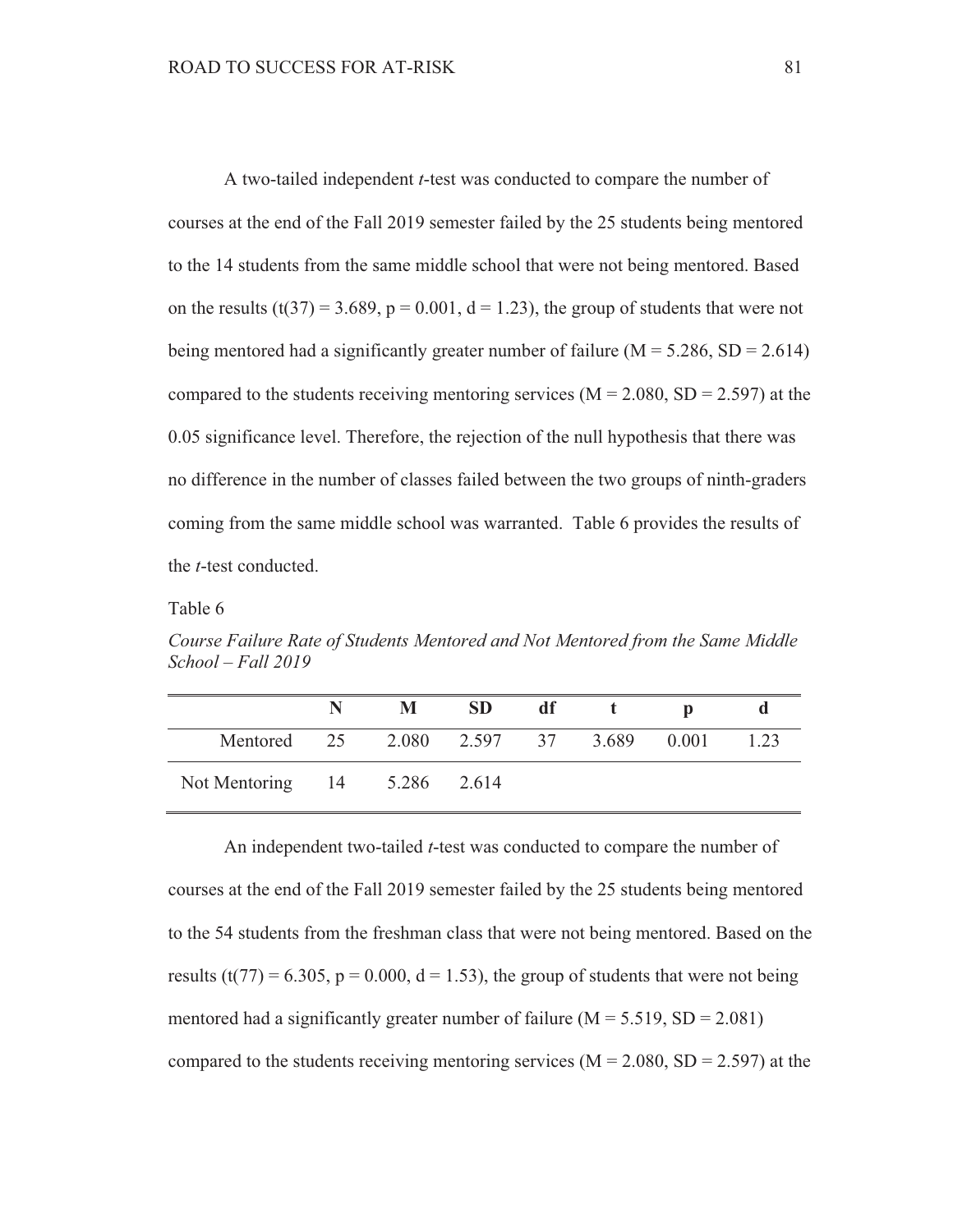0.05 significance level. Therefore, the rejection of the null hypothesis that there was no difference in the number of classes failed between the two groups of ninth-graders who were all at-risk students. Table 7 provides the results of the *t*-test conducted.

Table 7

Course Failure Rate of Ninth-Grade Students Mentored and Not Mentored - Fall 2019

|                              |    | M    | <b>SD</b> | df |       |       |      |
|------------------------------|----|------|-----------|----|-------|-------|------|
| Mentored                     | 25 | 2.08 | 2.597 77  |    | 6.305 | 0.000 | 1.53 |
| Not Mentoring 54 5.519 2.081 |    |      |           |    |       |       |      |

**Behavior incidents.** There were 12 students who had a decrease in behavior discipline referrals when comparing the fall semesters of eighth grade and ninth grade. Five students never received a discpline referral in middle school or during the fall semester of ninth grade, two students had no change in the number of referrals, and six students had an increase in discipline referrals from the fall semester of eighth grade to the fall seemster of ninth grade. (Table 8)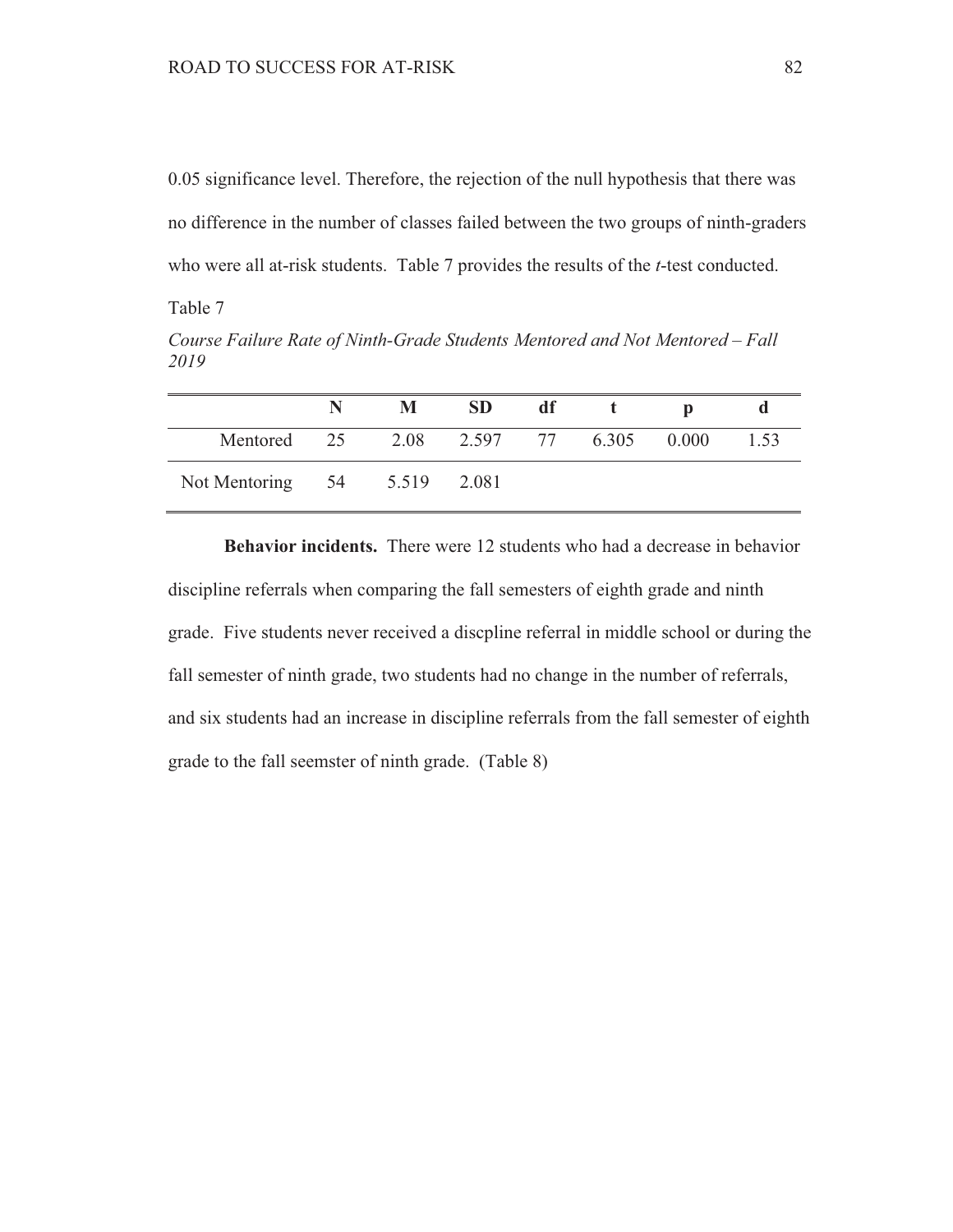## Table 8

| <b>Number of Referrals</b> | <b>Fall 2018</b> | <b>Fall 2019</b> |
|----------------------------|------------------|------------------|
| $0-1$                      | 7(28%)           | 8(32%)           |
| $2 - 3$                    | $5(20\%)$        | $10(40\%)$       |
| $4 - 5$                    | $5(20\%)$        | 2(8%)            |
| $6 - 7$                    | 3(12%)           | $4(1\%)$         |
| $8 - 9$                    | 2(8%)            | $1(4\%)$         |
| $10 - 11$                  | $1(4\%)$         | $0(0\%)$         |
| $12 - 13$                  | $1(4\%)$         | $0(0\%)$         |
| $14 - 15$                  | $1(4\%)$         | $0(0\%)$         |

Discipline Referrals Comparison Between Fall 2018 and Fall 2019

Behavior data for the first semester of the 2018-2019 school year compared to the same data for the same period in 2019-2020 school year indicated that fewer ninth grade students were referred for disciplinary issues. For the 25 students in the mentoring program, the mean number of referrals in 2018 was  $4.400$  (SD =  $4.173$ ) compared to the mean number of referrals in 2019 of 2.880 (SD = 2.522). A dependent t-test indicated that there was a significant decrease in the number of referrals from the first semester of 2018 compared to the first semester of 2019,  $t(24)=2.354$ ,  $p = 0.014$ ,  $d = 0.47$ . (See Table 9)

| Table 9                                                            |  |
|--------------------------------------------------------------------|--|
| Behavior Referrals for Fall 2018 and Fall 2019 of At-Risk Students |  |

|           | N  | M     | <b>SD</b> | df | $-t$                       | D |      |
|-----------|----|-------|-----------|----|----------------------------|---|------|
| Fall 2018 | 25 |       |           |    | 4.400 4.173 24 2.354 0.014 |   | 0.47 |
| Fall 2019 | 25 | 2.880 | 2.522     |    |                            |   |      |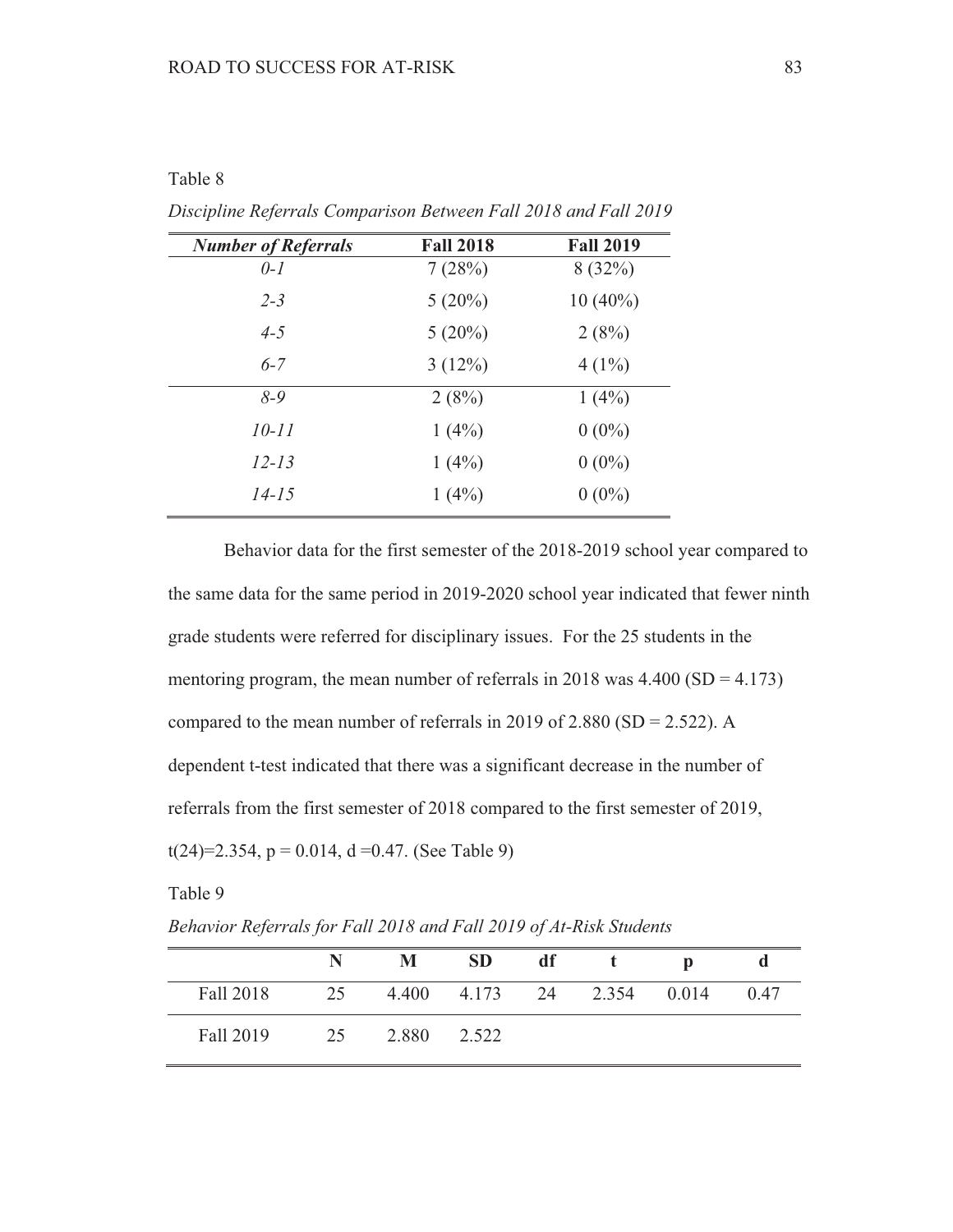Individual interviews. At the beginning of the 2019-2020 school year, the researcher met with the students in the study to discuss the importance of freshman year. This meeting was a more formal discussion than the meeting in the summer. The researcher stressed asking questions to understand, making good decisions, and the potential implications for being a follower instead of a leader. The researcher posed the following question to each student:

Think back to last year. I'm sure there were things you did well and there were areas where you needed to change. Here at the high school, we want every student to succeed and meet his/her full potential. 'Good' does not mean the same for everyone. Do not compare yourself to others. Everyone's success is different. Reflection is very important and I'm sure there are things you would do differently in high school than you did in middle school. What do you need help with this year that will help you succeed? There is no wrong answer.

As presented in Table 10, the students' responses were categorized into common themes all the students were feeling, experienced, or commiunicated. The majority of students cited "submitting assignments" as the greatest area where support was needed. Of the 11 students, eight admitted to completing the work, but lost it, misplaced it, or forgot to turn it in to the teacher.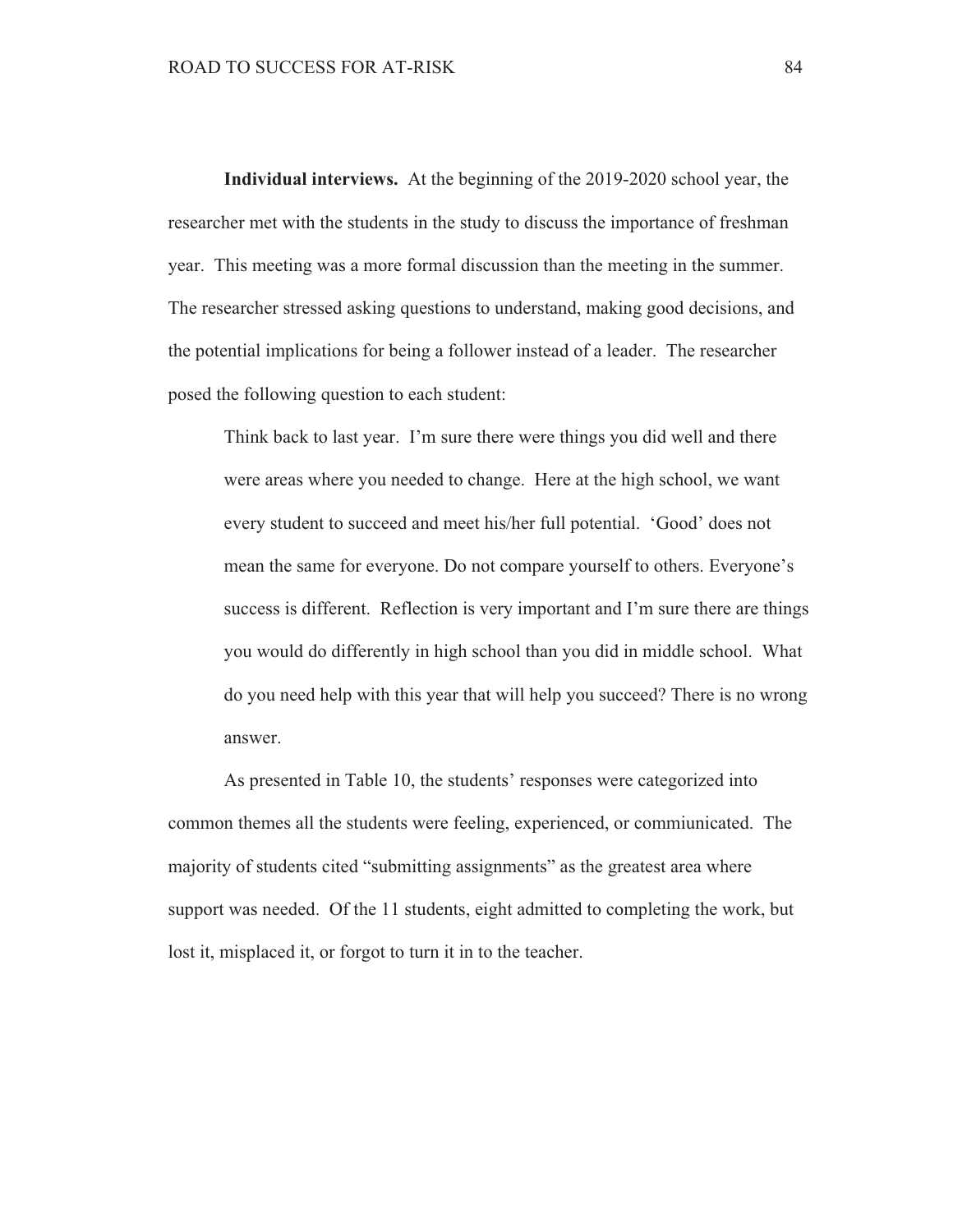# Table 10

**Students' Responses Categorized** 

| <b>Student Response</b>        | Number of<br><b>Students</b> |
|--------------------------------|------------------------------|
| Do Not Know/Do Not Need Help   | $2(6.06)\%$                  |
| <b>Make Better Decisions</b>   | $3(9.09\&)$                  |
| Attendance                     | $4(12.12\%)$                 |
| Not Getting Involved in Drama  | $4(12.12\%)$                 |
| Self Control/Remaining Focused | 9(27.27%)                    |
| <b>Submitting Assignments</b>  | $11(33.33\%)$                |

Nine students cited "Self-Control/Remaining Focused" as the area where assistance was needed the most. The students' self-control/focus issues ranged from incessant talking, to horseplaying with classmates, and staying seated during the class. The students' behaviors were at such a level their academic performance was affected negatively.

"Attendance" and "Not Getting Involved in Drama" garnered four responses each. In regards to attendance, all four students had issues in middle school arriving to school on time as well as tardies to class. Three of the four students had been assigned a Court Designated Worker due to truancy concerns. Two of the four students were sucessful to not get involved in drama, but one student did have a conflict that resulted in a physical altercation. The student was suspended out-ofschool as a result of the fight. The other student was involved in a verbal altercation that resulted in an in-school consequence.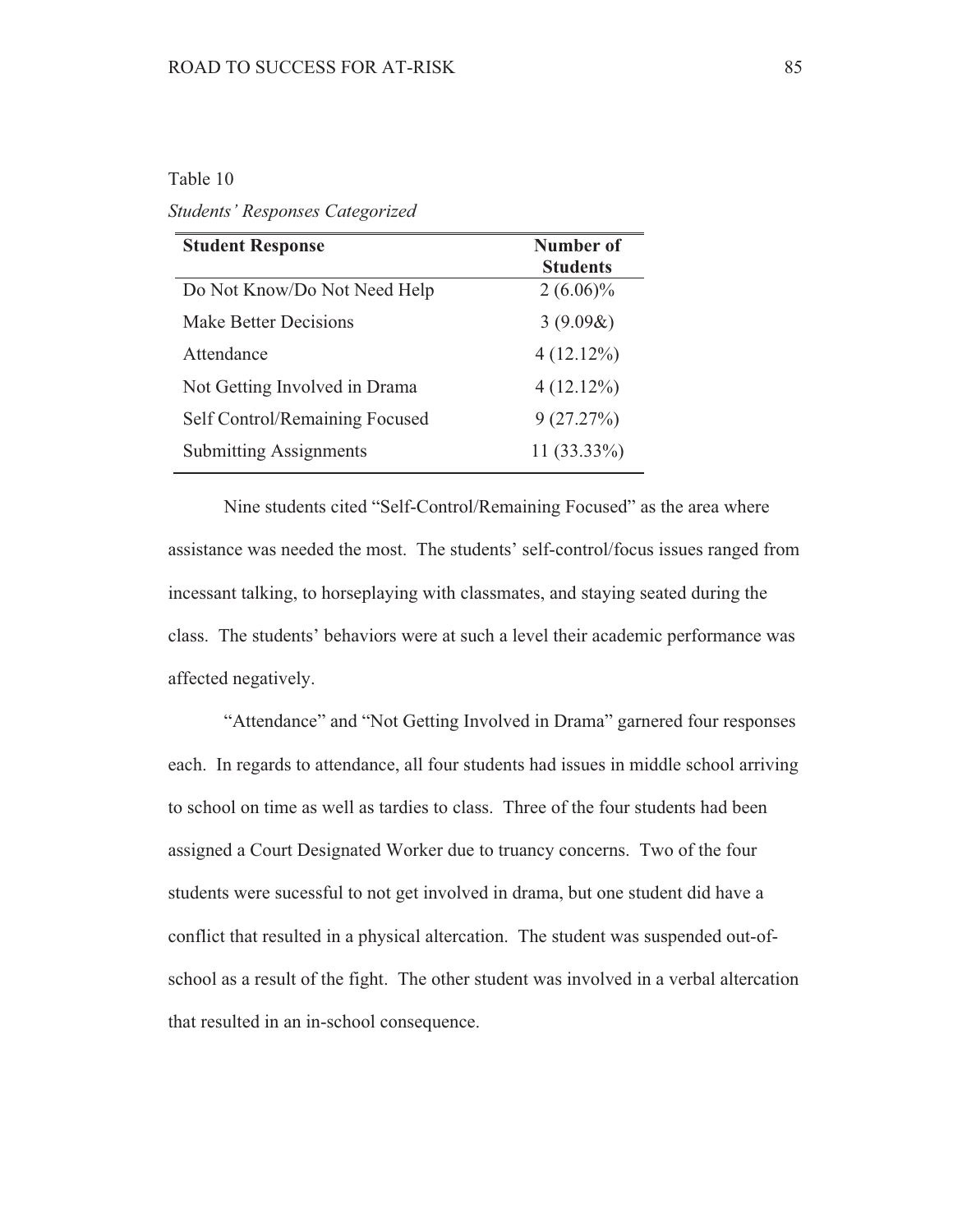"Making Better Decisions" was the focus for three students. The better decisions ranged from choosing a more positive friend group to making a conscious effort to try. One student who wanted to make a better effort to try had never really made an effort to be successful, but wanted to have a good freshman year. The student's behavior improved significantly from eighth grade to ninth grade.

The two students who "Do Not Know/Do Not Need Help" were very apathetic and not interested in school. Neither student was ever rude or disrespectful, but never hid the fact they were not inteersted in making changes. Many efforts were made by multiple mentors to encoruage the students to get involved in a club or organization that was affiliated with school. Neither student was interested. Both students agreed to the mentoring because their parents made them and they wanted to get out of class. By October, the researcher tried to find non-instructional times to speak with these two students. In the café during breakfast and lunch, during study hall, or after school were the best times for these two students. The efforts to help the students never ended. Although there was no progress academically, the researcher and the two students did form a healthy relationship.

These data pieces were extremely valuable for the researcher. The students' responses were used as the guide for establishing the students' mentoring program and what each student needed to be successful. This allowed the students an opportunity take a more active role in their education.

Mid-semester survey check-in. In October 2019, the students completed an anonymous mid-semester survey to assess the productivity of the mentoring services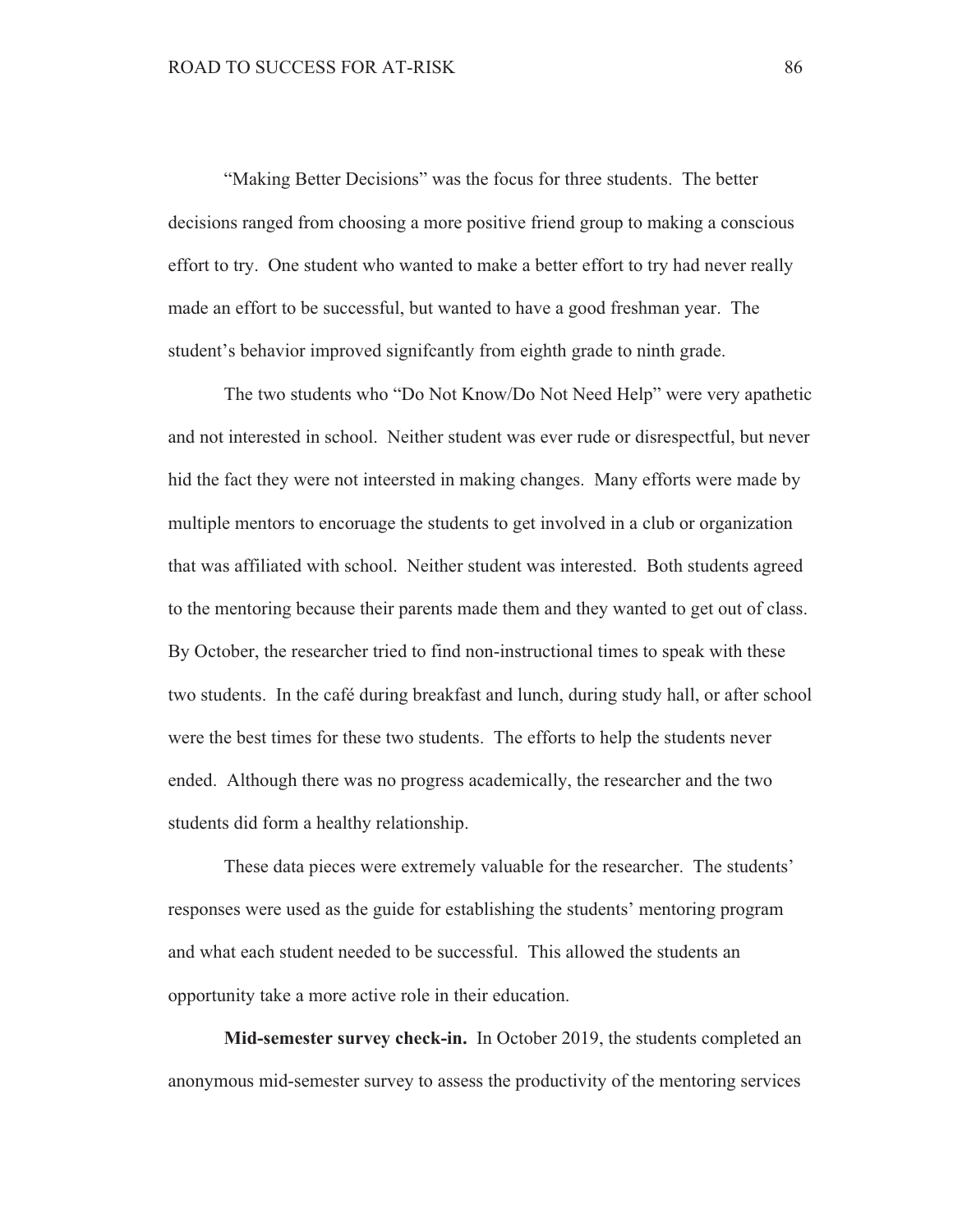the students were receiving. The survey was anonymous in an effort to garner truthful responses. There was a series of questions and the students chose the answer that was the most appropriate response based on their experiences being mentored for the first two months of school.

The students' responses to the mid-semester survey were favorable. The large majority of the students' responses were in support of the mentoring. The researcher was concerned with the small number of negative responses. The negative responses indicated the students' needs were not being met. The determination for why the students' needs were not being met cannot be identified.

The purpose of the survey was to collect data about how the students were feeling regarding their mentoring process. This was new territory for the students. The students who were used to being with an administrator, were there for disciplinary reasons in the past. Seventy-sixty percent of the students felt the extra support of a mentor was helping them succeed in the ninth grade. Eighty-eight percent of students were in agreeance that mentoring helped the student start ninth grade positively. Most importantly, 84% of the students agreed that at least one adult at school cared about the student.

End of the semester survey. When students returned to school in January 2020 after Winter Break, they completed the same survey from the mid-semester check-in to allow for a comparison of responses. The survey was completed after completing a full semester with supports and the day prior to final grades being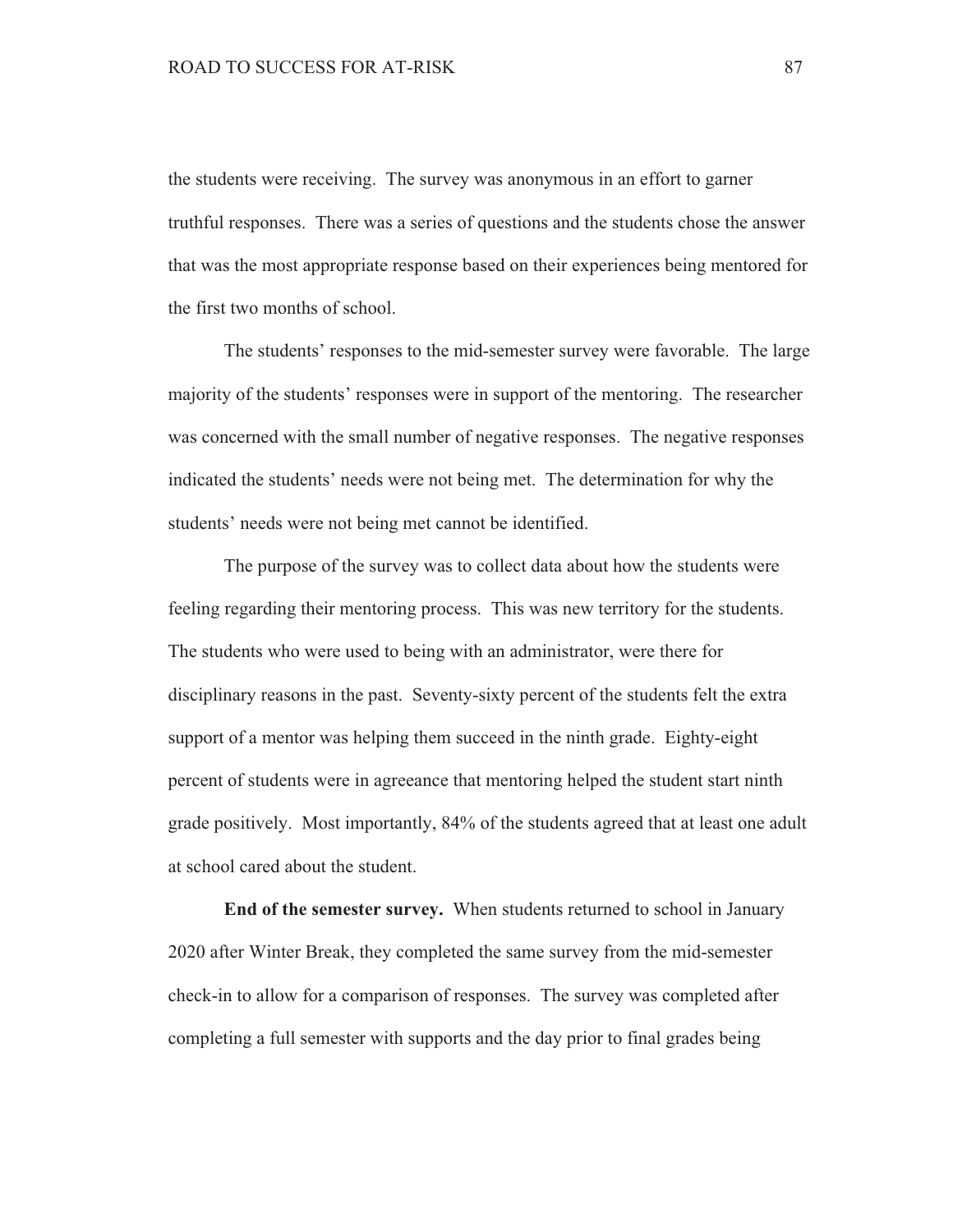posted to remove any potential bias or anger, depending on how each student

performed academically (Table 11).

Table 11

| Mid-Semester & End of the Semester Survey Results ( $N=25$ ) |  |
|--------------------------------------------------------------|--|
|--------------------------------------------------------------|--|

|                      | Yes |     |       | N <sub>0</sub> |       | <b>Not Sure / Maybe</b> |
|----------------------|-----|-----|-------|----------------|-------|-------------------------|
|                      | Mid | End | Mid   | End            | Mid   | End                     |
| Do you like high     | 84% | 92% | $4\%$ | $4\%$          | 12%   | $4\%$                   |
| school more than     |     |     |       |                |       |                         |
| middle school?       |     |     |       |                |       |                         |
| Do you feel the      | 76% | 60% | 24%   | 16%            | $0\%$ | 24%                     |
| extra support of a   |     |     |       |                |       |                         |
| mentor is helping    |     |     |       |                |       |                         |
| you succeed in the   |     |     |       |                |       |                         |
| ninth grade?         |     |     |       |                |       |                         |
| Did the mentoring    | 64% | 80% | 20%   | 12%            | 16%   | 8%                      |
| motivate you to      |     |     |       |                |       |                         |
| work harder to       |     |     |       |                |       |                         |
| pass all your class? |     |     |       |                |       |                         |
| Mentoring helped     | 88% | 92% | 4%    | $4\%$          | 8%    | 4%                      |
| me start ninth       |     |     |       |                |       |                         |
| grade positively?    |     |     |       |                |       |                         |
| Knowing someone      | 92% | 76% | 12%   | 16%            | 16%   | 8%                      |
| is monitoring my     |     |     |       |                |       |                         |
| grades and           |     |     |       |                |       |                         |
| behavior motivates   |     |     |       |                |       |                         |
| me to do better.     |     |     |       |                |       |                         |
| Did the mentoring    | 72% | 88% | 8%    | 4%             | 20%   | 8%                      |
| helped make the      |     |     |       |                |       |                         |
| transition to high   |     |     |       |                |       |                         |
| school easier?       |     |     |       |                |       |                         |
| There is at least    | 84% | 92% | 8%    | 4%             | 8%    | 4%                      |
| one adult at school  |     |     |       |                |       |                         |
| who cares about      |     |     |       |                |       |                         |
| me.                  |     |     |       |                |       |                         |

The students' responses to the end of the semester survey were favorable (see Table 11). The results indicated that many of the students' responses changed from a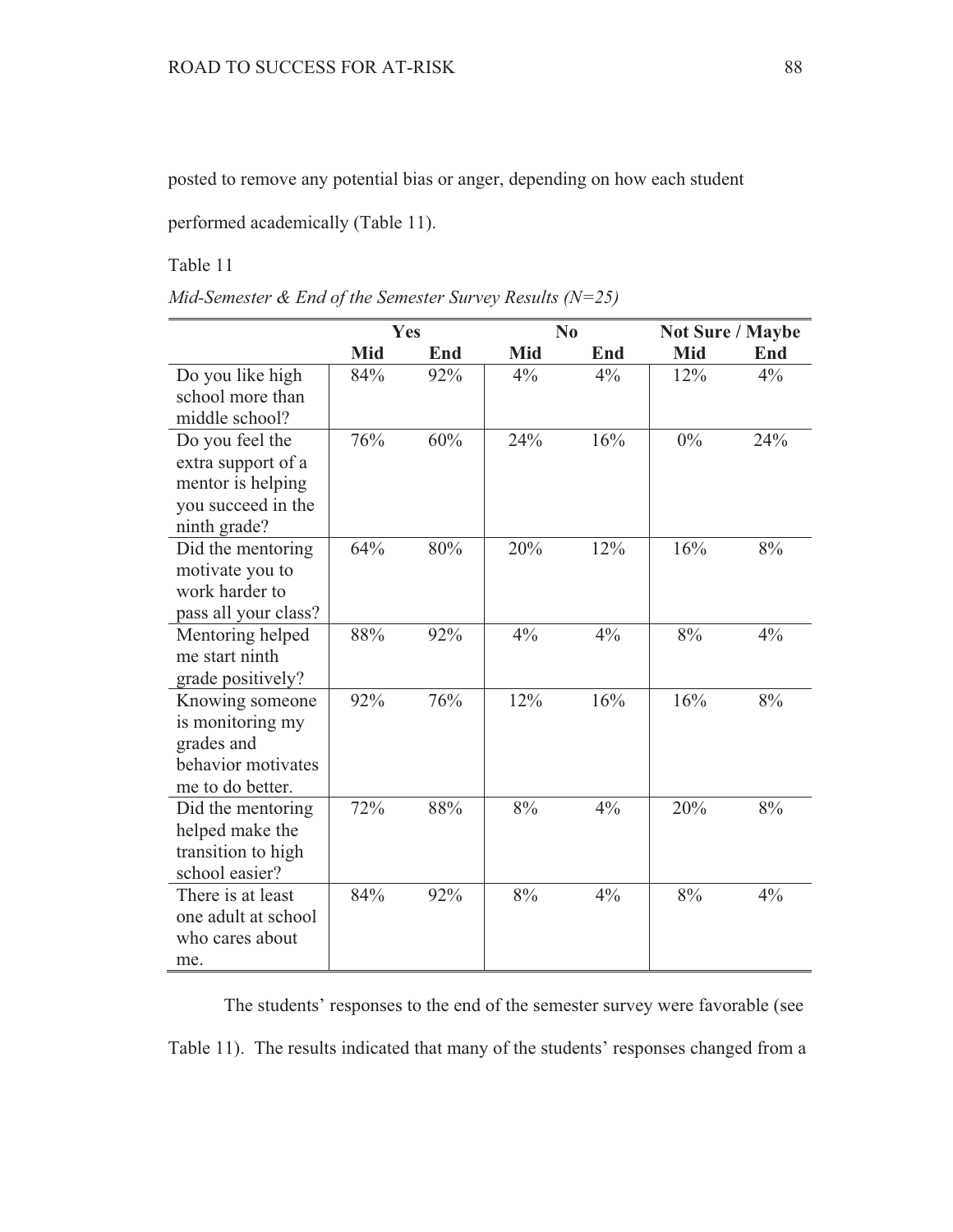previous negative response from the mid-semester survey to a positive response for the end of the year survey.

For the end of the semester survey, 80% of the students responded they felt the mentoring motivated them to work harder in class. Ninety-two percent of the students agreed that mentoring helped them start ninth grade positively and 88% acknowledged the mentoring helped make the transition to high school easier. There was an 8% increase from the mid-semester check-in to 92% for the end of the semester survey for students who felt there was at least one adult at school who cared about the student. The relationship piece was one of the goals of the mentoring program. This directly correlated to the study's research questions and hypotheses and validated the value of the mentoring.

**Relationships.** The relationships at-risk students developed with the mentors were powerful and far exceeded the researcher's expectations. The students had a history of not being able to depend on adults from their personal lives and academic lives. The students were used to being labeled as "troubled" or "bad" kids. Since that was the moniker applied to many of them, that was the behavior or attitude they exhibited regularly.

Forming strong, healthy relationships was a major component of the Freshman Academy. The mentoring the at-risk ninth grade students received doubled the attention the students were receiving from the mentors and created an accountability partner for the students. The mentors made a conscious effort to form healthy, appropriate relationships with the students. The students were more inclined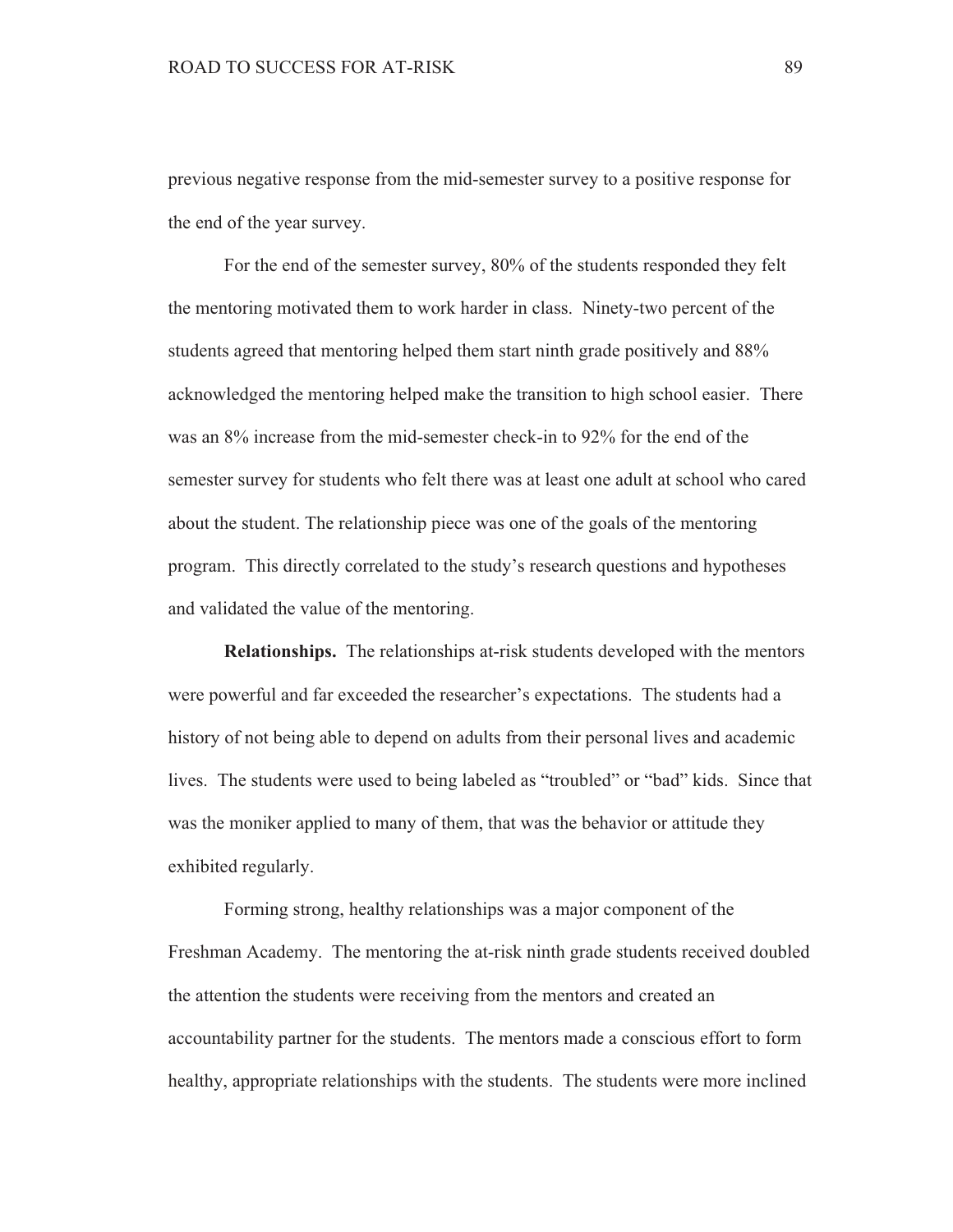to want to perform well academically and behaviorally and stated that was the case towards the end of the semester.

The students were surprised to learn that attending summer school would not guarantee advancing to  $10<sup>th</sup>$  grade. As  $8<sup>th</sup>$  graders, if they did not meet academic expectations and failed, the students could attend summer school and pass. Many of the students made comments at the beginning of the school year about summer school and school personnel heard many times, "I can go to summer school if I fail." There were seven students who did not earn enough credits by passing a minimum of six classes in the Fall semester to advance to  $10<sup>th</sup>$  grade. The mentor has spoken with all seven students to discuss next steps. Two of the seven students have shown no interest in a remediation plan. The mentor, and the students' counselors, have also contacted the two students' parent/guardian to notify the students' families of the remediation plan.

#### **Conclusion**

At-risk students are more inclined to dropout of high school prior to earning a diploma and graduating and mentoring can provide more structure for at-risk students. If a student cannot find the value in an education, the student is less likely to attempt to do well in school.

Of the 25 students who participated in the study, 22 admitted they did not try as hard in eighth-grade as they did in the Fall semester of ninth-grade because they did not have anyone checking on them as frequently in eighth-grade. In middle school, the students rarely had positive interactions with teachers or administrators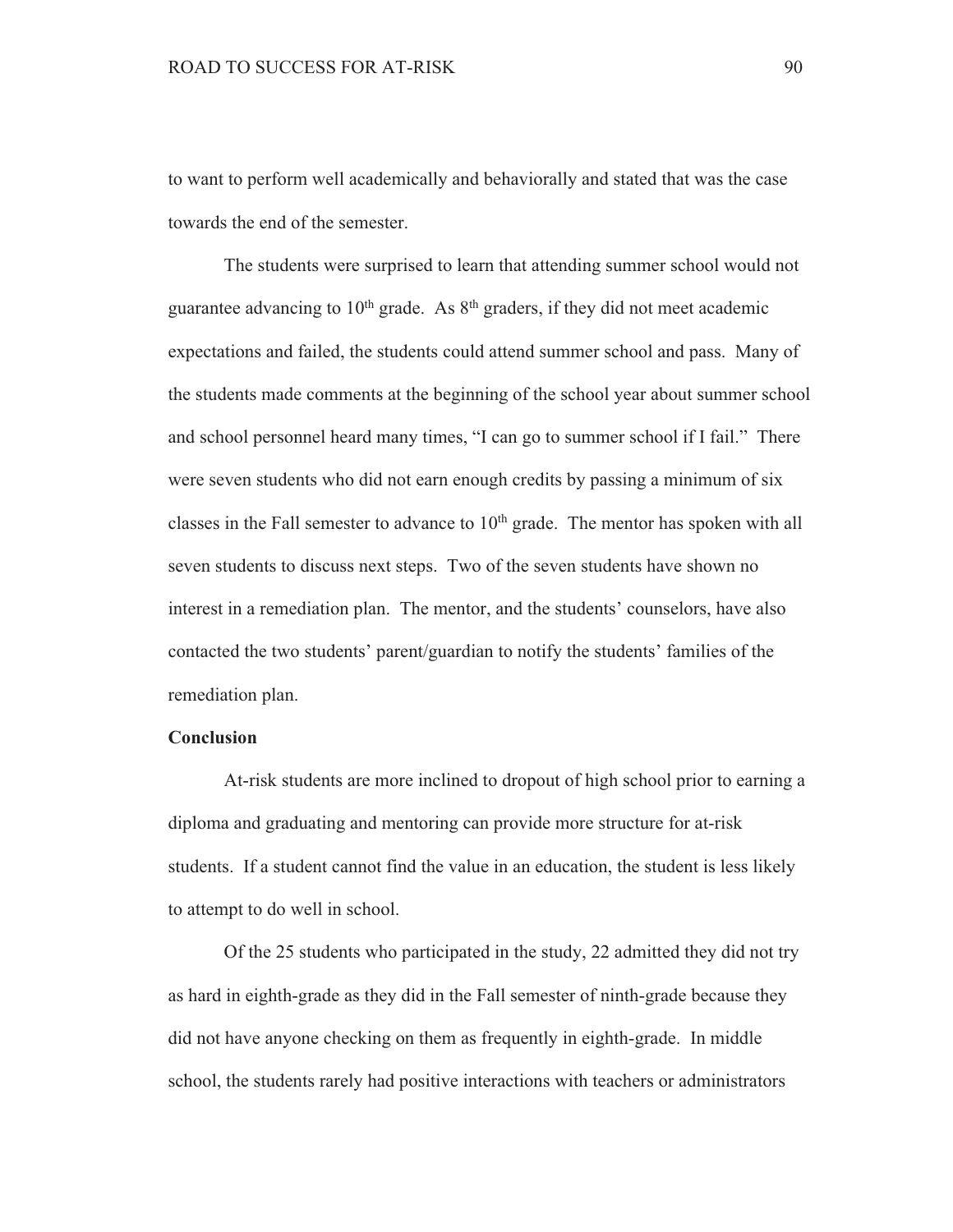after they were in trouble. As a ninth-grade student, inappropriate behavior was not tolerated, but it did not mean that adults cast the student aside. The inappropriate behavior was discussed, and the student had to think about how to behave differently if posed with the same situation again.

The students involved in the mentoring program had a great opportunity to start fresh with the transition to high school. Many of the students wanted to do well because there was an adult, or multiple adults in some cases, working together to intentionally remove barriers. The barriers varied depending on each student's needs. Too many times, school personnel assume parents/guardians do not care, but the reality was school may have been intimidating for some adults, depending on the experience the parent/guardian had as a high school student. Depending on the parents'/guardians' work schedule, contacting the school or attempting to schedule a parent/teacher conference was not possible.

During a conversation with one student, it was discovered that he was failing five classes after the first interim progress report. The student's family was experiencing financial trouble and food was sparse and the family had received their final payment notice for the Kentucky Utilities bill. The school's Family Resource Youth Service Center (FRYSC) Coordinator was able to connect the student's mother with a local agency who could provide assistance. The student's grades were suffering because he was worried about electricity and food. Once that need was addressed, the student's grades improved significantly. The student worked hard and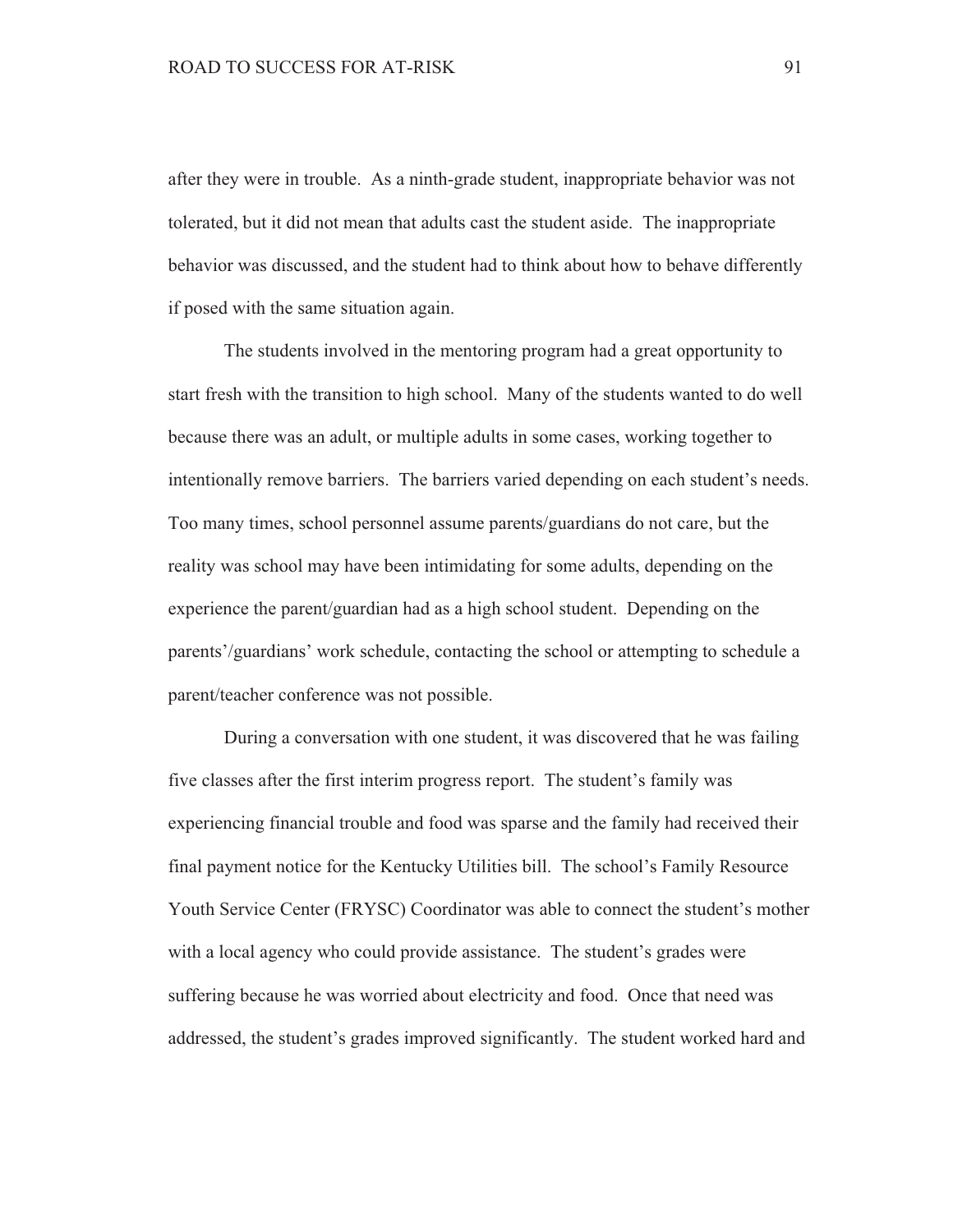went from passing three classes at the first interim progress report to passing all eight classes by semester's end.

Since this student had a positive relationship with an adult in the building that he trusted, the student felt comfortable sharing his family's struggle. The school was able and happy to assist even though the issue was not a school related. Non-school related issues have a way of negatively impacting a student's school performance. Non-academic barriers affect students as much as academic barriers. Many at-risk students have not had an opportunity to build a strong, positive relationship with an adult and the relationship the student built with the FRYSC has made a significant difference in the student's life. Many times, at-risk students' interactions with adults were negative. The negative interactions were a result of the student doing something inappropriate and adults not extending grace, considering immaturity, or practicing empathy.

The relationship the students were able to form with multiple adults in the building had a significant positive impact as well. Many of the students felt as though they had been labeled as "bad" or "dumb" in middle school and there was no way to leave that reputation behind. Sitting in the principal's office for a check-in was foreign to the majority of the students. Their past experiences in the principal's office had been for disciplinary reasons. Meeting with the students prior to the first day of school made a difference.

The positive relationship with multiple adults gave many of the students the motivation to maintain good grades, act appropriately, or ask for help if the student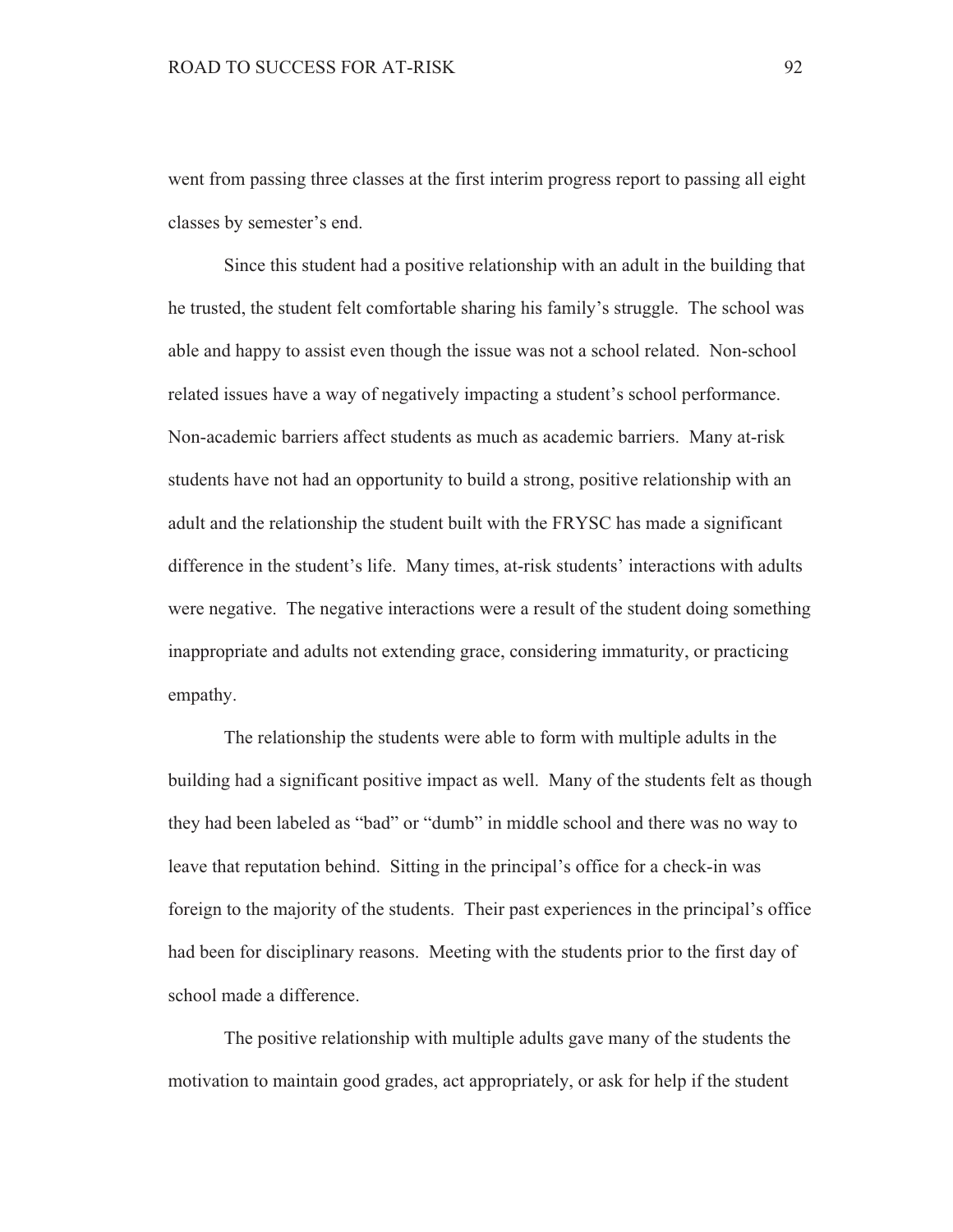needed it. One of the goals of the mentoring program was to help teach the students skills to be successful in school. For the students who wanted to make changes in order to improve, their hard work was evident in the students' grades and behavior. The students who accepted the extra support from the mentor program made positive gains.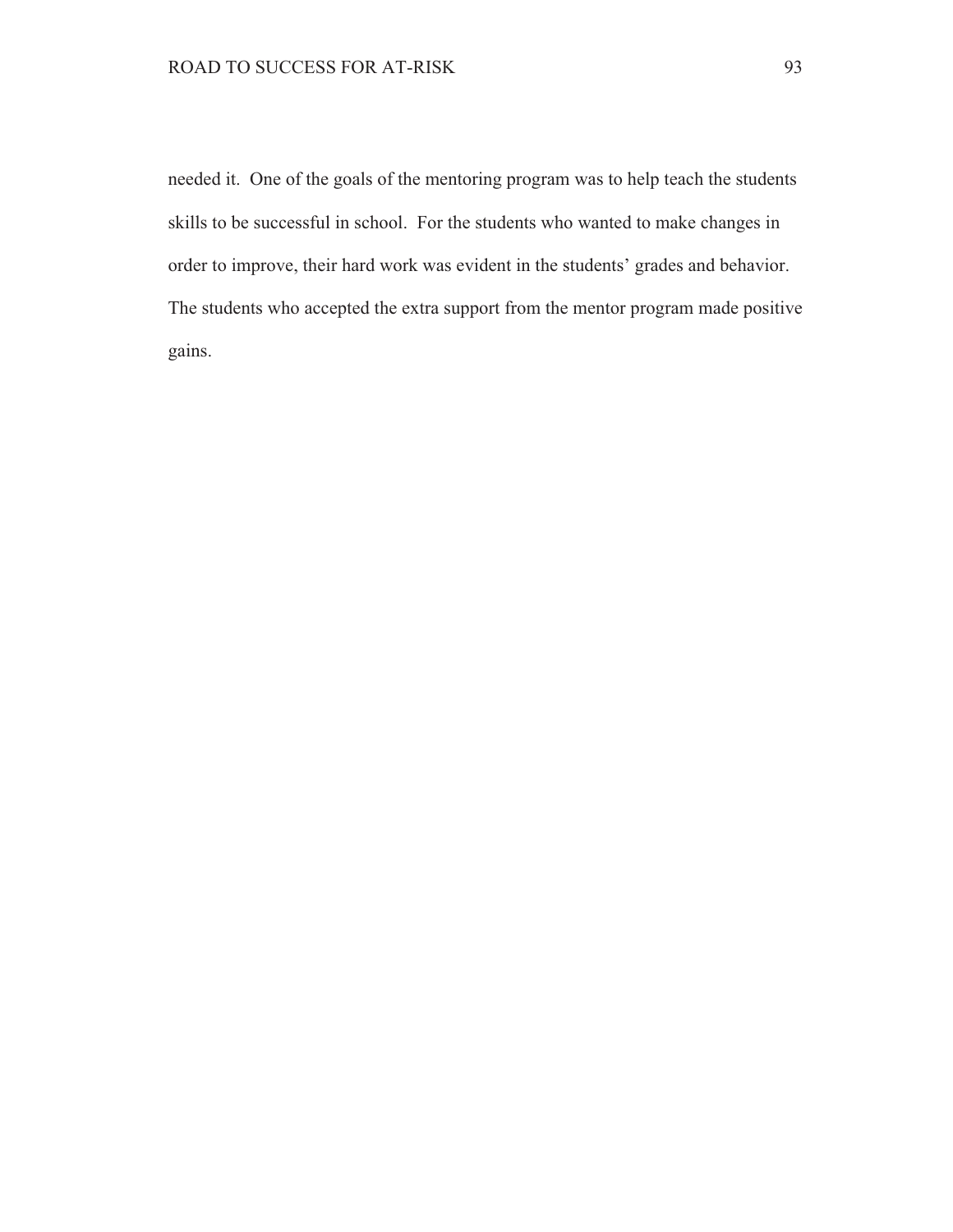#### **Chapter 5**

#### **Conclusions, Actions, and Implications**

The transition from high school to middle school can be a major struggle for many students, even for students who come from supportive homes and are not idenified as at-risk. The difficulty with the transition is nothing new and continues after years of attempts to refine the system. At-risk students are more likely to drop out due to their disinterest in school. According to Smith (2006)

Overall, high-achieving middle school and high school students perform quite well in the semester following their educational transition to high school and/or college, respectively; however, a subset of high-achieving students experience substantial achievement loss or failure after the transition. Although achievement loss is described as a normative process, the long-term impact of achievement loss in high-achieving students is missing from the literature on educational transitions. (p. 211)

Students who are fortunate enough to have a mentor have an extra support system that is designed to remove barriers to help the student with academic and nonacademic concerns. When a student transitioning to high school has an opporunity to visit or experience the high school before he/she enrolls, the student has a much better chance of being successful in high school. "Students who attend schools with an explicit transition program are more likely to experience a smooth transition to high school than students who attend schools without this type of program" (Smith, 2006, p. 212). There is no full-proof program to solve the struggle associated with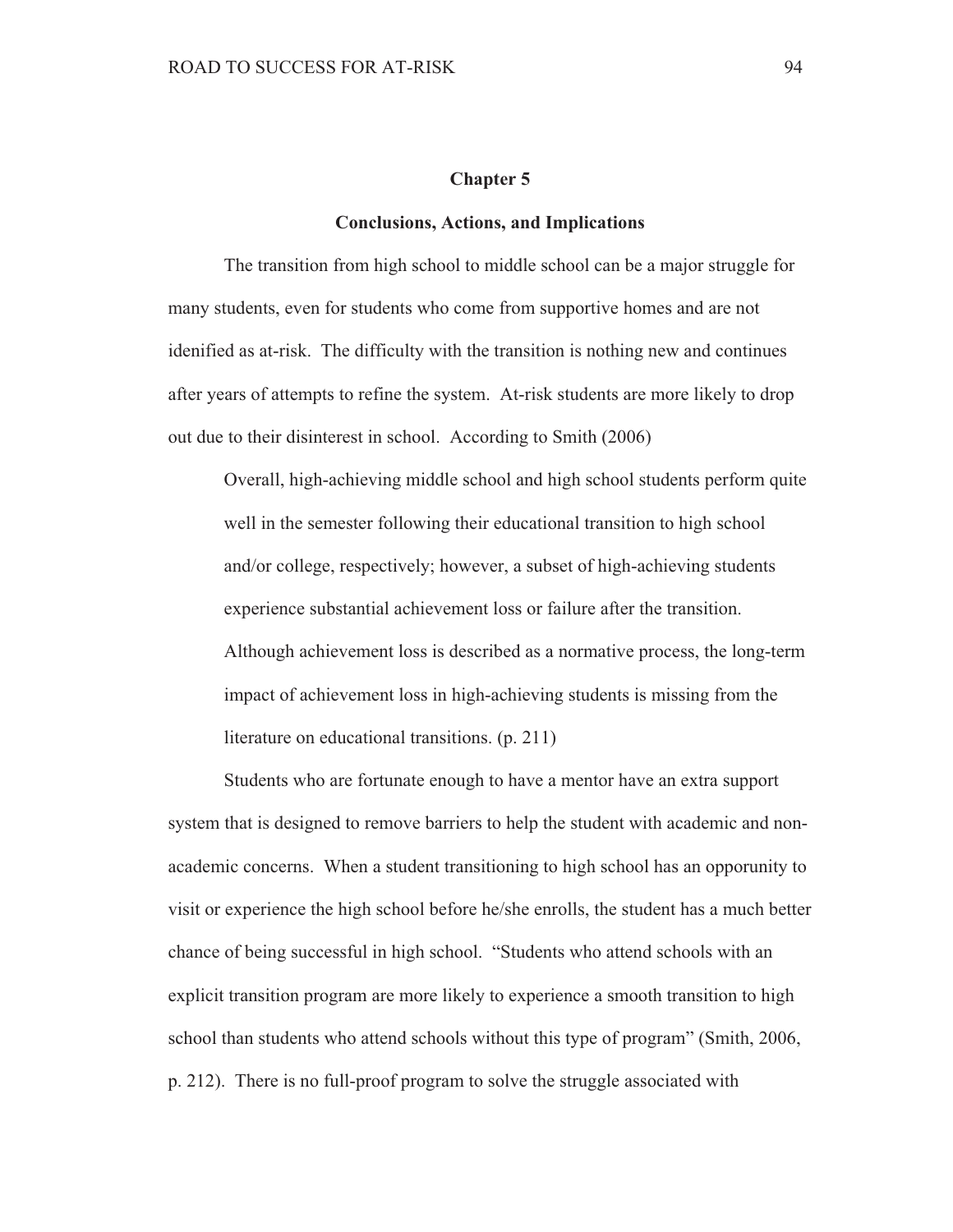transitioning from middle school to high school, but individualized supports can make a significant positive impact for at-risk students.

## **Summary of Results and Findings**

The results of the study indicated that mentoring for at-risk ninth grade students was beneficial. Mentoring helped provide additional structure and support to help meet students' academic and non-academic needs.

The first research question, "How does providing mentoring for at-risk ninthgrade students improve students' academic performance during the transition to high school?" was answered by the students' increased academic performance. Of the students involved in the study, 68% passed six or more classes. These students were on track to progress to 10<sup>th</sup> grade without having to attend summer school. Sixtyeight percent of students passing six or more classes was significant progress for students who had previously been required to attend summer school after their 8<sup>th</sup> grade year because they had failed too many core courses and electives.

Each middle school in Fayette County establishes the requirements for what failing means for their school. If any student who was required to attend summer school did not attend summer school or was dismissed from summer school due to behavior concerns or for not meeting attendance expectations, the student was retained in 8<sup>th</sup> grade for another year. The transition to high school can be very difficult for ninth grade students. At-risk students have a higher chance of dropping out and the relationship with a mentor can assist in serving as a motivator.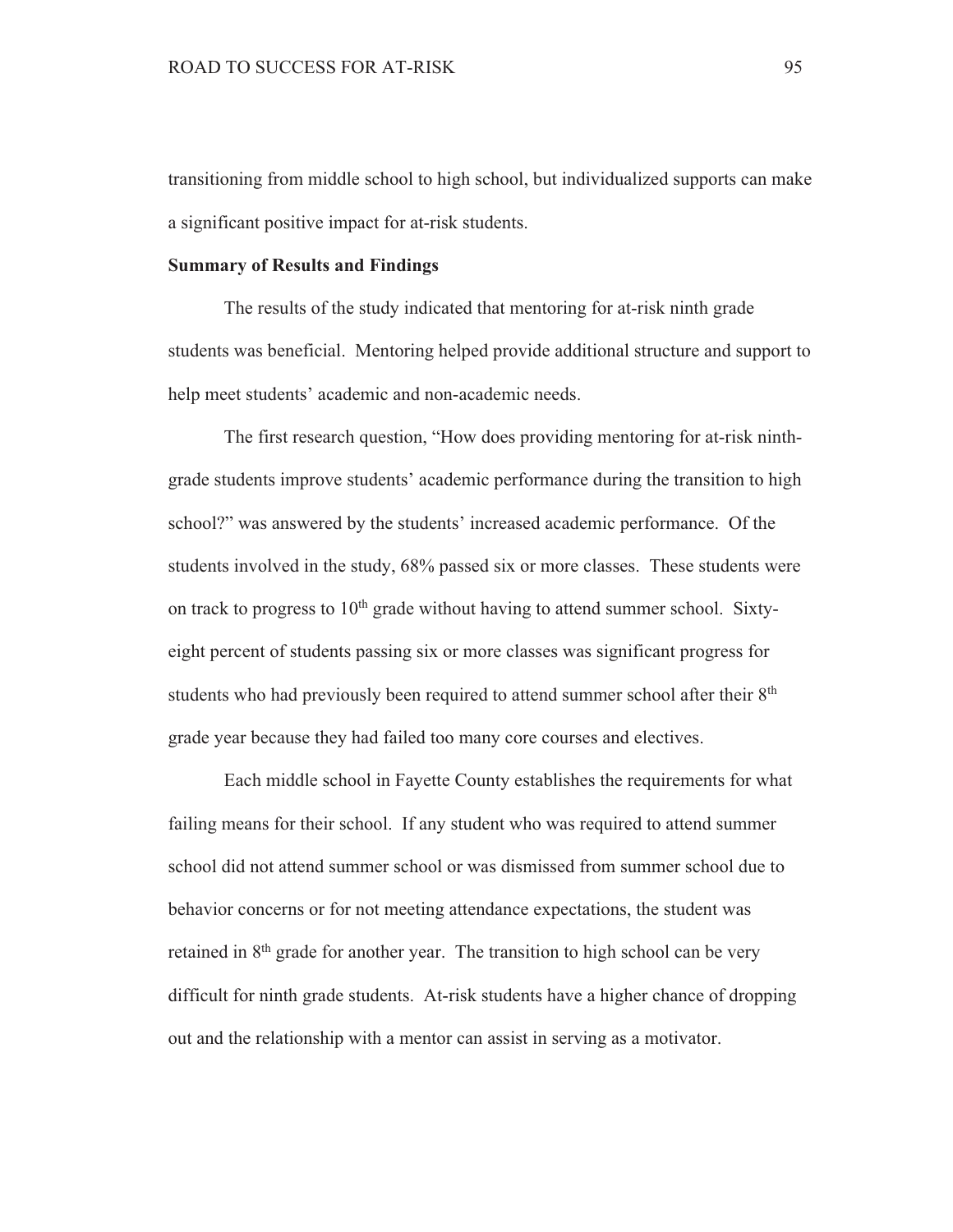In terms of behavior, the students' responded well to the supports from the mentors. The second research question, "How does providing mentoring for at-risk ninth-grade students improve students' behavior during the transition to high school?" was answered because 12 students had a decrease in discipline referrals when comparing the fall semesters from eighth grade to ninth grade. Five students did not receive a discipline referral in the fall semester of ninth grade or at any time during eighth grade. Many of the students cited they received more support this year than ever before. The weekly check-ins from an adult made a significnt difference in the students' lives. Through conversations with the students, the mentors were able to know each individual student's needs. The students' needs varied in terms of academic struggles and some students faced similar non-academic issues. The nonacademic issues ranged from issues at home to conflicts with peers. Without the mentoring, it was very likely no one would have known about the students' struggles.

In regards to the third research question, "What were the perceptions of at-risk ninth-grade students regarding various aspects of mentoring provided to them during their freshman year experiences?" the qualitative data collected from the surveys, observations, and interviews answered this question. As a result of the study, numerous things were discovered. As the mentors' relationships stregthened with the students, the students were more inclined to speak honestly about their needs. Many of the students felt they were considered "bad kids" in middle school and were happy to change how they were perceived by others and themselves.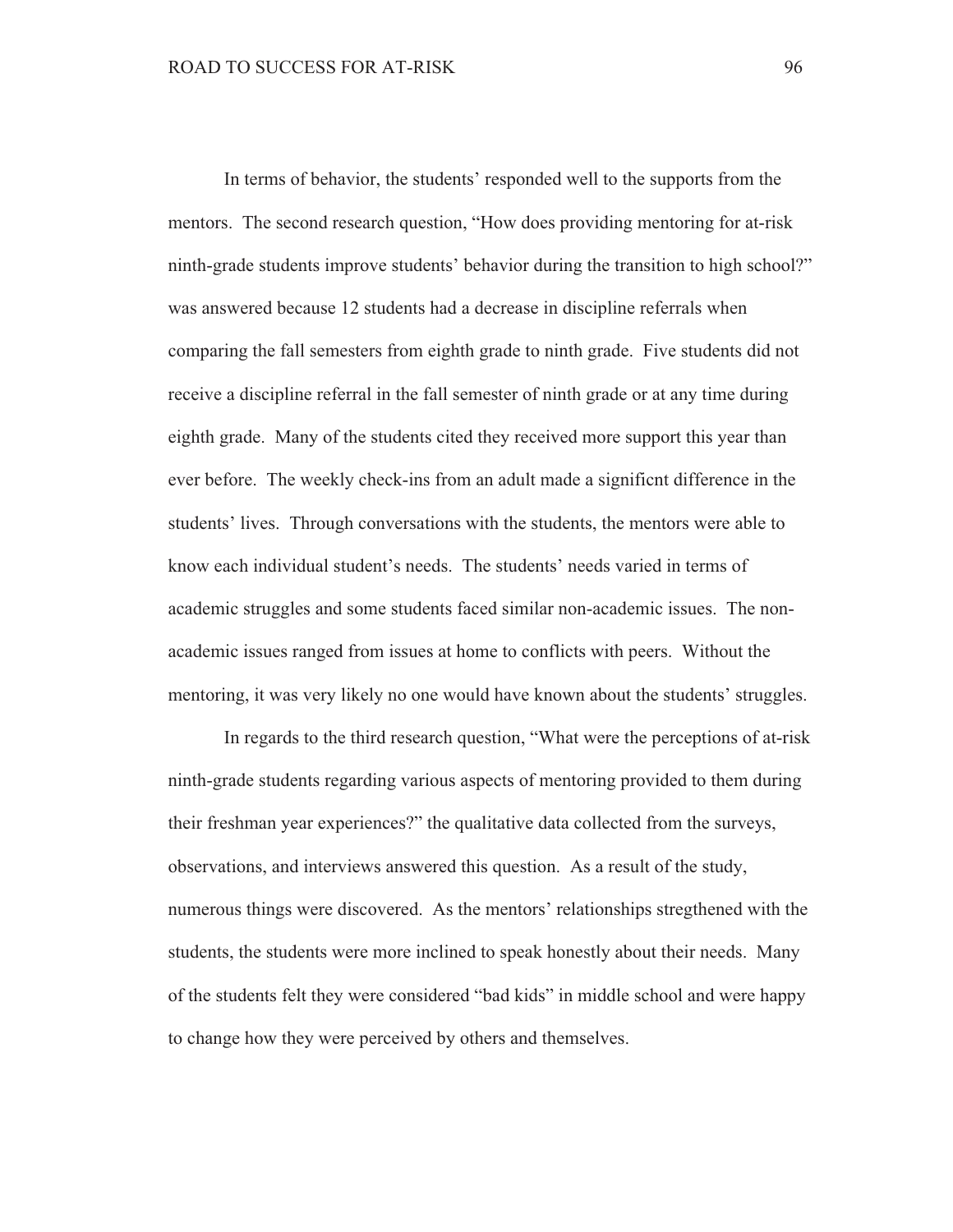The students indicated that more focus needed to be placed on the ninth grade students having a better knowledge of the areas of the building such as specific classrooms in the Freshman Academy, the media center, cafeteria, and gym. Many of the students were used to being escorted to the cafeteria for lunch in middle school and that was not the case when the students transitioned to the high school. In middle school, the students also had a designated location to report to before school started. At the high school level, students arrive and there are many options for students until the warning bell rings for the first class at 8:20 AM.

By the end of the semester, 88% of the students felt mentoring helped make the transition to high school easier. Additionally, 92% of the students acknoweldeged there was at least one adult at school who cared about him/her. These findings were very beneficial to the researcher for immediate next steps for the students and future plans.

### **Intrepretations**

The students who were involved in the mentoring program performed better than at-risk peers who were not receiving the additional supports. There were 79 students who were required to attend summer school to be promoted to ninth grade. There were 25 students who were involved in this study and 17 of them were on track to be promoted to  $10<sup>th</sup>$  grade for the 2020-2021 school year. When compared to the other 54 at-risk students who were not involved in the mentor program, these 17 students performed better academically and with their behavior. The students enjoyed different aspects of the mentoring. For the students of color, it provided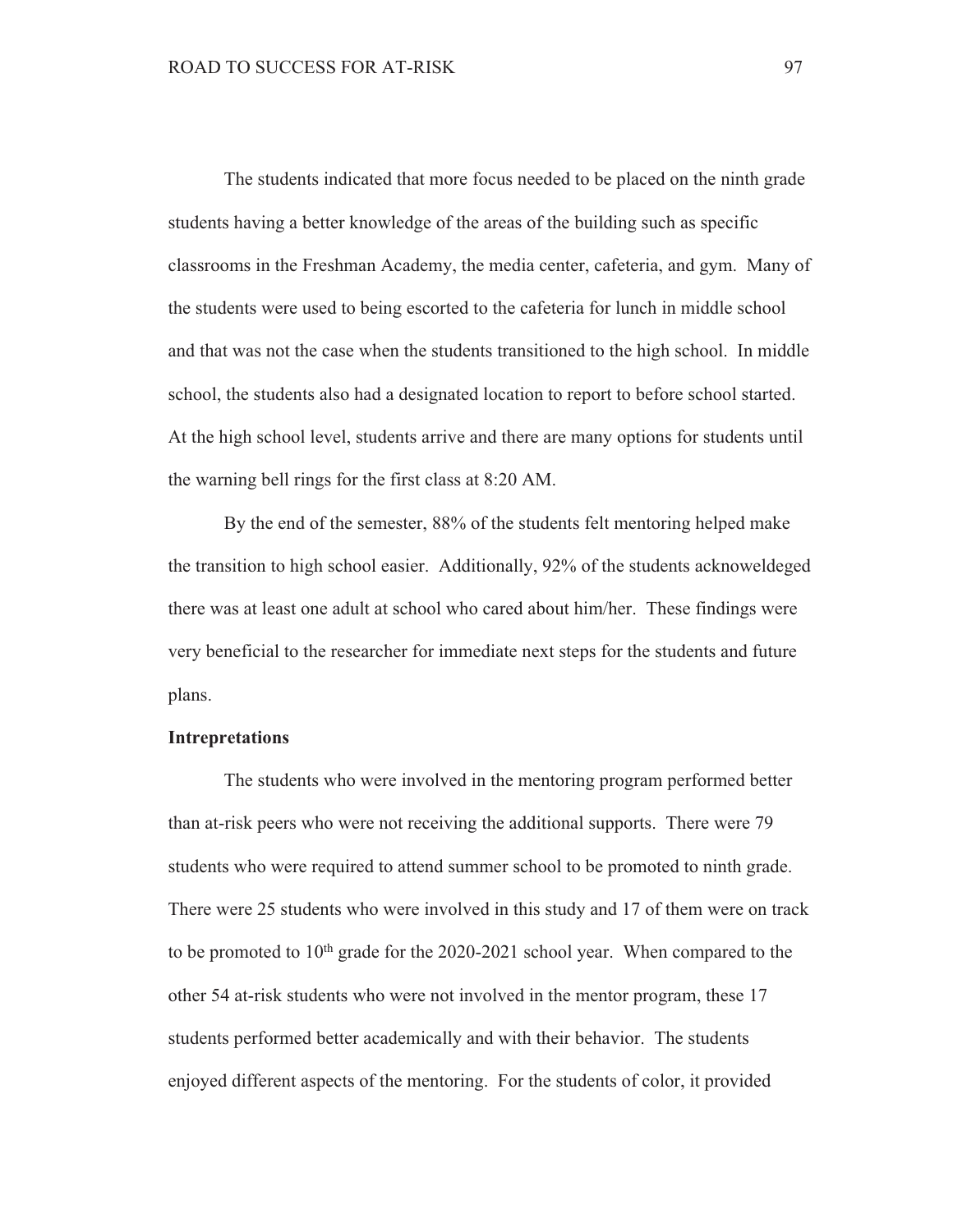them with an opporunity to work closely with an adult of the same race. One of the female students cited that working with a female police officer was "pretty cool, I've never had a chance to get close with a woman in charge."

Individualizing the mentoring for each individual student was beneficial and the most successful part of the study. Each student had a different need that was a potential barrier and could have been the reason the student decided to not make an effort to improve academically or with behavior. As the students began to trust the researcher more, the students would ask for help with a teacher or peer conflict. The reseearcher stressed the importance of communication and asking for help when there was a problem. There were three times if one of the students had asked for help, it would have prevented a behavior incident that resulted in an out-of-school suspension.

Individualizing the mentoring for each student involved in the study also helped the students learn to accept help very quickly. Once the students realized the mentoring services were about them as individuals, each student believed there was an adult, or multiple adults, who were invested in him/her as an individual student. For many of the students, it was the first time they felt a special connection to an adult at the school level. It was also the first time many of the students felt they could depend on an adult who did not cast them away when they made multiple mistakes.

Many of the students' past relationships with adults at the school level were not positive. The majority of the students were hesitant to open up not only to the researcher, but any adult in the beginning. The students' negative experiences with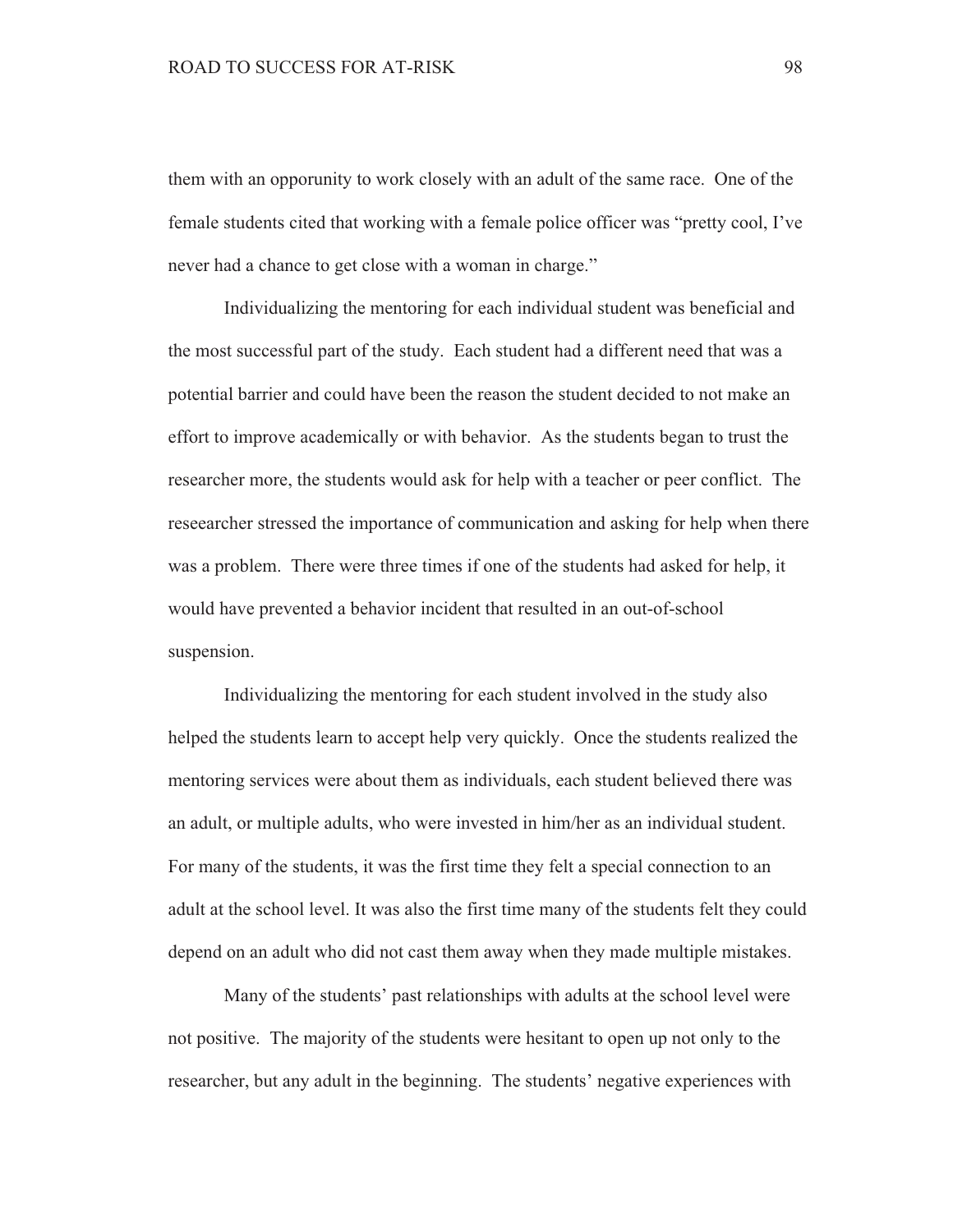former administrators and teachers made it difficult for them to discuss their personal lives in detail at the beginning of the school year. The lack of former relationships with adults in their previous educational settings established how the students felt negatively about school personnel. Even at the end of the fall semester, there were a small number of students who were not willing to discuss any personal information. Those same students were hesitant to discuss school-related concerns.

Every student mentioned that he/she attended summer school in order to get promoted to high school. None of the students acknowledged their own roles in possibly being retained if they did not attend summer school at the end of the 8<sup>th</sup> grade year. The students knew all they had to do was attend summer school to get promoted. Of the 25 students, 23 agreed they did not try too hard in 8<sup>th</sup> grade because they knew they could attend summer school to get promoted to ninth grade.

#### **Implications for Improvement and Change**

Creating, implementing, and maintaining an additional program within a high school is never an easy task. In terms of mentors, the adults in the building have to be committed to the task of providing extra supports to students. A program of this nature eventually becomes another structure that is part of the school community. The structure of school has changed for teachers and administrators and it was difficult to imagine adding one more thing to an educator's work load. A mentoring program, if done correctly, was not one more thing to do. Mentoring should be taking place, in some manner, for all students. Students identified as at-risk were more in need of additional supports if they were going to work through barriers.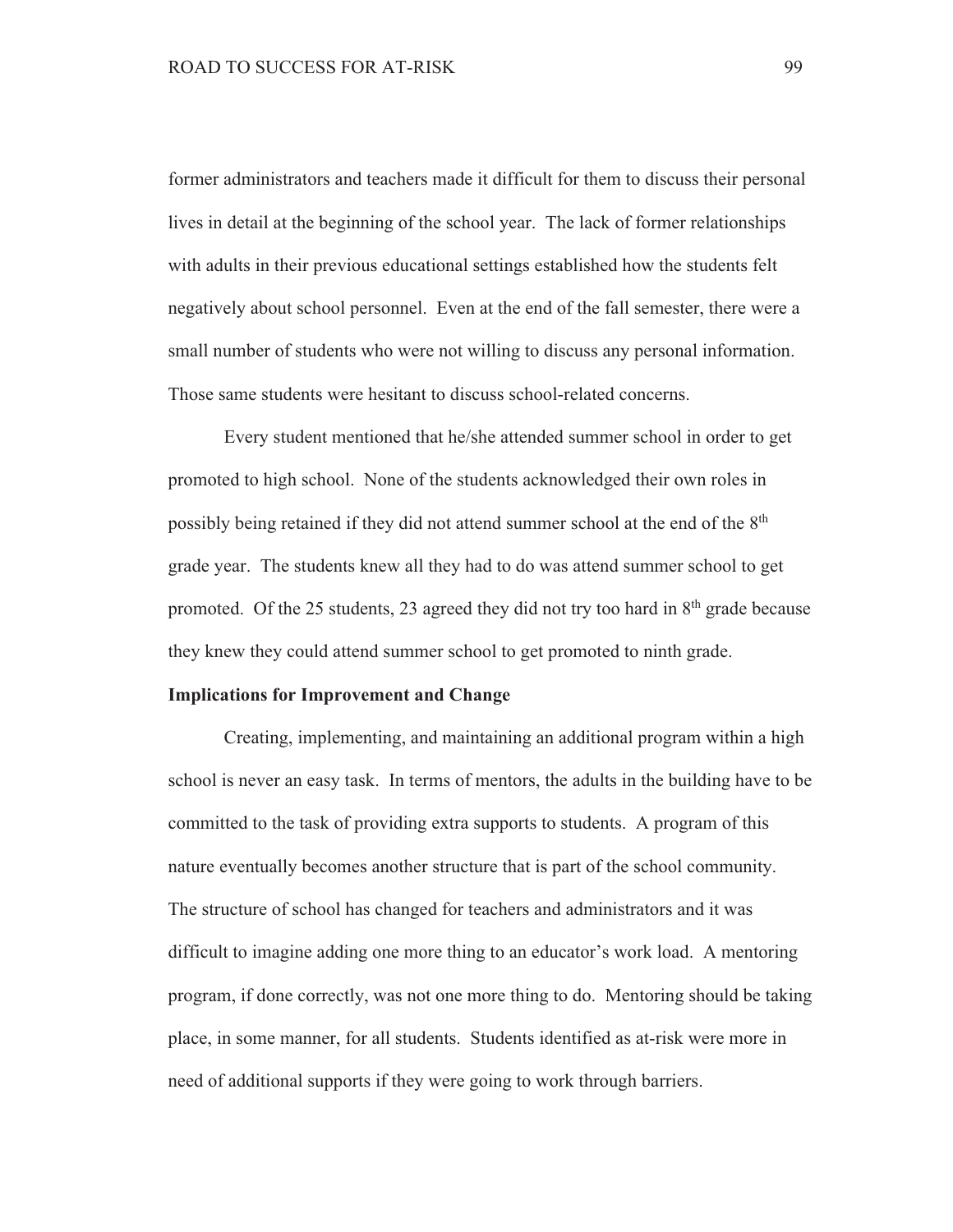The initial planning and implementation for a program that impacts large numbers of students was time-consuming. Along with the planning, an accountability system had to be in place to ensure the students' needs were being met. Accountability for both the students and adults was important. The students had to be committed to making changes and the adults had to be committed to being a dependable support for each student.

Finding enough adults to participate as mentors could be a barrier to growing the program. The researcher did not have any issues with having enough adults to serve as a mentor. Classroom teachers, counselors, administrators, and law enforcement officers were all willing to participate because they could see the potential benefits. For years, faculty and staff have complained about ninth grade students' lack of motivation and bad attitudes. This was a way for key adults to serve the school community in a different capacity for the betterment of the at-risk ninth graders.

In some communities, with the many responsibilities that teachers already have, it would be difficult to convince some teachers this is not just one more thing to do. Even for the teachers who want to assist, when do they have the time to do more than what they are already doing to support students' needs? Using non-school adults creates a potential issue in regards to reliability and dependability. The last thing an at-risk student needs is an adult who claims to want to help, but does not follow through with checking-in or providing any means of support over a consistent period of time.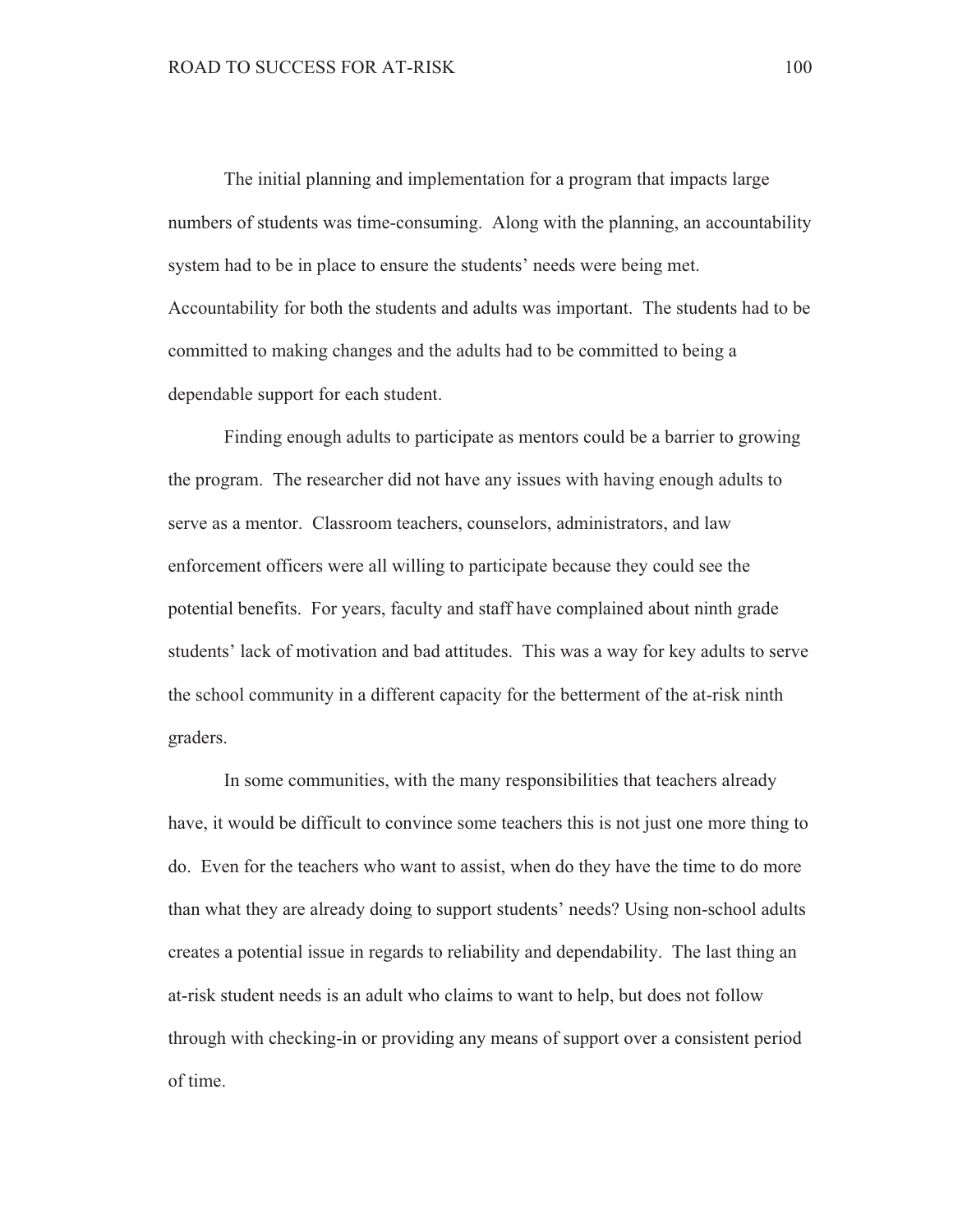The time commitment to the student was one of the most difficult aspects of mentoring. It was explained to every adult that it was imperative to maintain a professional relationship with the student and to follow through with the commitment. If the student was told there would be a check-in on a certain day and time, it had to be a priority to meet with the student. The students were already leery of the extra supports so the adults involved had to prove themselves to the students.

## **Limitations**

The limitations of the study were the timing of study and the lack of racial diversity of the participants. A delimitation of the study was the sample size. Improving these items could further positively impact ninth grade students' success.

For an initial study in an established high school, the small percentage of those participating was acceptable but was a delimitation of the study. To illicit more results and provide a greater impact for a larger population of students, expanding the sample size would be imperative. The current study involves approximately five percent of the ninth grade class. To sustain the program for the future, more mentors would be necessary. Qualified mentors who were interested in serving the school commiunity in this manner are the mentors who should be considered. The sample size was controlled by the researcher. The small sample was chosen since the program was new and not established.

The lack of racial diversity could be addressed with a larger sample size in the future. As more structures are put into place with  $8<sup>th</sup>$  grade students to ease the transition to ninth grade, the hope is there are fewer students who need to attend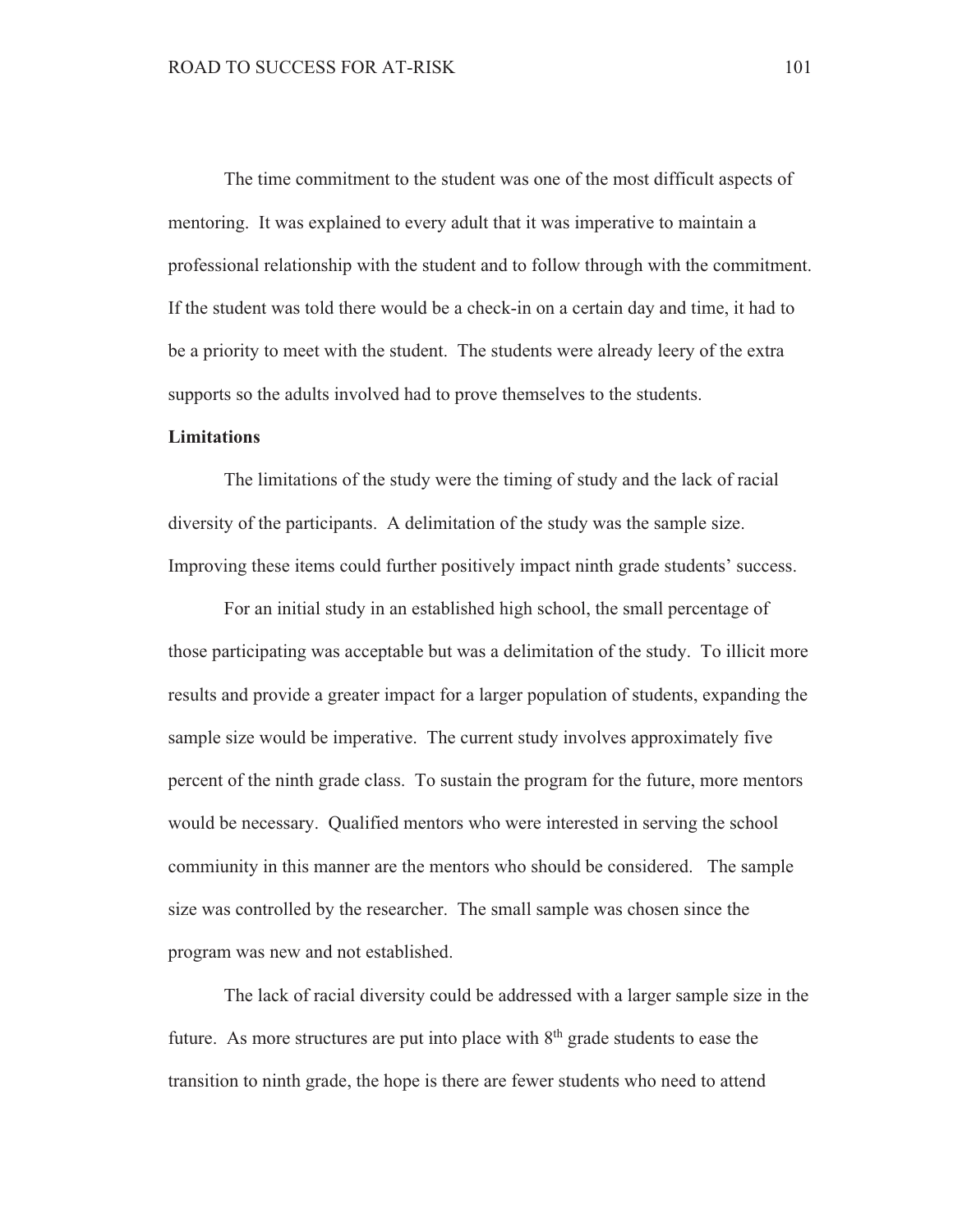summer school to be promoted to the high school for ninth grade. The high school is working to establish professional learning communities between eighth grade and ninth grade teachers in order to help better prepare the eighth graders for high school. If all at-risk ninth grade students who attended summer school were assigned a mentor, the limitations of the current study would be addressed. The hope is that mentors from the high school could be assigned to middle school students to begin the mentoring process sooner. The administration teams between the middle school and high school have discussed the potential for such a structure, the need, and potential benefits for the students' futures.

## **Recommendations**

The results of the study further supports the need for at-risk students to have an adult mentor to support their individual academic and/or behavior needs. The mentor program must be flexible and address what the student specficially needs instead of a one-size fits all approach. The researcher recommends that all ninth grade students be assigned a mentor. All students can benefit from the personalized support. At the very minimum, all ninth grade students who are identified as at-risk should have an adult mentor to help navigate ninth grade and this would benefit the students. Graduation rates could realistically increase significantly after three to five years of implementation.

Currently, Move-Up Day provides as an opportunity for current  $8<sup>th</sup>$  grade students to visit the high school a half day in May. The students tour a few classes for a few minutes, talk to current ninth graders, and eat lunch in the cafeteria. This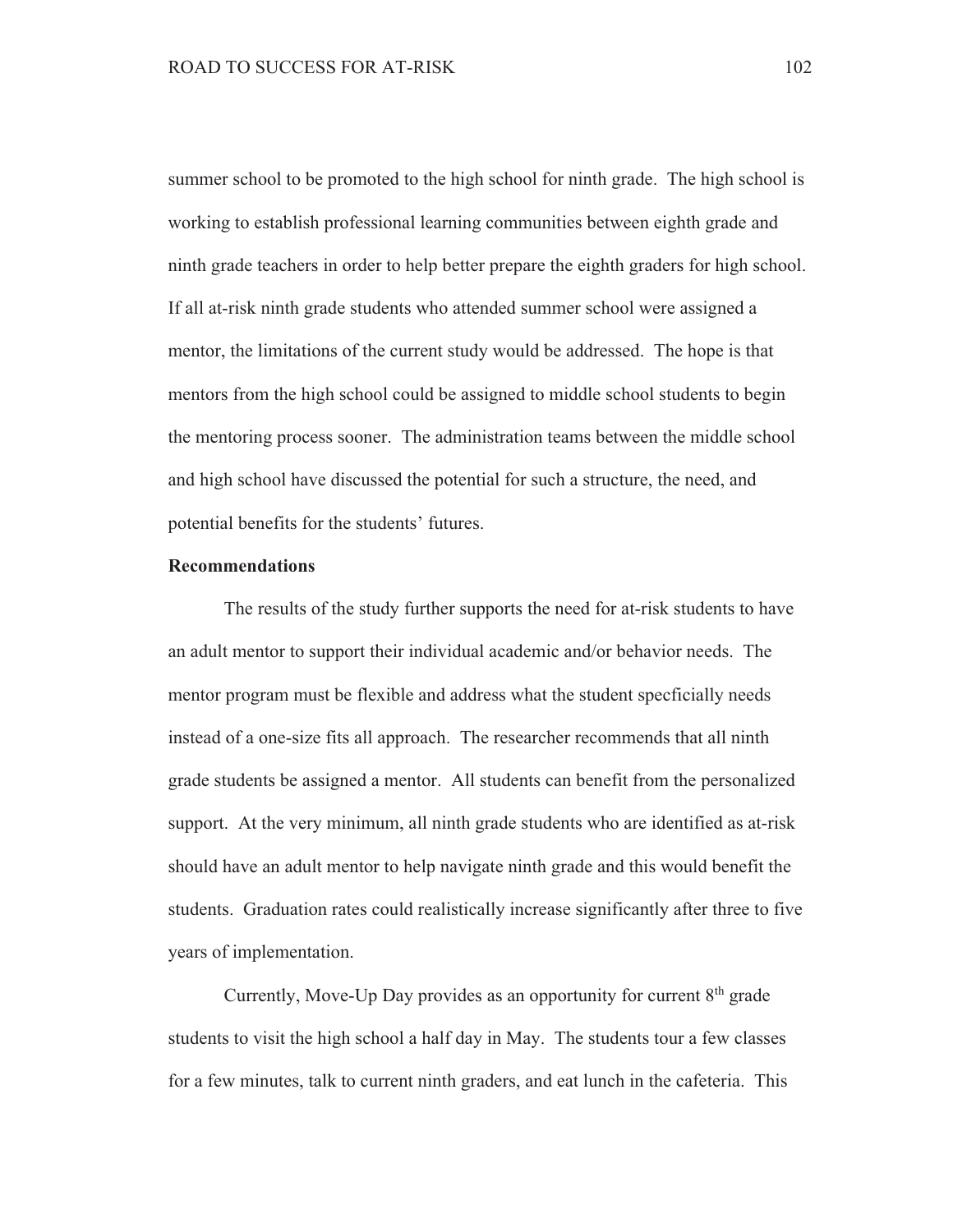day serves as a mini-transition to high school and allows the students to see an aspect of ninth grade from the perspective of a high school student. This structure should remain in place and is invaluable to the effective transition for students.

Moving forward, it may benefit students even more to spend additional time in the high school setting as a middle school student. If possible, additional time as an eighth grade student or time as a seventh grade and eighth grade student allows students to familiarize themselves with the school culture prior to becoming a ninth grade student. It also may serve as a motivator for students who may be struggling to understand the value of their current middle school setting.

### **Future Actions**

Plans to further develop the relationship with the feeder middle schools that transition students to TCHS is imperative. Currently, eighth grade students visit the high school for a half day in the spring to experience the high school in a realistic manner. Currently, Move-Up Day is the only opportunity these students have to visit the high school prior to becoming students. There are a handful of eighth grade students who take Algebra II, but those students do not struggle academically or behaviorally when they become high school students.

Ideally, as the relationship continues to strengthen between the high school principal and the middle school feeder principals, there will be more opportunities for the schools to work together. As the culture of schools change, it is necessary to change the practices to meet students' needs. Times continue to change and educational practices should reflect changes as well.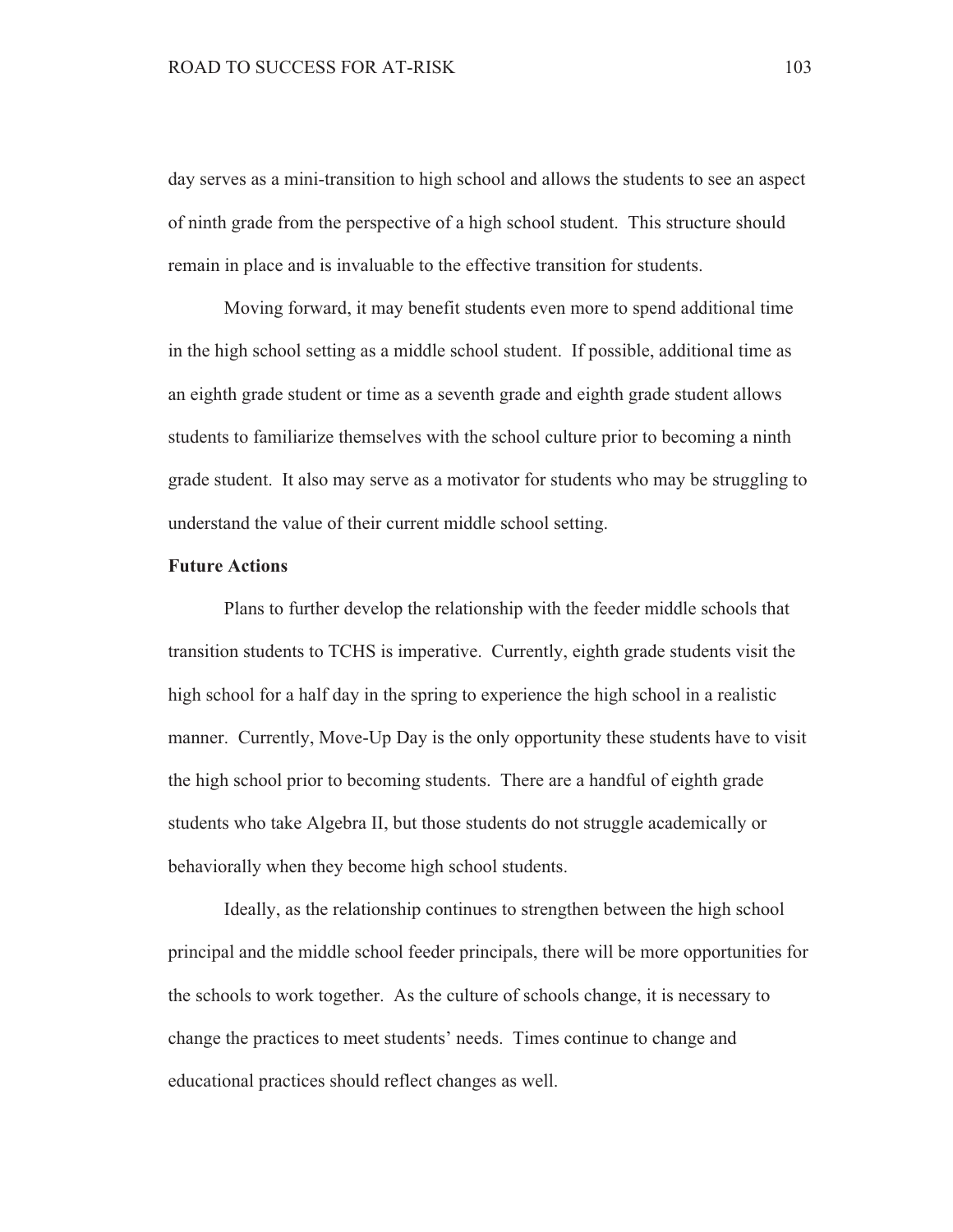The administrators, counselors, eighth grade teachers, and ninth grade teachers should be communicating with one another, at a minimum of once per semester. The administrators and counselors should be discussing broad transition plans for all current eighth grade students. Transition plans should be discussed more specifically for at-risk students. At-risk students should have an opportunity to visit the high school once per semester during the eighth grade year.

Teachers should discuss assessment data, content, and successful strategies that are working. It is an opportunity for the eighth grade teachers and ninth grade teachers to collaborate to help better prepare students for ninth grade and high school in general. Making a connection with students in middle school provides students, especially at-risk students, an opportunity to see their future new school prior to the start of ninth grade.

Moving forward, it is necessary to continue to try new activities to support ninth grade students' needs. As society has progressed and changed, our schools have to be willing to progress and change as well. Schools have to be more reflective of the services being provided for students. It has become very typical for a school's protocols to remain the same because they work. A school cannot grow without change and continuous improvement.

In terms of new activities, the researcher would like to involve upper-class students in the future when expanding the program. The upper-class students could possibly impact the at-risk students far more than the adults. It is necessary that all potential mentors are vetted and provided with the appropriate on-going training and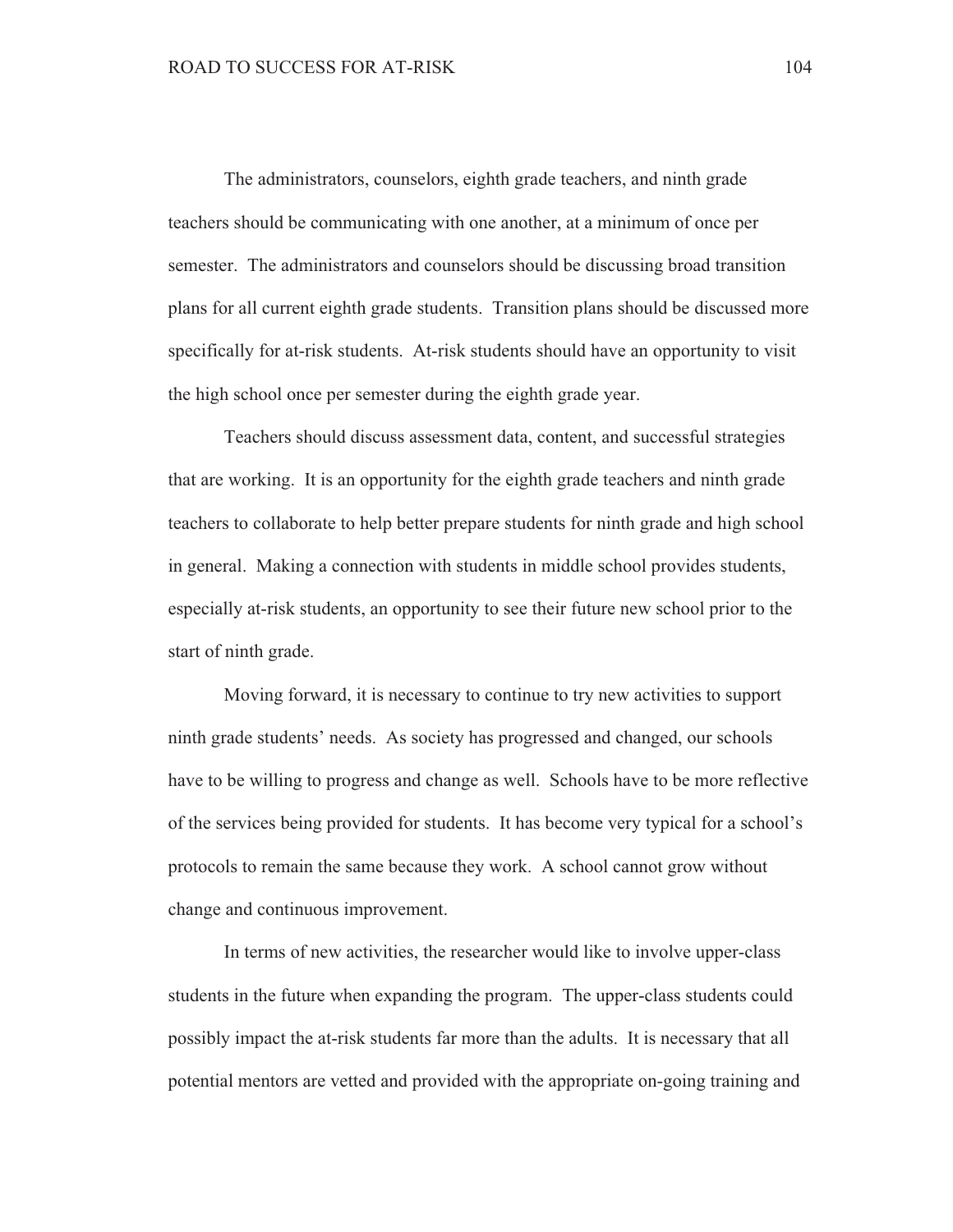supervision to ensure the activity remains appropriate and the focus is on the at-risk students' needs. The current at-risk students could serve as peer mentors in the future as they continue to grow as people and students. The best mentors have lived the struggle others are trying to overcome. Having been former at-risk students, they would be able to relate to the students and serve as great role models for the ninth graders. It could be an excellent example of the "before" and "after" with work and determination.

There is a concern about expanding the program and even maintaining the program in its current state. The benefits of mentoring far outweigh any negative components, but what happens to the students after freshman year? It will be imperative to maintain the relationships that have been built. It is also imperative to equip the students with the skills they need to be more independent 10<sup>th</sup> grade students. As the ninth grade year ends, the mentors will begin having discussions about next year.

Additionally for the future, it will be helpful for the upper-class guidance counselors and assistant principals to be involved. This will allow the at-risk ninth grade students to begin forming relationships with adults they will encounter. The upper-class guidance counselors and assistant principals' involvement in mentoring at-risk ninth grade students provide additional adults and helps keep the mentor to student ratio low. With this initial group, the researcher did not think about the future when designing the study. At the time, including only the ninth grade principal and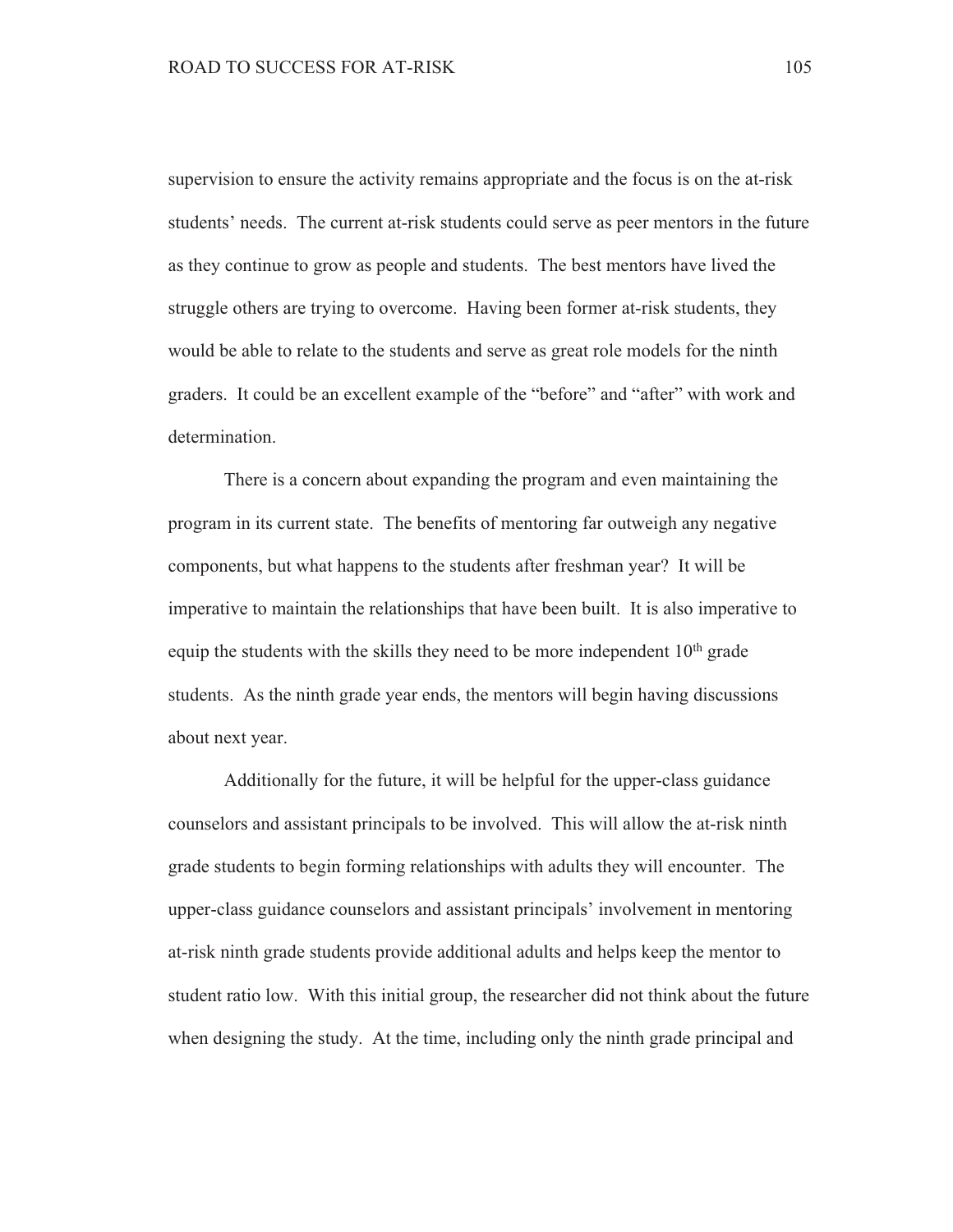ninth grade counselors were sufficient. The researcher was not looking at the broad picture and next steps for the students once they transitioned from ninth grade.

## **Reflections**

Through the planning and implementation of the study, the researcher learned many things. Some of the things the researcher learned were not surpising, however, there were many things the researcher had not thought of and were pleasant surprises.

The quantitative results of the study were not surprising. It makes sense that a student's academic performance and behavior would improve with specialized one on one attention. The qualitative results such as the in-class observations were interesting. As the semester progressed, the students' behaviors changed when the researcher would visit a class to conduct a walk-through. The students never knew the researcher was observing them, but due to the relationship the researcher built with the students, the students were noticeably different when the researcher was present.

One surprise was the impact the mentoring had on the students and their perceptions of adults at school. Many of the students did not have favorable experiences with former administrators, law enforcement officers, and in some cases. teachers. Many of the students were shocked and amazed with the longevity of the mentoring. In the past, many of them had mentors who met with them once or twice and never returned. Their current mentoring lasting an entire semester, and continuing after they returned from Winter Break, has been a new experience.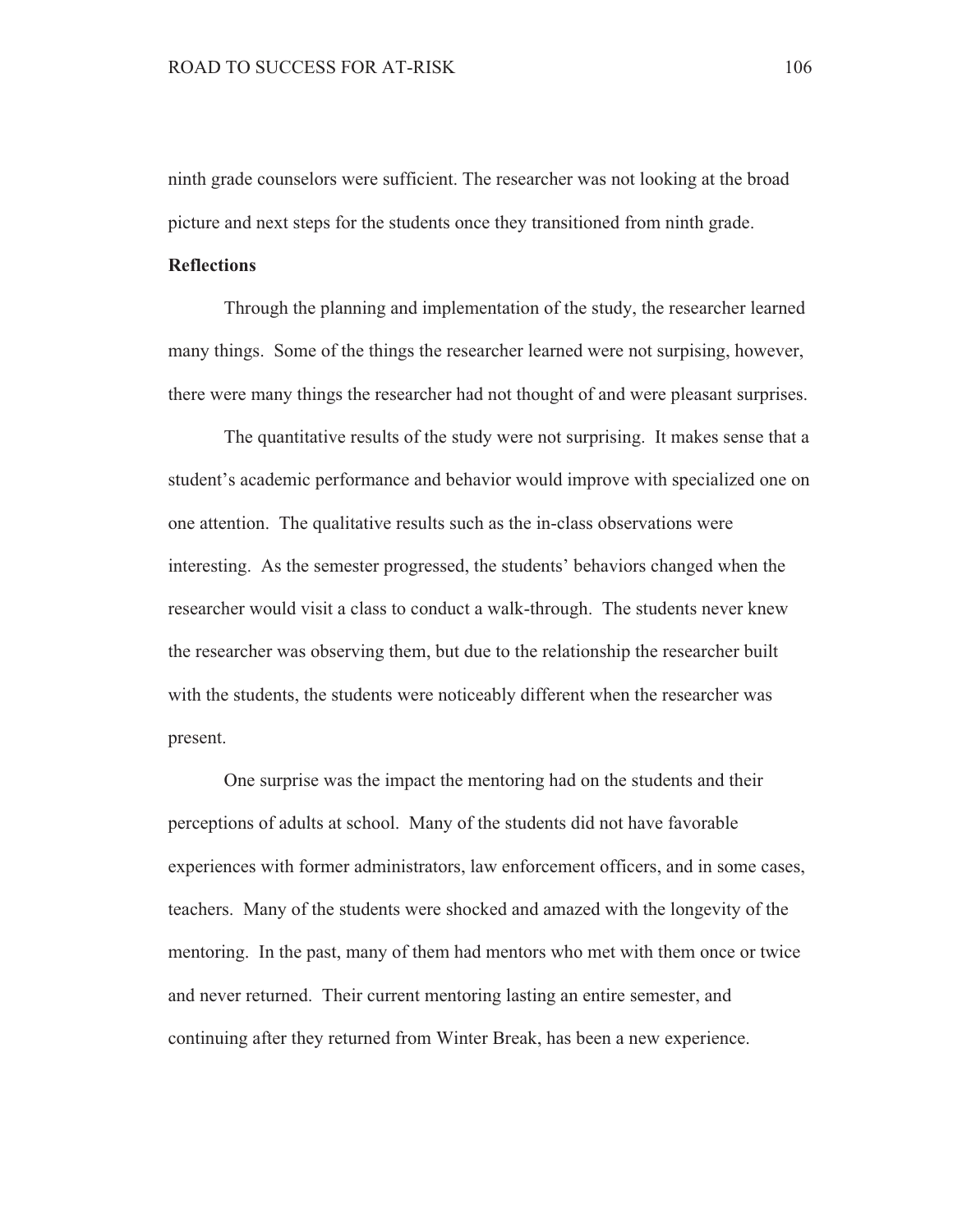The researcher did not expect for the mentoring program to have as much of a positive imapct on the school community as it did. The students who were involved have a newfound confidence and sense of belonging. The students were appreciative and being involved with the mentors encouraged them to want to come to school.

The researcher did not intentionally think about how serving as a mentor would affect the adults in the building. Two of the mentors stated that being involved "was refreshing" and "life-changing." The mentors were selected by the researcher and those chosen felt valued and that they were needed to help make a difference. This piece helped increased morale for the mentors and within the Freshman Academy. A lot of effort and time goes into the Freshman Academy and too many times, interventions are teacher-led. With this mentoirng model, administration, counselors, and other support staff were the primary mentors and the teachers appreciated not being given an additional task.

### **Conclusions**

The transition to high school is extremely difficult for ninth grade students, esepcially those students who are considered at-risk. The ninth Grade Academy was designed to provide more support for ninth graders in order to combat the academic and behavior concerns for students. Creating a school within a school for ninth graders was a major task for TCHS, but in the long run the decision to implement the structure was best for students and the school community.

"One major tenet of the of the freshman center model is to create a sense of community often absent in a large high school and to ease academic social transition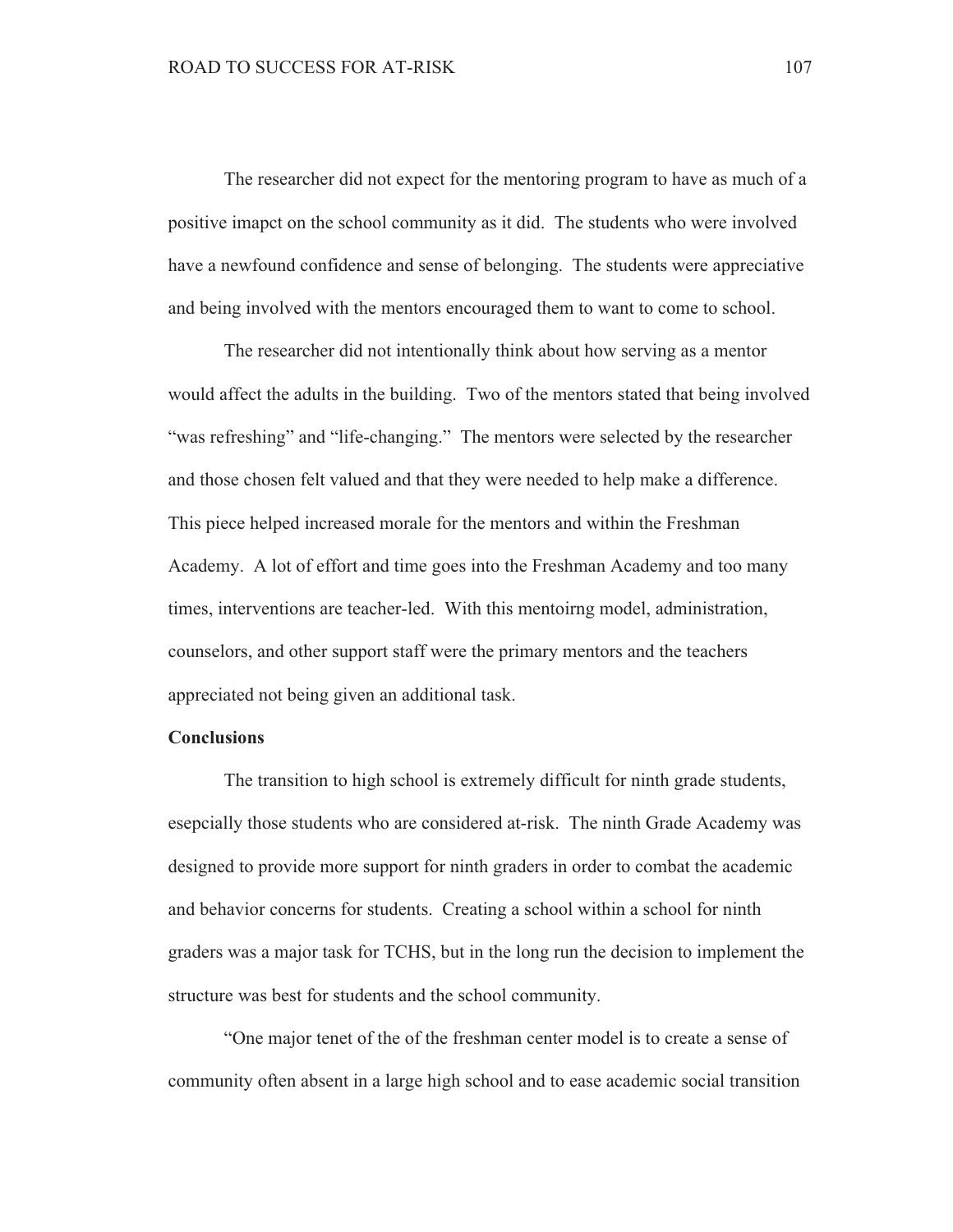from middle school to high school" (Smith et al. 2008, p. 33). The power of the freshman academy has made a tremendous difference in the culture, climate, and academics at Tates Creek High School. Critics feel this structure only prolongs high school. In the late 1980s and early 1990s, school districts began to transition from the junior high to middle school concept. Ninth grade students were part of junior high and high school started at  $10<sup>th</sup>$  grade and there were no transition programs in place for students transitioning to high school.

In some respects, ninth grade students are too young for high school. Ninthgraders range in age from 13-15 years old and the younger the student, the more likely the student will struggle with the freedom and different structures of high school. Middle school was very organized and structured for the students and when they transitioned to high school, many of the structured activities and safety nets stopped. Students have more opportunities to stray from expectations and positive behaviors in high school because the building is larger and there is significantly less escorting to different locations.

Mentoring can be the first in step in providing necessary supports for all students, esepcially at-risk students. The mentoring program designed for this study helped the students feel welcomed and safe and the students were more inclined to respond to the additional structures and supports in order to succeed. This study has found that mentoring positvely impacts students and can potentially serve as an intervention to prevent dropping out.

108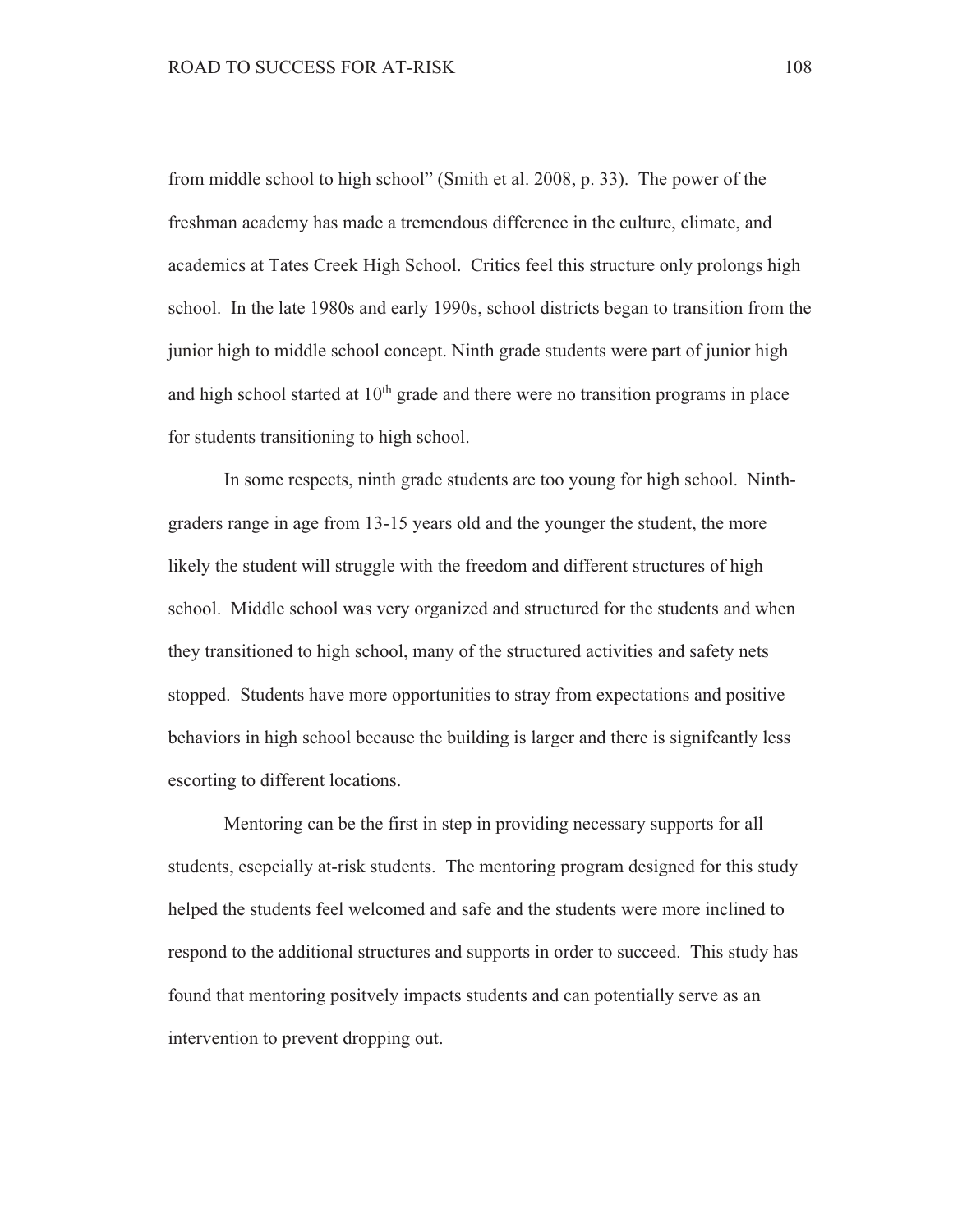#### **References**

- Bali, V., Anagnostopoulos, D., & Roberts, R. (2005). Toward a political explanation of grade retention. Educational Evaluation and Policy Analysis, 27(2), 133-155.
- Biggs, S., Musewe, L., & Harvey, J. (2014). Mentoring and academic performance of Black and under-resourced urban middle grade students. The Negro Educational Review, 65(1-4), 64-86.
- Bloom, C., & Owens, E. (2011). Principals' perception of influence on factors affecting student achievement in low- and high-achieving urban high schools. Education and Urban Society, 45(2), 208-233. doi:10.1177/0013124511406916
- Brammer, J. (2015, January 29). All Kentucky districts moving to drop out age of 18. The Herald-Leader. Retrieved from https://www.kentucky.com
- Butts, M., & Cruzeiro, P. (2005). Student perceptions of factors leading to an effective transition from eighth to ninth grade. American Secondary *Education, 34(1), 70-80.*
- Campbell-Whatley, G. (2001). Mentoring students with mild disabilities: The "nuts" and bolts" of program development. Intervention in School and Clinic, 36(4),  $211 - 16.$
- Capalongo-Bernadowski, C. (2003). Adventures in mentoring. Teaching Pre K-8,  $34(1)$ , 64-65.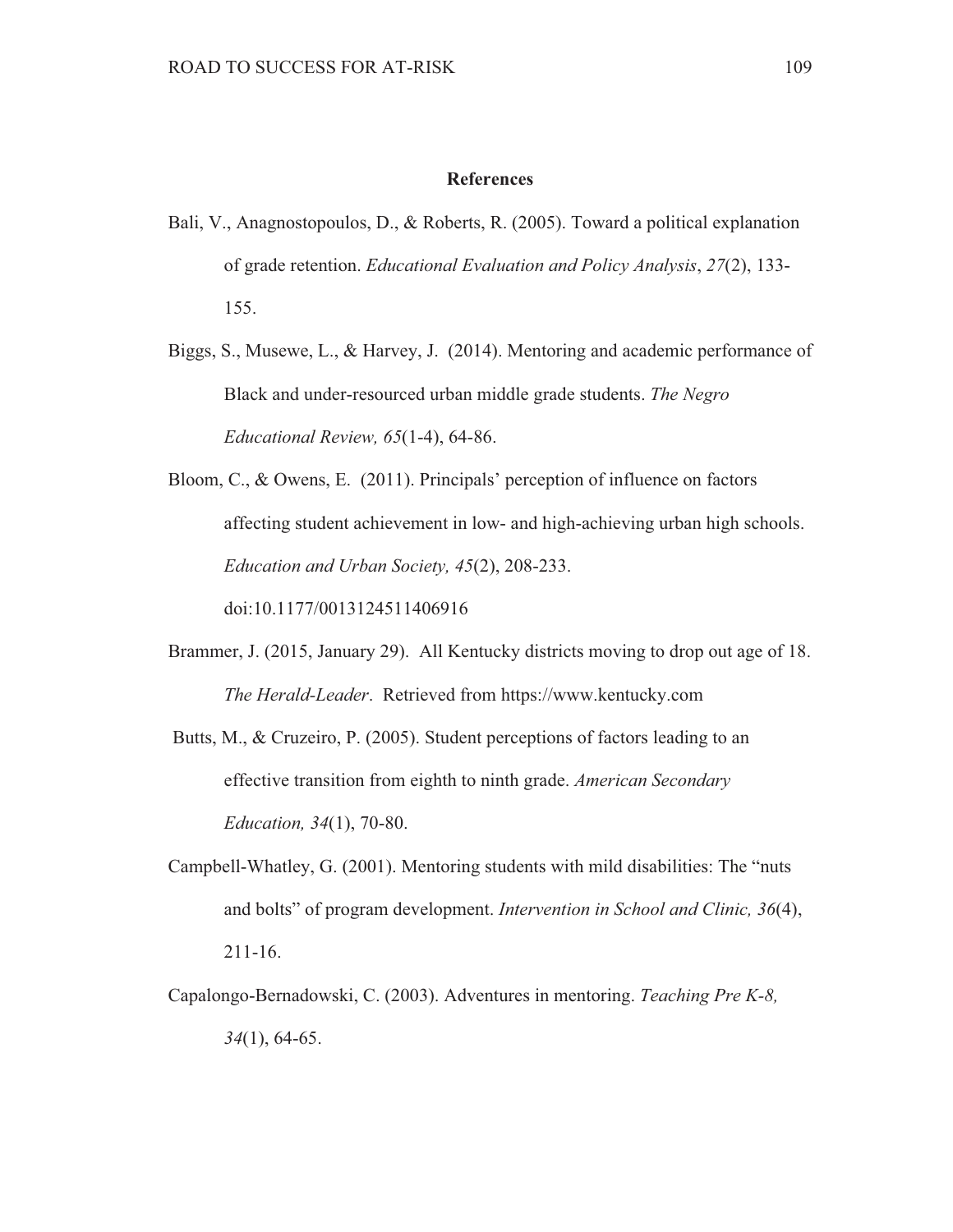- Cauley, K., & Jovanovich, D. (2006). Developing an effective transition program for students entering middle school or high school. The Clearing House, 80(1),  $15-25.$
- Christie, K. (2008). Working to improve ninth-grader success. The Phi Delta Kappan.  $90(3)$ , 157-159.
- Chenoweth, K. (2010). Leaving nothing to chance. *Educational Leadership*, 68(3),  $16-21.$
- Conger, D., Long, M., & Iatarola, P. (2009). Explaining race, poverty, and gender disparities in advanced course-taking. Journal of Policy Analysis and Management, 28(4), 555-576.
- Cooper, K. (2014). Eliciting engagement in the high school classroom. American Education Research Journal, 51(2), 363-402.

doi:10.3102/0002831213507973

- Crocco, M., & Costigan, A.  $(2007)$ . The narrowing of curriculum and pedagogy in the age of accountability: Urban educators speak out. Urban Education, 42(6), 512-535. doi:101177/0042085907304964
- Cutshall, S. (2001). Mentoring makes the grade. Techniques: Connecting Education and Careers, 76(8), 34-37.
- Dawson, P. (2014). Beyond a definition: Toward a framework for designing and specifying mentoring models. *Educational Researcher*, 43(3), 137-145. doi:10.3102/0013189X14528751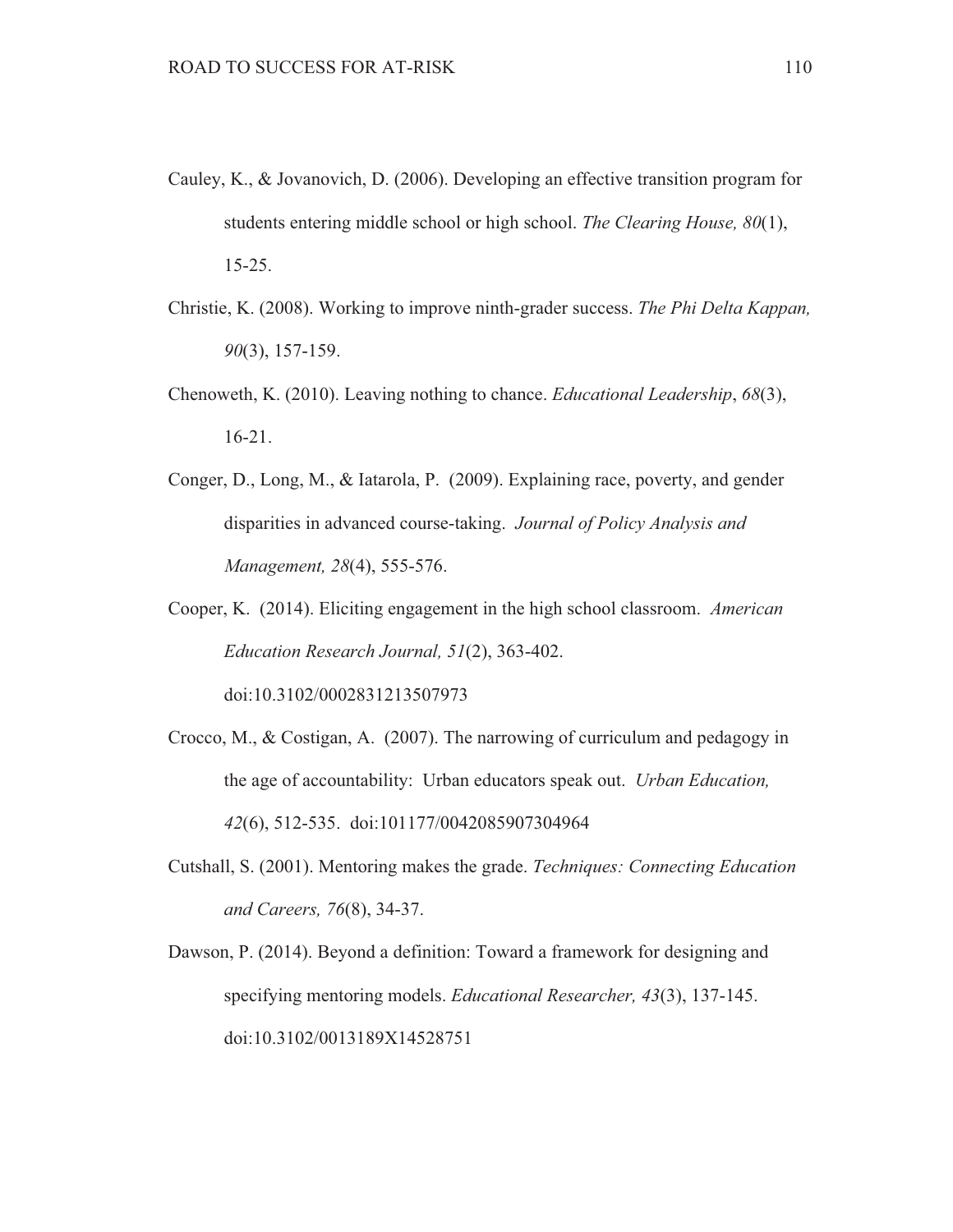- Ellerbrock, C., & Kiefer, S. (2010). Creating a ninth-grade community of care. The Journal of Educational Research, 103(6), 393-406. doi:10.1080/00220670903383085
- Fayette County Public Schools. (2019). Statement on expectations and responsibilities. Code of Conduct Student Guide. Lexington, Kentucky. 15-30.
- Ferguson, P., Jimerson, S., & Dalton, M. (2001). Sorting out successful failures: Exploratory analyses of factors associated with academic and behavioral outcomes of retained students. *Psychology in the Schools*, 38(4), 327-341.
- Frank, N. (2011). Rallying behind at-risk freshmen. *Educational Leadership*, 68(7), 66-69.
- Gordon, D., Iwamoto, D., Ward, N., Potts, R., & Boyd, E. (2009). Mentoring urban Black middle school male students: Implications for academic achievement. Journal of Negro Education, 78(3), 277-289.
- Gordon, J., Downey, J., & Bangert, A. (2013). Effects of a school-based mentoring program on school behavior and measures of adolescent connectedness. School Community Journal, 23(2), 227-249.

Healy, C., & Welchert, A. (1990). Mentoring relations: A definition to advance research and practice. *Educational Researcher*, 19(9), 17-21. doi:10.2307/1176974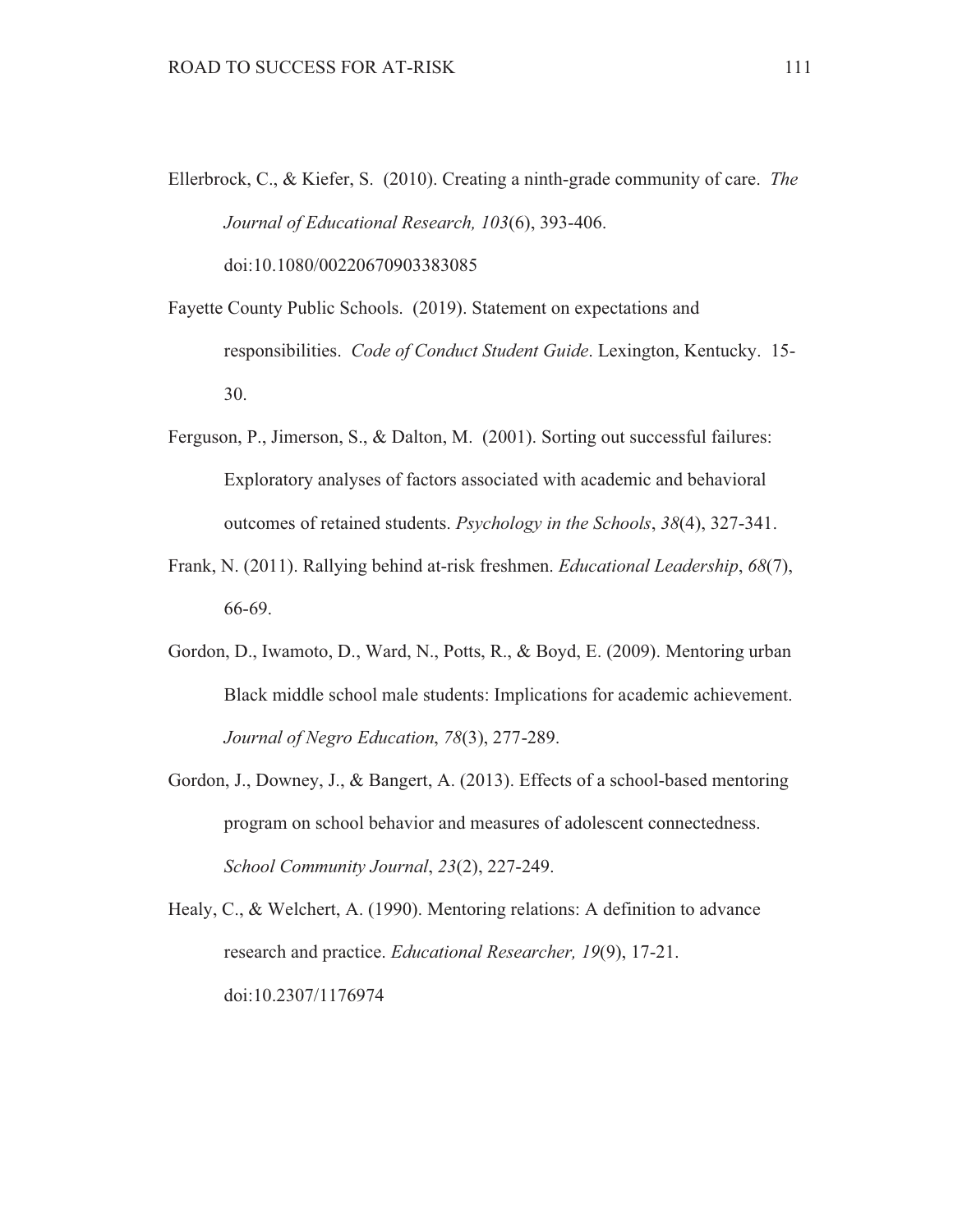Hickman, G., & Wright, D. (2011). Academic and school behavioral variables as predictors of high school graduation among at-risk adolescents enrolled in a youth-based mentoring program. Journal of At-Risk Issues, 16(1), 25-33.

Karcher, M. (2005). The effects of developmental mentoring and high school mentors' attendance on their younger mentees' self-esteem, social skills, and connectedness. *Psychology in the Schools*, 42(1), 65-77. doi:10.1002/pits.20025

- Karcher, M. (2009). Increases in academic connectedness and self-esteem among high school students who serve as cross-age peer mentors. *Professional* School Counseling, 12(4), 292-299.
- Keating, L., Tomishima, M., Foster, S., & Alessandria, M. (2002). The effects of a mentoring program on at-risk youth. *Adolescence*, 37(148), 717-734.
- Kumar, P., & Blake-Beard, S. (2012). What good is bad mentorship? Protégé's perception of negative mentoring experiences. Indian Journal of Industrial Relations, 48(1), 79-93.
- Lankau, M., Riordan, C., & Thomas, C. (2005). The effects of similarity and liking in formal relationships between mentors and protégés. Journal of Vocational Behavior, 67(2), 252-265. doi:10.1016/j.jvb.2004.08.012
- Lampert, J. (2005). Easing the transition to high school. *Educational Leadership*,  $62(7)$ , 61-63.
- Lee, J., & Cramond, B.  $(1999)$ . The positive effects of mentoring economically disadvantaged students. Professional School Counseling, 2(3), 172-178.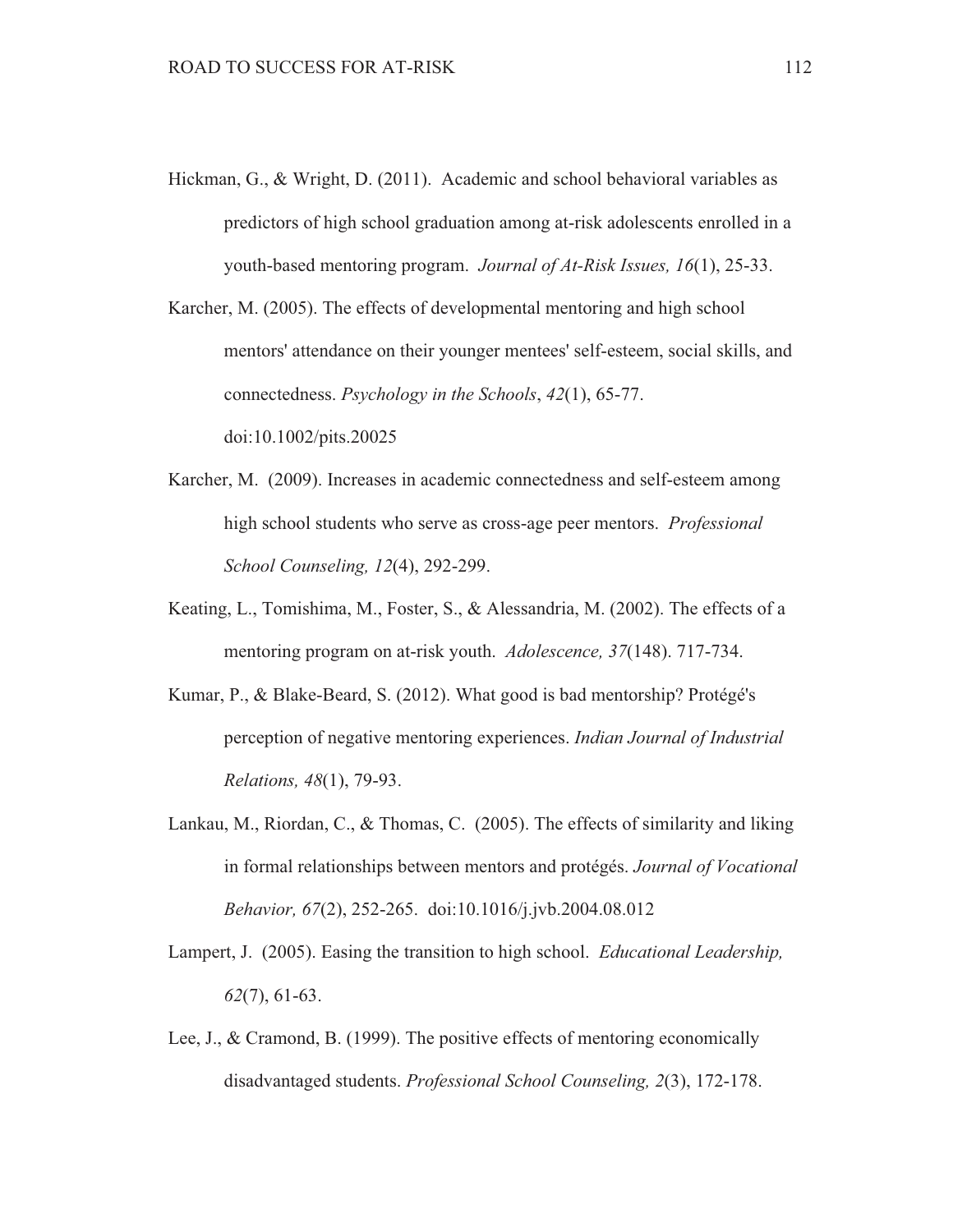- Levine, T. (2010). What research tells us about the impact and challenges of smaller learning communities. Peabody Journal of Education, 85(3), 276-289. doi:10.1080/0161956X.2010.491431
- Long, M., Conger, D., & Iatorola, P. (2012). Effects of high school course-taking on secondary and postsecondary success. American Educational Research Journal, 49(2), 285-322. doi:10.3102/0002831211431952
- Martinez, M., & McGrath, D. (2013). How can schools develop self-directed learners? Phi Delta Kappan, 95(2), 23-27.
- McCallumore, K., & Sparapani, E.  $(2010)$ . The importance of the ninth grade on high school graduation rates and student success in high school. *Education*,  $130(3)$ , 447-456.
- McIntosh, J., & White, S. (2006). Building for freshman success: High schools working as professional learning communities. American Secondary *Education, 34(2), 40-49.*
- Milner, H. (2003). Teacher reflection and race in cultural contexts: History, meanings, and methods in teaching. *Theory into Practice*, 42(3), 173-180. doi:10.1207/s15430421tip4203 2
- Neild, R., Stoner-Eby, S., & Furstenberg, F. (2008). Connecting entrance and departure: The transition to ninth grade and high school dropout. *Education* and Urban Society, 40(5), 543-569. doi:10.1177/0013124508316438
- Nisbett, R. (2010). Think big...bigger and smaller. *Educational Leadership*, 68(3),  $10-15.$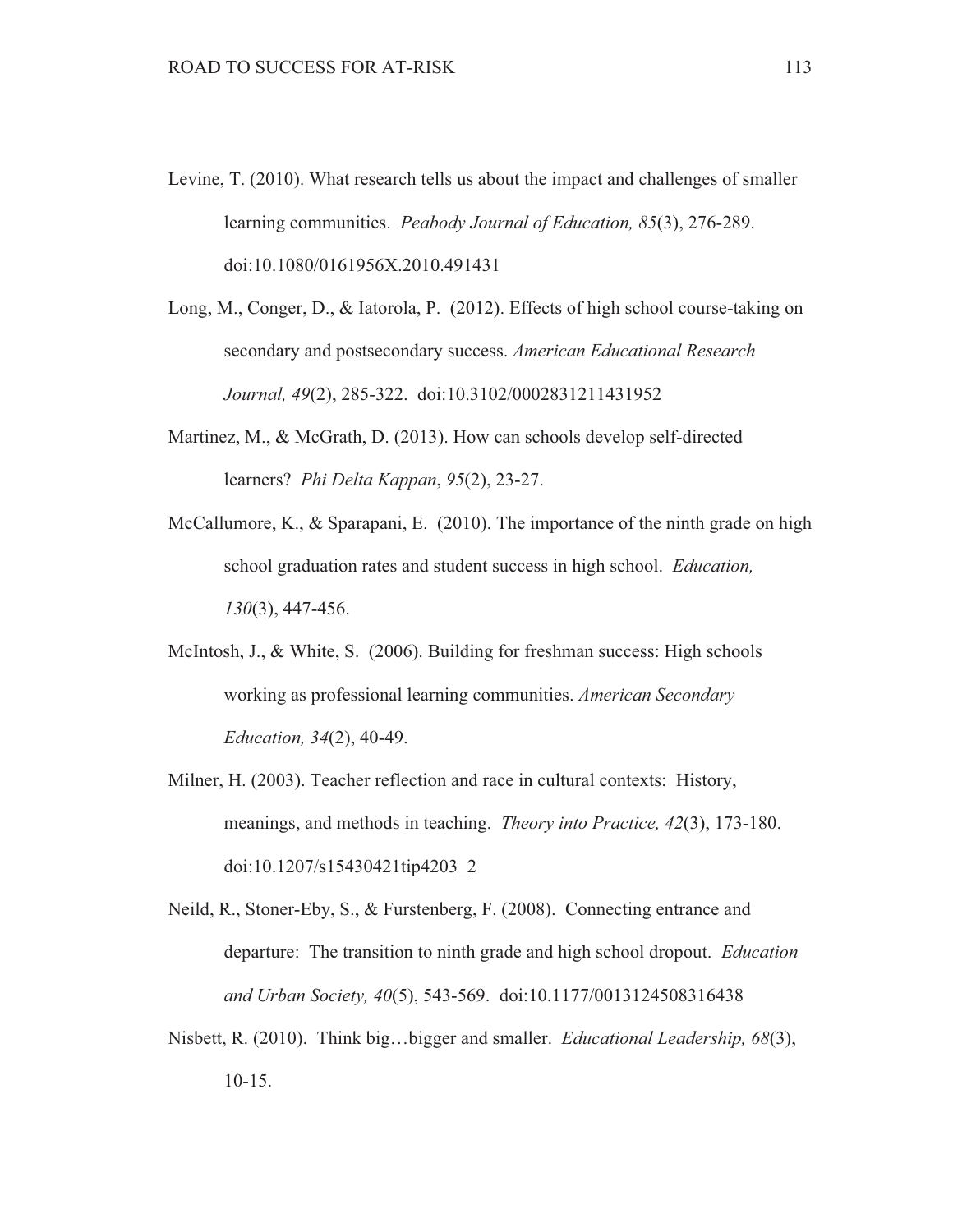- Pearson, L., & Banerji, M. (1993). Effects of a ninth-grade dropout prevention program on student academic achievement, school attendance, and dropout rate. The Journal of Experimental Education, 61(3), 247-256.
- Radcliffe, R., & Bos, B. (2011). Mentoring approaches to create a college-going culture for at-risk secondary level students. American Secondary Education,  $39(3)$ , 86-107.
- Ramsey, K. (2000). Mentoring at the middle level. The English Journal, 89(6), 121-124. doi:10.2307/821273
- Reed, D., McMillan, J., & McBee, R. (1995). Defying the odds: Middle schoolers in high risk circumstances who succeed. *Middle School Journal.* 27(1), 3-10.
- Ricard, N., & Pelletier, L. (2016). Dropping out of high school: The role of parent and teacher self-determination support, reciprocal friendships and academic motivation. Contemporary Educational Psychology, 44-45(C), 32-40. doi:10.1016/j.cedpsych.2015.12.003
- Sanchez, S., Roegman, R., & Goodwin, A. (2016). The multiple roles of mentors. The Phi Delta Kappan, 98(2), 66-71.
- Sanders, A. (2008). Rekindling success. Techniques: Connecting education and careers, 83(7), 47-49.
- Schiller, K. (1999). Effects of feeder patterns on students' transition to high school. Sociology of Education, 72(4), 216-233. Doi:10.2307/2673154
- Schwartz, A., Stiefel, L., Rubenstein, R., & Zabel, J. (2011). The path not taken: How does school organization affect eighth-grade achievement? Educational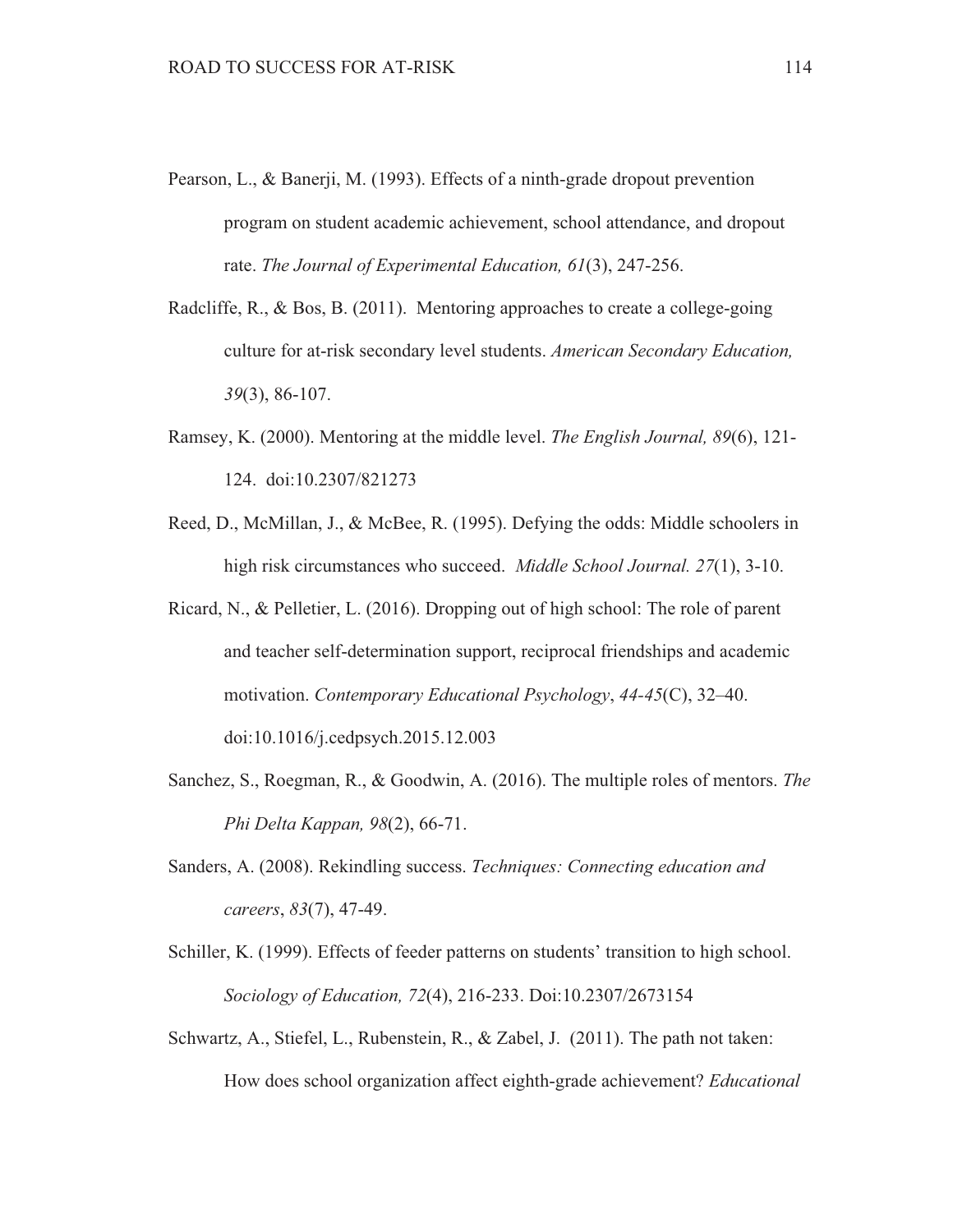Evaluation and Policy Analysis, 33(3), 293-317.

doi:10.3102/0162373711407062

- Smith, J. (1997). Effects of eighth-grade transition programs on high school retention and experiences. The Journal of Educational Research, 90(3), 144-152.
- Smith, J. (2006). Examining the long-term impact of achievement loss during the transition to high school. Journal of Secondary Gifted Education, 17(4), 211-221.
- Smith, J., Akos, P., Lim, S., & Wiley, S. (2008). Student and stakeholder perceptions of the transition to high school. The High School Journal, 91(3), 32-42.
- Somers, C., Owens, D., & Piliawsky, M. (2009). A study of high school dropout prevention and at-risk ninth graders' role models and motivations for school completion. *Education.* 130(2), 348-356.
- Stearns, E., Moller, S., Blau, J., & Potochnick, S. (2007). Staying back and dropping out: The relationship between grade retention and school dropout. Sociology of Education, 80(3), 210-240. DOI:10.1177/003804070708000302
- Weiss, C., & Bearman, P.  $(2007)$ . Fresh starts. Reinvestigating effects on of the transition to high school on student outcomes. American Journal of Education, 113(3), 395-421.
- Wilkins, J., & Williams-Bost, L. (2016). Dropout prevention in middle and high schools: From research to practice. *Intervention in School and Clinic*, 51(5), 267-275. doi:10.1177/1053451215606697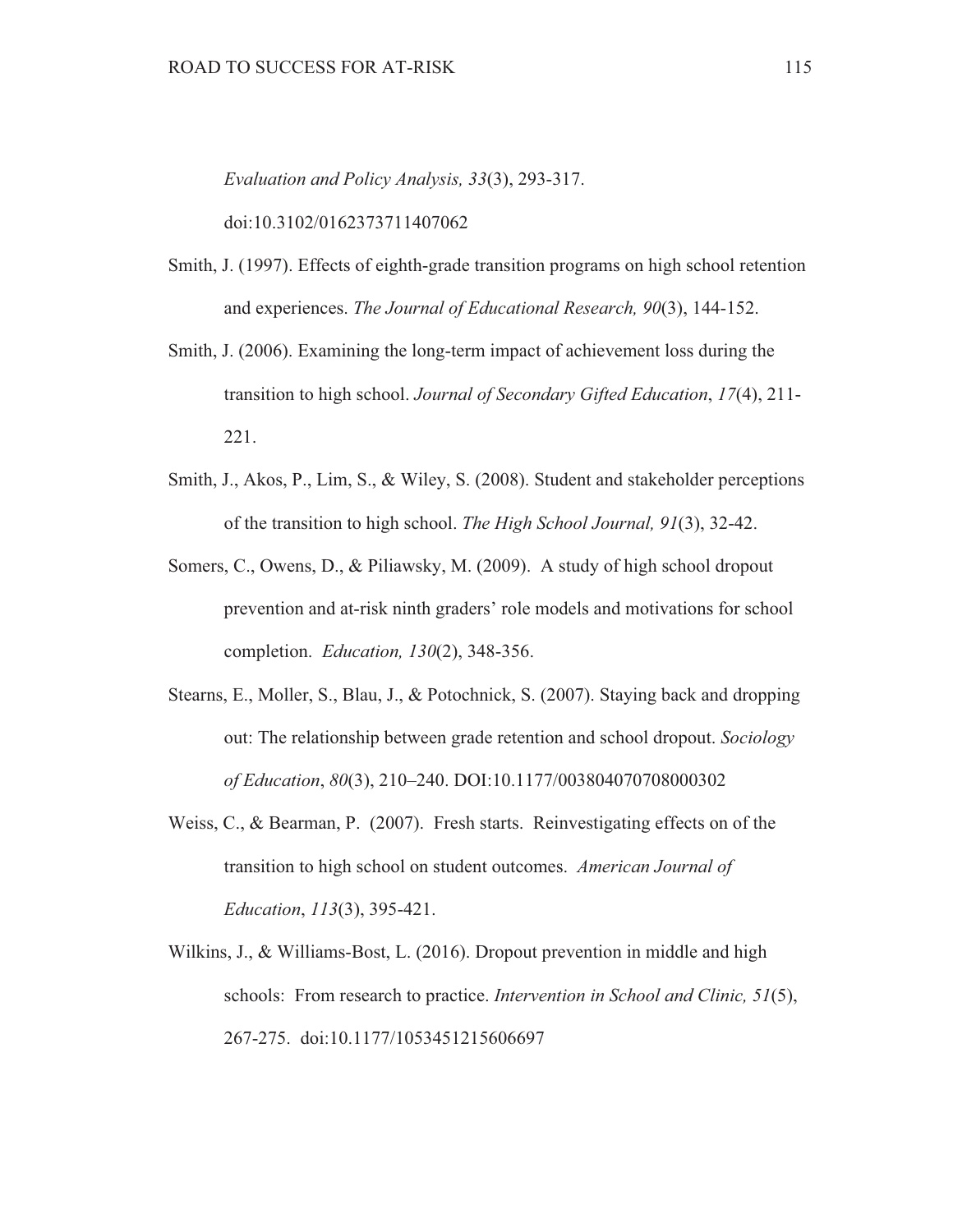Woolley, M., Rose, R., Orthner, D., Akos, P., & Jones-Sanpei, H. (2013). Advancing academic achievement through career relevance in the middle grades: A longitudinal evaluation of career start. American Educational Research Journal, 50(6), 1309-1335.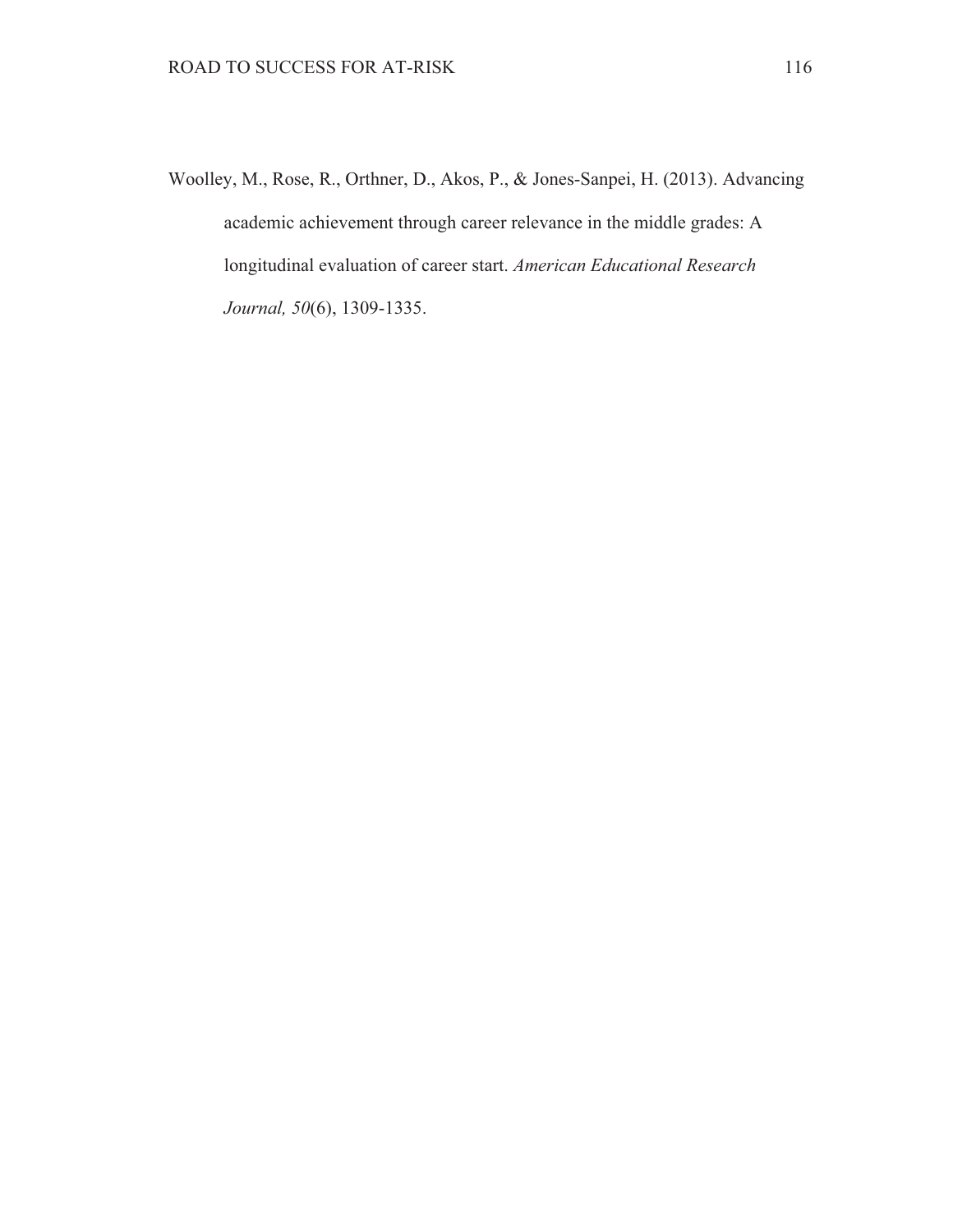**Appendices**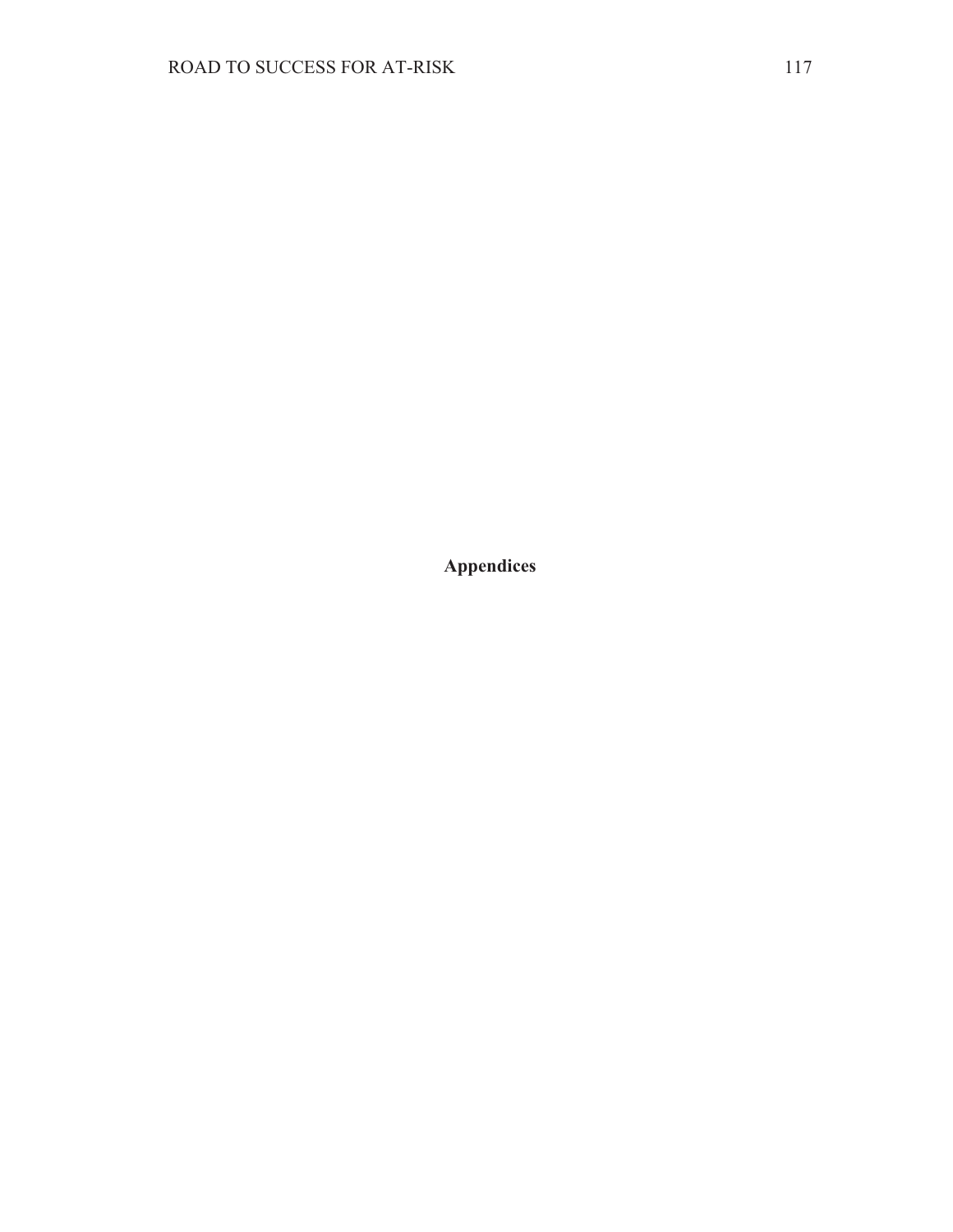# Appendix A

Initial Meeting: One-on-one Interview

"What do you need help with in order to be successful this school year?"

Potential Follow-Up Questions:

- How do you know when you are getting angry?
- What is one thing that helps you stay calm and/or focused during class?
- Does your family get upset with you when you get in trouble at school?
- Does your family get upset with the school when you get in trouble at school?
- What do you like most about school?
- How could school be more interesting for you?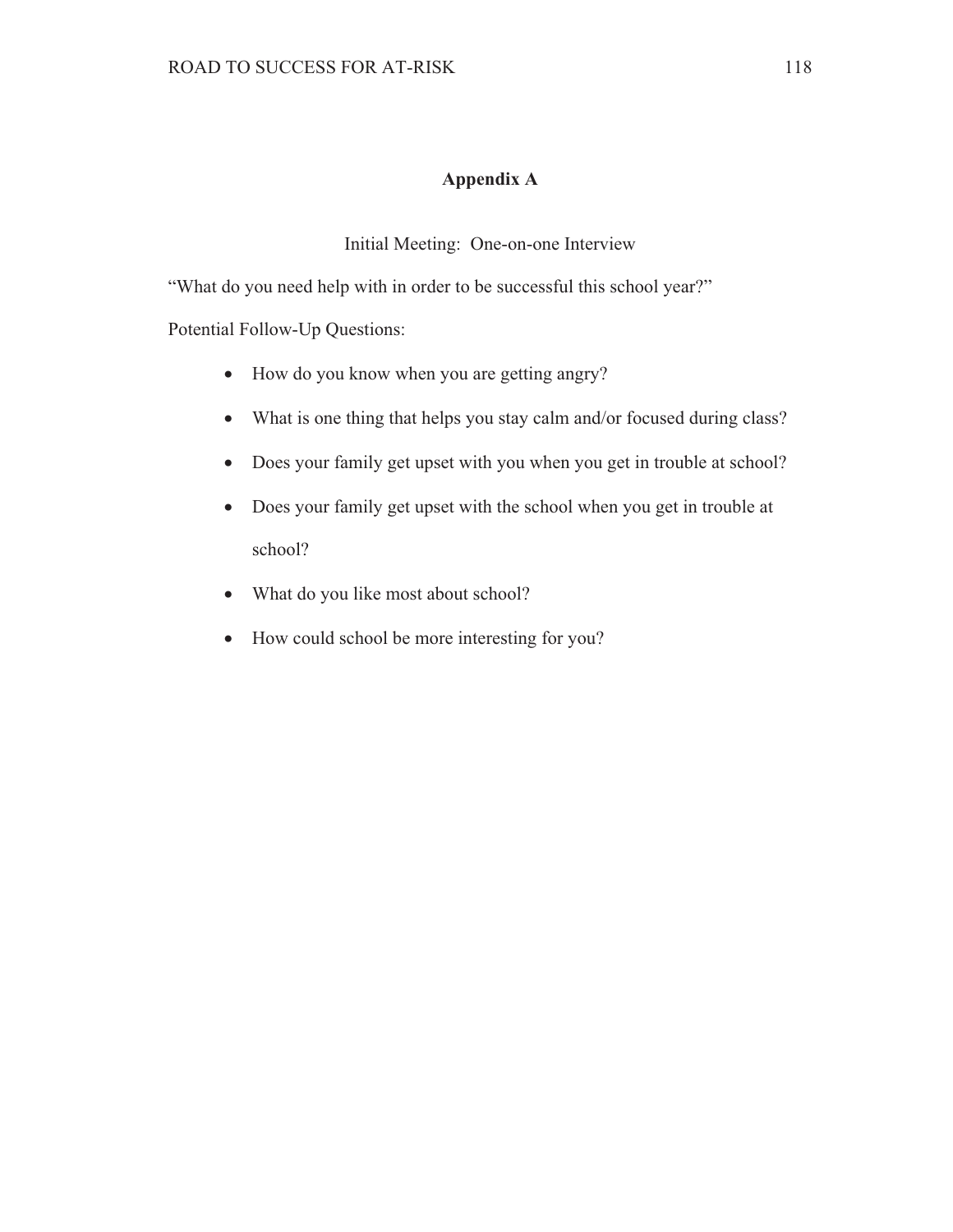### **Appendix B**

Beginning of the Year One-on-one Interview:

Think back to last year. I'm sure there were things you did well and there were areas where you needed to change. Here at the high school, we want every student to succeed and meet his/her full potential. 'Good' does not mean the same for everyone. Do not compare yourself to others. Everyone's success is different. Reflection is very important and I'm sure there are things you would do differently in high school than you did in middle school. What do you need help with this year that will help you succeed? There is no wrong answer.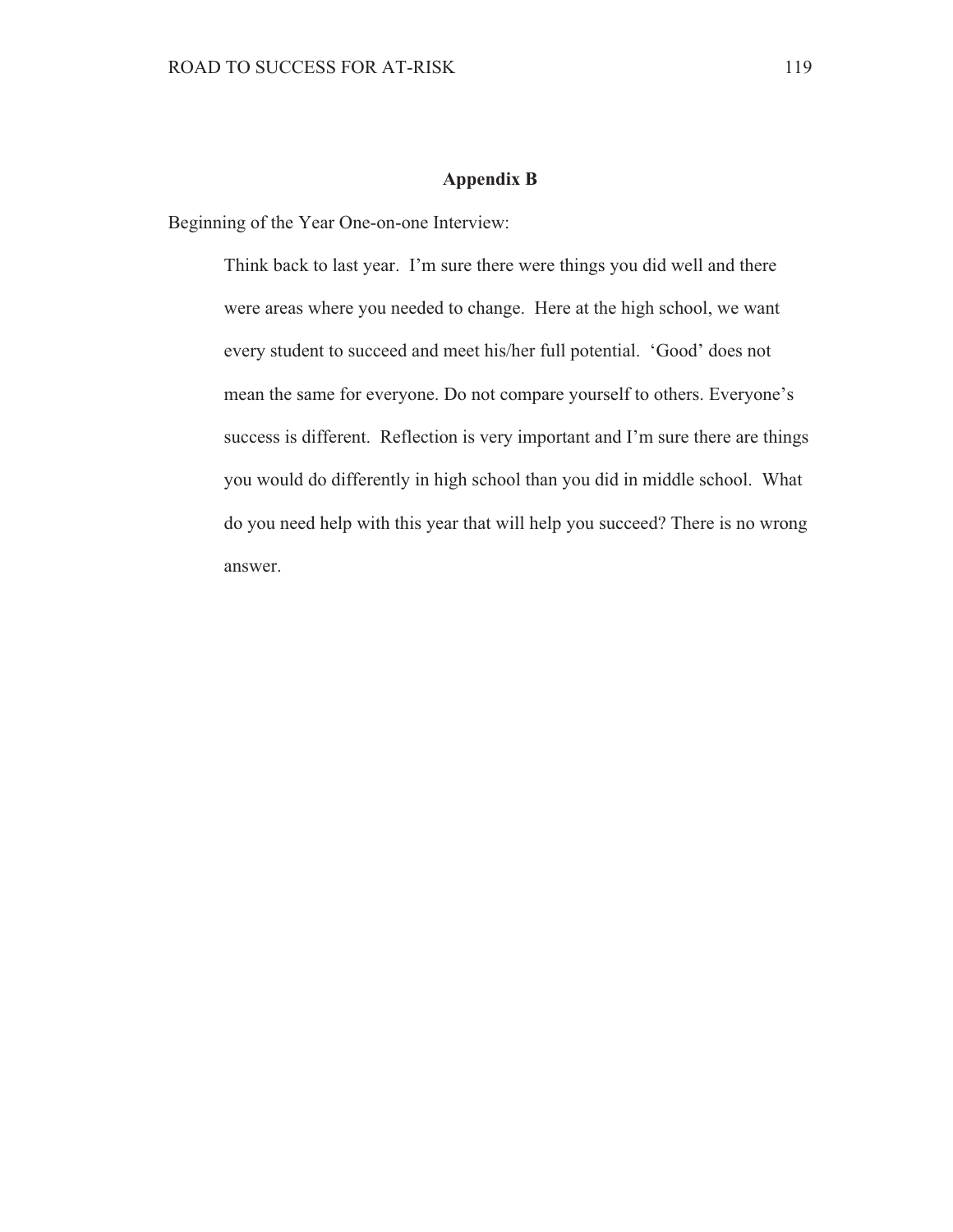### Appendix C

### Mid-Semester Survey

Do you like high school more than middle school?

How do you feel the semester is going?

Do you feel the extra support of a mentor is helping you succeed in the ninth grade?

Does the mentoring motivate you to work harder to pass all your classes?

Mentoring has helped me start ninth grade positively.

Knowing someone is monitoring my grades and behavior motivates me to do better.

Has mentoring helped make the transition to high school easier?

I'm going to pass ninth grade and will be a 10<sup>th</sup> grader next year.

There's at least one adult at school who cares about me.

I want to graduate from high school.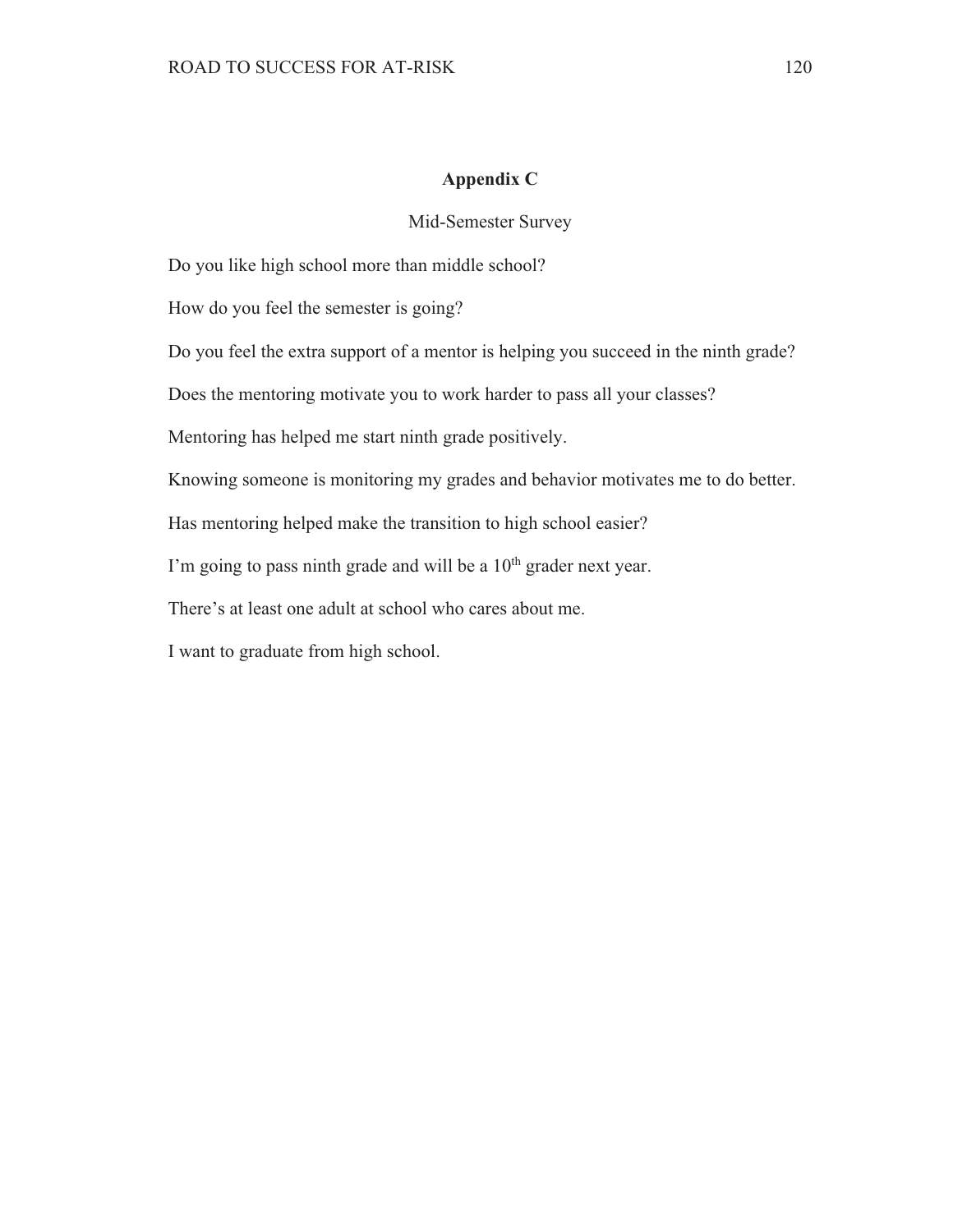## **Appendix D**

End of the Semester Survey

Do you like high school more than middle school?

How do you feel the first semester went?

Do you feel the extra support of a mentor helped you succeed in the ninth grade?

Did the mentoring motivate you to work harder to pass all your classes?

Mentoring helped me start ninth grade positively.

Knowing someone is monitoring my grades and behavior motivates me to do better.

Did mentoring help make the transition to high school easier?

I'm going to pass ninth grade and will be a 10<sup>th</sup> grader next year.

There's at least one adult at school who cares about me.

I want to graduate from high school.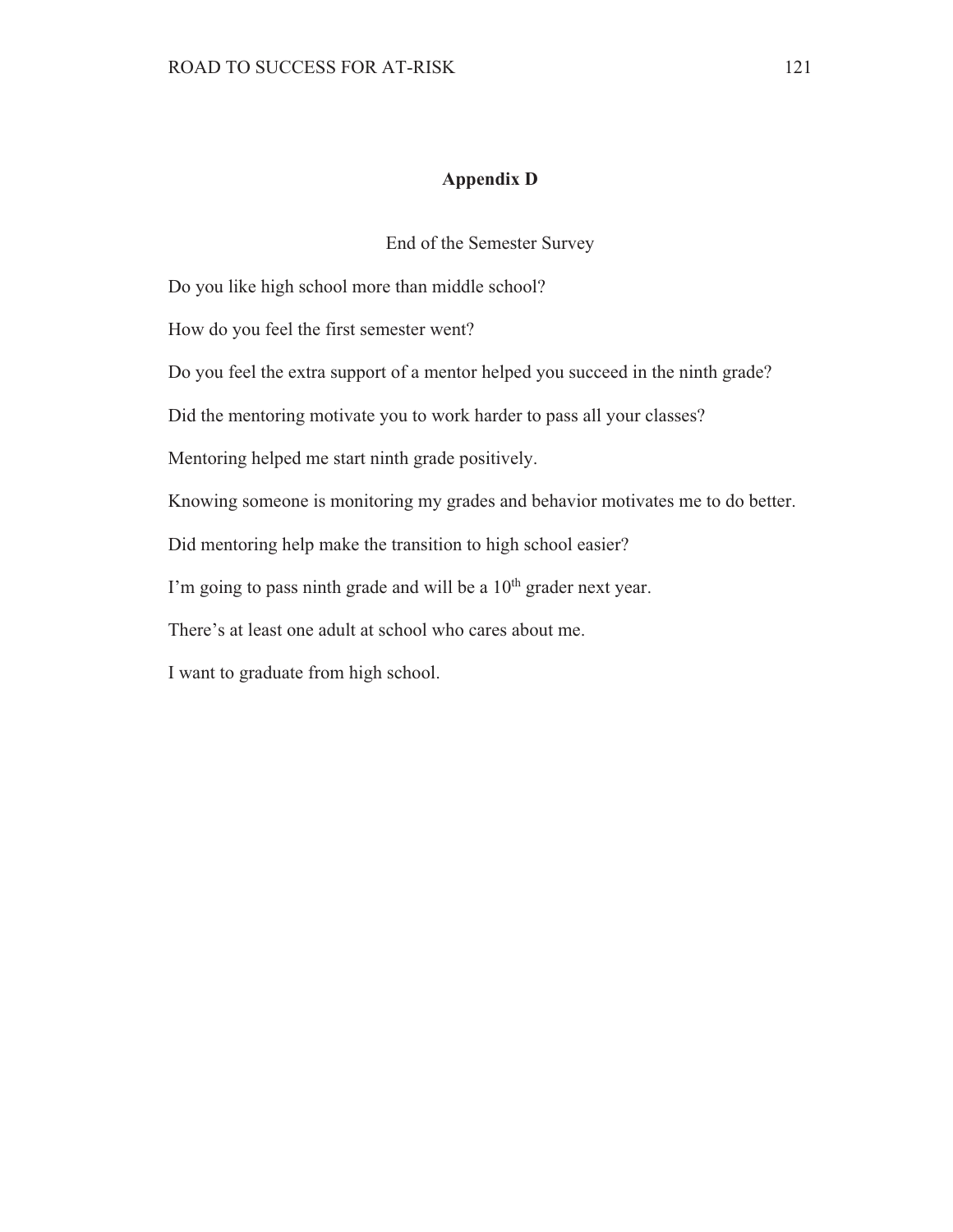## **VITA**

## **ANTHONY JAMAR MILLS**

#### **EDUCATION**

- May, 2002 **Bachelor of Arts** University of Kentucky Lexington, Kentucky May, 2003 Master of Arts University of Kentucky Lexington, Kentucky August, 2006 Master of Arts Eastern Kentucky University Morehead, Kentucky
- Doctor of Education Pending Morehead State University Morehead, Kentucky

## PROFESSIONAL EXPERIENCES

| July, 2017          | Principal<br>Tates Creek High School<br>Lexington, Kentucky                 |
|---------------------|-----------------------------------------------------------------------------|
| July, 2010          | Associate Principal<br><b>Tates Creek High School</b><br>Lexington, Ketucky |
| <b>August, 2003</b> | English Teacher<br><b>Tates Creek High School</b><br>Lexington, Kentucky    |